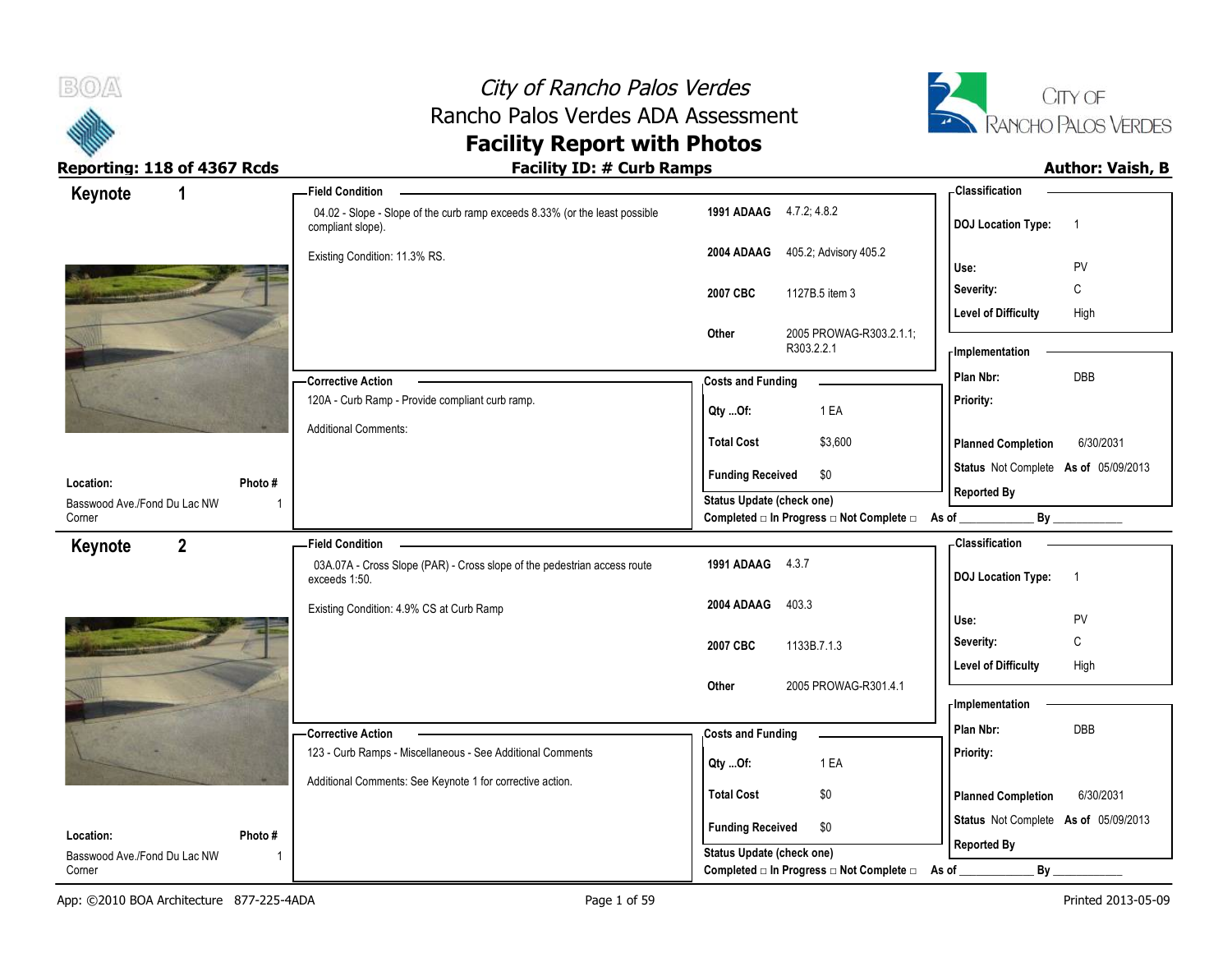



| Keynote                                | $\mathbf{3}$ | <b>Field Condition</b>                                                                                                                                               |                                                                       | - Classification                            |
|----------------------------------------|--------------|----------------------------------------------------------------------------------------------------------------------------------------------------------------------|-----------------------------------------------------------------------|---------------------------------------------|
|                                        |              | 04.07B - Side Flare Slope (8.33% Max. Requirement) - Where the landing at the<br>top of the ramp is less than 48" deep and wheelchair users must use the side flares | 1991 ADAAG Fig. 12(a)                                                 | <b>DOJ Location Type:</b><br>-1             |
|                                        |              | for access, the flared sides have a slope greater than 8.33% (measured along the<br>curb).                                                                           | 406.3; Fig. 406.3<br>2004 ADAAG                                       | PV<br>Use:                                  |
|                                        |              | Existing Condition: 17.2% and 27.8% slope.                                                                                                                           | 2007 CBC<br>1127B.5 item 4                                            | C<br>Severity:                              |
|                                        |              |                                                                                                                                                                      |                                                                       | <b>Level of Difficulty</b><br>High          |
|                                        |              |                                                                                                                                                                      | Other                                                                 |                                             |
|                                        |              |                                                                                                                                                                      |                                                                       | - Implementation                            |
|                                        |              | - Corrective Action                                                                                                                                                  | <b>Costs and Funding</b>                                              | Plan Nbr:<br><b>DBB</b>                     |
|                                        |              | 123 - Curb Ramps - Miscellaneous - See Additional Comments                                                                                                           | 1 EA<br>Qty Of:                                                       | Priority:                                   |
|                                        |              | Additional Comments: See Keynote 1 for corrective action.                                                                                                            | \$0<br><b>Total Cost</b>                                              | <b>Planned Completion</b><br>6/30/2031      |
|                                        |              |                                                                                                                                                                      | <b>Funding Received</b><br>\$0                                        | Status Not Complete As of 05/09/2013        |
| Location:                              | Photo#       |                                                                                                                                                                      |                                                                       | <b>Reported By</b>                          |
| Basswood Ave./Fond Du Lac NW<br>Corner |              |                                                                                                                                                                      | Status Update (check one)<br>Completed □ In Progress □ Not Complete □ | $\mathsf{By}$<br>As of $\_$                 |
| Keynote                                | 4            | <b>Field Condition</b>                                                                                                                                               |                                                                       | - Classification                            |
|                                        |              | 04.05 - Width - The width of the curb ramp, not including the flared sides, is less<br>than $48$ ".                                                                  | 1991 ADAAG 4.7.3                                                      | <b>DOJ Location Type:</b><br>$\overline{1}$ |
|                                        |              | Existing Condition: 40" wide Curb Ramp.                                                                                                                              | 406.1, 405.5<br>2004 ADAAG                                            | PV<br>Use:                                  |
|                                        |              |                                                                                                                                                                      | 2007 CBC<br>1127B.5 item 2                                            | Severity:<br>C                              |
|                                        |              |                                                                                                                                                                      |                                                                       | <b>Level of Difficulty</b><br>High          |
|                                        |              |                                                                                                                                                                      | 2005 PROWAG-R303.3.1<br>Other                                         |                                             |
|                                        |              |                                                                                                                                                                      |                                                                       | - Implementation                            |
|                                        |              | <b>Corrective Action</b>                                                                                                                                             | <b>Costs and Funding</b>                                              | Plan Nbr:<br><b>DBB</b>                     |
|                                        |              |                                                                                                                                                                      |                                                                       |                                             |
|                                        |              | 123 - Curb Ramps - Miscellaneous - See Additional Comments                                                                                                           |                                                                       | Priority:                                   |
|                                        |              | Additional Comments: See Keynote 1 for corrective action.                                                                                                            | 1 EA<br>Qty Of:                                                       |                                             |
|                                        |              |                                                                                                                                                                      | <b>Total Cost</b><br>\$0                                              | 6/30/2031<br><b>Planned Completion</b>      |
| Location:                              | Photo#       |                                                                                                                                                                      | <b>Funding Received</b><br>\$0                                        | Status Not Complete As of 05/09/2013        |
| Basswood Ave./Fond Du Lac NW<br>Corner |              |                                                                                                                                                                      | Status Update (check one)<br>Completed □ In Progress □ Not Complete □ | <b>Reported By</b><br><b>By</b><br>As of    |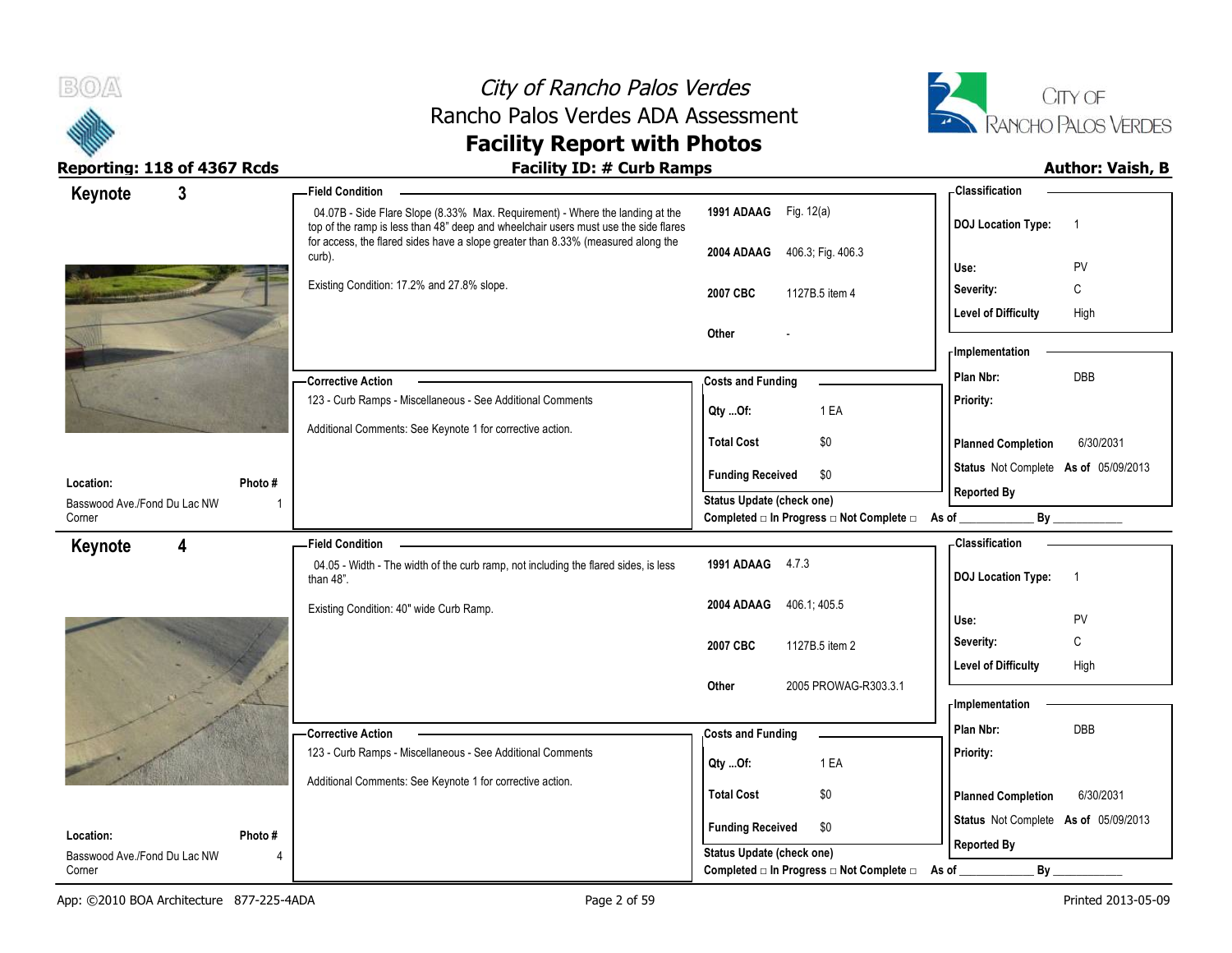



| $5\phantom{.0}$<br>Keynote                |              | <b>Field Condition</b>                                                                                                                                                                      |                                                                       | <b>Classification</b>                          |
|-------------------------------------------|--------------|---------------------------------------------------------------------------------------------------------------------------------------------------------------------------------------------|-----------------------------------------------------------------------|------------------------------------------------|
|                                           |              | 04.09A - Grooved Border Requirement - Curb ramp does not have a 12" wide<br>grooved border around upper edges of curb ramp and flares to indicate transition<br>from sidewalk to curb ramp. | 1991 ADAAG -<br>2004 ADAAG<br>$\sim$                                  | <b>DOJ</b> Location Type:<br>$\overline{1}$    |
|                                           |              | Existing Condition: Grooved border @ 12 1/2" wide.                                                                                                                                          |                                                                       | PV<br>Use:                                     |
|                                           |              |                                                                                                                                                                                             | 2007 CBC<br>1127B.5 item 6                                            | C<br>Severity:                                 |
|                                           |              |                                                                                                                                                                                             |                                                                       | <b>Level of Difficulty</b><br>High             |
|                                           |              |                                                                                                                                                                                             | Other                                                                 |                                                |
|                                           |              |                                                                                                                                                                                             |                                                                       | - Implementation                               |
|                                           |              | -Corrective Action                                                                                                                                                                          | <b>Costs and Funding</b>                                              | <b>DBB</b><br>Plan Nbr:                        |
|                                           |              | 123 - Curb Ramps - Miscellaneous - See Additional Comments                                                                                                                                  | 1 EA                                                                  | Priority:                                      |
|                                           |              | Additional Comments: See Keynote 1 for corrective action.                                                                                                                                   | Qty Of:                                                               |                                                |
|                                           |              |                                                                                                                                                                                             | \$0<br><b>Total Cost</b>                                              | <b>Planned Completion</b><br>6/30/2031         |
|                                           |              |                                                                                                                                                                                             | <b>Funding Received</b><br>\$0                                        | Status Not Complete As of 05/09/2013           |
| Location:<br>Basswood Ave./Fond Du Lac NW | Photo #<br>5 |                                                                                                                                                                                             | Status Update (check one)                                             | <b>Reported By</b>                             |
| Corner                                    |              |                                                                                                                                                                                             | Completed □ In Progress □ Not Complete □ As of _                      | $\mathsf{By}$                                  |
| $6\phantom{1}$<br>Keynote                 |              | <b>Field Condition</b>                                                                                                                                                                      |                                                                       | Classification                                 |
|                                           |              | 04.10 - Detectable Warning Requirement - Regardless of slope, the curb ramp<br>does not have a detectable warning.                                                                          | 1991 ADAAG 4.7.7, 4.29.2                                              | <b>DOJ Location Type:</b><br>-1                |
|                                           |              | Existing Condition: Not provided.                                                                                                                                                           | 2004 ADAAG<br>705.1; Fig. 705.1                                       |                                                |
|                                           |              |                                                                                                                                                                                             |                                                                       | PV<br>Use:                                     |
|                                           |              |                                                                                                                                                                                             | 2007 CBC<br>1127B.5 item 7                                            | A<br>Severity:                                 |
|                                           |              |                                                                                                                                                                                             |                                                                       | <b>Level of Difficulty</b><br>Moderate to High |
|                                           |              |                                                                                                                                                                                             | Other<br>2005 PROWAG-R303.3.2                                         | <b>Implementation</b>                          |
|                                           |              |                                                                                                                                                                                             |                                                                       | Plan Nbr:<br><b>DBB</b>                        |
|                                           |              | <b>Corrective Action</b><br>122A - Detectable Warnings - Provide detectable warning surface (i.e. in-line                                                                                   | <b>Costs and Funding</b>                                              | Priority:                                      |
|                                           |              | truncated domes) extending the full width and lengthof the curb ramp, excluding                                                                                                             | 12 SF<br>Qty Of:                                                      |                                                |
|                                           |              | the flares.                                                                                                                                                                                 | <b>Total Cost</b><br>\$432                                            | <b>Planned Completion</b><br>6/30/2026         |
|                                           |              | <b>Additional Comments:</b>                                                                                                                                                                 |                                                                       | Status Not Complete As of 05/09/2013           |
| Location:                                 | Photo #      |                                                                                                                                                                                             | <b>Funding Received</b><br>\$0                                        | <b>Reported By</b>                             |
|                                           |              |                                                                                                                                                                                             |                                                                       |                                                |
| Basswood Ave./Fond Du Lac NW<br>Corner    |              |                                                                                                                                                                                             | Status Update (check one)<br>Completed □ In Progress □ Not Complete □ | By<br>As of                                    |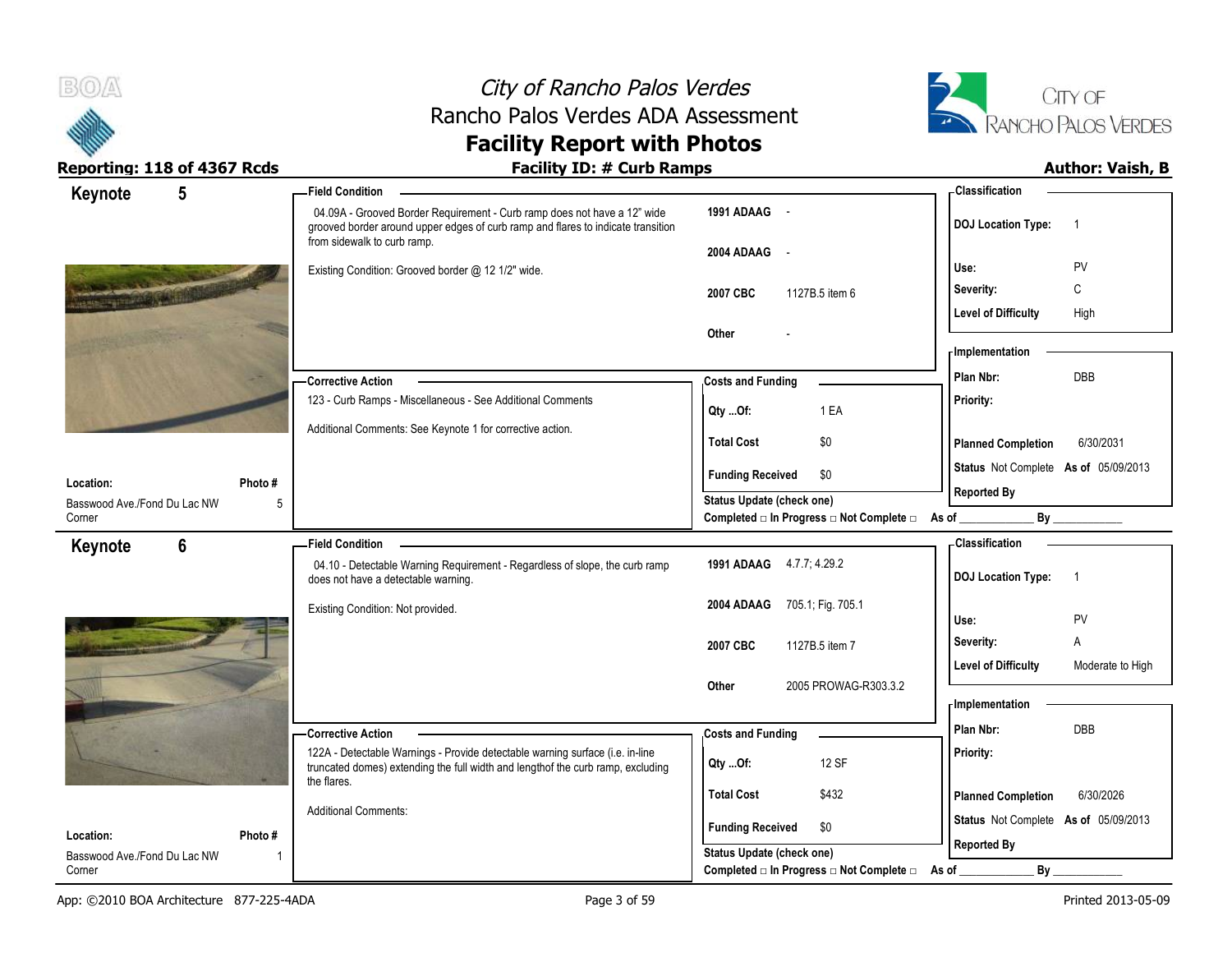



| $\overline{7}$<br>Keynote                                | -Field Condition                                                                                                                                                                                                                                |                                                             | - Classification                            |
|----------------------------------------------------------|-------------------------------------------------------------------------------------------------------------------------------------------------------------------------------------------------------------------------------------------------|-------------------------------------------------------------|---------------------------------------------|
|                                                          | 03A.08 - Running Slope (PAR) - Slope of the pedestrian access route exceeds<br>1:20. Or slope of the pedestrian access route contained within a street or highway                                                                               | 1991 ADAAG 4.3.7                                            | <b>DOJ Location Type:</b><br>$\overline{1}$ |
|                                                          | border exceeds the grade of the adjacent roadway. (1:20 requirement does not<br>apply to compliant ramps or where slope of the pedestrian access route contained<br>within a street or highway border does not exceed the grade of the adjacent | 2004 ADAAG<br>403.3                                         | PV<br>Use:                                  |
|                                                          | roadway.)                                                                                                                                                                                                                                       | 2007 CBC<br>1133B.7.3                                       | С<br>Severity:                              |
|                                                          | Existing Condition: 6% slope.                                                                                                                                                                                                                   |                                                             | <b>Level of Difficulty</b><br>High          |
|                                                          |                                                                                                                                                                                                                                                 | 2005 PROWAG-R301.4.2<br>Other                               |                                             |
|                                                          |                                                                                                                                                                                                                                                 |                                                             | <b>Implementation</b>                       |
|                                                          | - Corrective Action                                                                                                                                                                                                                             | <b>Costs and Funding</b>                                    | DBB<br>Plan Nbr:                            |
|                                                          | 001E - Modify Sidewalk - Modify existing sidewalk.                                                                                                                                                                                              | 12 SF<br>Qty Of:                                            | Priority:                                   |
|                                                          | <b>Additional Comments:</b>                                                                                                                                                                                                                     | <b>Total Cost</b><br>\$720                                  | <b>Planned Completion</b><br>6/30/2031      |
|                                                          |                                                                                                                                                                                                                                                 | <b>Funding Received</b><br>\$0                              | Status Not Complete As of 05/09/2013        |
| Location:<br>Photo #<br>Basswood Ave./Fond Du Lac NW     |                                                                                                                                                                                                                                                 | <b>Status Update (check one)</b>                            | <b>Reported By</b>                          |
| 5<br>Corner                                              |                                                                                                                                                                                                                                                 | Completed □ In Progress □ Not Complete □ As of              | By                                          |
| 8<br>Keynote                                             | <b>Field Condition -</b>                                                                                                                                                                                                                        |                                                             | - Classification                            |
|                                                          | 03A.02A - Width - Accessible route of travel is less than 48" wide (note: 48" wide<br>requirement does not apply to doorways or gates).                                                                                                         | 1991 ADAAG 4.3.3                                            | <b>DOJ Location Type:</b><br>$\overline{1}$ |
|                                                          | Existing Condition: 32"wide.                                                                                                                                                                                                                    | 403.5.1<br>2004 ADAAG                                       |                                             |
|                                                          |                                                                                                                                                                                                                                                 |                                                             | Use:<br>PV                                  |
|                                                          |                                                                                                                                                                                                                                                 | 2007 CBC<br>1133B.7.1                                       | C<br>Severity:                              |
|                                                          |                                                                                                                                                                                                                                                 |                                                             | <b>Level of Difficulty</b><br>Moderate      |
|                                                          |                                                                                                                                                                                                                                                 | 2005 PROWAG-R301.3.1<br>Other                               | <b>Implementation</b>                       |
|                                                          | - Corrective Action                                                                                                                                                                                                                             |                                                             | Plan Nbr:<br>DBB                            |
|                                                          | 027 - Site Work - Miscellaneous - See Additional Comments                                                                                                                                                                                       | <b>Costs and Funding</b>                                    | Priority:                                   |
|                                                          |                                                                                                                                                                                                                                                 |                                                             |                                             |
|                                                          |                                                                                                                                                                                                                                                 | 1 EA<br>QtyOf:                                              |                                             |
|                                                          | Additional Comments: See Keynote 1 for corrective action.                                                                                                                                                                                       | <b>Total Cost</b><br>\$0                                    | <b>Planned Completion</b><br>6/30/2031      |
|                                                          |                                                                                                                                                                                                                                                 |                                                             | Status Not Complete As of 05/09/2013        |
| Location:<br>Photo#<br>Basswood Ave./Fond Du Lac NW<br>5 |                                                                                                                                                                                                                                                 | <b>Funding Received</b><br>\$0<br>Status Update (check one) | <b>Reported By</b>                          |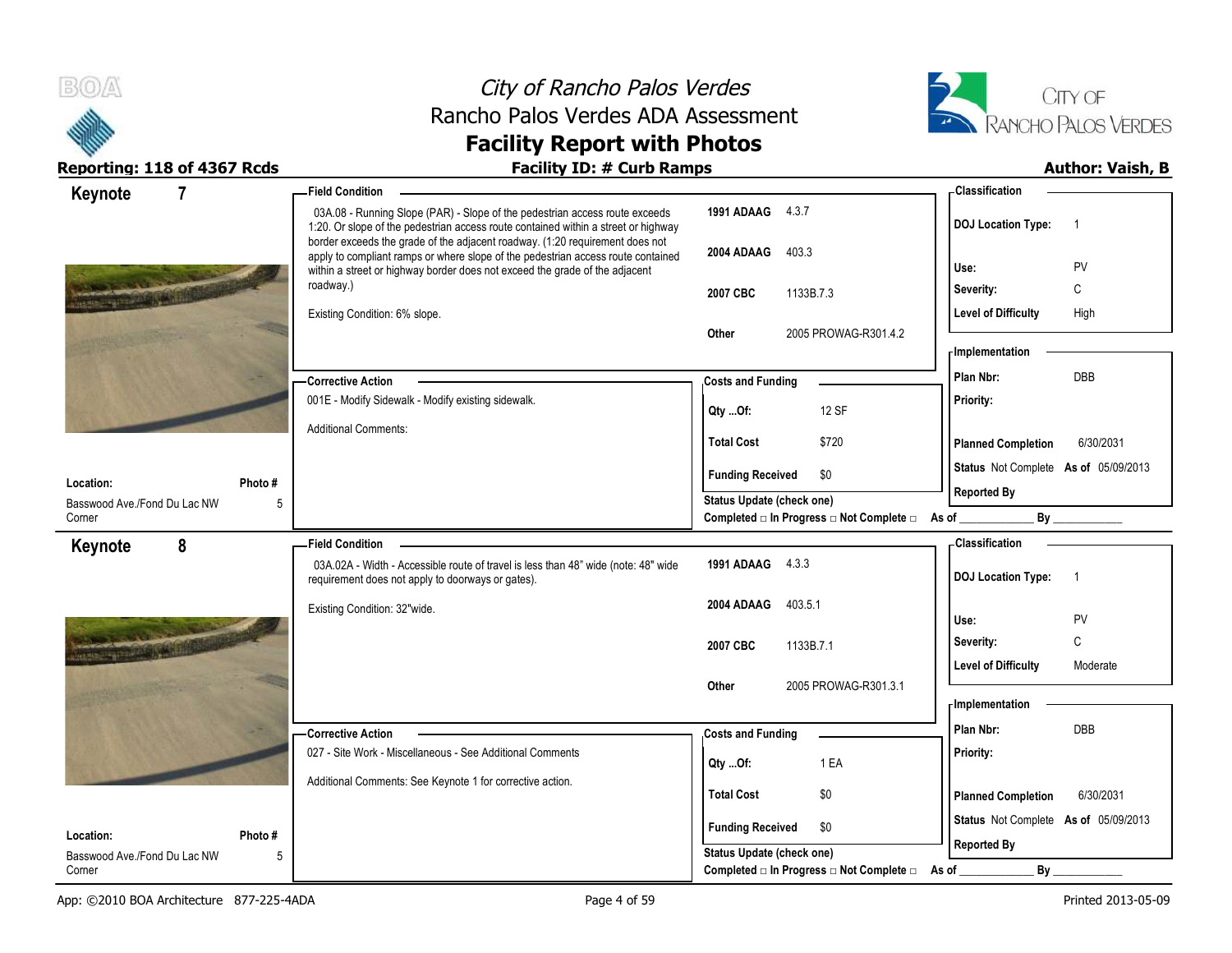



| Keynote<br>9<br>-Field Condition                                                                                                            | <b>Classification</b>                                                    |           |
|---------------------------------------------------------------------------------------------------------------------------------------------|--------------------------------------------------------------------------|-----------|
| 1991 ADAAG 4.3.7<br>03A.07A - Cross Slope (PAR) - Cross slope of the pedestrian access route<br>exceeds 1:50.                               | <b>DOJ Location Type:</b><br>$\overline{1}$                              |           |
| 2004 ADAAG<br>403.3<br>Existing Condition: 10.4% RS.                                                                                        | PV<br>Use:                                                               |           |
| 16319267<br>2007 CBC                                                                                                                        | Severity:<br>C<br>1133B.7.1.3                                            |           |
|                                                                                                                                             | <b>Level of Difficulty</b><br>High                                       |           |
| Other                                                                                                                                       | 2005 PROWAG-R301.4.1                                                     |           |
|                                                                                                                                             | - Implementation                                                         |           |
| <b>Corrective Action</b><br><b>Costs and Funding</b>                                                                                        | DBB<br>Plan Nbr:                                                         |           |
| 120D - Replace Curb Ramp - Remove existing curb ramp, provide new.<br>Qty Of:                                                               | Priority:<br>1 EA                                                        |           |
| <b>Additional Comments:</b><br><b>Total Cost</b>                                                                                            | \$3,600<br><b>Planned Completion</b>                                     | 6/30/2031 |
| <b>Funding Received</b>                                                                                                                     | Status Not Complete As of 05/09/2013<br>\$0                              |           |
| Location:<br>Photo #<br><b>Status Update (check one)</b><br>Basswood Ave./Fond Du Lac NE<br>9                                               | <b>Reported By</b>                                                       |           |
| Corner                                                                                                                                      | Completed □ In Progress □ Not Complete □ As of _<br>$By$ <sub>____</sub> |           |
| 10<br><b>Field Condition</b><br>Keynote                                                                                                     | - Classification                                                         |           |
| 1991 ADAAG 4.7.2<br>04.03 - Transition - The transition from the curb ramp to the road or gutter is not<br>flush or free of abrupt changes. | <b>DOJ Location Type:</b><br>$\overline{1}$                              |           |
| 2004 ADAAG 406.2, Fig. 406.2<br>Existing Condition: 1/2" transition.                                                                        | PV<br>Use:                                                               |           |
| 2007 CBC                                                                                                                                    | Severity:<br>C<br>1127B.5 item 3                                         |           |
|                                                                                                                                             | <b>Level of Difficulty</b><br>High                                       |           |
| Other                                                                                                                                       | 2005 PROWAG-R301.5.1                                                     |           |
|                                                                                                                                             | - Implementation                                                         |           |
| - Corrective Action<br><b>Costs and Funding</b>                                                                                             | Plan Nbr:<br>DBB                                                         |           |
| 123 - Curb Ramps - Miscellaneous - See Additional Comments<br>Qty Of:                                                                       | Priority:<br>1 EA                                                        |           |
|                                                                                                                                             | \$0                                                                      | 6/30/2031 |
| Additional Comments: See Keynote 9 for corrective action.                                                                                   |                                                                          |           |
| <b>Total Cost</b>                                                                                                                           | <b>Planned Completion</b>                                                |           |
| <b>Funding Received</b><br>Location:<br>Photo#<br>Status Update (check one)                                                                 | Status Not Complete As of 05/09/2013<br>\$0<br><b>Reported By</b>        |           |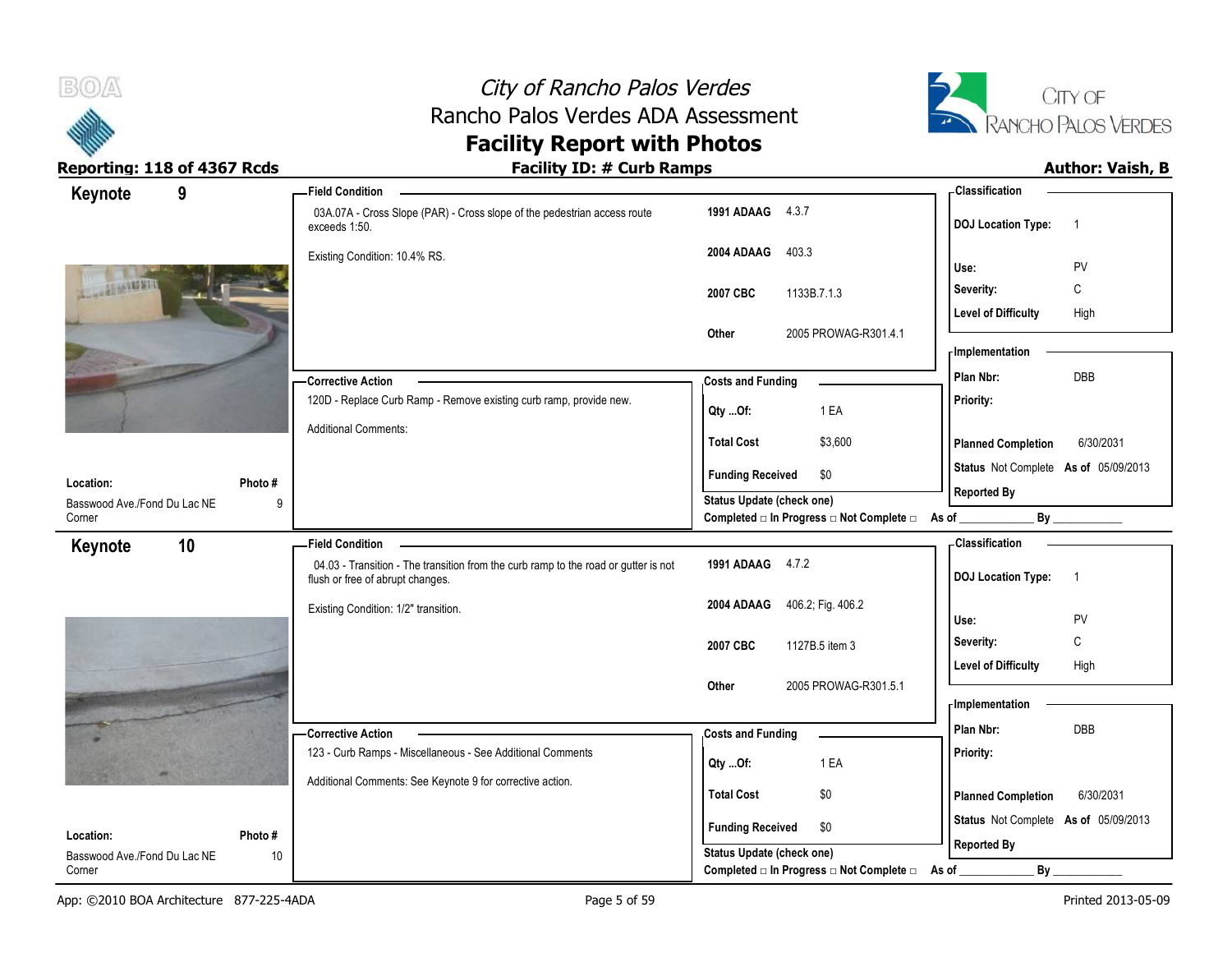



| Keynote                                | 11     | <b>Field Condition</b>                                                                                              |                                                                       | - Classification                            |
|----------------------------------------|--------|---------------------------------------------------------------------------------------------------------------------|-----------------------------------------------------------------------|---------------------------------------------|
|                                        |        | 04.04 - Counter Slope - The running slopes of the road, gutter or accessible route<br>adjoining the ramp exceed 5%. | 1991 ADAAG 4.7.2                                                      | <b>DOJ</b> Location Type:<br>$\overline{1}$ |
|                                        |        | Existing Condition: 10.6% CS.                                                                                       | 2004 ADAAG<br>406.2                                                   |                                             |
|                                        |        |                                                                                                                     |                                                                       | PV<br>Use:                                  |
|                                        |        |                                                                                                                     | 2007 CBC<br>1127B.5 item 3                                            | Severity:<br>C                              |
|                                        |        |                                                                                                                     |                                                                       | <b>Level of Difficulty</b><br>High          |
|                                        |        |                                                                                                                     | 2005 PROWAG-R303.3.5<br>Other                                         | - Implementation                            |
|                                        |        |                                                                                                                     |                                                                       | Plan Nbr:<br>DBB                            |
|                                        |        | <b>Corrective Action</b><br>123 - Curb Ramps - Miscellaneous - See Additional Comments                              | <b>Costs and Funding</b>                                              |                                             |
|                                        |        |                                                                                                                     | 1 EA<br>$Qty$ Of:                                                     | Priority:                                   |
|                                        |        | Additional Comments: Modify counter slope at bottom landing.                                                        | \$1,152<br><b>Total Cost</b>                                          | <b>Planned Completion</b><br>6/30/2031      |
|                                        |        |                                                                                                                     | <b>Funding Received</b><br>\$0                                        | Status Not Complete As of 05/09/2013        |
| Location:                              | Photo# |                                                                                                                     | Status Update (check one)                                             | <b>Reported By</b>                          |
| Basswood Ave./Fond Du Lac NE<br>Corner | 9      |                                                                                                                     | Completed □ In Progress □ Not Complete □ As of _                      | By                                          |
| Keynote                                | 12     | <b>Field Condition</b>                                                                                              |                                                                       | - Classification                            |
|                                        |        | 04.05 - Width - The width of the curb ramp, not including the flared sides, is less<br>than $48$ ".                 | 1991 ADAAG 4.7.3                                                      | <b>DOJ</b> Location Type:<br>$\overline{1}$ |
|                                        |        | Existing Condition: 38" wide.                                                                                       | 406.1; 405.5<br>2004 ADAAG                                            |                                             |
| AGAND 1/1                              |        |                                                                                                                     |                                                                       | Use:<br>PV                                  |
|                                        |        |                                                                                                                     | 2007 CBC<br>1127B.5 item 2                                            | C<br>Severity:                              |
|                                        |        |                                                                                                                     |                                                                       | <b>Level of Difficulty</b><br>High          |
|                                        |        |                                                                                                                     | 2005 PROWAG-R303.3.1<br>Other                                         | - Implementation                            |
|                                        |        |                                                                                                                     |                                                                       | Plan Nbr:<br>DBB                            |
|                                        |        | - Corrective Action<br>123 - Curb Ramps - Miscellaneous - See Additional Comments                                   | <b>Costs and Funding</b>                                              | Priority:                                   |
|                                        |        |                                                                                                                     | 1 EA<br>Qty Of:                                                       |                                             |
|                                        |        | Additional Comments: See Keynote 9 for corrective action.                                                           | <b>Total Cost</b><br>\$0                                              | 6/30/2031<br><b>Planned Completion</b>      |
|                                        |        |                                                                                                                     |                                                                       |                                             |
|                                        |        |                                                                                                                     |                                                                       |                                             |
| Location:                              | Photo# |                                                                                                                     | <b>Funding Received</b><br>\$0                                        | Status Not Complete As of 05/09/2013        |
| Basswood Ave./Fond Du Lac NE<br>Corner | 9      |                                                                                                                     | Status Update (check one)<br>Completed □ In Progress □ Not Complete □ | <b>Reported By</b><br>By<br>As of           |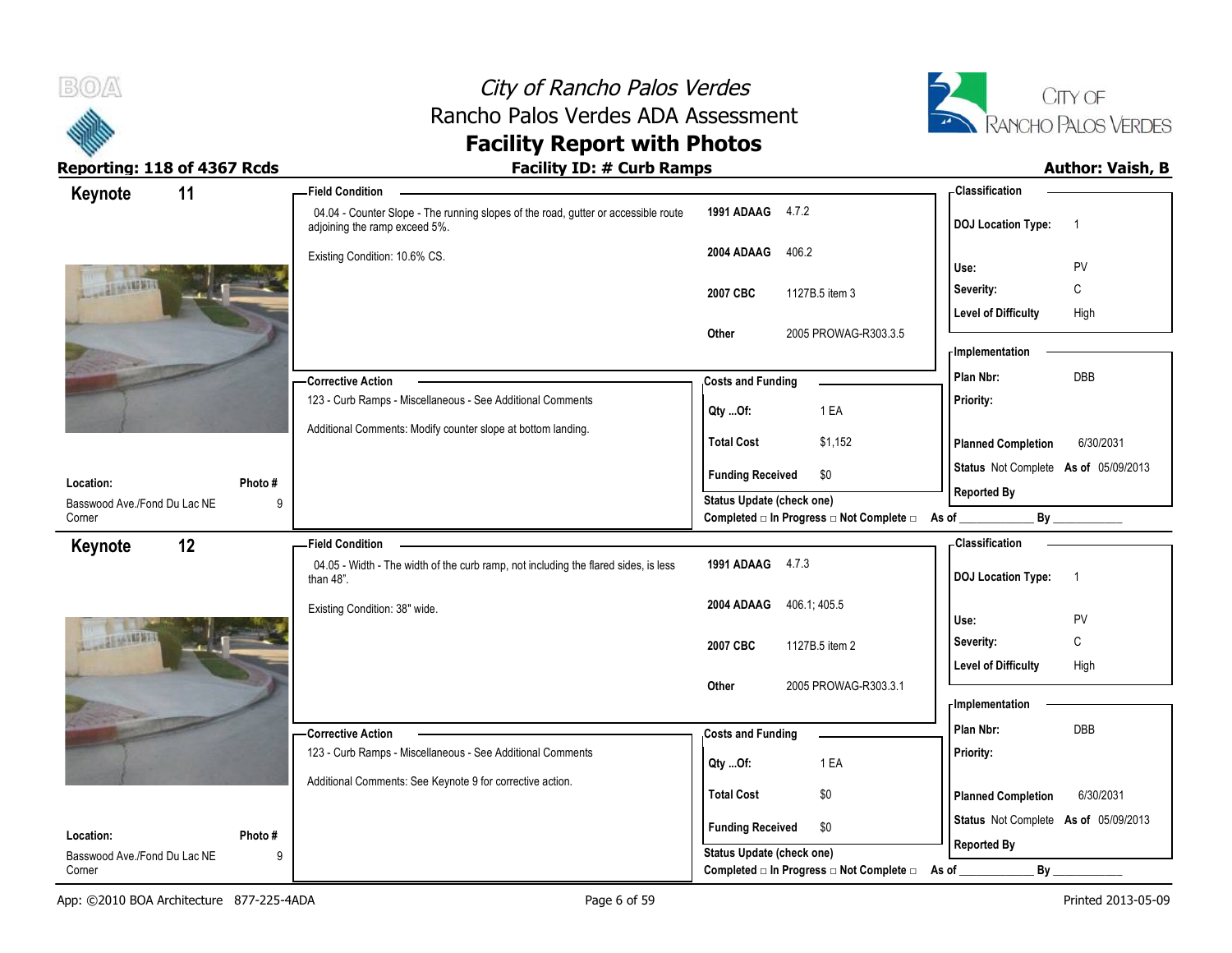



| Keynote                                   | 13          | - Field Condition                                                                                                                                                    |                                                                    | <b>Classification</b>                                       |
|-------------------------------------------|-------------|----------------------------------------------------------------------------------------------------------------------------------------------------------------------|--------------------------------------------------------------------|-------------------------------------------------------------|
|                                           |             | 04.07B - Side Flare Slope (8.33% Max. Requirement) - Where the landing at the<br>top of the ramp is less than 48" deep and wheelchair users must use the side flares | 1991 ADAAG Fig. 12(a)                                              | <b>DOJ Location Type:</b><br>-1                             |
|                                           |             | for access, the flared sides have a slope greater than 8.33% (measured along the<br>curb).                                                                           | 406.3, Fig. 406.3<br>2004 ADAAG                                    | <b>PV</b><br>Use:                                           |
|                                           |             | Existing Condition: 11.2% & 31.2%.                                                                                                                                   | 2007 CBC<br>1127B.5 item 4                                         | C<br>Severity:                                              |
|                                           |             |                                                                                                                                                                      |                                                                    | <b>Level of Difficulty</b><br>High                          |
|                                           |             |                                                                                                                                                                      | Other                                                              |                                                             |
|                                           |             |                                                                                                                                                                      |                                                                    | - Implementation                                            |
|                                           |             | <b>Corrective Action</b>                                                                                                                                             | <b>Costs and Funding</b>                                           | <b>DBB</b><br>Plan Nbr:                                     |
|                                           |             | 123 - Curb Ramps - Miscellaneous - See Additional Comments                                                                                                           | 1 EA<br>Qty Of:                                                    | Priority:                                                   |
|                                           |             | Additional Comments: See Keynote 9 for corrective action.                                                                                                            | <b>Total Cost</b><br>\$0                                           | <b>Planned Completion</b><br>6/30/2031                      |
|                                           |             |                                                                                                                                                                      | <b>Funding Received</b><br>\$0                                     | Status Not Complete As of 05/09/2013                        |
| Location:                                 | Photo#      |                                                                                                                                                                      | Status Update (check one)                                          | <b>Reported By</b>                                          |
| Basswood Ave./Fond Du Lac NE<br>Corner    | 9           |                                                                                                                                                                      | Completed □ In Progress □ Not Complete □ As of                     | $\mathsf{By}$                                               |
| Keynote                                   | 14          | <b>Field Condition</b>                                                                                                                                               |                                                                    | <b>Classification</b>                                       |
|                                           |             | 04.10 - Detectable Warning Requirement - Regardless of slope, the curb ramp<br>does not have a detectable warning.                                                   | 1991 ADAAG 4.7.7; 4.29.2                                           | <b>DOJ Location Type:</b><br>-1                             |
|                                           |             |                                                                                                                                                                      |                                                                    |                                                             |
|                                           |             | Existing Condition: Not provided.                                                                                                                                    | 705.1; Fig. 705.1<br>2004 ADAAG                                    |                                                             |
| 1611213                                   |             |                                                                                                                                                                      |                                                                    | PV<br>Use:<br>A                                             |
|                                           |             |                                                                                                                                                                      | 2007 CBC<br>1127B.5 item 7                                         | Severity:<br><b>Level of Difficulty</b><br>Moderate to High |
|                                           |             |                                                                                                                                                                      | 2005 PROWAG-R303.3.2<br>Other                                      |                                                             |
|                                           |             |                                                                                                                                                                      |                                                                    | Implementation                                              |
|                                           |             | - Corrective Action                                                                                                                                                  | <b>Costs and Funding</b>                                           | Plan Nbr:<br><b>DBB</b>                                     |
|                                           |             | 122A - Detectable Warnings - Provide detectable warning surface (i.e. in-line<br>truncated domes) extending the full width and lengthof the curb ramp, excluding     | 12 SF<br>Qty Of:                                                   | <b>Priority:</b>                                            |
|                                           |             | the flares.                                                                                                                                                          | <b>Total Cost</b><br>\$432                                         | <b>Planned Completion</b><br>6/30/2026                      |
|                                           |             | <b>Additional Comments:</b>                                                                                                                                          |                                                                    | Status Not Complete As of 05/09/2013                        |
| Location:<br>Basswood Ave./Fond Du Lac NE | Photo#<br>g |                                                                                                                                                                      | <b>Funding Received</b><br>\$0<br><b>Status Update (check one)</b> | <b>Reported By</b>                                          |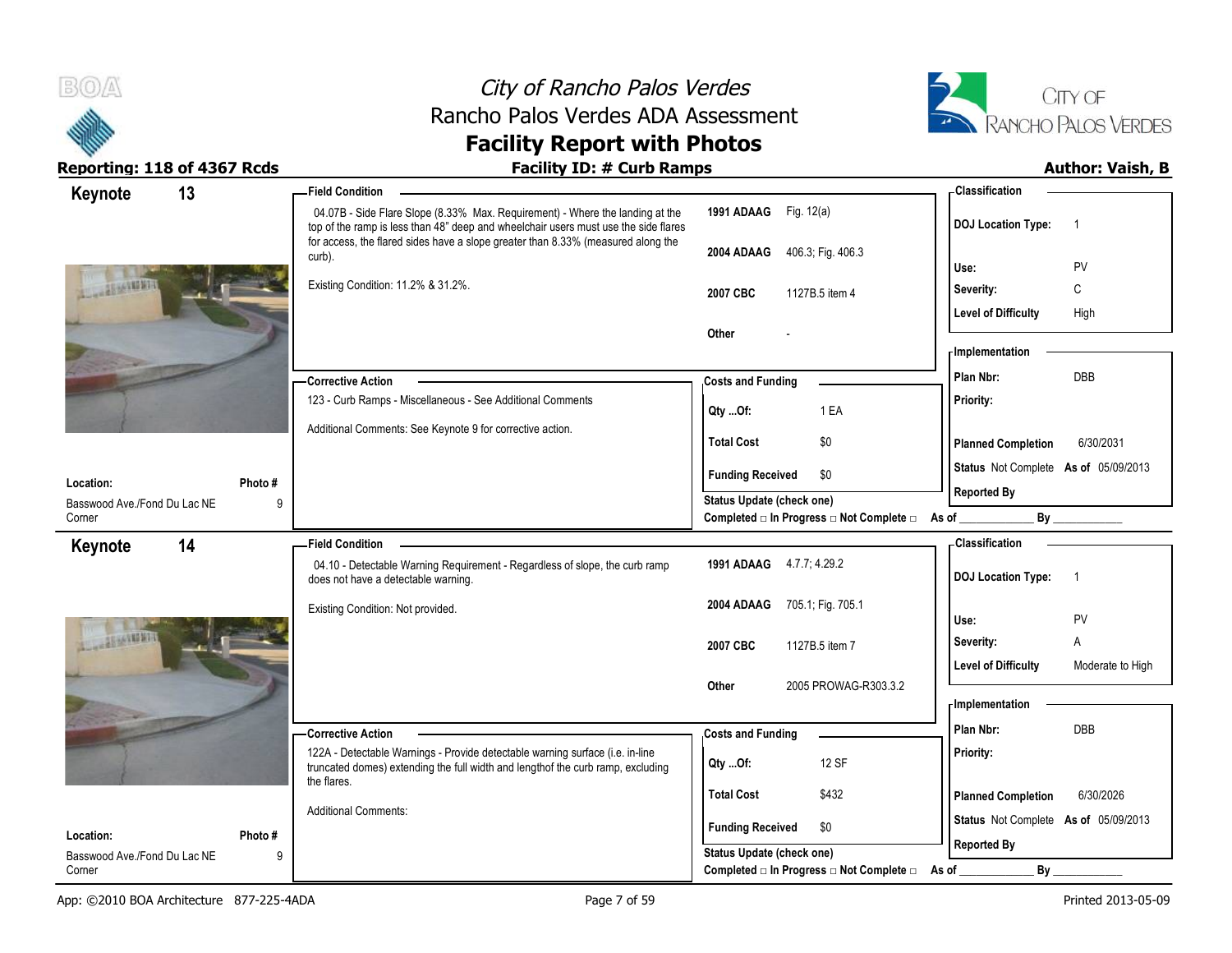



| 15<br>Keynote                |         | -Field Condition                                                                                                                                                  |                                                  | <b>Classification</b>                       |
|------------------------------|---------|-------------------------------------------------------------------------------------------------------------------------------------------------------------------|--------------------------------------------------|---------------------------------------------|
|                              |         | 03A.02A - Width - Accessible route of travel is less than 48" wide (note: 48" wide<br>requirement does not apply to doorways or gates).                           | 1991 ADAAG 4.3.3                                 | <b>DOJ</b> Location Type:<br>$\overline{1}$ |
|                              |         | Existing Condition: 36" wide.                                                                                                                                     | 2004 ADAAG<br>403.5.1                            |                                             |
|                              |         |                                                                                                                                                                   |                                                  | PV<br>Use:                                  |
|                              |         |                                                                                                                                                                   | 1133B.7.1<br>2007 CBC                            | C<br>Severity:                              |
|                              |         |                                                                                                                                                                   |                                                  | <b>Level of Difficulty</b><br>High          |
|                              |         |                                                                                                                                                                   | 2005 PROWAG-R301.3.1<br>Other                    | - Implementation                            |
|                              |         |                                                                                                                                                                   |                                                  | DBB<br>Plan Nbr:                            |
|                              |         | -Corrective Action<br>008 - Concrete Landing - Remove non-compliant pavement and replace with new                                                                 | <b>Costs and Funding</b>                         | Priority:                                   |
|                              |         | concrete. The landing slope shall not exceed 2% in any direction.                                                                                                 | 16 SF<br>$Qty$ Of:                               |                                             |
|                              |         | <b>Additional Comments:</b>                                                                                                                                       | <b>Total Cost</b><br>\$307                       | <b>Planned Completion</b><br>6/30/2031      |
| Location:                    | Photo # |                                                                                                                                                                   | \$0<br><b>Funding Received</b>                   | Status Not Complete As of 05/09/2013        |
| Basswood Ave./Fond Du Lac NE | 15      |                                                                                                                                                                   | Status Update (check one)                        | <b>Reported By</b>                          |
| Corner                       |         |                                                                                                                                                                   | Completed □ In Progress □ Not Complete □ As of _ | By                                          |
| 16<br>Keynote                |         | <b>Field Condition</b>                                                                                                                                            |                                                  | - Classification                            |
|                              |         | 03A.08 - Running Slope (PAR) - Slope of the pedestrian access route exceeds<br>1:20. Or slope of the pedestrian access route contained within a street or highway | 1991 ADAAG 4.3.7                                 | <b>DOJ</b> Location Type:<br>$\overline{1}$ |
|                              |         | border exceeds the grade of the adjacent roadway. (1:20 requirement does not<br>apply to compliant ramps or where slope of the pedestrian access route contained  | 2004 ADAAG<br>403.3                              |                                             |
|                              |         | within a street or highway border does not exceed the grade of the adjacent                                                                                       |                                                  | PV<br>Use:                                  |
|                              |         | roadway.)                                                                                                                                                         |                                                  | C<br>Severity:                              |
|                              |         |                                                                                                                                                                   | 2007 CBC<br>1133B.7.3                            |                                             |
|                              |         | Existing Condition: 6.8% CS & 12.3% RS.                                                                                                                           |                                                  | <b>Level of Difficulty</b><br>Moderate      |
|                              |         |                                                                                                                                                                   | 2005 PROWAG-R301.4.2<br>Other                    |                                             |
|                              |         |                                                                                                                                                                   |                                                  | - Implementation                            |
|                              |         | - Corrective Action                                                                                                                                               | <b>Costs and Funding</b>                         | Plan Nbr:<br>DBB                            |
|                              |         | 027 - Site Work - Miscellaneous - See Additional Comments                                                                                                         | 1 EA                                             | Priority:                                   |
|                              |         | Additional Comments: See Keynote 15 for corrective action.                                                                                                        | Qty Of:                                          |                                             |
|                              |         |                                                                                                                                                                   | <b>Total Cost</b><br>\$0                         | <b>Planned Completion</b><br>6/30/2031      |
| Location:                    | Photo#  |                                                                                                                                                                   | <b>Funding Received</b><br>\$0                   | Status Not Complete As of 05/09/2013        |
| Basswood Ave./Fond Du Lac NE | 15      |                                                                                                                                                                   | <b>Status Update (check one)</b>                 | <b>Reported By</b><br>$By_$                 |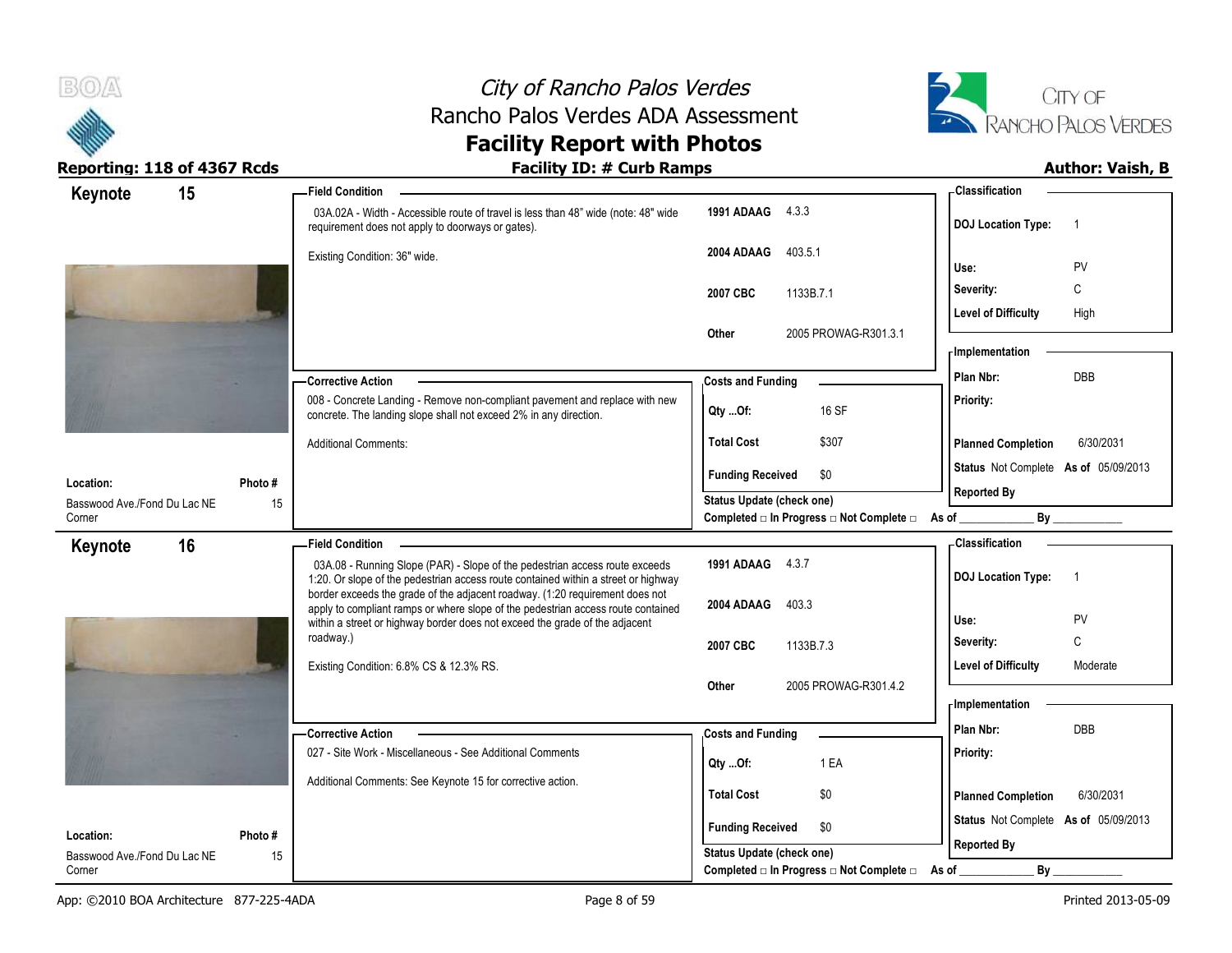



| 17<br>Keynote<br><b>Field Condition</b>                                                                                                                                                     |                                                                    | - Classification                                           |
|---------------------------------------------------------------------------------------------------------------------------------------------------------------------------------------------|--------------------------------------------------------------------|------------------------------------------------------------|
| 04.09A - Grooved Border Requirement - Curb ramp does not have a 12" wide<br>grooved border around upper edges of curb ramp and flares to indicate transition<br>from sidewalk to curb ramp. | 1991 ADAAG -                                                       | <b>DOJ Location Type:</b><br>-1                            |
| Existing Condition: 12 1/2" wide.                                                                                                                                                           | 2004 ADAAG -                                                       | PV<br>Use:                                                 |
|                                                                                                                                                                                             | 2007 CBC<br>1127B.5 item 6                                         | Severity:<br>Α                                             |
|                                                                                                                                                                                             |                                                                    | <b>Level of Difficulty</b><br>High                         |
|                                                                                                                                                                                             | Other                                                              |                                                            |
|                                                                                                                                                                                             |                                                                    | - Implementation                                           |
| -Corrective Action                                                                                                                                                                          | <b>Costs and Funding</b>                                           | DBB<br>Plan Nbr:                                           |
| 123 - Curb Ramps - Miscellaneous - See Additional Comments                                                                                                                                  | 1 EA<br>Qty Of:                                                    | Priority:                                                  |
| Additional Comments: See Keynote 9 for corrective action.                                                                                                                                   | <b>Total Cost</b><br>\$0                                           | <b>Planned Completion</b><br>6/30/2026                     |
|                                                                                                                                                                                             | <b>Funding Received</b><br>\$0                                     | Status Not Complete As of 05/09/2013                       |
| Photo #<br>Location:                                                                                                                                                                        | <b>Status Update (check one)</b>                                   | <b>Reported By</b>                                         |
| 15<br>Basswood Ave./Fond Du Lac NE<br>Corner                                                                                                                                                | Completed □ In Progress □ Not Complete □ As of _                   |                                                            |
| 18<br>Keynote<br><b>Field Condition</b>                                                                                                                                                     |                                                                    | - Classification                                           |
| 04.07B - Side Flare Slope (8.33% Max. Requirement) - Where the landing at the<br>top of the ramp is less than 48" deep and wheelchair users must use the side flares                        | 1991 ADAAG Fig. 12(a)                                              | <b>DOJ Location Type:</b><br>$\overline{1}$                |
| for access, the flared sides have a slope greater than 8.33% (measured along the<br>curb).                                                                                                  | 2004 ADAAG 406.3, Fig. 406.3                                       |                                                            |
|                                                                                                                                                                                             |                                                                    | Use:<br><b>PV</b>                                          |
| Existing Condition: 16.6% & 31.1%.                                                                                                                                                          | 2007 CBC<br>1127B.5 item 4                                         | $\mathsf{C}$<br>Severity:                                  |
|                                                                                                                                                                                             |                                                                    |                                                            |
|                                                                                                                                                                                             |                                                                    | <b>Level of Difficulty</b><br>High                         |
|                                                                                                                                                                                             | Other                                                              |                                                            |
|                                                                                                                                                                                             |                                                                    | - Implementation                                           |
| -Corrective Action                                                                                                                                                                          | <b>Costs and Funding</b>                                           | Plan Nbr:<br>DBB                                           |
| 120D - Replace Curb Ramp - Remove existing curb ramp, provide new.                                                                                                                          | 1 EA<br>Qty Of:                                                    | Priority:                                                  |
| <b>Additional Comments:</b>                                                                                                                                                                 | <b>Total Cost</b><br>\$3,600                                       | 6/30/2031<br><b>Planned Completion</b>                     |
|                                                                                                                                                                                             |                                                                    |                                                            |
| Location:<br>Photo #                                                                                                                                                                        | <b>Funding Received</b><br>\$0<br><b>Status Update (check one)</b> | Status Not Complete As of 05/09/2013<br><b>Reported By</b> |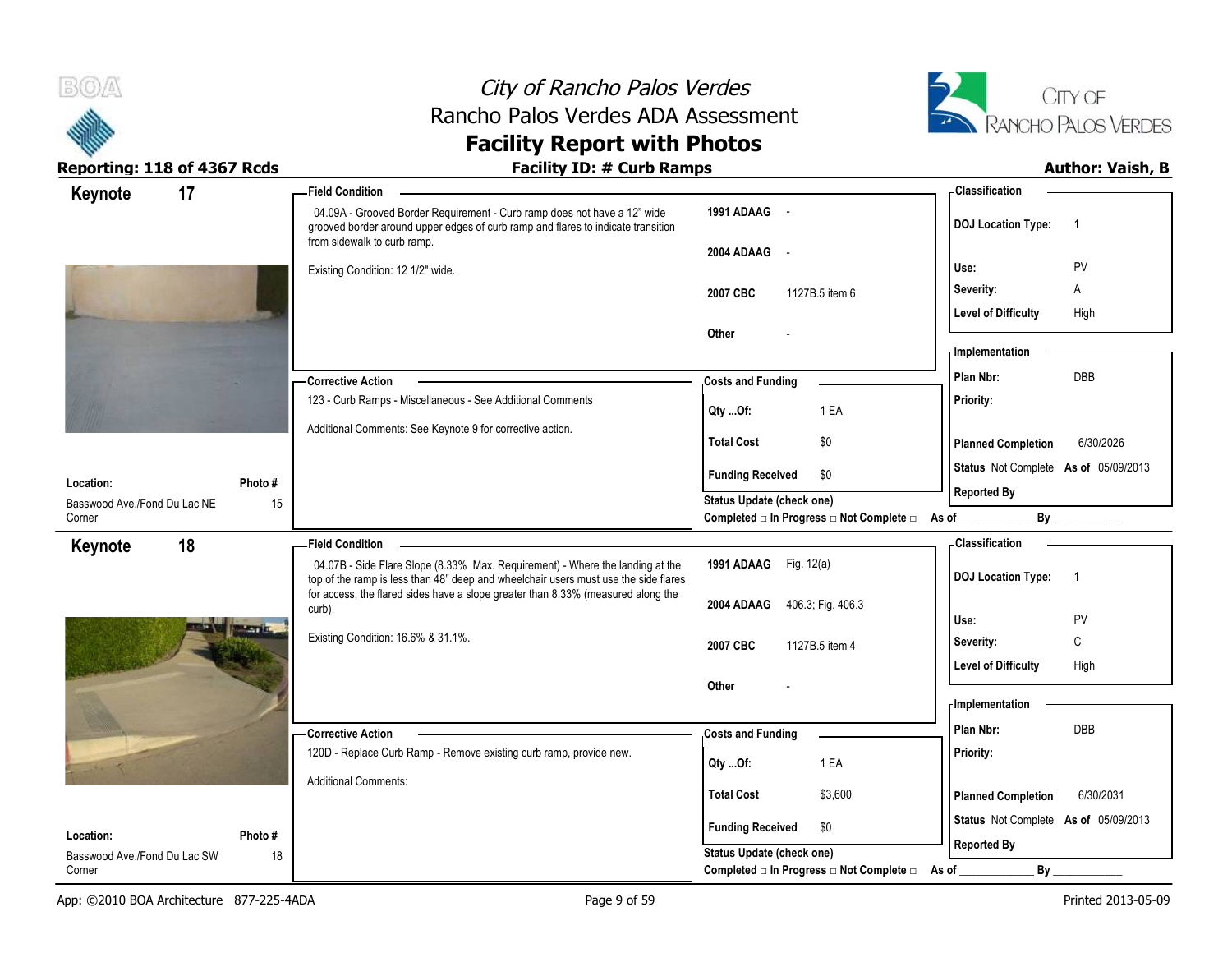



| Keynote                                   | 19                            | <b>Field Condition</b>                                                                                                                                                           |                                                             | <b>Classification</b>                          |
|-------------------------------------------|-------------------------------|----------------------------------------------------------------------------------------------------------------------------------------------------------------------------------|-------------------------------------------------------------|------------------------------------------------|
|                                           |                               | 04.10 - Detectable Warning Requirement - Regardless of slope, the curb ramp<br>does not have a detectable warning.                                                               | <b>1991 ADAAG</b> 4.7.7, 4.29.2                             | <b>DOJ Location Type:</b><br>-1                |
|                                           |                               | Existing Condition: Not provided.                                                                                                                                                | 2004 ADAAG 705.1; Fig. 705.1                                | PV<br>Use:                                     |
|                                           | <b>TANK</b><br><b>STARTER</b> |                                                                                                                                                                                  | 2007 CBC<br>1127B.5 item 7                                  | Α<br>Severity:                                 |
|                                           |                               |                                                                                                                                                                                  |                                                             | <b>Level of Difficulty</b><br>Moderate to High |
|                                           |                               |                                                                                                                                                                                  | Other<br>2005 PROWAG-R303.3.2                               |                                                |
|                                           |                               |                                                                                                                                                                                  |                                                             | - Implementation                               |
|                                           |                               | -Corrective Action                                                                                                                                                               | <b>Costs and Funding</b>                                    | <b>DBB</b><br>Plan Nbr:                        |
|                                           |                               | 122A - Detectable Warnings - Provide detectable warning surface (i.e. in-line<br>truncated domes) extending the full width and length of the curb ramp, excluding<br>the flares. | 12 SF<br>Qty Of:                                            | Priority:                                      |
|                                           |                               |                                                                                                                                                                                  | <b>Total Cost</b><br>\$432                                  | <b>Planned Completion</b><br>6/30/2026         |
|                                           |                               | <b>Additional Comments:</b>                                                                                                                                                      | <b>Funding Received</b><br>\$0                              | Status Not Complete As of 05/09/2013           |
| Location:<br>Basswood Ave./Fond Du Lac SW | Photo#<br>18                  |                                                                                                                                                                                  | Status Update (check one)                                   | <b>Reported By</b>                             |
| Corner                                    |                               |                                                                                                                                                                                  | Completed □ In Progress □ Not Complete □ As of _________    | By                                             |
| Keynote                                   | 20                            | <b>Field Condition</b>                                                                                                                                                           |                                                             | Classification                                 |
|                                           |                               | 03A.02A - Width - Accessible route of travel is less than 48" wide (note: 48" wide<br>requirement does not apply to doorways or gates).                                          | 1991 ADAAG 4.3.3                                            | <b>DOJ Location Type:</b><br>$\overline{1}$    |
|                                           |                               | Existing Condition: 34" wide.                                                                                                                                                    | 2004 ADAAG<br>403.5.1                                       | PV                                             |
|                                           | <b>MATTEL</b>                 |                                                                                                                                                                                  |                                                             | Use:<br>$\mathsf{C}$<br>Severity:              |
|                                           |                               |                                                                                                                                                                                  | 2007 CBC<br>1133B.7.1                                       | <b>Level of Difficulty</b><br>High             |
|                                           |                               |                                                                                                                                                                                  | 2005 PROWAG-R301.3.1<br>Other                               |                                                |
|                                           |                               |                                                                                                                                                                                  |                                                             | - Implementation                               |
|                                           |                               |                                                                                                                                                                                  |                                                             |                                                |
|                                           |                               | - Corrective Action                                                                                                                                                              | <b>Costs and Funding</b>                                    | Plan Nbr:<br><b>DBB</b>                        |
|                                           |                               | 008 - Concrete Landing - Remove non-compliant pavement and replace with new<br>concrete. The landing slope shall not exceed 2% in any direction.                                 | 16 SF<br>$Qty$ Of:                                          | Priority:                                      |
|                                           |                               | <b>Additional Comments:</b>                                                                                                                                                      | <b>Total Cost</b><br>\$307                                  | <b>Planned Completion</b><br>6/30/2031         |
|                                           |                               |                                                                                                                                                                                  |                                                             | Status Not Complete As of 05/09/2013           |
| Location:<br>Basswood Ave./Fond Du Lac SW | Photo #<br>18                 |                                                                                                                                                                                  | <b>Funding Received</b><br>\$0<br>Status Update (check one) | <b>Reported By</b>                             |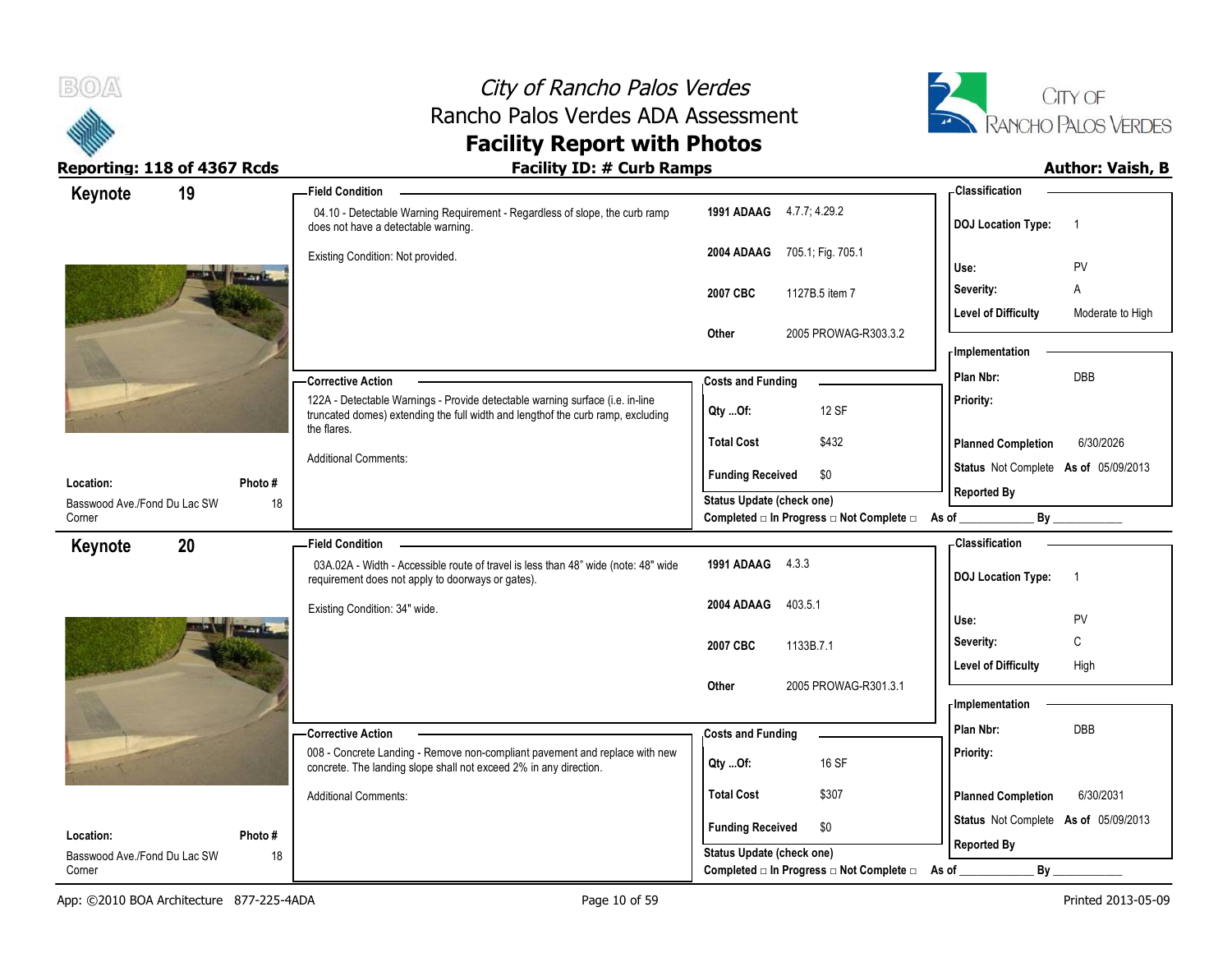



| Keynote                                   | 21            | <b>Field Condition</b>                                                                    |                                                                    | <b>Classification</b>                       |
|-------------------------------------------|---------------|-------------------------------------------------------------------------------------------|--------------------------------------------------------------------|---------------------------------------------|
|                                           |               | 03A.07A - Cross Slope (PAR) - Cross slope of the pedestrian access route<br>exceeds 1:50. | 1991 ADAAG 4.3.7                                                   | <b>DOJ Location Type:</b><br>$\overline{1}$ |
|                                           |               | Existing Condition: 2.3% CS.                                                              | 403.3<br>2004 ADAAG                                                | PV<br>Use:                                  |
|                                           |               |                                                                                           |                                                                    | $\mathbb C$<br>Severity:                    |
|                                           |               |                                                                                           | 2007 CBC<br>1133B.7.1.3                                            | <b>Level of Difficulty</b><br>Moderate      |
|                                           |               |                                                                                           | 2005 PROWAG-R301.4.1<br>Other                                      |                                             |
|                                           |               |                                                                                           |                                                                    | - Implementation                            |
|                                           |               | -Corrective Action                                                                        | <b>Costs and Funding</b>                                           | DBB<br>Plan Nbr:                            |
|                                           |               | 027 - Site Work - Miscellaneous - See Additional Comments                                 |                                                                    | Priority:                                   |
|                                           |               | Additional Comments: See Keynote 18 for corrective action.                                | 1 EA<br>Qty Of:                                                    |                                             |
|                                           |               |                                                                                           | <b>Total Cost</b><br>\$0                                           | 6/30/2031<br><b>Planned Completion</b>      |
|                                           |               |                                                                                           | <b>Funding Received</b><br>\$0                                     | Status Not Complete As of 05/09/2013        |
| Location:<br>Basswood Ave./Fond Du Lac SW | Photo#<br>21  |                                                                                           | <b>Status Update (check one)</b>                                   | <b>Reported By</b>                          |
| Corner                                    |               |                                                                                           | Completed □ In Progress □ Not Complete □ As of _                   | By                                          |
| Keynote                                   | 22            | <b>Field Condition</b>                                                                    |                                                                    | - Classification                            |
|                                           |               | 03A.07A - Cross Slope (PAR) - Cross slope of the pedestrian access route<br>exceeds 1:50. | 1991 ADAAG 4.3.7                                                   | <b>DOJ Location Type:</b><br>$\overline{1}$ |
|                                           |               | Existing Condition: 7.4% CS.                                                              | 403.3<br>2004 ADAAG                                                |                                             |
|                                           | <b>MATTEL</b> |                                                                                           |                                                                    | PV<br>Use:                                  |
|                                           |               |                                                                                           | 2007 CBC<br>1133B.7.1.3                                            | Severity:<br>C                              |
|                                           |               |                                                                                           | 2005 PROWAG-R301.4.1<br>Other                                      | <b>Level of Difficulty</b><br>Moderate      |
|                                           |               |                                                                                           |                                                                    | - Implementation                            |
|                                           |               | - Corrective Action                                                                       | <b>Costs and Funding</b>                                           | Plan Nbr:<br><b>DBB</b>                     |
|                                           |               | 027 - Site Work - Miscellaneous - See Additional Comments                                 |                                                                    | Priority:                                   |
|                                           |               |                                                                                           | 1 EA<br>Qty Of:                                                    |                                             |
|                                           |               |                                                                                           |                                                                    |                                             |
|                                           |               | Additional Comments: See Keynote 20 for corrective action.                                | <b>Total Cost</b><br>\$0                                           | <b>Planned Completion</b><br>6/30/2031      |
|                                           |               |                                                                                           |                                                                    | Status Not Complete As of 05/09/2013        |
| Location:<br>Basswood Ave./Fond Du Lac SW | Photo#<br>18  |                                                                                           | <b>Funding Received</b><br>\$0<br><b>Status Update (check one)</b> | <b>Reported By</b>                          |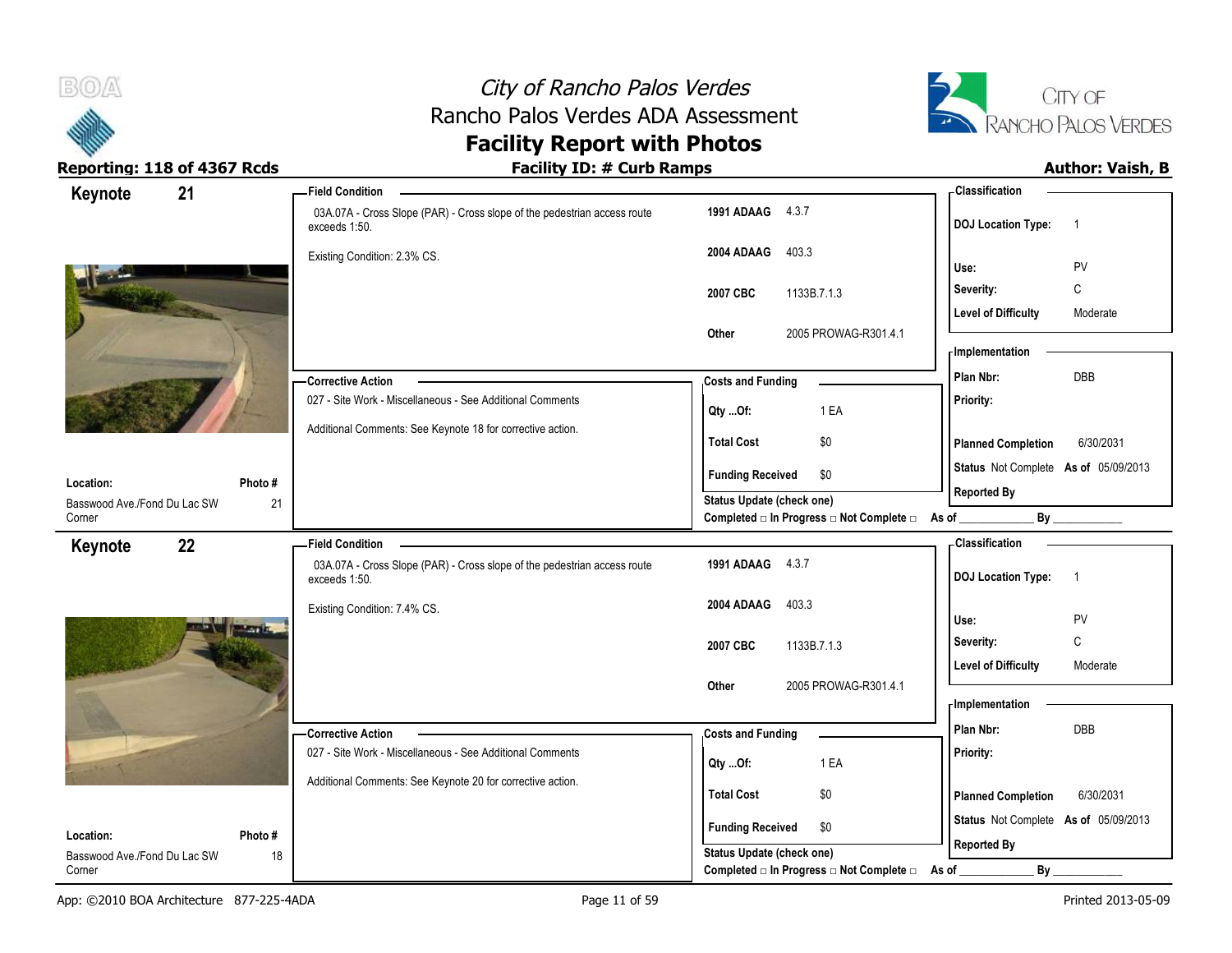



| Keynote<br>23                |         | - Field Condition                                                                                                       |                           |                                                  | <b>Classification</b>                       |
|------------------------------|---------|-------------------------------------------------------------------------------------------------------------------------|---------------------------|--------------------------------------------------|---------------------------------------------|
|                              |         | 04.02 - Slope - Slope of the curb ramp exceeds 8.33% (or the least possible<br>compliant slope).                        | 1991 ADAAG 4.7.2, 4.8.2   |                                                  | <b>DOJ</b> Location Type:<br>$\overline{1}$ |
|                              |         | Existing Condition: 10.8% RS.                                                                                           | 2004 ADAAG                | 405.2; Advisory 405.2                            | PV<br>Use:                                  |
|                              |         |                                                                                                                         |                           |                                                  | C<br>Severity:                              |
|                              |         |                                                                                                                         | 2007 CBC                  | 1127B.5 item 3                                   | <b>Level of Difficulty</b><br>High          |
|                              |         |                                                                                                                         | Other                     | 2005 PROWAG-R303.2.1.1;                          |                                             |
|                              |         |                                                                                                                         |                           | R303.2.2.1                                       | - Implementation                            |
|                              |         | <b>Corrective Action</b>                                                                                                | <b>Costs and Funding</b>  |                                                  | DBB<br>Plan Nbr:                            |
|                              |         | 120D - Replace Curb Ramp - Remove existing curb ramp, provide new.                                                      | $Qty$ Of:                 | 1 EA                                             | Priority:                                   |
|                              |         | <b>Additional Comments:</b>                                                                                             |                           |                                                  |                                             |
|                              |         |                                                                                                                         | <b>Total Cost</b>         | \$3,600                                          | 6/30/2031<br><b>Planned Completion</b>      |
| Location:                    | Photo#  |                                                                                                                         | <b>Funding Received</b>   | \$0                                              | Status Not Complete As of 05/09/2013        |
| Basswood Ave./Fond Du Lac SE | 23      |                                                                                                                         | Status Update (check one) |                                                  | <b>Reported By</b>                          |
| Corner                       |         |                                                                                                                         |                           | Completed □ In Progress □ Not Complete □ As of _ | $By$ <sub>___</sub>                         |
| 24<br>Keynote                |         | <b>Field Condition</b>                                                                                                  |                           |                                                  | - Classification                            |
|                              |         | 04.03 - Transition - The transition from the curb ramp to the road or gutter is not<br>flush or free of abrupt changes. | 1991 ADAAG 4.7.2          |                                                  | <b>DOJ Location Type:</b><br>$\overline{1}$ |
|                              |         | Existing Condition: 1" transition.                                                                                      |                           | 2004 ADAAG 406.2, Fig. 406.2                     | PV<br>Use:                                  |
|                              |         |                                                                                                                         |                           |                                                  | C<br>Severity:                              |
|                              |         |                                                                                                                         | 2007 CBC                  | 1127B.5 item 3                                   | <b>Level of Difficulty</b><br>High          |
|                              |         |                                                                                                                         | Other                     | 2005 PROWAG-R301.5.1                             |                                             |
|                              |         |                                                                                                                         |                           |                                                  | - Implementation                            |
|                              |         | - Corrective Action                                                                                                     | <b>Costs and Funding</b>  |                                                  | Plan Nbr:<br>DBB                            |
|                              |         | 123 - Curb Ramps - Miscellaneous - See Additional Comments                                                              |                           | 1 EA                                             | Priority:                                   |
|                              |         | Additional Comments: See Keynote 23 for corrective action.                                                              | Qty Of:                   |                                                  |                                             |
|                              |         |                                                                                                                         | <b>Total Cost</b>         | \$0                                              | <b>Planned Completion</b><br>6/30/2031      |
| Location:                    | Photo # |                                                                                                                         | <b>Funding Received</b>   | \$0                                              | Status Not Complete As of 05/09/2013        |
| Basswood Ave./Fond Du Lac SE | 24      |                                                                                                                         | Status Update (check one) |                                                  | <b>Reported By</b>                          |
| Corner                       |         |                                                                                                                         |                           | Completed □ In Progress □ Not Complete □         | $By_$<br>As of                              |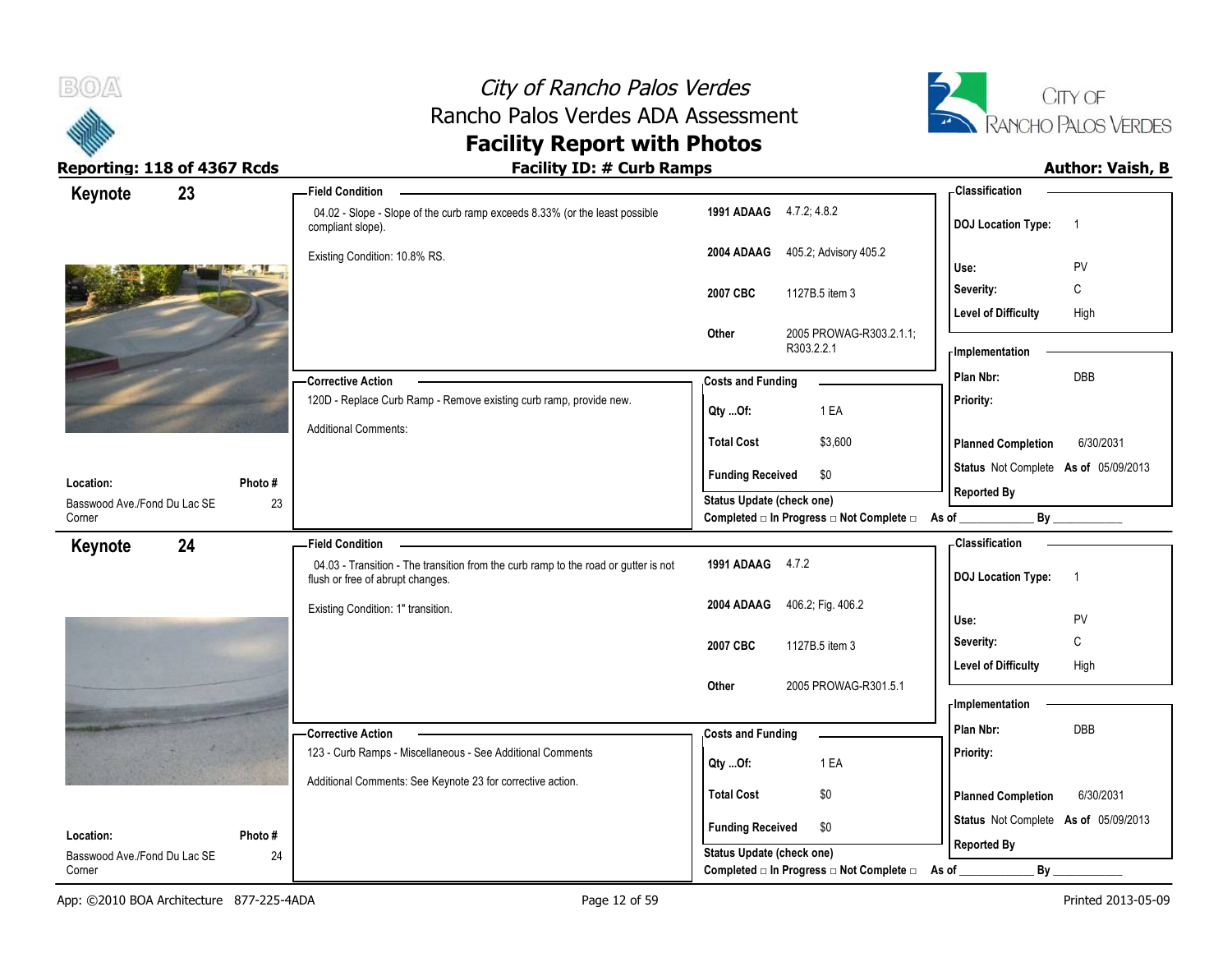



| Keynote                                   | 25           | <b>Field Condition</b>                                                                                                                                               |                                                                                      | - Classification                            |
|-------------------------------------------|--------------|----------------------------------------------------------------------------------------------------------------------------------------------------------------------|--------------------------------------------------------------------------------------|---------------------------------------------|
|                                           |              | 04.05 - Width - The width of the curb ramp, not including the flared sides, is less<br>than $48$ ".                                                                  | 1991 ADAAG 4.7.3                                                                     | <b>DOJ Location Type:</b><br>$\overline{1}$ |
|                                           |              | Existing Condition: 40" wide.                                                                                                                                        | 2004 ADAAG 406.1, 405.5                                                              | Use:<br>PV                                  |
|                                           |              |                                                                                                                                                                      | 2007 CBC<br>1127B.5 item 2                                                           | C<br>Severity:                              |
|                                           |              |                                                                                                                                                                      | 2005 PROWAG-R303.3.1                                                                 | High<br><b>Level of Difficulty</b>          |
|                                           |              |                                                                                                                                                                      | Other                                                                                | - Implementation                            |
|                                           |              | <b>Corrective Action</b>                                                                                                                                             | <b>Costs and Funding</b>                                                             | <b>DBB</b><br>Plan Nbr:                     |
|                                           |              | 123 - Curb Ramps - Miscellaneous - See Additional Comments                                                                                                           | 1 EA<br>Qty Of:                                                                      | Priority:                                   |
|                                           |              | Additional Comments: See Keynote 23 for corrective action.                                                                                                           | <b>Total Cost</b><br>\$0                                                             | <b>Planned Completion</b><br>6/30/2031      |
| Location:                                 | Photo#       |                                                                                                                                                                      | <b>Funding Received</b><br>\$0                                                       | Status Not Complete As of 05/09/2013        |
| Basswood Ave./Fond Du Lac SE<br>Corner    | 23           |                                                                                                                                                                      | <b>Status Update (check one)</b><br>Completed □ In Progress □ Not Complete □ As of _ | <b>Reported By</b><br>By                    |
| Keynote                                   | 26           | <b>Field Condition</b>                                                                                                                                               |                                                                                      | - Classification                            |
|                                           |              |                                                                                                                                                                      |                                                                                      |                                             |
|                                           |              | 04.07B - Side Flare Slope (8.33% Max. Requirement) - Where the landing at the<br>top of the ramp is less than 48" deep and wheelchair users must use the side flares | 1991 ADAAG Fig. 12(a)                                                                | <b>DOJ</b> Location Type:<br>$\overline{1}$ |
|                                           |              | for access, the flared sides have a slope greater than 8.33% (measured along the<br>curb).                                                                           | 2004 ADAAG<br>406.3; Fig. 406.3                                                      | Use:                                        |
|                                           |              | Existing Condition: 11.1% & 27.4%.                                                                                                                                   |                                                                                      | PV<br>$\mathbb C$<br>Severity:              |
|                                           |              |                                                                                                                                                                      | 2007 CBC<br>1127B.5 item 4                                                           | <b>Level of Difficulty</b><br>High          |
|                                           |              |                                                                                                                                                                      | Other                                                                                | - Implementation                            |
|                                           |              | - Corrective Action                                                                                                                                                  |                                                                                      | Plan Nbr:<br>DBB                            |
|                                           |              | 123 - Curb Ramps - Miscellaneous - See Additional Comments                                                                                                           | <b>Costs and Funding</b><br>1 EA<br>$Qty$ Of:                                        | Priority:                                   |
|                                           |              | Additional Comments: See Keynote 23 for corrective action.                                                                                                           | <b>Total Cost</b><br>\$0                                                             | <b>Planned Completion</b><br>6/30/2031      |
|                                           |              |                                                                                                                                                                      | <b>Funding Received</b><br>\$0                                                       | Status Not Complete As of 05/09/2013        |
| Location:<br>Basswood Ave./Fond Du Lac SE | Photo#<br>23 |                                                                                                                                                                      | Status Update (check one)<br>Completed □ In Progress □ Not Complete □                | <b>Reported By</b><br>$By_$                 |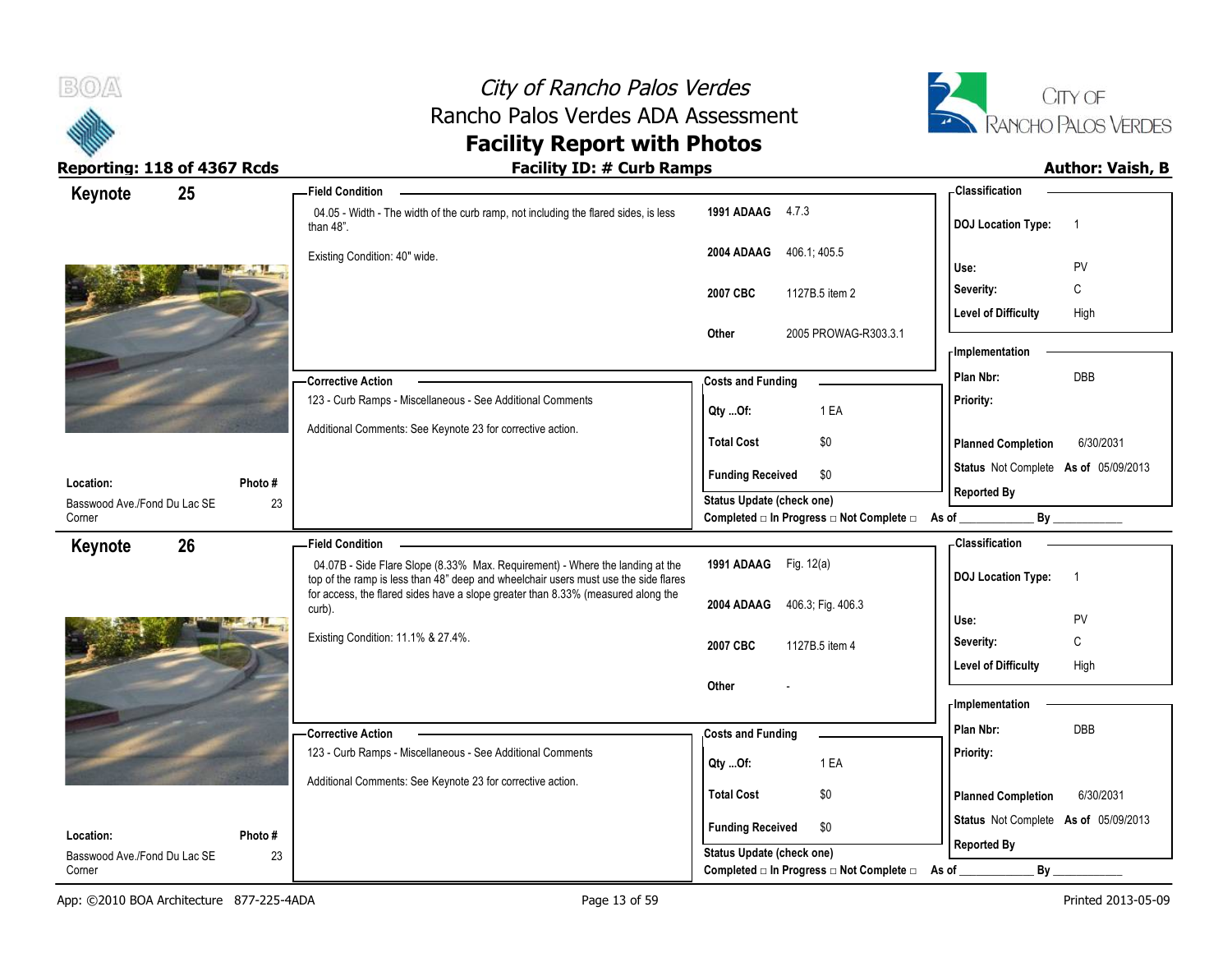



| 27<br>Keynote                |         | <b>Field Condition</b>                                                                                                                                                                      |                                                   | - Classification                            |
|------------------------------|---------|---------------------------------------------------------------------------------------------------------------------------------------------------------------------------------------------|---------------------------------------------------|---------------------------------------------|
|                              |         | 04.09A - Grooved Border Requirement - Curb ramp does not have a 12" wide<br>grooved border around upper edges of curb ramp and flares to indicate transition<br>from sidewalk to curb ramp. | 1991 ADAAG -                                      | <b>DOJ Location Type:</b><br>$\overline{1}$ |
|                              |         |                                                                                                                                                                                             | 2004 ADAAG<br>$\sim$                              | PV<br>Use:                                  |
|                              |         | Existing Condition: 8 1/2" wide.                                                                                                                                                            |                                                   | Severity:<br>Α                              |
|                              |         |                                                                                                                                                                                             | 2007 CBC<br>1127B.5 item 6                        |                                             |
|                              |         |                                                                                                                                                                                             | Other                                             | <b>Level of Difficulty</b><br>High          |
|                              |         |                                                                                                                                                                                             |                                                   | <b>Implementation</b>                       |
|                              |         |                                                                                                                                                                                             |                                                   | <b>DBB</b><br>Plan Nbr:                     |
|                              |         | - Corrective Action<br>123 - Curb Ramps - Miscellaneous - See Additional Comments                                                                                                           | <b>Costs and Funding</b>                          | Priority:                                   |
|                              |         |                                                                                                                                                                                             | 1 EA<br>Qty Of:                                   |                                             |
|                              |         | Additional Comments: See Keynote 23 for corrective action.                                                                                                                                  | <b>Total Cost</b><br>\$0                          | <b>Planned Completion</b><br>6/30/2026      |
| Location:                    | Photo # |                                                                                                                                                                                             | <b>Funding Received</b><br>\$0                    | Status Not Complete As of 05/09/2013        |
| Basswood Ave./Fond Du Lac SE | 27      |                                                                                                                                                                                             | <b>Status Update (check one)</b>                  | <b>Reported By</b>                          |
| Corner                       |         |                                                                                                                                                                                             | Completed □ In Progress □ Not Complete □ As of __ | By                                          |
| 28<br>Keynote                |         | <b>Field Condition</b>                                                                                                                                                                      |                                                   | - Classification                            |
|                              |         | 03A.02A - Width - Accessible route of travel is less than 48" wide (note: 48" wide<br>requirement does not apply to doorways or gates).                                                     | 1991 ADAAG 4.3.3                                  | <b>DOJ Location Type:</b><br>$\overline{1}$ |
|                              |         | Existing Condition: 35" wide.                                                                                                                                                               | 2004 ADAAG<br>403.5.1                             |                                             |
|                              |         |                                                                                                                                                                                             |                                                   | PV<br>Use:                                  |
|                              |         |                                                                                                                                                                                             | 2007 CBC<br>1133B.7.1                             | С<br>Severity:                              |
|                              |         |                                                                                                                                                                                             |                                                   | <b>Level of Difficulty</b><br>High          |
|                              |         |                                                                                                                                                                                             | 2005 PROWAG-R301.3.1<br><b>Other</b>              | - Implementation                            |
|                              |         |                                                                                                                                                                                             |                                                   | Plan Nbr:<br><b>DBB</b>                     |
|                              |         | - Corrective Action                                                                                                                                                                         | <b>Costs and Funding</b>                          |                                             |
|                              |         | 008 - Concrete Landing - Remove non-compliant pavement and replace with new<br>concrete. The landing slope shall not exceed 2% in any direction.                                            | 16 SF<br>Qty Of:                                  | Priority:                                   |
|                              |         | <b>Additional Comments:</b>                                                                                                                                                                 | <b>Total Cost</b><br>\$307                        | 6/30/2031<br><b>Planned Completion</b>      |
| Location:                    | Photo # |                                                                                                                                                                                             | <b>Funding Received</b><br>\$0                    | Status Not Complete As of 05/09/2013        |
| Basswood Ave./Fond Du Lac SE | 27      |                                                                                                                                                                                             | <b>Status Update (check one)</b>                  | <b>Reported By</b>                          |
| Corner                       |         |                                                                                                                                                                                             | Completed □ In Progress □ Not Complete □          | By<br>As of                                 |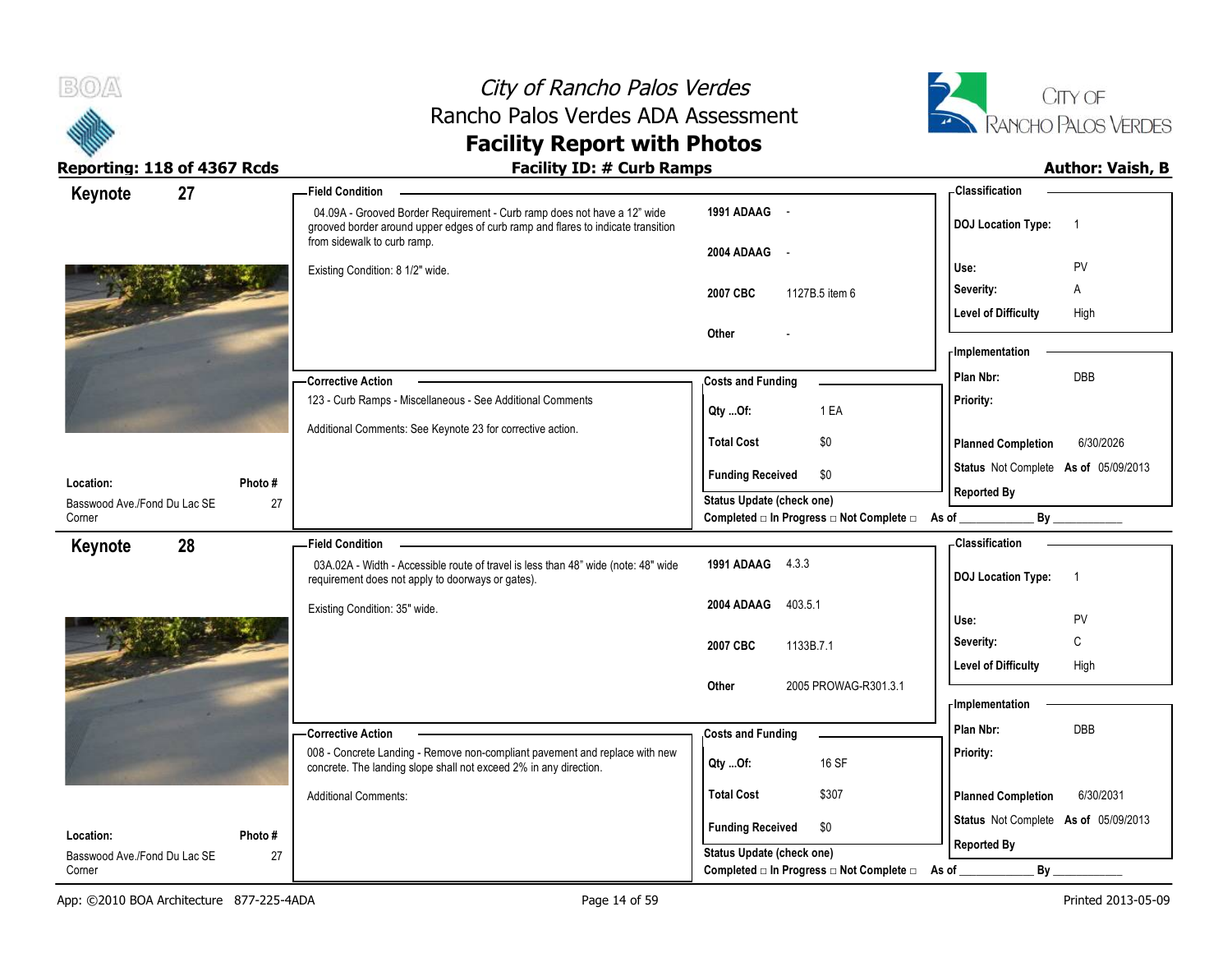



| Keynote                                   | 29           | <b>Field Condition</b>                                                                                                                                            |                                                             | - Classification                            |
|-------------------------------------------|--------------|-------------------------------------------------------------------------------------------------------------------------------------------------------------------|-------------------------------------------------------------|---------------------------------------------|
|                                           |              | 03A.07A - Cross Slope (PAR) - Cross slope of the pedestrian access route<br>exceeds 1:50.                                                                         | 1991 ADAAG 4.3.7                                            | <b>DOJ</b> Location Type:<br>-1             |
|                                           |              | Existing Condition: 10.8% CS.                                                                                                                                     | 2004 ADAAG<br>403.3                                         | PV<br>Use:                                  |
|                                           |              |                                                                                                                                                                   | 1133B.7.1.3<br>2007 CBC                                     | C<br>Severity:                              |
|                                           |              |                                                                                                                                                                   |                                                             | <b>Level of Difficulty</b><br>Moderate      |
|                                           |              |                                                                                                                                                                   | 2005 PROWAG-R301.4.1<br>Other                               |                                             |
|                                           |              |                                                                                                                                                                   |                                                             | <b>Implementation</b>                       |
|                                           |              | - Corrective Action                                                                                                                                               | <b>Costs and Funding</b>                                    | DBB<br>Plan Nbr:                            |
|                                           |              | 027 - Site Work - Miscellaneous - See Additional Comments                                                                                                         | 1 EA<br>Qty Of:                                             | Priority:                                   |
|                                           |              | Additional Comments: See Keynote 23 for corrective action.                                                                                                        | <b>Total Cost</b><br>\$0                                    | <b>Planned Completion</b><br>6/30/2031      |
|                                           |              |                                                                                                                                                                   | <b>Funding Received</b><br>\$0                              | Status Not Complete As of 05/09/2013        |
| Location:                                 | Photo #      |                                                                                                                                                                   | <b>Status Update (check one)</b>                            | <b>Reported By</b>                          |
| Basswood Ave./Fond Du Lac SE<br>Corner    | 23           |                                                                                                                                                                   | Completed □ In Progress □ Not Complete □ As of __           | By                                          |
| Keynote                                   | 30           | <b>Field Condition</b>                                                                                                                                            |                                                             | <b>Classification</b>                       |
|                                           |              | 03A.08 - Running Slope (PAR) - Slope of the pedestrian access route exceeds<br>1:20. Or slope of the pedestrian access route contained within a street or highway | 1991 ADAAG 4.3.7                                            | <b>DOJ</b> Location Type:<br>$\overline{1}$ |
|                                           |              | border exceeds the grade of the adjacent roadway. (1:20 requirement does not<br>apply to compliant ramps or where slope of the pedestrian access route contained  | 2004 ADAAG<br>403.3                                         |                                             |
|                                           |              | within a street or highway border does not exceed the grade of the adjacent                                                                                       |                                                             | Use:<br>PV                                  |
|                                           |              | roadway.)                                                                                                                                                         | 2007 CBC<br>1133B.7.3                                       | C<br>Severity:                              |
|                                           |              | Existing Condition: 4.8% CS & 11.8% RS.                                                                                                                           |                                                             | <b>Level of Difficulty</b><br>Moderate      |
|                                           |              |                                                                                                                                                                   |                                                             |                                             |
|                                           |              |                                                                                                                                                                   | 2005 PROWAG-R301.4.2<br>Other                               |                                             |
|                                           |              |                                                                                                                                                                   |                                                             | - Implementation                            |
|                                           |              | - Corrective Action                                                                                                                                               | <b>Costs and Funding</b>                                    | Plan Nbr:<br><b>DBB</b>                     |
|                                           |              | 027 - Site Work - Miscellaneous - See Additional Comments                                                                                                         | 1 EA<br>Qty Of:                                             | Priority:                                   |
|                                           |              | Additional Comments: See Keynote 28 for corrective action.                                                                                                        | <b>Total Cost</b><br>\$0                                    | <b>Planned Completion</b><br>6/30/2031      |
|                                           |              |                                                                                                                                                                   | \$0                                                         | Status Not Complete As of 05/09/2013        |
| Location:<br>Basswood Ave./Fond Du Lac SE | Photo#<br>23 |                                                                                                                                                                   | <b>Funding Received</b><br><b>Status Update (check one)</b> | <b>Reported By</b>                          |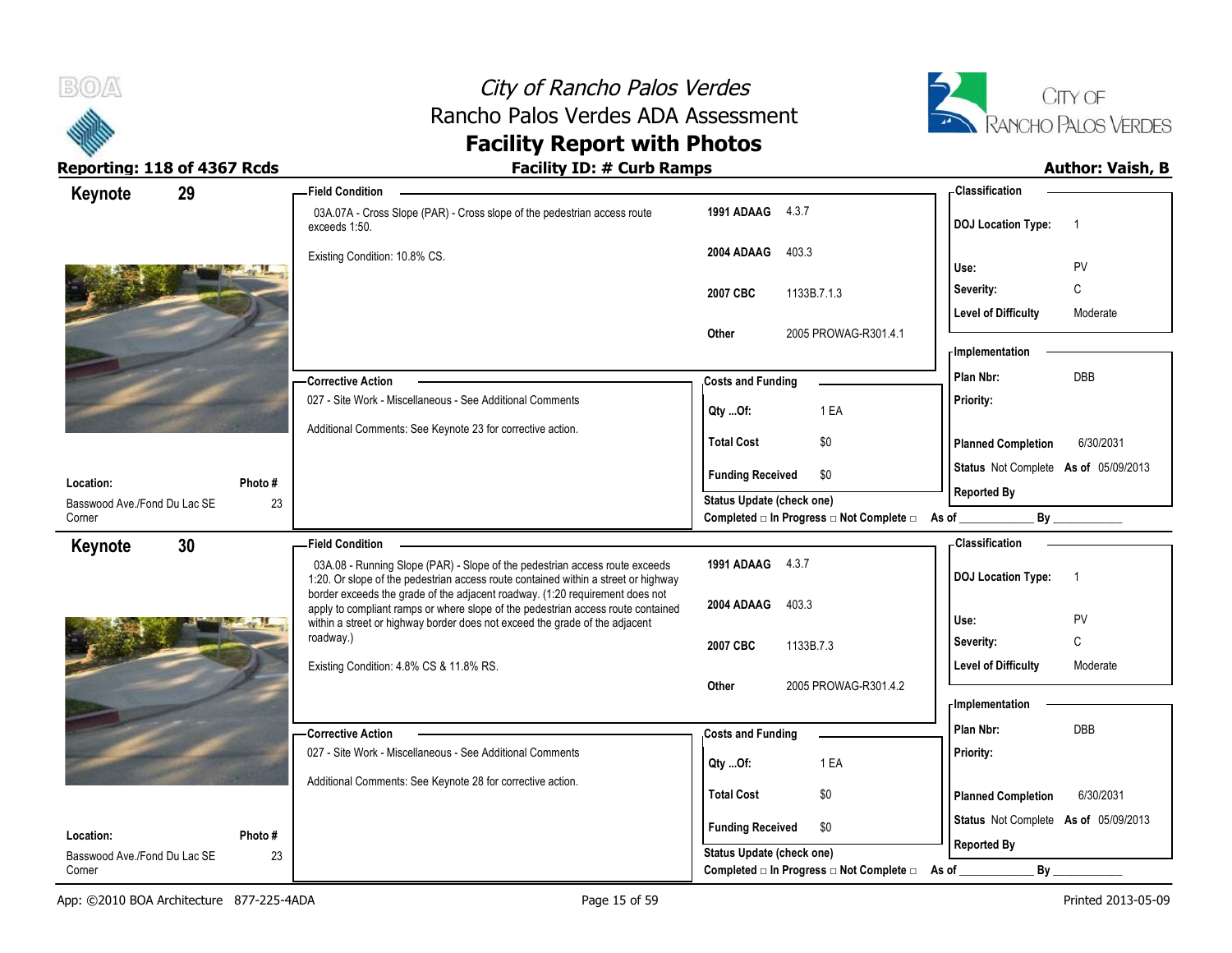



| Keynote                        | 31     | <b>Field Condition</b>                                                                                                                                                          |                                                                       | -Classification                                            |
|--------------------------------|--------|---------------------------------------------------------------------------------------------------------------------------------------------------------------------------------|-----------------------------------------------------------------------|------------------------------------------------------------|
|                                |        | 04.10 - Detectable Warning Requirement - Regardless of slope, the curb ramp<br>does not have a detectable warning.                                                              | 1991 ADAAG 4.7.7; 4.29.2                                              | <b>DOJ</b> Location Type:<br>$\overline{1}$                |
|                                |        | Existing Condition: Not provided.                                                                                                                                               | 705.1; Fig. 705.1<br>2004 ADAAG                                       | <b>PV</b><br>Use:                                          |
|                                |        |                                                                                                                                                                                 | 1127B.5 item 7<br>2007 CBC                                            | A<br>Severity:                                             |
|                                |        |                                                                                                                                                                                 |                                                                       | <b>Level of Difficulty</b><br>Moderate to High             |
|                                |        |                                                                                                                                                                                 | 2005 PROWAG-R303.3.2<br>Other                                         |                                                            |
|                                |        |                                                                                                                                                                                 |                                                                       | - Implementation                                           |
|                                |        | <b>Corrective Action</b>                                                                                                                                                        | <b>Costs and Funding</b>                                              | <b>DBB</b><br>Plan Nbr:                                    |
|                                |        | 122A - Detectable Warnings - Provide detectable warning surface (i.e. in-line<br>truncated domes) extending the full width and lengthof the curb ramp, excluding<br>the flares. | 12 SF<br>Qty Of:                                                      | Priority:                                                  |
|                                |        |                                                                                                                                                                                 | <b>Total Cost</b><br>\$432                                            | 6/30/2026<br><b>Planned Completion</b>                     |
| Location:                      | Photo# | <b>Additional Comments:</b>                                                                                                                                                     | \$0<br><b>Funding Received</b>                                        | Status Not Complete As of 05/09/2013<br><b>Reported By</b> |
| Basswood Ave./Fond Du Lac SE   | 23     |                                                                                                                                                                                 | Status Update (check one)                                             |                                                            |
| Corner                         |        |                                                                                                                                                                                 | Completed □ In Progress □ Not Complete □ As of                        |                                                            |
|                                |        |                                                                                                                                                                                 |                                                                       |                                                            |
| Keynote                        | 32     | <b>Field Condition</b>                                                                                                                                                          |                                                                       | <b>Classification</b>                                      |
|                                |        | 04.02 - Slope - Slope of the curb ramp exceeds 8.33% (or the least possible<br>compliant slope).                                                                                | 1991 ADAAG 4.7.2; 4.8.2                                               | <b>DOJ Location Type:</b><br>$\overline{1}$                |
|                                |        |                                                                                                                                                                                 | 405.2; Advisory 405.2<br>2004 ADAAG                                   |                                                            |
|                                |        | Existing Condition: 11.8% RS.                                                                                                                                                   |                                                                       | Use:<br><b>PV</b>                                          |
|                                |        |                                                                                                                                                                                 | 2007 CBC<br>1127B.5 item 3                                            | C<br>Severity:                                             |
|                                |        |                                                                                                                                                                                 |                                                                       | <b>Level of Difficulty</b><br>High                         |
|                                |        |                                                                                                                                                                                 | 2005 PROWAG-R303.2.1.1;<br>Other<br>R303.2.2.1                        | <b>Implementation</b>                                      |
|                                |        |                                                                                                                                                                                 |                                                                       | Plan Nbr:<br>DBB                                           |
|                                |        | <b>Corrective Action</b><br>120D - Replace Curb Ramp - Remove existing curb ramp, provide new.                                                                                  | <b>Costs and Funding</b>                                              | Priority:                                                  |
|                                |        |                                                                                                                                                                                 | 1 EA<br>Qty Of:                                                       |                                                            |
|                                |        | <b>Additional Comments:</b>                                                                                                                                                     | <b>Total Cost</b><br>\$3,600                                          | <b>Planned Completion</b><br>6/30/2031                     |
| Location:                      | Photo# |                                                                                                                                                                                 | <b>Funding Received</b><br>\$0                                        | Status Not Complete As of 05/09/2013                       |
| Verde Ridge/El Rodeo NW Corner | 32     |                                                                                                                                                                                 | Status Update (check one)<br>Completed □ In Progress □ Not Complete □ | <b>Reported By</b><br>By<br>As of                          |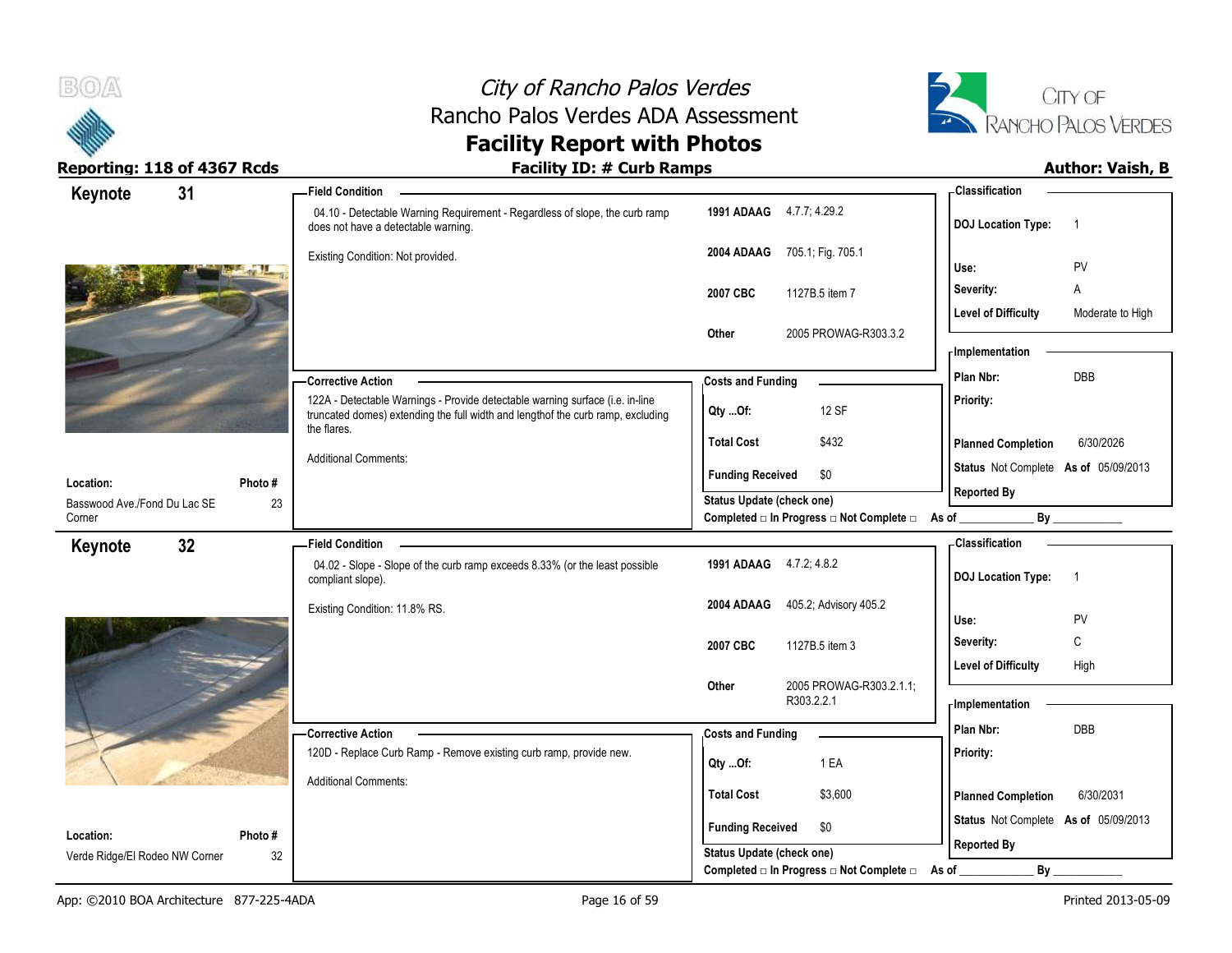

# City of Rancho Palos Verdes Rancho Palos Verdes ADA Assessment



# **Facility Report with Photos**

| Keynote                        | 33 |        | <b>Field Condition</b>                                                                                              |                                  |                |                                                  | - Classification      |                            |                                      |
|--------------------------------|----|--------|---------------------------------------------------------------------------------------------------------------------|----------------------------------|----------------|--------------------------------------------------|-----------------------|----------------------------|--------------------------------------|
|                                |    |        | 04.04 - Counter Slope - The running slopes of the road, gutter or accessible route<br>adjoining the ramp exceed 5%. | 1991 ADAAG                       | 4.7.2          |                                                  |                       | <b>DOJ Location Type:</b>  | $\overline{1}$                       |
|                                |    |        | Existing Condition: 13% counter slope.                                                                              | 2004 ADAAG                       | 406.2          |                                                  | Use:                  |                            | PV                                   |
|                                |    |        |                                                                                                                     |                                  |                |                                                  |                       |                            |                                      |
|                                |    |        |                                                                                                                     | 2007 CBC                         | 1127B.5 item 3 |                                                  | Severity:             |                            | C                                    |
|                                |    |        |                                                                                                                     |                                  |                |                                                  |                       | <b>Level of Difficulty</b> | High                                 |
|                                |    |        |                                                                                                                     | Other                            |                | 2005 PROWAG-R303.3.5                             |                       | <b>Implementation</b>      |                                      |
|                                |    |        |                                                                                                                     |                                  |                |                                                  | Plan Nbr:             |                            | DBB                                  |
|                                |    |        | <b>Corrective Action</b>                                                                                            | <b>Costs and Funding</b>         |                |                                                  |                       |                            |                                      |
|                                |    |        | 123 - Curb Ramps - Miscellaneous - See Additional Comments                                                          | Qty Of:                          |                | 1 EA                                             | Priority:             |                            |                                      |
|                                |    |        | Additional Comments: Modify counter slope at bottom landing.                                                        | <b>Total Cost</b>                |                | \$1,152                                          |                       | <b>Planned Completion</b>  | 6/30/2031                            |
|                                |    |        |                                                                                                                     | <b>Funding Received</b>          |                | \$0                                              |                       |                            | Status Not Complete As of 05/09/2013 |
| Location:                      |    | Photo# |                                                                                                                     |                                  |                |                                                  | <b>Reported By</b>    |                            |                                      |
| Verde Ridge/El Rodeo NW Corner |    | 33     |                                                                                                                     | <b>Status Update (check one)</b> |                | Completed □ In Progress □ Not Complete □ As of _ |                       |                            | By                                   |
| Keynote                        | 34 |        | <b>Field Condition</b>                                                                                              |                                  |                |                                                  | <b>Classification</b> |                            |                                      |
|                                |    |        | 04.05 - Width - The width of the curb ramp, not including the flared sides, is less<br>than $48$ ".                 | 1991 ADAAG 4.7.3                 |                |                                                  |                       | <b>DOJ Location Type:</b>  | $\overline{1}$                       |
|                                |    |        | Existing Condition: 45" wide.                                                                                       | 2004 ADAAG                       | 406.1, 405.5   |                                                  |                       |                            |                                      |
|                                |    |        |                                                                                                                     |                                  |                |                                                  | Use:                  |                            | PV                                   |
|                                |    |        |                                                                                                                     | 2007 CBC                         | 1127B.5 item 2 |                                                  | Severity:             |                            | C                                    |
|                                |    |        |                                                                                                                     |                                  |                |                                                  |                       | <b>Level of Difficulty</b> | High                                 |
|                                |    |        |                                                                                                                     | Other                            |                | 2005 PROWAG-R303.3.1                             | - Implementation      |                            |                                      |
|                                |    |        |                                                                                                                     |                                  |                |                                                  |                       |                            |                                      |
|                                |    |        | -Corrective Action                                                                                                  | <b>Costs and Funding</b>         |                |                                                  | Plan Nbr:             |                            | DBB                                  |
|                                |    |        | 123 - Curb Ramps - Miscellaneous - See Additional Comments                                                          | Qty Of:                          |                | 1 EA                                             | Priority:             |                            |                                      |
|                                |    |        | Additional Comments: See Keynote 32 for corrective action.                                                          | <b>Total Cost</b>                |                |                                                  |                       |                            |                                      |
|                                |    |        |                                                                                                                     |                                  |                | \$0                                              |                       | <b>Planned Completion</b>  | 6/30/2031                            |
| Location:                      |    | Photo# |                                                                                                                     | <b>Funding Received</b>          |                | \$0                                              |                       |                            | Status Not Complete As of 05/09/2013 |
|                                |    | 33     |                                                                                                                     | <b>Status Update (check one)</b> |                |                                                  | <b>Reported By</b>    |                            |                                      |
| Verde Ridge/El Rodeo NW Corner |    |        |                                                                                                                     |                                  |                |                                                  |                       |                            |                                      |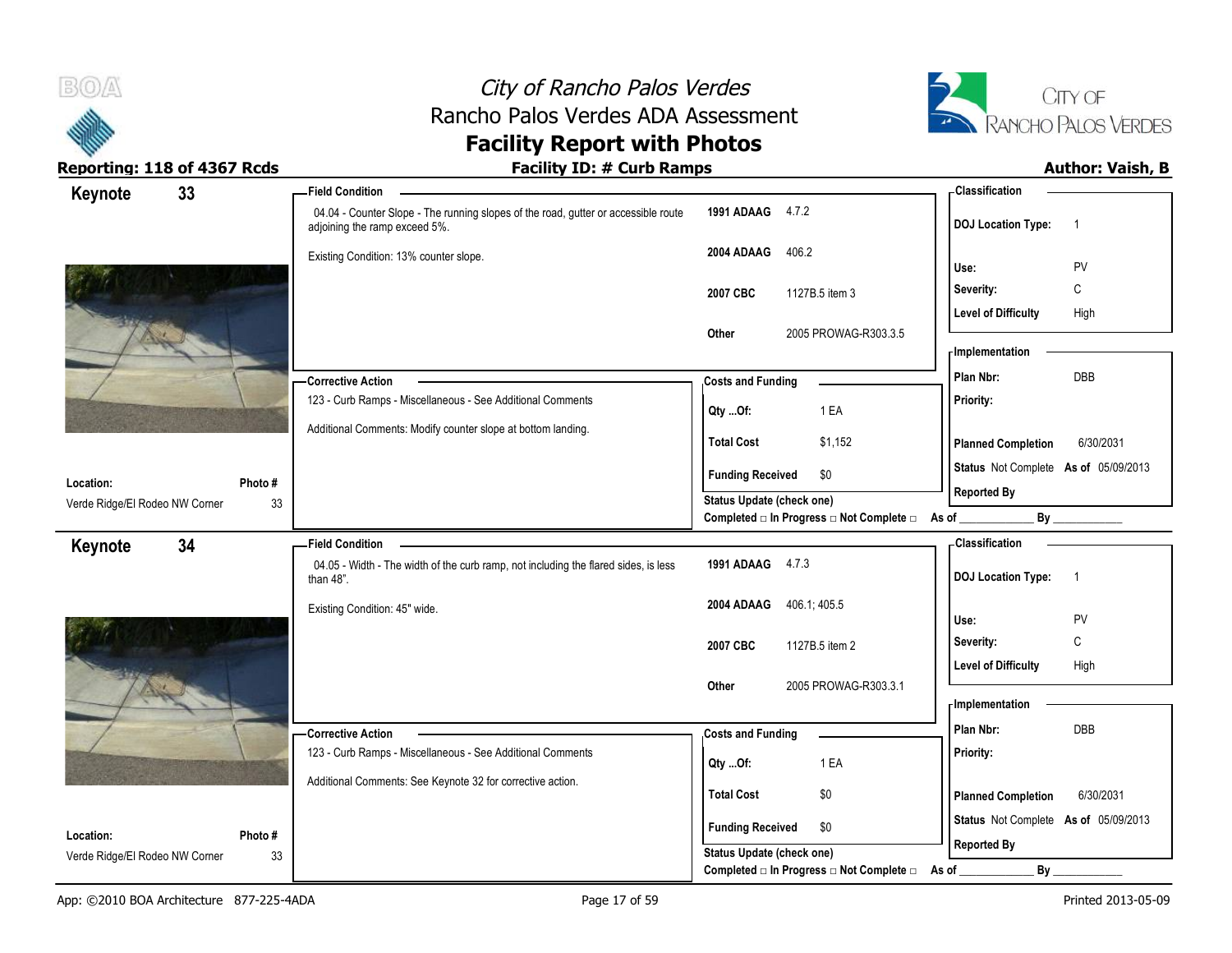



| Keynote                                     | 35            | <b>Field Condition</b>                                                                                                                                                                      |                                                                       | - Classification                               |
|---------------------------------------------|---------------|---------------------------------------------------------------------------------------------------------------------------------------------------------------------------------------------|-----------------------------------------------------------------------|------------------------------------------------|
|                                             |               | 04.09A - Grooved Border Requirement - Curb ramp does not have a 12" wide<br>grooved border around upper edges of curb ramp and flares to indicate transition<br>from sidewalk to curb ramp. | 1991 ADAAG -                                                          | <b>DOJ Location Type:</b><br>-1                |
|                                             |               | Existing Condition: 13" wide.                                                                                                                                                               | 2004 ADAAG<br>$\sim$                                                  | PV<br>Use:                                     |
|                                             |               |                                                                                                                                                                                             | 2007 CBC<br>1127B.5 item 6                                            | A<br>Severity:                                 |
|                                             |               |                                                                                                                                                                                             |                                                                       | <b>Level of Difficulty</b><br>High             |
|                                             |               |                                                                                                                                                                                             | Other                                                                 |                                                |
|                                             |               |                                                                                                                                                                                             |                                                                       | <b>Implementation</b>                          |
|                                             |               | -Corrective Action                                                                                                                                                                          | <b>Costs and Funding</b>                                              | <b>DBB</b><br>Plan Nbr:                        |
|                                             |               | 123 - Curb Ramps - Miscellaneous - See Additional Comments                                                                                                                                  | 1 EA<br>Qty Of:                                                       | Priority:                                      |
|                                             |               | Additional Comments: See Keynote 32 for corrective action.                                                                                                                                  | <b>Total Cost</b><br>\$0                                              | <b>Planned Completion</b><br>6/30/2026         |
|                                             |               |                                                                                                                                                                                             | <b>Funding Received</b><br>\$0                                        | Status Not Complete As of 05/09/2013           |
| Location:                                   | Photo #       |                                                                                                                                                                                             |                                                                       | <b>Reported By</b>                             |
| Verde Ridge/El Rodeo NW Corner              | 35            |                                                                                                                                                                                             | Status Update (check one)<br>Completed □ In Progress □ Not Complete □ | As of $\_$<br>By                               |
| Keynote                                     | 36            | <b>Field Condition</b>                                                                                                                                                                      |                                                                       | <b>Classification</b>                          |
|                                             |               | 04.10 - Detectable Warning Requirement - Regardless of slope, the curb ramp<br>does not have a detectable warning.                                                                          | 1991 ADAAG 4.7.7, 4.29.2                                              | <b>DOJ</b> Location Type:<br>$\overline{1}$    |
|                                             |               | Existing Condition: Not provided.                                                                                                                                                           | 2004 ADAAG<br>705.1, Fig. 705.1                                       |                                                |
|                                             |               |                                                                                                                                                                                             |                                                                       | PV<br>Use:                                     |
|                                             |               |                                                                                                                                                                                             | 1127B.5 item 7<br>2007 CBC                                            | A<br>Severity:                                 |
|                                             |               |                                                                                                                                                                                             |                                                                       |                                                |
|                                             |               |                                                                                                                                                                                             |                                                                       | <b>Level of Difficulty</b><br>Moderate to High |
|                                             |               |                                                                                                                                                                                             | 2005 PROWAG-R303.3.2<br>Other                                         | <b>Implementation</b>                          |
| and the Bill                                |               |                                                                                                                                                                                             |                                                                       | Plan Nbr:<br><b>DBB</b>                        |
|                                             |               | Corrective Action                                                                                                                                                                           | <b>Costs and Funding</b>                                              |                                                |
|                                             |               | 122A - Detectable Warnings - Provide detectable warning surface (i.e. in-line<br>truncated domes) extending the full width and lengthof the curb ramp, excluding                            | 12 SF<br>QtyOf:                                                       | Priority:                                      |
|                                             |               | the flares.                                                                                                                                                                                 | <b>Total Cost</b><br>\$432                                            | <b>Planned Completion</b><br>6/30/2026         |
|                                             |               | <b>Additional Comments:</b>                                                                                                                                                                 |                                                                       | Status Not Complete As of 05/09/2013           |
| Location:<br>Verde Ridge/El Rodeo NW Corner | Photo #<br>36 |                                                                                                                                                                                             | <b>Funding Received</b><br>\$0<br>Status Update (check one)           | <b>Reported By</b>                             |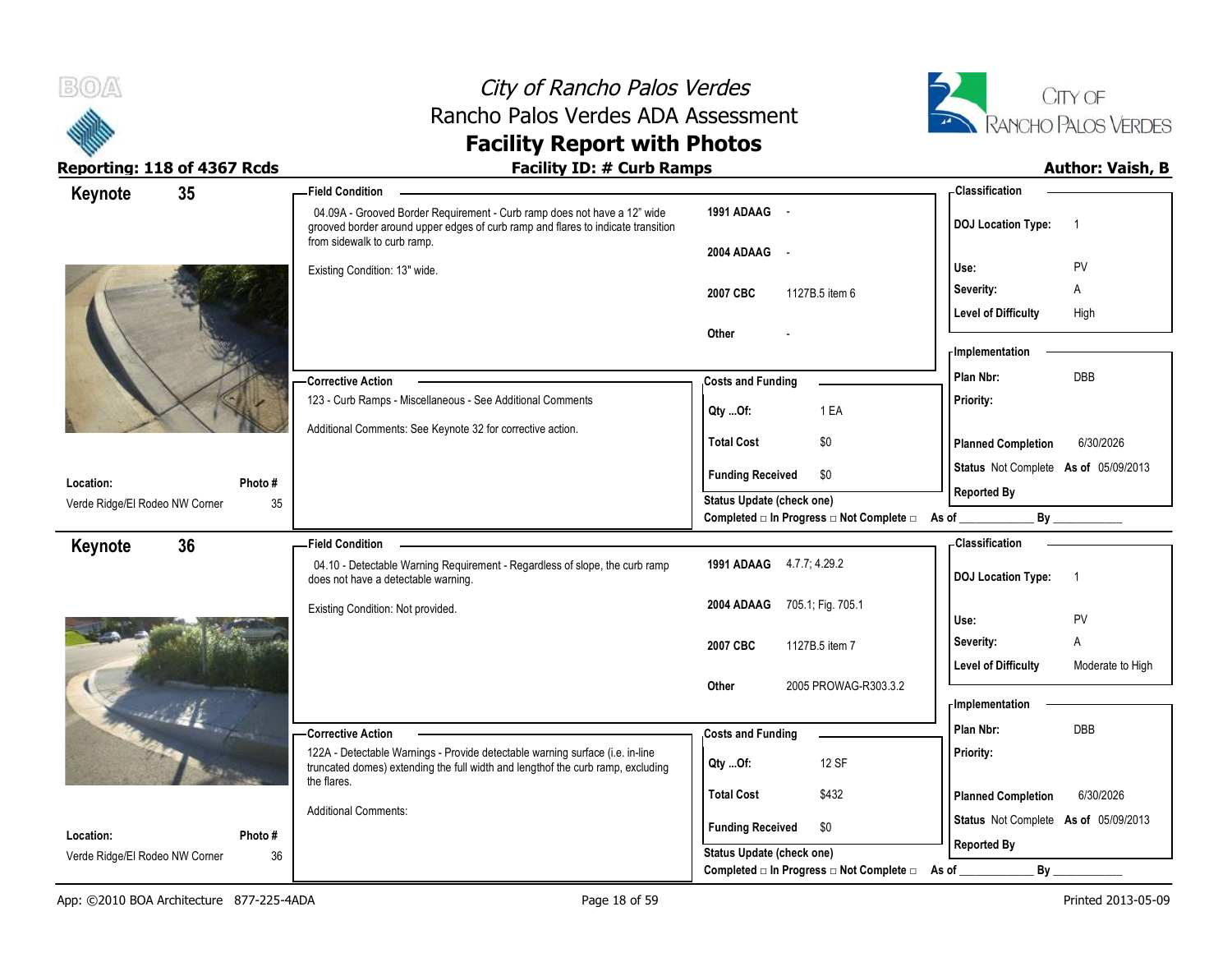



| Keynote                                     | 37            | <b>Field Condition</b>                                                                                                                                            |                                                                       | - Classification                            |
|---------------------------------------------|---------------|-------------------------------------------------------------------------------------------------------------------------------------------------------------------|-----------------------------------------------------------------------|---------------------------------------------|
|                                             |               | 03A.07A - Cross Slope (PAR) - Cross slope of the pedestrian access route<br>exceeds 1:50.                                                                         | 1991 ADAAG 4.3.7                                                      | <b>DOJ Location Type:</b><br>$\overline{1}$ |
|                                             |               | Existing Condition: 8.9% CS.                                                                                                                                      | 2004 ADAAG<br>403.3                                                   | PV<br>Use:                                  |
|                                             |               |                                                                                                                                                                   |                                                                       | C<br>Severity:                              |
|                                             |               |                                                                                                                                                                   | 2007 CBC<br>1133B.7.1.3                                               | <b>Level of Difficulty</b><br>High          |
|                                             |               |                                                                                                                                                                   | 2005 PROWAG-R301.4.1<br>Other                                         |                                             |
|                                             |               |                                                                                                                                                                   |                                                                       | <b>Implementation</b>                       |
|                                             |               | -Corrective Action                                                                                                                                                | <b>Costs and Funding</b>                                              | DBB<br>Plan Nbr:                            |
|                                             |               | 123 - Curb Ramps - Miscellaneous - See Additional Comments                                                                                                        |                                                                       | Priority:                                   |
|                                             |               |                                                                                                                                                                   | 1 EA<br>Qty Of:                                                       |                                             |
|                                             |               | Additional Comments: See Keynote 32 for corrective action.                                                                                                        | <b>Total Cost</b><br>\$0                                              | <b>Planned Completion</b><br>6/30/2031      |
|                                             |               |                                                                                                                                                                   | <b>Funding Received</b><br>\$0                                        | Status Not Complete As of 05/09/2013        |
| Location:<br>Verde Ridge/El Rodeo NW Corner | Photo #<br>36 |                                                                                                                                                                   | <b>Status Update (check one)</b>                                      | <b>Reported By</b>                          |
|                                             |               |                                                                                                                                                                   | Completed □ In Progress □ Not Complete □ As of ________               | By                                          |
| Keynote                                     | 38            | <b>Field Condition</b>                                                                                                                                            |                                                                       | - Classification                            |
|                                             |               | 03A.08 - Running Slope (PAR) - Slope of the pedestrian access route exceeds<br>1:20. Or slope of the pedestrian access route contained within a street or highway | 1991 ADAAG 4.3.7                                                      | <b>DOJ Location Type:</b><br>$\overline{1}$ |
|                                             |               | border exceeds the grade of the adjacent roadway. (1:20 requirement does not<br>apply to compliant ramps or where slope of the pedestrian access route contained  | 403.3<br>2004 ADAAG                                                   |                                             |
|                                             |               | within a street or highway border does not exceed the grade of the adjacent                                                                                       |                                                                       | Use:<br>PV                                  |
|                                             |               | roadway.)                                                                                                                                                         | 2007 CBC<br>1133B.7.3                                                 | C<br>Severity:                              |
|                                             |               | Existing Condition: 2.1% RS at turning area.                                                                                                                      |                                                                       | Level of Difficulty<br>High                 |
|                                             |               |                                                                                                                                                                   |                                                                       |                                             |
|                                             |               |                                                                                                                                                                   | 2005 PROWAG-R301.4.2<br>Other                                         |                                             |
|                                             |               |                                                                                                                                                                   |                                                                       | <b>Implementation</b>                       |
|                                             |               | -Corrective Action                                                                                                                                                | <b>Costs and Funding</b>                                              | Plan Nbr:<br><b>DBB</b>                     |
|                                             |               | 123 - Curb Ramps - Miscellaneous - See Additional Comments                                                                                                        | 1 EA<br>Qty Of:                                                       | Priority:                                   |
|                                             |               | Additional Comments: See Keynote 32 for corrective action.                                                                                                        |                                                                       |                                             |
|                                             |               |                                                                                                                                                                   | <b>Total Cost</b><br>\$0                                              | <b>Planned Completion</b><br>6/30/2031      |
| Location:                                   | Photo #       |                                                                                                                                                                   | <b>Funding Received</b><br>\$0                                        | Status Not Complete As of 05/09/2013        |
| Verde Ridge/El Rodeo NW Corner              | 36            |                                                                                                                                                                   | Status Update (check one)<br>Completed □ In Progress □ Not Complete □ | <b>Reported By</b><br>By                    |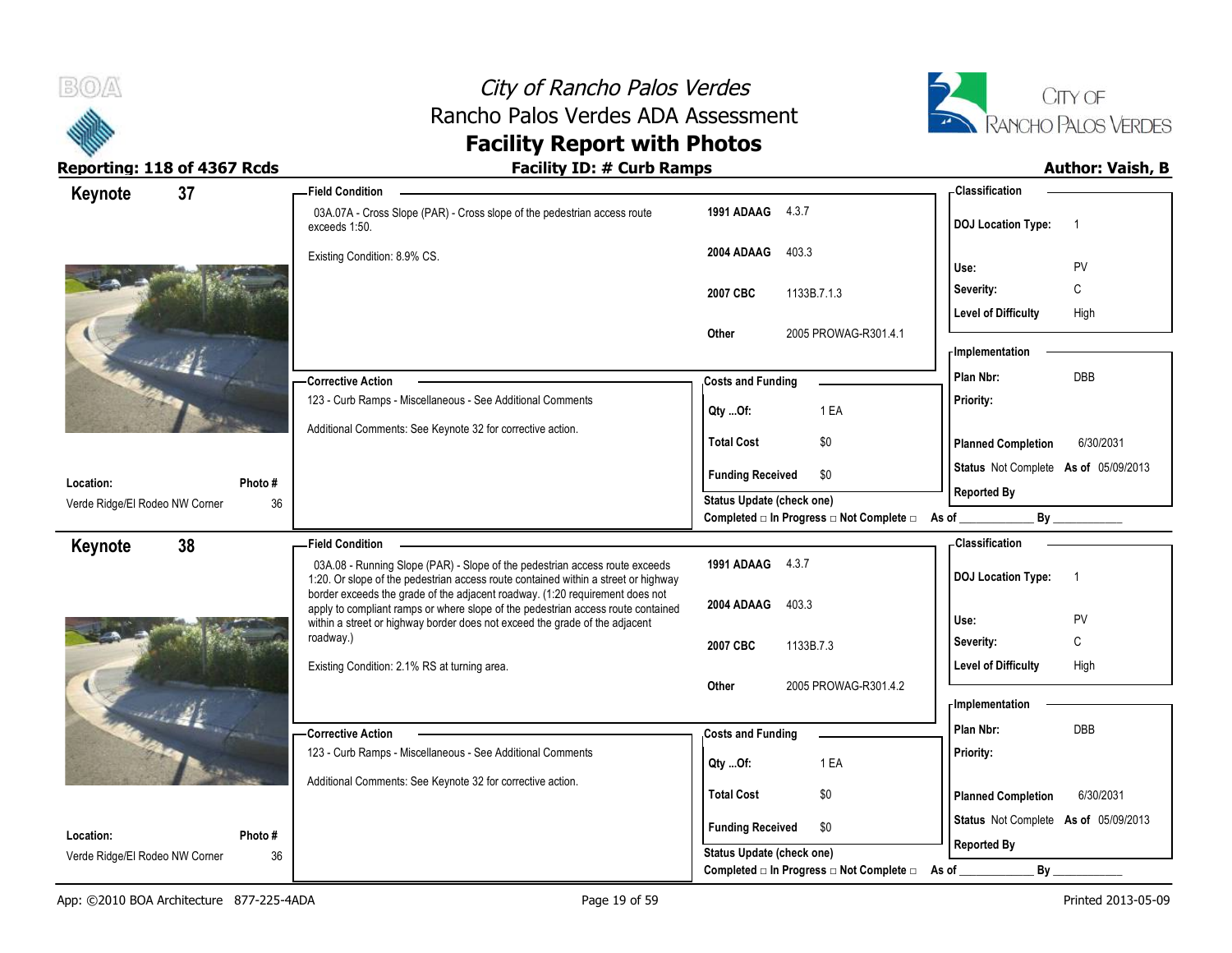



| Keynote                        | 39      | -Field Condition                                                                                                                                             |                           |                                                  | - Classification                     |                |
|--------------------------------|---------|--------------------------------------------------------------------------------------------------------------------------------------------------------------|---------------------------|--------------------------------------------------|--------------------------------------|----------------|
|                                |         | 04.02 - Slope - Slope of the curb ramp exceeds 8.33% (or the least possible<br>compliant slope).                                                             | 1991 ADAAG 4.7.2, 4.8.2   |                                                  | <b>DOJ Location Type:</b>            | $\overline{1}$ |
|                                |         | Existing Condition: 25.2% RS.                                                                                                                                | 2004 ADAAG                | 405.2; Advisory 405.2                            | Use:                                 | PV             |
|                                |         |                                                                                                                                                              |                           |                                                  | Severity:                            | C              |
|                                |         |                                                                                                                                                              | 2007 CBC                  | 1127B.5 item 3                                   | <b>Level of Difficulty</b>           | High           |
|                                |         |                                                                                                                                                              | Other                     | 2005 PROWAG-R303.2.1.1;<br>R303.2.2.1            | - Implementation                     |                |
|                                |         |                                                                                                                                                              |                           |                                                  | Plan Nbr:                            | DBB            |
|                                |         | <b>Corrective Action</b><br>120D - Replace Curb Ramp - Remove existing curb ramp, provide new.                                                               | <b>Costs and Funding</b>  |                                                  | Priority:                            |                |
|                                |         |                                                                                                                                                              | Qty Of:                   | 1 EA                                             |                                      |                |
|                                |         | <b>Additional Comments:</b>                                                                                                                                  | <b>Total Cost</b>         | \$3,600                                          | <b>Planned Completion</b>            | 6/30/2031      |
| Location:                      | Photo#  |                                                                                                                                                              | <b>Funding Received</b>   | \$0                                              | Status Not Complete As of 05/09/2013 |                |
| Verde Ridge/El Rodeo NE Corner | 39      |                                                                                                                                                              | Status Update (check one) |                                                  | <b>Reported By</b>                   |                |
|                                |         |                                                                                                                                                              |                           | Completed □ In Progress □ Not Complete □ As of _ |                                      | By             |
| Keynote                        | 40      | <b>Field Condition</b>                                                                                                                                       |                           |                                                  | - Classification                     |                |
|                                |         | 04.09A - Grooved Border Requirement - Curb ramp does not have a 12" wide<br>grooved border around upper edges of curb ramp and flares to indicate transition | 1991 ADAAG -              |                                                  | <b>DOJ</b> Location Type:            | $\overline{1}$ |
|                                |         | from sidewalk to curb ramp.                                                                                                                                  |                           |                                                  |                                      |                |
|                                |         |                                                                                                                                                              | 2004 ADAAG -              |                                                  |                                      |                |
|                                |         | Existing Condition: 13" wide.                                                                                                                                |                           |                                                  | Use:                                 | PV             |
|                                |         |                                                                                                                                                              | 2007 CBC                  | 1127B.5 item 6                                   | Severity:                            | Α              |
|                                |         |                                                                                                                                                              |                           |                                                  | <b>Level of Difficulty</b>           | High           |
|                                |         |                                                                                                                                                              | Other                     |                                                  |                                      |                |
|                                |         |                                                                                                                                                              |                           |                                                  | - Implementation                     |                |
|                                |         | -Corrective Action                                                                                                                                           | <b>Costs and Funding</b>  |                                                  | Plan Nbr:                            | <b>DBB</b>     |
|                                |         | 123 - Curb Ramps - Miscellaneous - See Additional Comments                                                                                                   | Qty Of:                   | 1 EA                                             | Priority:                            |                |
|                                |         | Additional Comments: See Keynote 39 for corrective action.                                                                                                   |                           |                                                  |                                      |                |
|                                |         |                                                                                                                                                              | <b>Total Cost</b>         | \$0                                              | <b>Planned Completion</b>            | 6/30/2026      |
| Location:                      | Photo # |                                                                                                                                                              | <b>Funding Received</b>   | \$0                                              | Status Not Complete As of 05/09/2013 |                |
| Verde Ridge/El Rodeo NE Corner | 40      |                                                                                                                                                              | Status Update (check one) | Completed □ In Progress □ Not Complete □         | <b>Reported By</b><br>By             |                |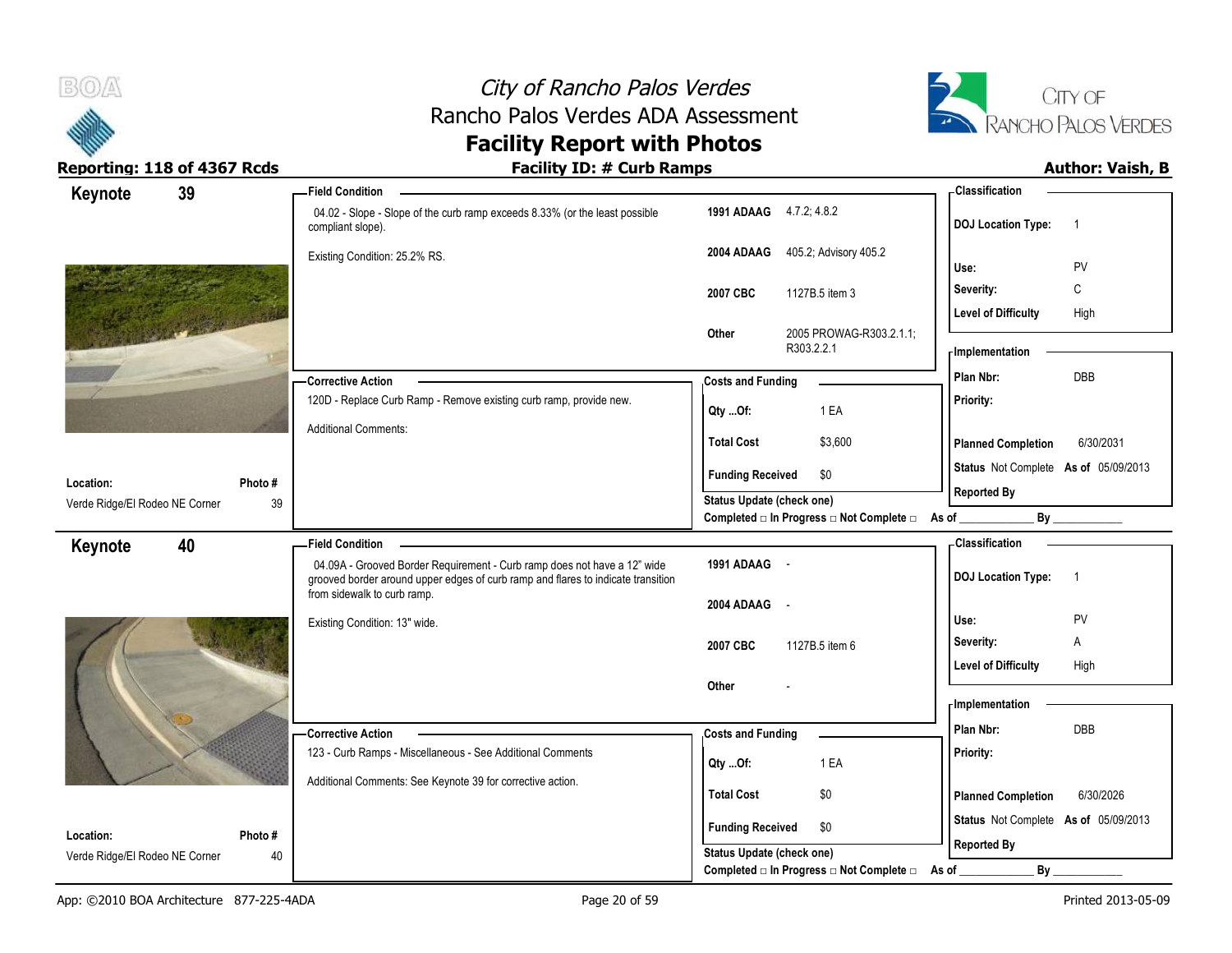



| 41<br>Keynote                               |               | <b>Field Condition</b>                                                                                                                                                  |                                                                       | - Classification                            |
|---------------------------------------------|---------------|-------------------------------------------------------------------------------------------------------------------------------------------------------------------------|-----------------------------------------------------------------------|---------------------------------------------|
|                                             |               | 03A.07A - Cross Slope (PAR) - Cross slope of the pedestrian access route<br>exceeds 1:50.                                                                               | 1991 ADAAG 4.3.7                                                      | <b>DOJ Location Type:</b><br>$\overline{1}$ |
|                                             |               | Existing Condition: 14.1% CS.                                                                                                                                           | 2004 ADAAG<br>403.3                                                   | PV<br>Use:                                  |
|                                             |               |                                                                                                                                                                         |                                                                       | C<br>Severity:                              |
|                                             |               |                                                                                                                                                                         | 2007 CBC<br>1133B.7.1.3                                               | <b>Level of Difficulty</b><br>High          |
|                                             |               |                                                                                                                                                                         | 2005 PROWAG-R301.4.1<br>Other                                         |                                             |
|                                             |               |                                                                                                                                                                         |                                                                       | - Implementation                            |
|                                             |               | - Corrective Action                                                                                                                                                     | <b>Costs and Funding</b>                                              | <b>DBB</b><br>Plan Nbr:                     |
|                                             |               | 123 - Curb Ramps - Miscellaneous - See Additional Comments                                                                                                              |                                                                       | Priority:                                   |
|                                             |               | Additional Comments: See Keynote 39 for corrective action.                                                                                                              | 1 EA<br>Qty Of:                                                       |                                             |
|                                             |               |                                                                                                                                                                         | <b>Total Cost</b><br>\$0                                              | <b>Planned Completion</b><br>6/30/2031      |
|                                             |               |                                                                                                                                                                         | <b>Funding Received</b><br>\$0                                        | Status Not Complete As of 05/09/2013        |
| Location:<br>Verde Ridge/El Rodeo NE Corner | Photo #<br>41 |                                                                                                                                                                         | <b>Status Update (check one)</b>                                      | <b>Reported By</b>                          |
|                                             |               |                                                                                                                                                                         | Completed □ In Progress □ Not Complete □ As of __                     |                                             |
| 42<br>Keynote                               |               | <b>Field Condition</b>                                                                                                                                                  |                                                                       | <b>Classification</b>                       |
|                                             |               | 04.07B - Side Flare Slope (8.33% Max. Requirement) - Where the landing at the                                                                                           | 1991 ADAAG Fig. 12(a)                                                 | <b>DOJ Location Type:</b><br>$\overline{1}$ |
|                                             |               | top of the ramp is less than 48" deep and wheelchair users must use the side flares<br>for access, the flared sides have a slope greater than 8.33% (measured along the |                                                                       |                                             |
|                                             |               | curb).                                                                                                                                                                  | 2004 ADAAG 406.3, Fig. 406.3                                          | Use:<br>PV                                  |
|                                             |               | Existing Condition: 15% RS.                                                                                                                                             | 2007 CBC<br>1127B.5 item 4                                            | $\mathsf C$<br>Severity:                    |
|                                             |               |                                                                                                                                                                         |                                                                       | <b>Level of Difficulty</b><br>High          |
|                                             |               |                                                                                                                                                                         | Other                                                                 |                                             |
|                                             |               |                                                                                                                                                                         |                                                                       |                                             |
|                                             |               |                                                                                                                                                                         |                                                                       | - Implementation                            |
|                                             |               | -Corrective Action                                                                                                                                                      | <b>Costs and Funding</b>                                              | Plan Nbr:<br>DBB                            |
|                                             |               | 120D - Replace Curb Ramp - Remove existing curb ramp, provide new.                                                                                                      | 1 EA                                                                  | Priority:                                   |
|                                             |               | <b>Additional Comments:</b>                                                                                                                                             | Qty Of:                                                               |                                             |
|                                             |               |                                                                                                                                                                         | <b>Total Cost</b><br>\$3,600                                          | 6/30/2031<br><b>Planned Completion</b>      |
| Location:                                   | Photo#        |                                                                                                                                                                         | <b>Funding Received</b><br>\$0                                        | Status Not Complete As of 05/09/2013        |
| Locklenna Ln./Seaspray Dr. SW<br>Corner     | 42            |                                                                                                                                                                         | Status Update (check one)<br>Completed □ In Progress □ Not Complete □ | <b>Reported By</b><br>By<br>As of           |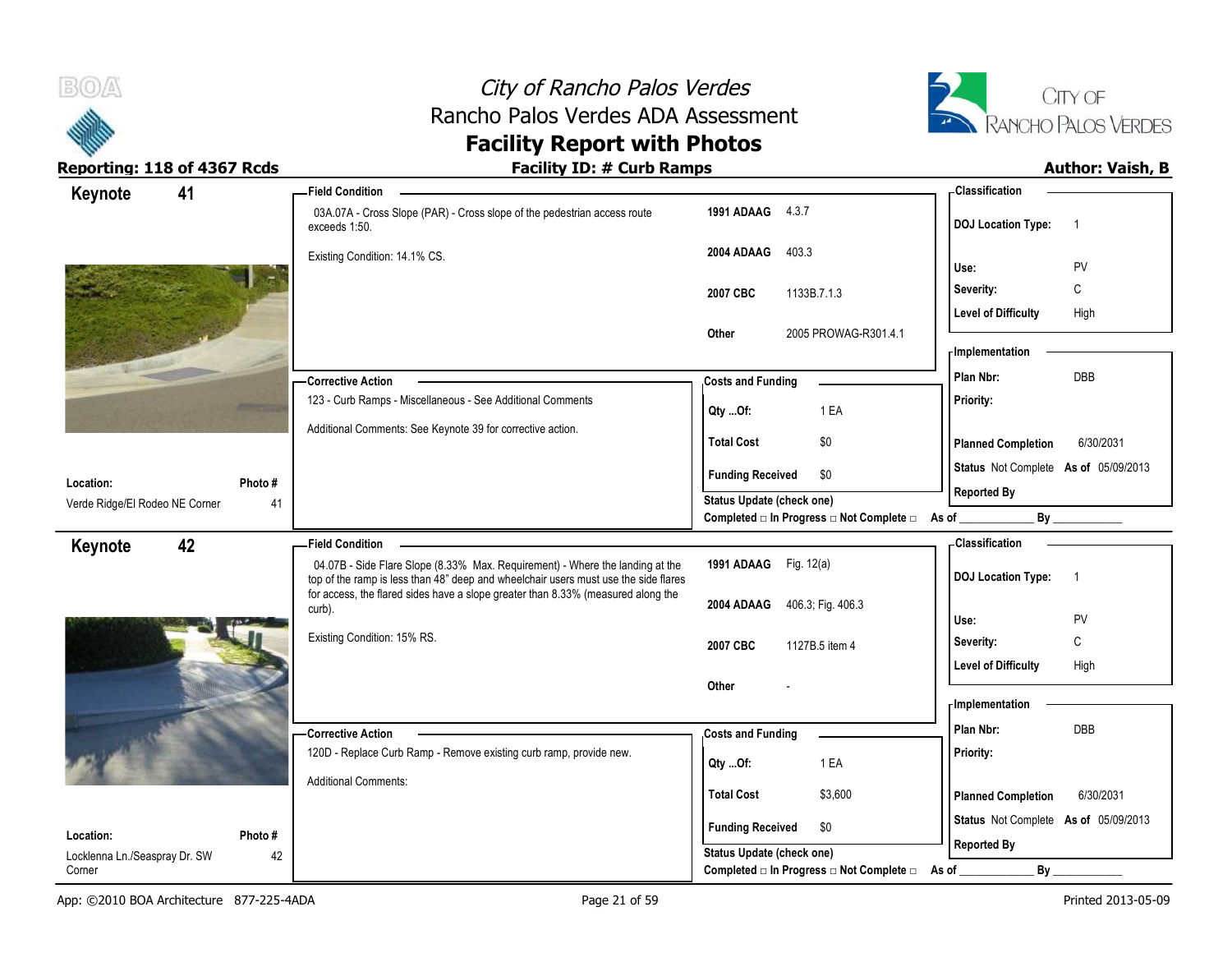



| Keynote                                    | 43           | <b>Field Condition</b>                                                                                                                                                                      |                                                   | - Classification                            |
|--------------------------------------------|--------------|---------------------------------------------------------------------------------------------------------------------------------------------------------------------------------------------|---------------------------------------------------|---------------------------------------------|
|                                            |              | 04.09A - Grooved Border Requirement - Curb ramp does not have a 12" wide<br>grooved border around upper edges of curb ramp and flares to indicate transition<br>from sidewalk to curb ramp. | 1991 ADAAG -                                      | <b>DOJ Location Type:</b><br>$\overline{1}$ |
|                                            |              | Existing Condition: 13" wide.                                                                                                                                                               | 2004 ADAAG -                                      | PV<br>Use:                                  |
|                                            |              |                                                                                                                                                                                             | 2007 CBC<br>1127B.5 item 6                        | Severity:<br>Α                              |
|                                            |              |                                                                                                                                                                                             |                                                   | <b>Level of Difficulty</b><br>High          |
|                                            |              |                                                                                                                                                                                             | Other                                             |                                             |
|                                            |              |                                                                                                                                                                                             |                                                   | - Implementation                            |
|                                            |              | -Corrective Action                                                                                                                                                                          | <b>Costs and Funding</b>                          | DBB<br>Plan Nbr:                            |
|                                            |              | 123 - Curb Ramps - Miscellaneous - See Additional Comments                                                                                                                                  | 1 EA<br>Qty Of:                                   | Priority:                                   |
|                                            |              | Additional Comments: See Keynote 42 for corrective action.                                                                                                                                  | <b>Total Cost</b><br>\$0                          | <b>Planned Completion</b><br>6/30/2026      |
|                                            |              |                                                                                                                                                                                             | <b>Funding Received</b><br>\$0                    | Status Not Complete As of 05/09/2013        |
| Location:<br>Locklenna Ln./Seaspray Dr. SW | Photo#<br>43 |                                                                                                                                                                                             | <b>Status Update (check one)</b>                  | <b>Reported By</b>                          |
| Corner                                     |              |                                                                                                                                                                                             | Completed □ In Progress □ Not Complete □ As of __ |                                             |
| Keynote                                    | 44           | <b>Field Condition</b>                                                                                                                                                                      |                                                   | - Classification                            |
|                                            |              | 03A.07A - Cross Slope (PAR) - Cross slope of the pedestrian access route<br>exceeds 1:50.                                                                                                   | 1991 ADAAG 4.3.7                                  | <b>DOJ Location Type:</b><br>$\overline{1}$ |
|                                            |              | Existing Condition: 6.8% CS.                                                                                                                                                                | 2004 ADAAG<br>403.3                               | Use:<br>PV                                  |
|                                            |              |                                                                                                                                                                                             |                                                   | $\mathsf{C}$<br>Severity:                   |
|                                            |              |                                                                                                                                                                                             | 2007 CBC<br>1133B.7.1.3                           | <b>Level of Difficulty</b><br>High          |
|                                            |              |                                                                                                                                                                                             | 2005 PROWAG-R301.4.1<br>Other                     |                                             |
|                                            |              |                                                                                                                                                                                             |                                                   | - Implementation                            |
|                                            |              | -Corrective Action                                                                                                                                                                          | <b>Costs and Funding</b>                          | Plan Nbr:<br>DBB                            |
|                                            |              | 123 - Curb Ramps - Miscellaneous - See Additional Comments                                                                                                                                  | 1 EA<br>Qty Of:                                   | Priority:                                   |
|                                            |              | Additional Comments: See Keynote 42 for corrective action.                                                                                                                                  |                                                   |                                             |
|                                            |              |                                                                                                                                                                                             | <b>Total Cost</b><br>\$0                          | <b>Planned Completion</b><br>6/30/2031      |
| Location:                                  | Photo#       |                                                                                                                                                                                             | <b>Funding Received</b><br>\$0                    | Status Not Complete As of 05/09/2013        |
| Locklenna Ln./Seaspray Dr. SW              | 42           |                                                                                                                                                                                             | <b>Status Update (check one)</b>                  | <b>Reported By</b>                          |
| Corner                                     |              |                                                                                                                                                                                             | Completed □ In Progress □ Not Complete □          | By<br>As of                                 |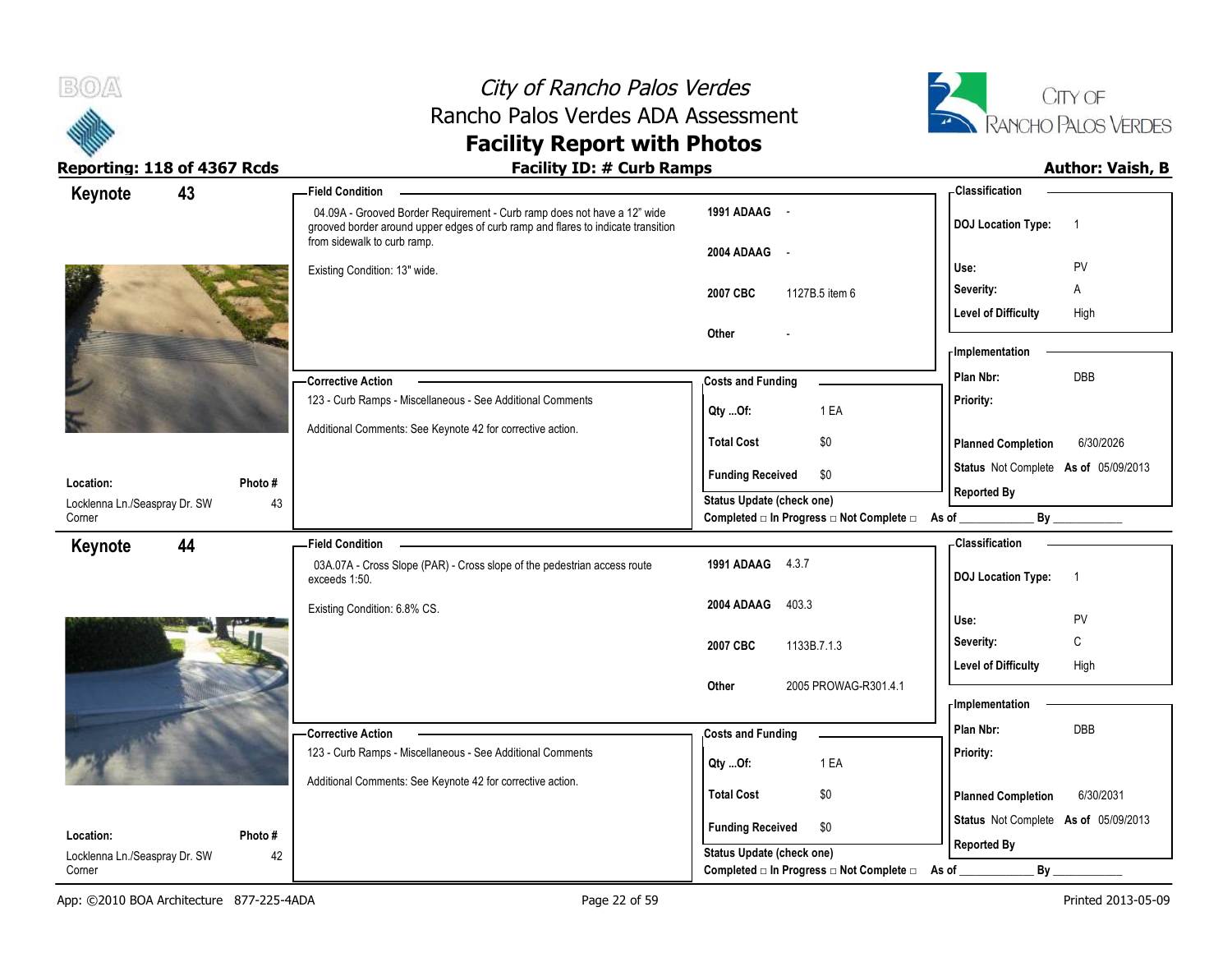



| Keynote                              | 45      | - Field Condition                                                                                                                                                    |                           |                                                                 | - Classification                            |
|--------------------------------------|---------|----------------------------------------------------------------------------------------------------------------------------------------------------------------------|---------------------------|-----------------------------------------------------------------|---------------------------------------------|
|                                      |         | 04.02 - Slope - Slope of the curb ramp exceeds 8.33% (or the least possible<br>compliant slope).                                                                     | 1991 ADAAG 4.7.2, 4.8.2   |                                                                 | <b>DOJ Location Type:</b><br>$\overline{1}$ |
|                                      |         | Existing Condition: 11.4% RS.                                                                                                                                        | 2004 ADAAG                | 405.2, Advisory 405.2                                           | PV<br>Use:                                  |
|                                      |         |                                                                                                                                                                      | 2007 CBC                  | 1127B.5 item 3                                                  | С<br>Severity:                              |
|                                      |         |                                                                                                                                                                      |                           |                                                                 | <b>Level of Difficulty</b><br>High          |
|                                      |         |                                                                                                                                                                      | Other                     | 2005 PROWAG-R303.2.1.1;<br>R303.2.2.1                           | - Implementation                            |
|                                      |         | - Corrective Action                                                                                                                                                  | <b>Costs and Funding</b>  |                                                                 | DBB<br>Plan Nbr:                            |
|                                      |         | 120D - Replace Curb Ramp - Remove existing curb ramp, provide new.                                                                                                   | QtyOf:                    | 1 EA                                                            | Priority:                                   |
|                                      |         | <b>Additional Comments:</b>                                                                                                                                          | <b>Total Cost</b>         | \$3,600                                                         | <b>Planned Completion</b><br>6/30/2031      |
| Location:                            | Photo # |                                                                                                                                                                      | <b>Funding Received</b>   | \$0                                                             | Status Not Complete As of 05/09/2013        |
| Locklenna Ln./Seaspray Dr. SE Corner | 45      |                                                                                                                                                                      | Status Update (check one) |                                                                 | <b>Reported By</b>                          |
|                                      |         |                                                                                                                                                                      |                           | Completed $\Box$ In Progress $\Box$ Not Complete $\Box$ As of _ |                                             |
| Keynote                              | 46      | <b>Field Condition</b>                                                                                                                                               |                           |                                                                 | <b>Classification</b>                       |
|                                      |         | 04.07B - Side Flare Slope (8.33% Max. Requirement) - Where the landing at the<br>top of the ramp is less than 48" deep and wheelchair users must use the side flares | 1991 ADAAG Fig. 12(a)     |                                                                 | <b>DOJ Location Type:</b><br>$\overline{1}$ |
|                                      |         | for access, the flared sides have a slope greater than 8.33% (measured along the<br>curb).                                                                           |                           | 2004 ADAAG 406.3; Fig. 406.3                                    |                                             |
|                                      |         | Existing Condition: 10.4% RS.                                                                                                                                        |                           |                                                                 | Use:<br>PV                                  |
|                                      |         |                                                                                                                                                                      | 2007 CBC                  | 1127B.5 item 4                                                  | С<br>Severity:                              |
|                                      |         |                                                                                                                                                                      | Other                     |                                                                 | <b>Level of Difficulty</b><br>High          |
|                                      |         |                                                                                                                                                                      |                           |                                                                 | <b>Implementation</b>                       |
|                                      |         | <b>Corrective Action</b>                                                                                                                                             | <b>Costs and Funding</b>  |                                                                 | Plan Nbr:<br>DBB                            |
|                                      |         | 123 - Curb Ramps - Miscellaneous - See Additional Comments                                                                                                           | QtyOf:                    | 1 EA                                                            | Priority:                                   |
|                                      |         | Additional Comments: See Keynote 45 for corrective action.                                                                                                           |                           |                                                                 |                                             |
|                                      |         |                                                                                                                                                                      | <b>Total Cost</b>         | \$0                                                             | <b>Planned Completion</b><br>6/30/2031      |
|                                      |         |                                                                                                                                                                      |                           |                                                                 |                                             |
| Location:                            | Photo # |                                                                                                                                                                      | <b>Funding Received</b>   | \$0                                                             | Status Not Complete As of 05/09/2013        |
| Locklenna Ln./Seaspray Dr.SE Corner  | 46      |                                                                                                                                                                      | Status Update (check one) | Completed □ In Progress □ Not Complete □                        | <b>Reported By</b><br>By<br>As of           |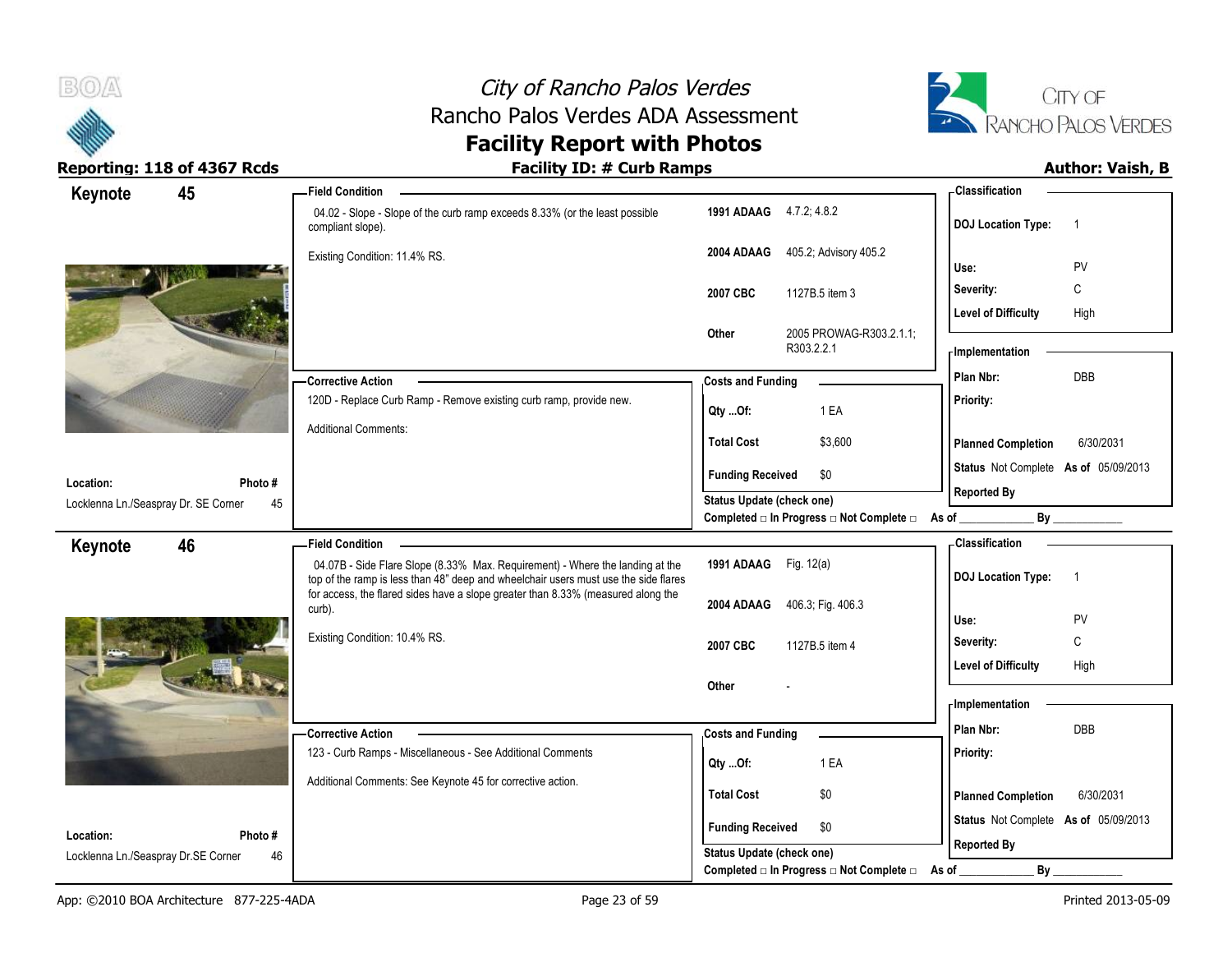



| 47<br>Keynote                              | -Field Condition                                                                                                                                                                            |                                                             | - Classification                                           |                |
|--------------------------------------------|---------------------------------------------------------------------------------------------------------------------------------------------------------------------------------------------|-------------------------------------------------------------|------------------------------------------------------------|----------------|
|                                            | 04.09A - Grooved Border Requirement - Curb ramp does not have a 12" wide<br>grooved border around upper edges of curb ramp and flares to indicate transition<br>from sidewalk to curb ramp. | 1991 ADAAG -                                                | <b>DOJ Location Type:</b>                                  | $\overline{1}$ |
|                                            | Existing Condition: 13" wide.                                                                                                                                                               | 2004 ADAAG -                                                | Use:                                                       | PV             |
|                                            |                                                                                                                                                                                             | 2007 CBC<br>1127B.5 item 6                                  | Severity:                                                  | Α              |
|                                            |                                                                                                                                                                                             |                                                             | <b>Level of Difficulty</b>                                 | High           |
|                                            |                                                                                                                                                                                             | Other                                                       | - Implementation                                           |                |
|                                            |                                                                                                                                                                                             |                                                             | Plan Nbr:                                                  | <b>DBB</b>     |
|                                            | - Corrective Action<br>123 - Curb Ramps - Miscellaneous - See Additional Comments                                                                                                           | <b>Costs and Funding</b>                                    | Priority:                                                  |                |
|                                            |                                                                                                                                                                                             | 1 EA<br>Qty Of:                                             |                                                            |                |
|                                            | Additional Comments: See Keynote 45 for corrective action.                                                                                                                                  | <b>Total Cost</b><br>\$0                                    | <b>Planned Completion</b>                                  | 6/30/2026      |
| Location:<br>Photo #                       |                                                                                                                                                                                             | \$0<br><b>Funding Received</b>                              | Status Not Complete As of 05/09/2013                       |                |
| Locklenna Ln./Seaspray Dr. SE Corner<br>45 |                                                                                                                                                                                             | Status Update (check one)                                   | <b>Reported By</b>                                         |                |
|                                            |                                                                                                                                                                                             | Completed □ In Progress □ Not Complete □ As of              |                                                            |                |
| 48<br>Keynote                              | <b>Field Condition</b>                                                                                                                                                                      |                                                             | <b>Classification</b>                                      |                |
|                                            | 04.04 - Counter Slope - The running slopes of the road, gutter or accessible route<br>adjoining the ramp exceed 5%.                                                                         | 1991 ADAAG 4.7.2                                            | <b>DOJ Location Type:</b>                                  | $\overline{1}$ |
|                                            |                                                                                                                                                                                             |                                                             |                                                            |                |
|                                            | Existing Condition: 6.6% counter slope.                                                                                                                                                     | 406.2<br>2004 ADAAG                                         |                                                            |                |
|                                            |                                                                                                                                                                                             |                                                             | Use:                                                       | PV             |
|                                            |                                                                                                                                                                                             | 2007 CBC<br>1127B.5 item 3                                  | Severity:                                                  | C              |
|                                            |                                                                                                                                                                                             | 2005 PROWAG-R303.3.5<br>Other                               | <b>Level of Difficulty</b>                                 | High           |
|                                            |                                                                                                                                                                                             |                                                             | - Implementation                                           |                |
|                                            | - Corrective Action                                                                                                                                                                         | <b>Costs and Funding</b>                                    | Plan Nbr:                                                  | DBB            |
|                                            | 123 - Curb Ramps - Miscellaneous - See Additional Comments                                                                                                                                  | 1 EA<br>Qty Of:                                             | Priority:                                                  |                |
|                                            | Additional Comments: Modify counter slope at bottom landing.                                                                                                                                | <b>Total Cost</b>                                           |                                                            |                |
|                                            |                                                                                                                                                                                             | \$1,152                                                     | <b>Planned Completion</b>                                  | 6/30/2031      |
| Location:<br>Photo #                       |                                                                                                                                                                                             | <b>Funding Received</b><br>\$0<br>Status Update (check one) | Status Not Complete As of 05/09/2013<br><b>Reported By</b> |                |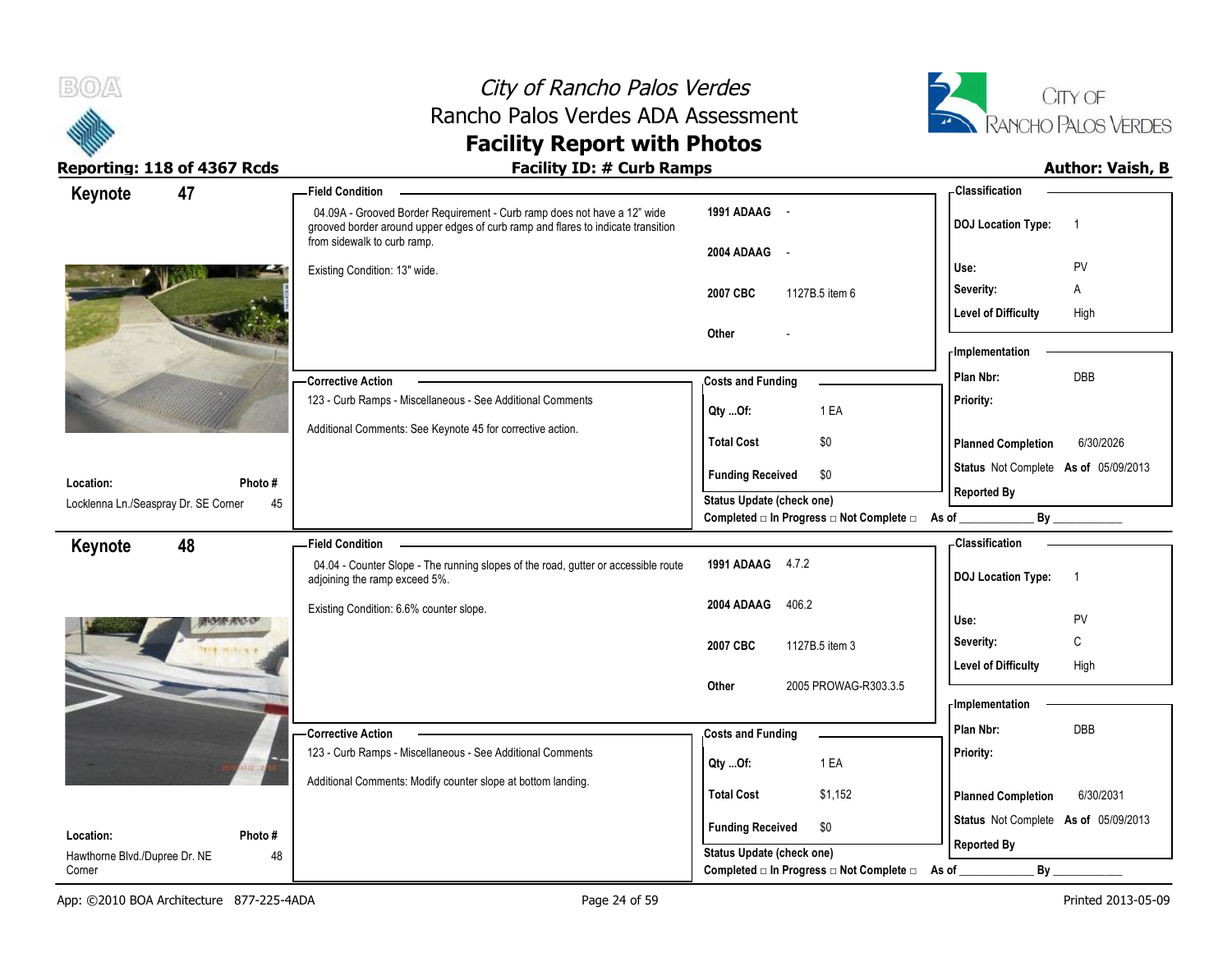



| Keynote                                 | 49 |        | <b>Field Condition</b>                                                                                                                                               |                                                  | - Classification                            |
|-----------------------------------------|----|--------|----------------------------------------------------------------------------------------------------------------------------------------------------------------------|--------------------------------------------------|---------------------------------------------|
|                                         |    |        | 04.07B - Side Flare Slope (8.33% Max. Requirement) - Where the landing at the<br>top of the ramp is less than 48" deep and wheelchair users must use the side flares | 1991 ADAAG Fig. 12(a)                            | <b>DOJ Location Type:</b><br>$\overline{1}$ |
|                                         |    |        | for access, the flared sides have a slope greater than 8.33% (measured along the<br>curb).                                                                           | 406.3; Fig. 406.3<br>2004 ADAAG                  | PV<br>Use:                                  |
|                                         |    |        | Existing Condition: 13.2% RS.                                                                                                                                        | 2007 CBC<br>1127B.5 item 4                       | C<br>Severity:                              |
|                                         |    |        |                                                                                                                                                                      |                                                  | <b>Level of Difficulty</b><br>High          |
|                                         |    |        |                                                                                                                                                                      | Other                                            |                                             |
|                                         |    |        |                                                                                                                                                                      |                                                  | <b>Implementation</b>                       |
|                                         |    |        | <b>Corrective Action</b>                                                                                                                                             | <b>Costs and Funding</b>                         | DBB<br>Plan Nbr:                            |
|                                         |    |        | 120D - Replace Curb Ramp - Remove existing curb ramp, provide new.                                                                                                   | 1 EA<br>Qty Of:                                  | Priority:                                   |
|                                         |    |        | <b>Additional Comments:</b>                                                                                                                                          | <b>Total Cost</b><br>\$3,600                     | <b>Planned Completion</b><br>6/30/2031      |
|                                         |    |        |                                                                                                                                                                      | <b>Funding Received</b><br>\$0                   | Status Not Complete As of 05/09/2013        |
| Location:                               |    | Photo# |                                                                                                                                                                      | <b>Status Update (check one)</b>                 | <b>Reported By</b>                          |
| Hawthorne Blvd./Dupree Dr. NE<br>Corner |    | 48     |                                                                                                                                                                      | Completed □ In Progress □ Not Complete □ As of _ | By                                          |
| Keynote                                 | 50 |        | <b>Field Condition</b>                                                                                                                                               |                                                  | <b>Classification</b>                       |
|                                         |    |        | 03A.07A - Cross Slope (PAR) - Cross slope of the pedestrian access route<br>exceeds 1:50.                                                                            | 1991 ADAAG 4.3.7                                 | <b>DOJ Location Type:</b><br>$\overline{1}$ |
|                                         |    |        | Existing Condition: 6.4% RS.                                                                                                                                         | 2004 ADAAG<br>403.3                              |                                             |
|                                         |    |        |                                                                                                                                                                      |                                                  | Use:<br>PV                                  |
|                                         |    |        |                                                                                                                                                                      | 2007 CBC<br>1133B.7.1.3                          | C<br>Severity:                              |
|                                         |    |        |                                                                                                                                                                      | 2005 PROWAG-R301.4.1<br>Other                    | <b>Level of Difficulty</b><br>High          |
|                                         |    |        |                                                                                                                                                                      |                                                  | <b>Implementation</b>                       |
|                                         |    |        | -Corrective Action                                                                                                                                                   | <b>Costs and Funding</b>                         | DBB<br>Plan Nbr:                            |
|                                         |    |        | 123 - Curb Ramps - Miscellaneous - See Additional Comments                                                                                                           |                                                  | Priority:                                   |
|                                         |    |        | Additional Comments: See Keynote 49 for corrective action.                                                                                                           | 1 EA<br>Qty Of:                                  |                                             |
|                                         |    |        |                                                                                                                                                                      | <b>Total Cost</b><br>\$0                         | <b>Planned Completion</b><br>6/30/2031      |
|                                         |    |        |                                                                                                                                                                      | <b>Funding Received</b><br>\$0                   | Status Not Complete As of 05/09/2013        |
| Location:                               |    | Photo# |                                                                                                                                                                      | Status Update (check one)                        | <b>Reported By</b>                          |
| Hawthorne Blvd./Dupree Dr. NE<br>Corner |    | 50     |                                                                                                                                                                      | Completed □ In Progress □ Not Complete □         | By<br>As of                                 |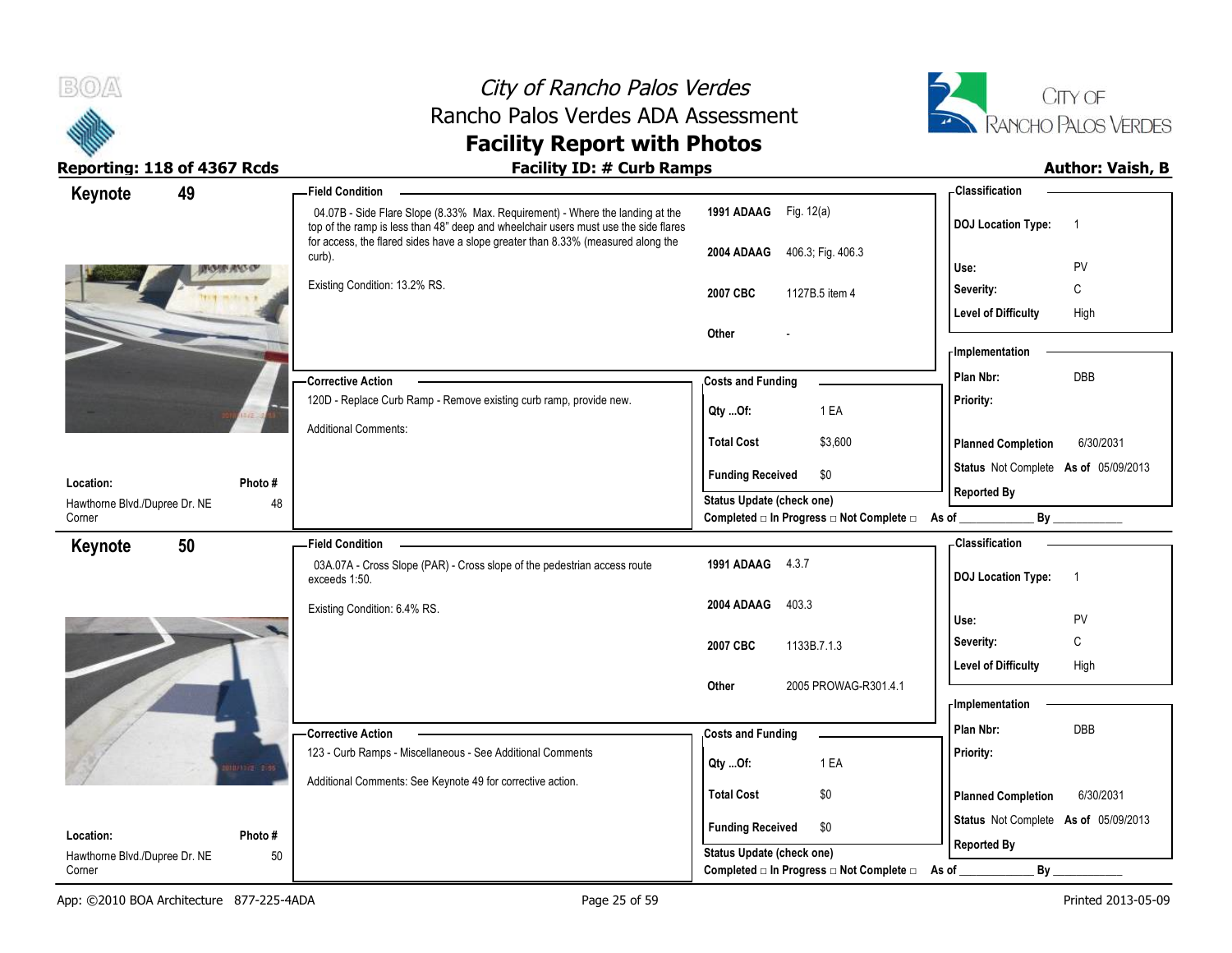



| Keynote<br>51                              | -Field Condition                                                                                                        |                                                                               | - Classification                            |
|--------------------------------------------|-------------------------------------------------------------------------------------------------------------------------|-------------------------------------------------------------------------------|---------------------------------------------|
|                                            | 04.03 - Transition - The transition from the curb ramp to the road or gutter is not<br>flush or free of abrupt changes. | 1991 ADAAG 4.7.2                                                              | <b>DOJ</b> Location Type:<br>$\overline{1}$ |
|                                            | Existing Condition: 1/4" transition.                                                                                    | 406.2; Fig. 406.2<br>2004 ADAAG                                               | PV<br>Use:                                  |
|                                            |                                                                                                                         | 1127B.5 item 3<br>2007 CBC                                                    | C<br>Severity:                              |
|                                            |                                                                                                                         |                                                                               | High<br><b>Level of Difficulty</b>          |
|                                            |                                                                                                                         | 2005 PROWAG-R301.5.1<br>Other                                                 | - Implementation                            |
|                                            | <b>Corrective Action</b>                                                                                                | <b>Costs and Funding</b>                                                      | DBB<br>Plan Nbr:                            |
|                                            | 120D - Replace Curb Ramp - Remove existing curb ramp, provide new.                                                      | 1 EA<br>Qty Of:                                                               | Priority:                                   |
|                                            | <b>Additional Comments:</b>                                                                                             | <b>Total Cost</b><br>\$3,600                                                  | <b>Planned Completion</b><br>6/30/2031      |
| Location:<br>Photo#                        |                                                                                                                         | <b>Funding Received</b><br>\$0                                                | Status Not Complete As of 05/09/2013        |
| Hawthorne Blvd./Vallon Dr. NW Corner<br>51 |                                                                                                                         | Status Update (check one)<br>Completed □ In Progress □ Not Complete □ As of _ | <b>Reported By</b>                          |
| 52                                         | <b>Field Condition</b>                                                                                                  |                                                                               | - Classification                            |
| Keynote                                    | 04.04 - Counter Slope - The running slopes of the road, gutter or accessible route<br>adjoining the ramp exceed 5%.     | 1991 ADAAG 4.7.2                                                              | <b>DOJ</b> Location Type:<br>$\overline{1}$ |
|                                            |                                                                                                                         | 406.2<br>2004 ADAAG                                                           |                                             |
|                                            | Existing Condition: 12.2% counter slope.                                                                                |                                                                               | Use:<br>PV                                  |
|                                            |                                                                                                                         |                                                                               | C<br>Severity:                              |
|                                            |                                                                                                                         | 2007 CBC<br>1127B.5 item 3                                                    | <b>Level of Difficulty</b><br>High          |
|                                            |                                                                                                                         | 2005 PROWAG-R303.3.5<br>Other                                                 |                                             |
|                                            |                                                                                                                         |                                                                               | - Implementation<br>Plan Nbr:<br><b>DBB</b> |
|                                            | -Corrective Action<br>123 - Curb Ramps - Miscellaneous - See Additional Comments                                        | <b>Costs and Funding</b>                                                      | Priority:                                   |
|                                            |                                                                                                                         | 1 EA<br>Qty Of:                                                               |                                             |
|                                            | Additional Comments: Modify counter slope at bottom landing.                                                            | <b>Total Cost</b><br>\$1,152                                                  | 6/30/2031<br><b>Planned Completion</b>      |
| Location:<br>Photo#                        |                                                                                                                         | <b>Funding Received</b><br>\$0                                                | Status Not Complete As of 05/09/2013        |
| Hawthorne Blvd./Vallon Dr. NW Corner<br>52 |                                                                                                                         | Status Update (check one)<br>Completed □ In Progress □ Not Complete □         | <b>Reported By</b><br>By<br>As of           |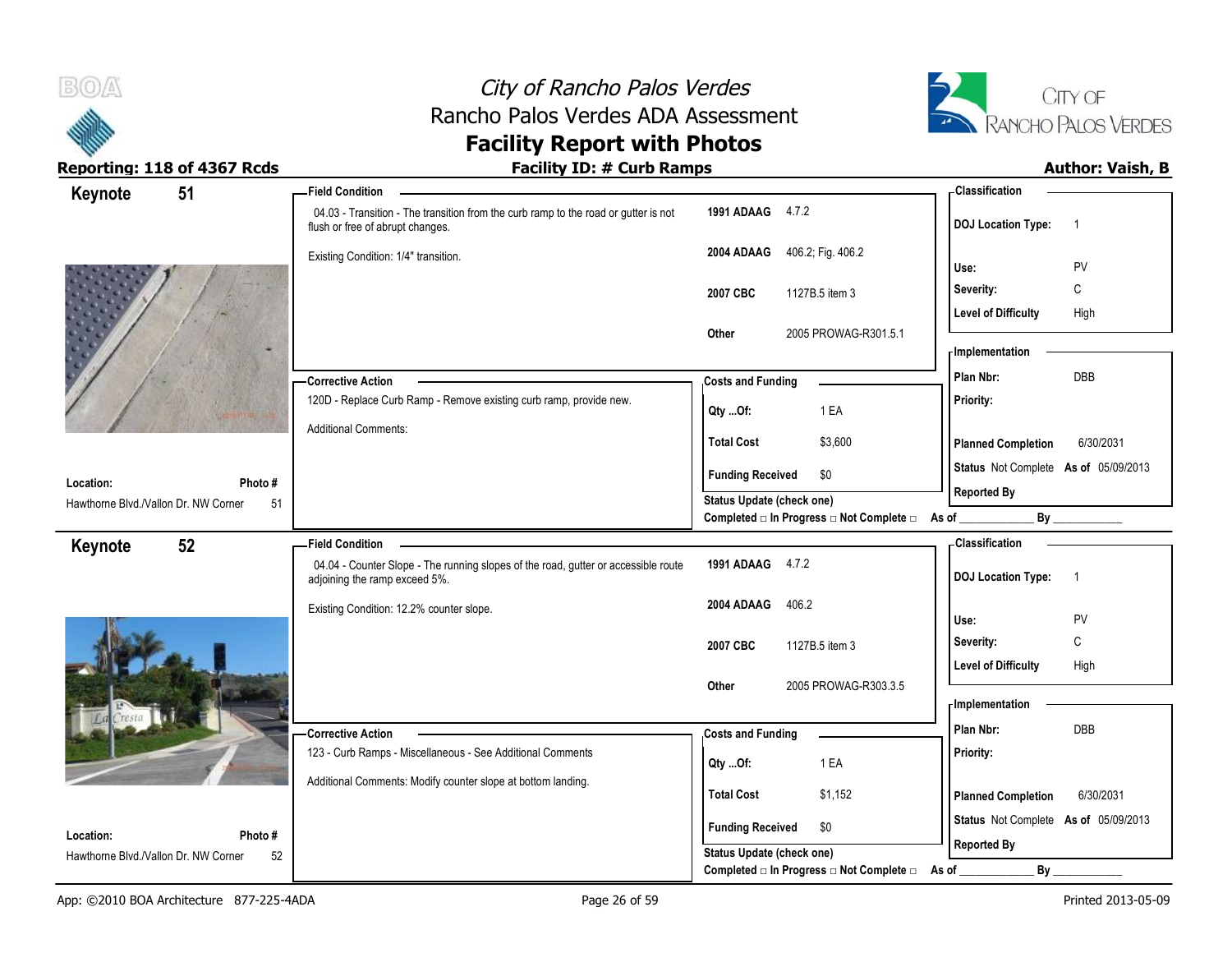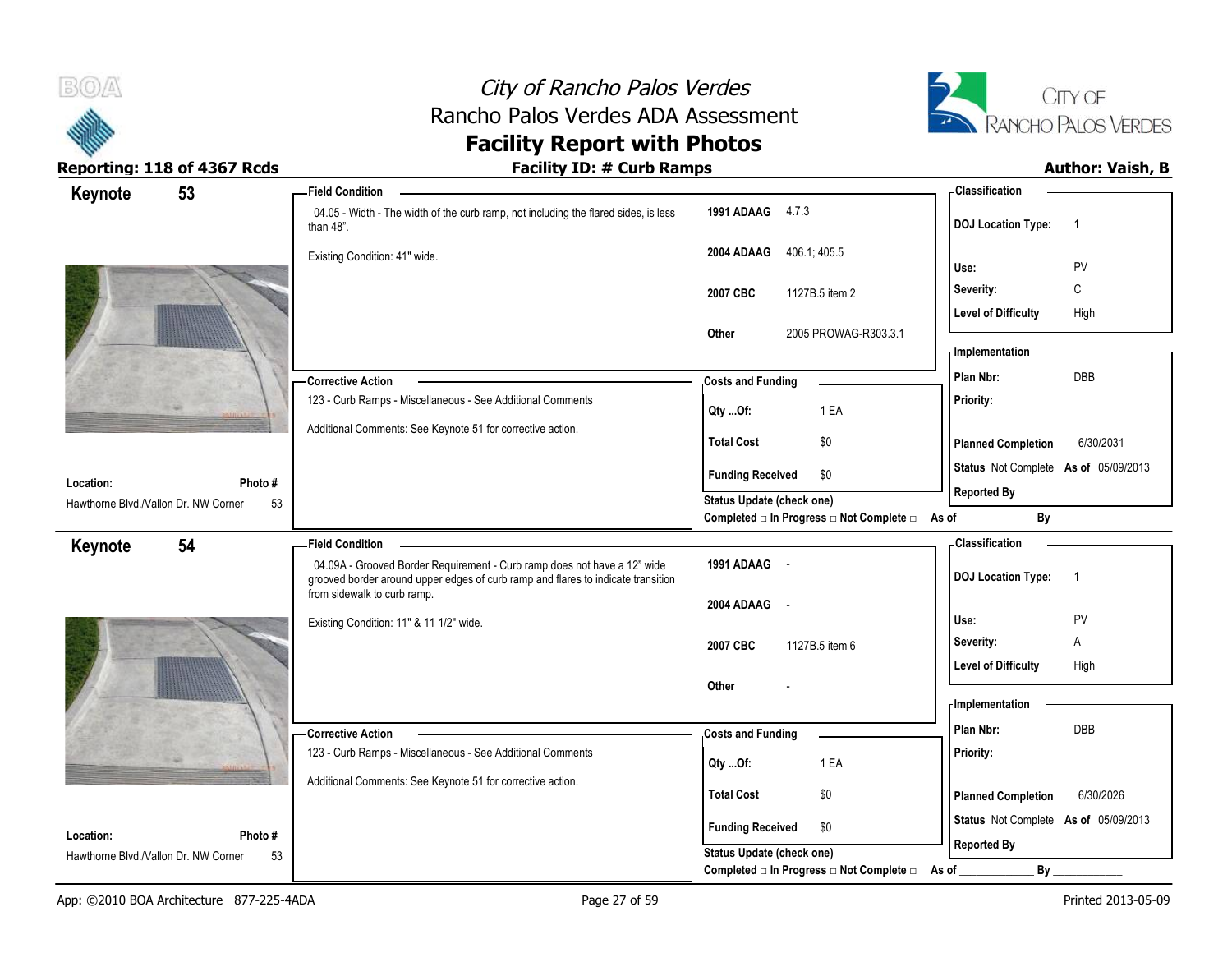



| Keynote                                           | 55            | <b>Field Condition</b>                                                                                                                                               |                                                                       | <b>Classification</b>                       |
|---------------------------------------------------|---------------|----------------------------------------------------------------------------------------------------------------------------------------------------------------------|-----------------------------------------------------------------------|---------------------------------------------|
|                                                   |               | 04.07B - Side Flare Slope (8.33% Max. Requirement) - Where the landing at the<br>top of the ramp is less than 48" deep and wheelchair users must use the side flares | 1991 ADAAG Fig. 12(a)                                                 | <b>DOJ Location Type:</b><br>$\overline{1}$ |
|                                                   |               | for access, the flared sides have a slope greater than 8.33% (measured along the<br>curb).                                                                           | 2004 ADAAG 406.3; Fig. 406.3                                          |                                             |
|                                                   |               | Existing Condition: 27.3% RS.                                                                                                                                        |                                                                       | Use:<br>PV                                  |
|                                                   |               |                                                                                                                                                                      | 2007 CBC<br>1127B.5 item 4                                            | C<br>Severity:                              |
|                                                   |               |                                                                                                                                                                      |                                                                       | <b>Level of Difficulty</b><br>High          |
|                                                   |               |                                                                                                                                                                      | Other                                                                 | - Implementation                            |
|                                                   |               |                                                                                                                                                                      |                                                                       | Plan Nbr:<br>DBB                            |
|                                                   |               | -Corrective Action<br>123 - Curb Ramps - Miscellaneous - See Additional Comments                                                                                     | <b>Costs and Funding</b>                                              |                                             |
|                                                   |               |                                                                                                                                                                      | Qty Of:<br>1 EA                                                       | Priority:                                   |
|                                                   |               | Additional Comments: See Keynote 51 for corrective action.                                                                                                           | <b>Total Cost</b><br>\$0                                              | <b>Planned Completion</b><br>6/30/2031      |
|                                                   |               |                                                                                                                                                                      | <b>Funding Received</b><br>\$0                                        | Status Not Complete As of 05/09/2013        |
| Location:<br>Hawthorne Blvd./Vallon Dr. NW Corner | Photo #<br>55 |                                                                                                                                                                      | Status Update (check one)                                             | <b>Reported By</b>                          |
|                                                   |               |                                                                                                                                                                      | Completed □ In Progress □ Not Complete □ As of                        | By                                          |
| Keynote                                           | 56            | <b>Field Condition</b>                                                                                                                                               |                                                                       | <b>Classification</b>                       |
|                                                   |               | 03A.07A - Cross Slope (PAR) - Cross slope of the pedestrian access route<br>exceeds 1:50.                                                                            | 1991 ADAAG 4.3.7                                                      | <b>DOJ Location Type:</b><br>$\overline{1}$ |
|                                                   |               | Existing Condition: 12.1% CS.                                                                                                                                        | 2004 ADAAG<br>403.3                                                   |                                             |
|                                                   |               |                                                                                                                                                                      |                                                                       | Use:<br><b>PV</b>                           |
|                                                   |               |                                                                                                                                                                      | 2007 CBC<br>1133B.7.1.3                                               | C<br>Severity:                              |
|                                                   |               |                                                                                                                                                                      |                                                                       | <b>Level of Difficulty</b><br>High          |
|                                                   |               |                                                                                                                                                                      | 2005 PROWAG-R301.4.1<br>Other                                         | - Implementation                            |
|                                                   |               |                                                                                                                                                                      |                                                                       |                                             |
|                                                   |               | -Corrective Action                                                                                                                                                   | <b>Costs and Funding</b>                                              | Plan Nbr:<br><b>DBB</b>                     |
|                                                   |               | 123 - Curb Ramps - Miscellaneous - See Additional Comments                                                                                                           | 1 EA<br>Qty Of:                                                       | Priority:                                   |
|                                                   |               | Additional Comments: See Keynote 51 for corrective action.                                                                                                           | <b>Total Cost</b><br>\$0                                              | 6/30/2031                                   |
|                                                   |               |                                                                                                                                                                      |                                                                       | <b>Planned Completion</b>                   |
|                                                   |               |                                                                                                                                                                      |                                                                       | Status Not Complete As of 05/09/2013        |
| Location:                                         | Photo #       |                                                                                                                                                                      | <b>Funding Received</b><br>\$0                                        |                                             |
| Hawthorne Blvd./Vallon Dr. NW Corner              | 53            |                                                                                                                                                                      | Status Update (check one)<br>Completed □ In Progress □ Not Complete □ | <b>Reported By</b><br>By                    |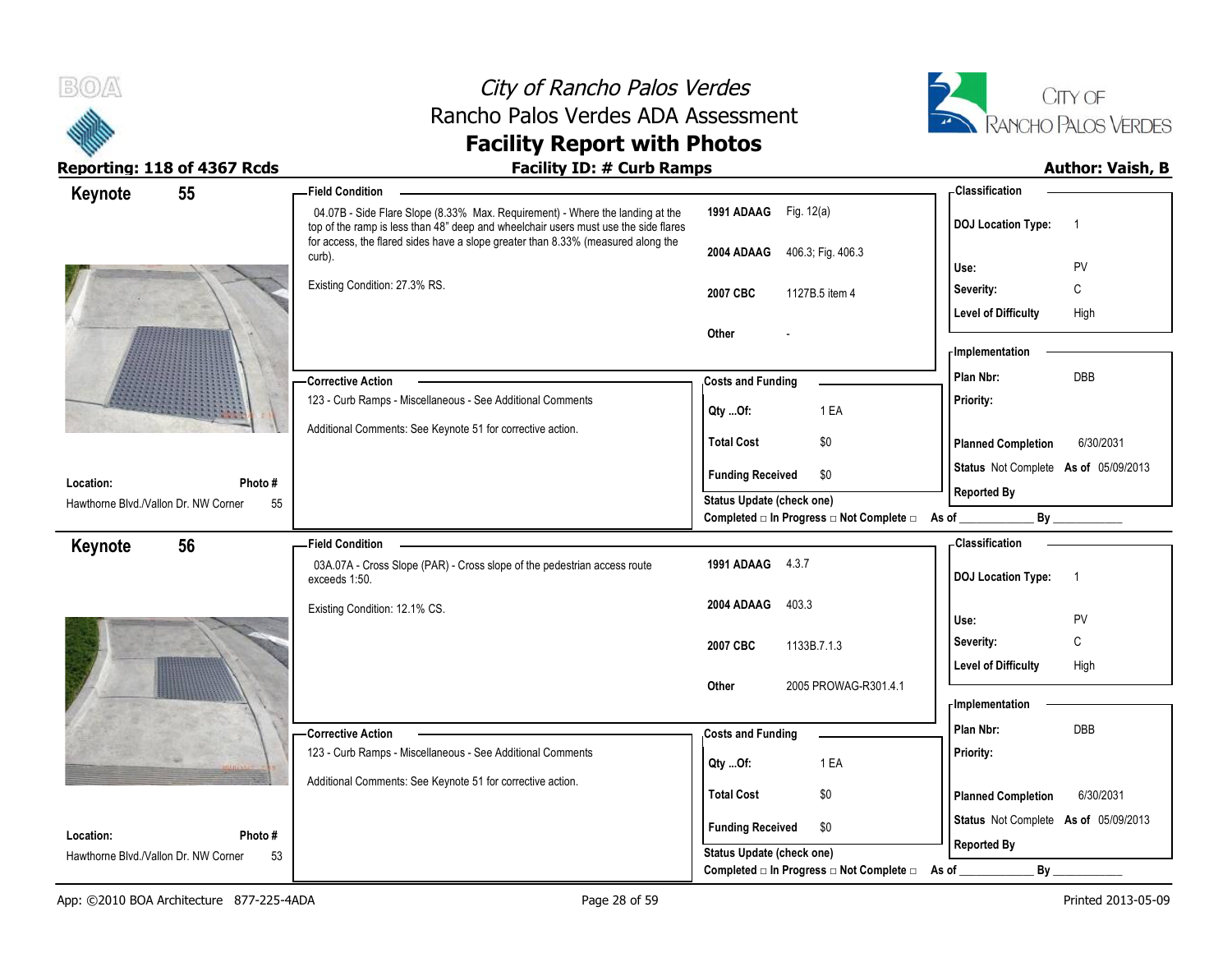



| 57<br>Keynote                                     |               | <b>Field Condition</b>                                                                                                                                            |                                                                    | - Classification                            |
|---------------------------------------------------|---------------|-------------------------------------------------------------------------------------------------------------------------------------------------------------------|--------------------------------------------------------------------|---------------------------------------------|
|                                                   |               | 03A.08 - Running Slope (PAR) - Slope of the pedestrian access route exceeds<br>1:20. Or slope of the pedestrian access route contained within a street or highway | 1991 ADAAG 4.3.7                                                   | <b>DOJ Location Type:</b><br>$\overline{1}$ |
|                                                   |               | border exceeds the grade of the adjacent roadway. (1:20 requirement does not<br>apply to compliant ramps or where slope of the pedestrian access route contained  | 2004 ADAAG<br>403.3                                                | PV<br>Use:                                  |
|                                                   |               | within a street or highway border does not exceed the grade of the adjacent<br>roadway.)                                                                          |                                                                    | Severity:<br>С                              |
|                                                   |               |                                                                                                                                                                   | 2007 CBC<br>1133B.7.3                                              | <b>Level of Difficulty</b>                  |
|                                                   |               | Existing Condition: 8.9% RS.                                                                                                                                      | 2005 PROWAG-R301.4.2<br>Other                                      | High                                        |
|                                                   |               |                                                                                                                                                                   |                                                                    | - Implementation                            |
|                                                   |               | -Corrective Action                                                                                                                                                | <b>Costs and Funding</b>                                           | <b>DBB</b><br>Plan Nbr:                     |
|                                                   |               | 123 - Curb Ramps - Miscellaneous - See Additional Comments                                                                                                        |                                                                    | Priority:                                   |
|                                                   |               | Additional Comments: See Keynote 51 for corrective action.                                                                                                        | 1 EA<br>Qty Of:                                                    |                                             |
|                                                   |               |                                                                                                                                                                   | <b>Total Cost</b><br>\$0                                           | <b>Planned Completion</b><br>6/30/2031      |
|                                                   |               |                                                                                                                                                                   | <b>Funding Received</b><br>\$0                                     | Status Not Complete As of 05/09/2013        |
| Location:<br>Hawthorne Blvd./Vallon Dr. NW Corner | Photo #<br>53 |                                                                                                                                                                   | <b>Status Update (check one)</b>                                   | <b>Reported By</b>                          |
|                                                   |               |                                                                                                                                                                   | Completed □ In Progress □ Not Complete □ As of _                   |                                             |
| 58<br>Keynote                                     |               | <b>Field Condition</b>                                                                                                                                            |                                                                    | - Classification                            |
|                                                   |               | 04.03 - Transition - The transition from the curb ramp to the road or gutter is not<br>flush or free of abrupt changes.                                           | 1991 ADAAG 4.7.2                                                   | <b>DOJ Location Type:</b><br>$\overline{1}$ |
|                                                   |               | Existing Condition: 1/4" transition.                                                                                                                              | 2004 ADAAG<br>406.2; Fig. 406.2                                    |                                             |
|                                                   |               |                                                                                                                                                                   |                                                                    | Use:<br>PV<br>C                             |
|                                                   |               |                                                                                                                                                                   | 2007 CBC<br>1127B.5 item 3                                         | Severity:                                   |
|                                                   |               |                                                                                                                                                                   | 2005 PROWAG-R301.5.1<br>Other                                      | <b>Level of Difficulty</b><br>High          |
|                                                   |               |                                                                                                                                                                   |                                                                    | - Implementation                            |
|                                                   |               | - Corrective Action                                                                                                                                               | <b>Costs and Funding</b>                                           | Plan Nbr:<br>DBB                            |
|                                                   |               | 120D - Replace Curb Ramp - Remove existing curb ramp, provide new.                                                                                                |                                                                    | Priority:                                   |
|                                                   |               | <b>Additional Comments:</b>                                                                                                                                       | 1 EA<br>Qty Of:                                                    |                                             |
|                                                   |               |                                                                                                                                                                   | <b>Total Cost</b><br>\$3,600                                       | 6/30/2031<br><b>Planned Completion</b>      |
|                                                   |               |                                                                                                                                                                   |                                                                    | Status Not Complete As of 05/09/2013        |
|                                                   |               |                                                                                                                                                                   |                                                                    |                                             |
| Location:<br>Hawthorne Blvd./Vallon Dr. SW Corner | Photo#<br>58  |                                                                                                                                                                   | <b>Funding Received</b><br>\$0<br><b>Status Update (check one)</b> | <b>Reported By</b>                          |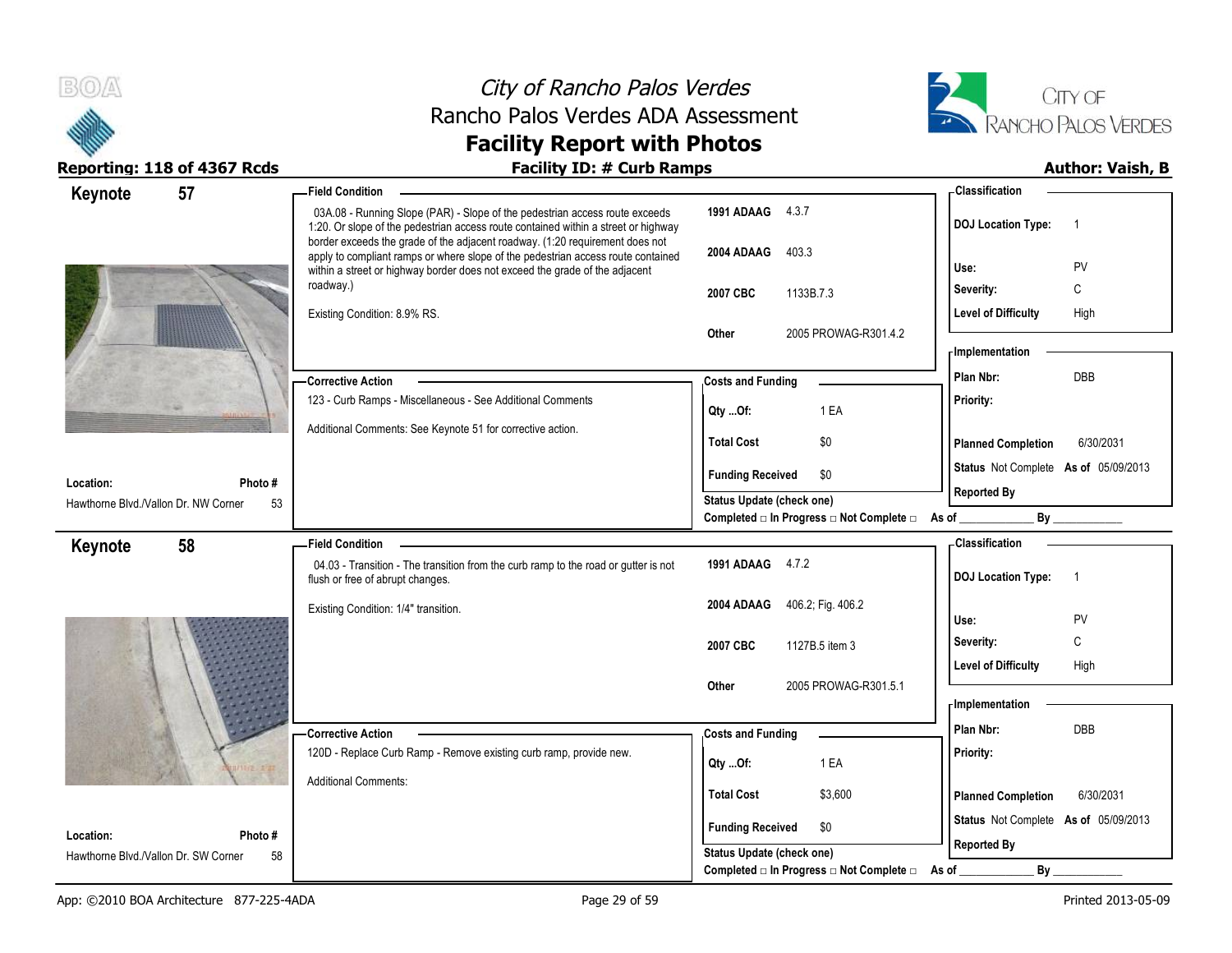



| Keynote                                           | 59           | <b>Field Condition</b>                                                                                              |                                                                              | <b>Classification</b>                       |
|---------------------------------------------------|--------------|---------------------------------------------------------------------------------------------------------------------|------------------------------------------------------------------------------|---------------------------------------------|
|                                                   |              | 04.04 - Counter Slope - The running slopes of the road, gutter or accessible route<br>adjoining the ramp exceed 5%. | 1991 ADAAG 4.7.2                                                             | <b>DOJ Location Type:</b><br>$\overline{1}$ |
|                                                   |              | Existing Condition: 11.2% CS.                                                                                       | 2004 ADAAG<br>406.2                                                          | Use:<br>PV                                  |
|                                                   |              |                                                                                                                     |                                                                              | С                                           |
|                                                   |              |                                                                                                                     | 2007 CBC<br>1127B.5 item 3                                                   | Severity:                                   |
|                                                   |              |                                                                                                                     | 2005 PROWAG-R303.3.5<br>Other                                                | <b>Level of Difficulty</b><br>High          |
|                                                   |              |                                                                                                                     |                                                                              | - Implementation                            |
|                                                   |              | <b>Corrective Action</b>                                                                                            | <b>Costs and Funding</b>                                                     | DBB<br>Plan Nbr:                            |
|                                                   |              | 123 - Curb Ramps - Miscellaneous - See Additional Comments                                                          |                                                                              | Priority:                                   |
|                                                   |              | Additional Comments: Modify counter slope at bottom landing.                                                        | 1 EA<br>Qty Of:                                                              |                                             |
|                                                   |              |                                                                                                                     | <b>Total Cost</b><br>\$1,152                                                 | <b>Planned Completion</b><br>6/30/2031      |
|                                                   |              |                                                                                                                     | <b>Funding Received</b><br>\$0                                               | Status Not Complete As of 05/09/2013        |
| Location:<br>Hawthorne Blvd./Vallon Dr. SW Corner | Photo#<br>59 |                                                                                                                     | <b>Status Update (check one)</b>                                             | <b>Reported By</b>                          |
|                                                   |              |                                                                                                                     | Completed □ In Progress □ Not Complete □ As of _                             | By                                          |
| Keynote                                           | 60           | <b>Field Condition</b>                                                                                              |                                                                              | - Classification                            |
|                                                   |              | 04.05 - Width - The width of the curb ramp, not including the flared sides, is less<br>than 48".                    | 1991 ADAAG 4.7.3                                                             | <b>DOJ Location Type:</b><br>$\overline{1}$ |
|                                                   |              | Existing Condition: 41" wide.                                                                                       | 406.1; 405.5<br>2004 ADAAG                                                   |                                             |
|                                                   |              |                                                                                                                     |                                                                              | Use:<br>PV<br>C<br>Severity:                |
|                                                   |              |                                                                                                                     | 2007 CBC<br>1127B.5 item 2                                                   | <b>Level of Difficulty</b><br>High          |
|                                                   |              |                                                                                                                     | 2005 PROWAG-R303.3.1<br>Other                                                |                                             |
|                                                   |              |                                                                                                                     |                                                                              | - Implementation                            |
|                                                   |              | - Corrective Action                                                                                                 | <b>Costs and Funding</b>                                                     | Plan Nbr:<br><b>DBB</b>                     |
|                                                   |              | 123 - Curb Ramps - Miscellaneous - See Additional Comments                                                          |                                                                              | Priority:                                   |
|                                                   |              |                                                                                                                     |                                                                              |                                             |
|                                                   |              |                                                                                                                     | 1 EA<br>Qty Of:                                                              |                                             |
|                                                   |              | Additional Comments: See Keynote 58 for corrective action.                                                          | <b>Total Cost</b><br>\$0                                                     | <b>Planned Completion</b><br>6/30/2031      |
| Location:                                         | Photo#       |                                                                                                                     | <b>Funding Received</b><br>\$0                                               | Status Not Complete As of 05/09/2013        |
| Hawthorne Blvd./Vallon Dr. SW Corner              | 60           |                                                                                                                     | <b>Status Update (check one)</b><br>Completed □ In Progress □ Not Complete □ | <b>Reported By</b><br>By<br>As of           |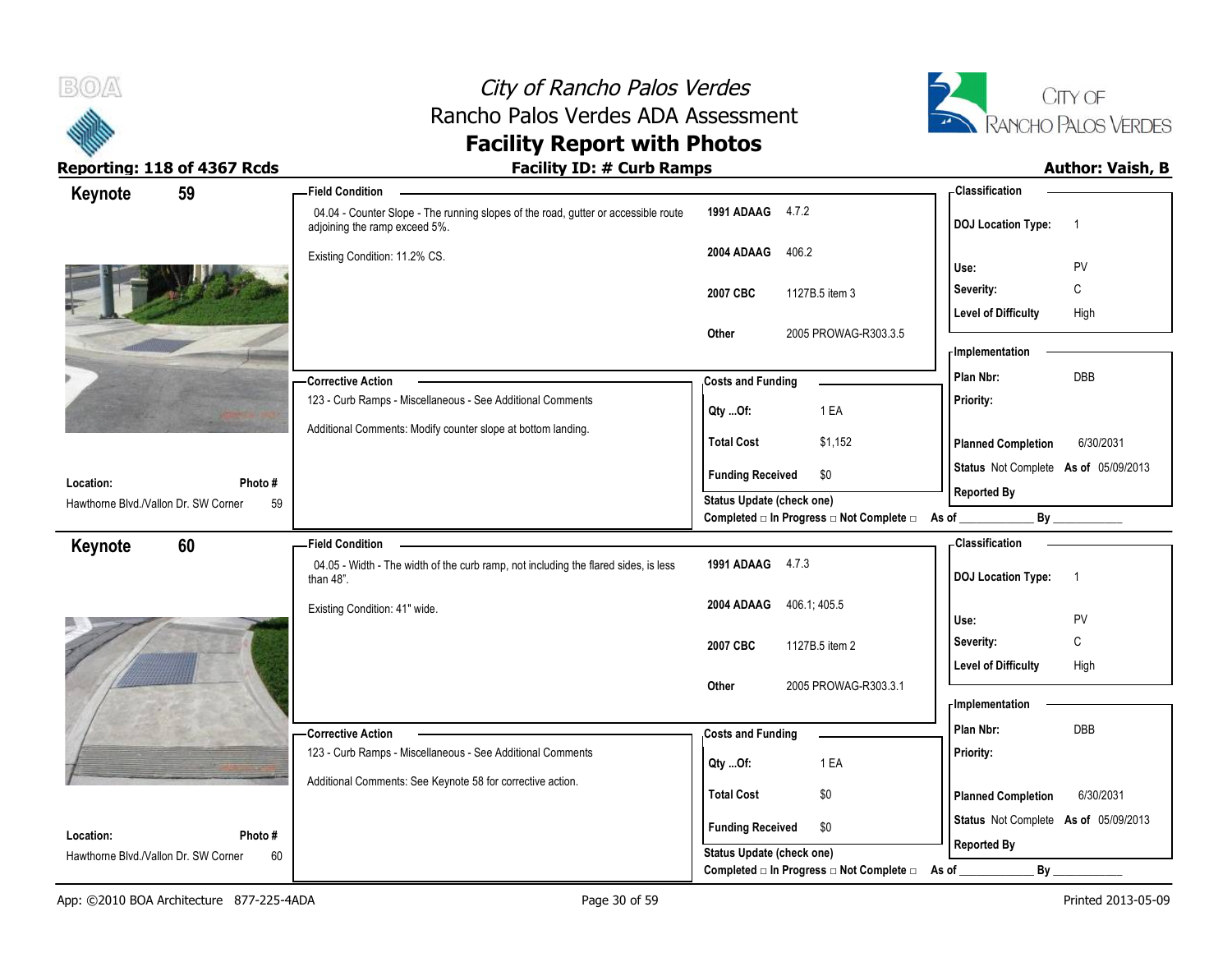

# City of Rancho Palos Verdes Rancho Palos Verdes ADA Assessment



## **Facility Report with Photos**

| Keynote                                           | 61            | <b>Field Condition</b>                                                                                                                                                                                                                                   |                                                                              | <b>Classification</b>                       |
|---------------------------------------------------|---------------|----------------------------------------------------------------------------------------------------------------------------------------------------------------------------------------------------------------------------------------------------------|------------------------------------------------------------------------------|---------------------------------------------|
|                                                   |               | 04.07B - Side Flare Slope (8.33% Max. Requirement) - Where the landing at the<br>top of the ramp is less than 48" deep and wheelchair users must use the side flares<br>for access, the flared sides have a slope greater than 8.33% (measured along the | 1991 ADAAG Fig. 12(a)                                                        | <b>DOJ</b> Location Type:<br>$\overline{1}$ |
|                                                   |               | curb).                                                                                                                                                                                                                                                   | 2004 ADAAG<br>406.3; Fig. 406.3                                              | Use:<br>PV                                  |
|                                                   |               | Existing Condition: 22.3% RS.                                                                                                                                                                                                                            |                                                                              | С<br>Severity:                              |
|                                                   |               |                                                                                                                                                                                                                                                          | 2007 CBC<br>1127B.5 item 4                                                   | <b>Level of Difficulty</b><br>High          |
|                                                   |               |                                                                                                                                                                                                                                                          | Other                                                                        |                                             |
|                                                   |               |                                                                                                                                                                                                                                                          |                                                                              | - Implementation                            |
|                                                   |               | <b>Corrective Action</b>                                                                                                                                                                                                                                 | <b>Costs and Funding</b>                                                     | DBB<br>Plan Nbr:                            |
|                                                   |               | 123 - Curb Ramps - Miscellaneous - See Additional Comments                                                                                                                                                                                               | 1 EA<br>Qty Of:                                                              | Priority:                                   |
|                                                   |               | Additional Comments: See Keynote 58 for corrective action.                                                                                                                                                                                               | <b>Total Cost</b><br>\$0                                                     | <b>Planned Completion</b><br>6/30/2031      |
|                                                   |               |                                                                                                                                                                                                                                                          | <b>Funding Received</b><br>\$0                                               | Status Not Complete As of 05/09/2013        |
| Location:<br>Hawthorne Blvd./Vallon Dr. SW Corner | Photo #<br>59 |                                                                                                                                                                                                                                                          | <b>Status Update (check one)</b>                                             | <b>Reported By</b>                          |
|                                                   |               |                                                                                                                                                                                                                                                          | Completed $\square$ In Progress $\square$ Not Complete $\square$ As of _     | By                                          |
| Keynote                                           | 62            | <b>Field Condition</b>                                                                                                                                                                                                                                   |                                                                              | - Classification                            |
|                                                   |               | 03A.07A - Cross Slope (PAR) - Cross slope of the pedestrian access route<br>exceeds 1:50.                                                                                                                                                                | 1991 ADAAG 4.3.7                                                             | <b>DOJ Location Type:</b><br>$\overline{1}$ |
|                                                   |               | Existing Condition: 13.7% CS.                                                                                                                                                                                                                            | 2004 ADAAG<br>403.3                                                          | Use:<br>PV                                  |
|                                                   |               |                                                                                                                                                                                                                                                          |                                                                              | Severity:<br>C                              |
|                                                   |               |                                                                                                                                                                                                                                                          | 2007 CBC<br>1133B.7.1.3                                                      | <b>Level of Difficulty</b><br>High          |
|                                                   |               |                                                                                                                                                                                                                                                          | 2005 PROWAG-R301.4.1<br>Other                                                |                                             |
|                                                   |               |                                                                                                                                                                                                                                                          |                                                                              | <b>Implementation</b>                       |
|                                                   |               | -Corrective Action                                                                                                                                                                                                                                       | <b>Costs and Funding</b>                                                     | Plan Nbr:<br><b>DBB</b>                     |
|                                                   |               | 123 - Curb Ramps - Miscellaneous - See Additional Comments                                                                                                                                                                                               | 1 EA<br>Qty Of:                                                              | Priority:                                   |
|                                                   |               | Additional Comments: See Keynote 58 for corrective action.                                                                                                                                                                                               |                                                                              |                                             |
|                                                   |               |                                                                                                                                                                                                                                                          | <b>Total Cost</b><br>\$0                                                     | 6/30/2031<br><b>Planned Completion</b>      |
|                                                   |               |                                                                                                                                                                                                                                                          |                                                                              |                                             |
| Location:                                         | Photo #       |                                                                                                                                                                                                                                                          | <b>Funding Received</b><br>\$0                                               | Status Not Complete As of 05/09/2013        |
| Hawthorne Blvd./Vallon Dr. SW Corner              | 59            |                                                                                                                                                                                                                                                          | <b>Status Update (check one)</b><br>Completed □ In Progress □ Not Complete □ | <b>Reported By</b><br>By<br>As of           |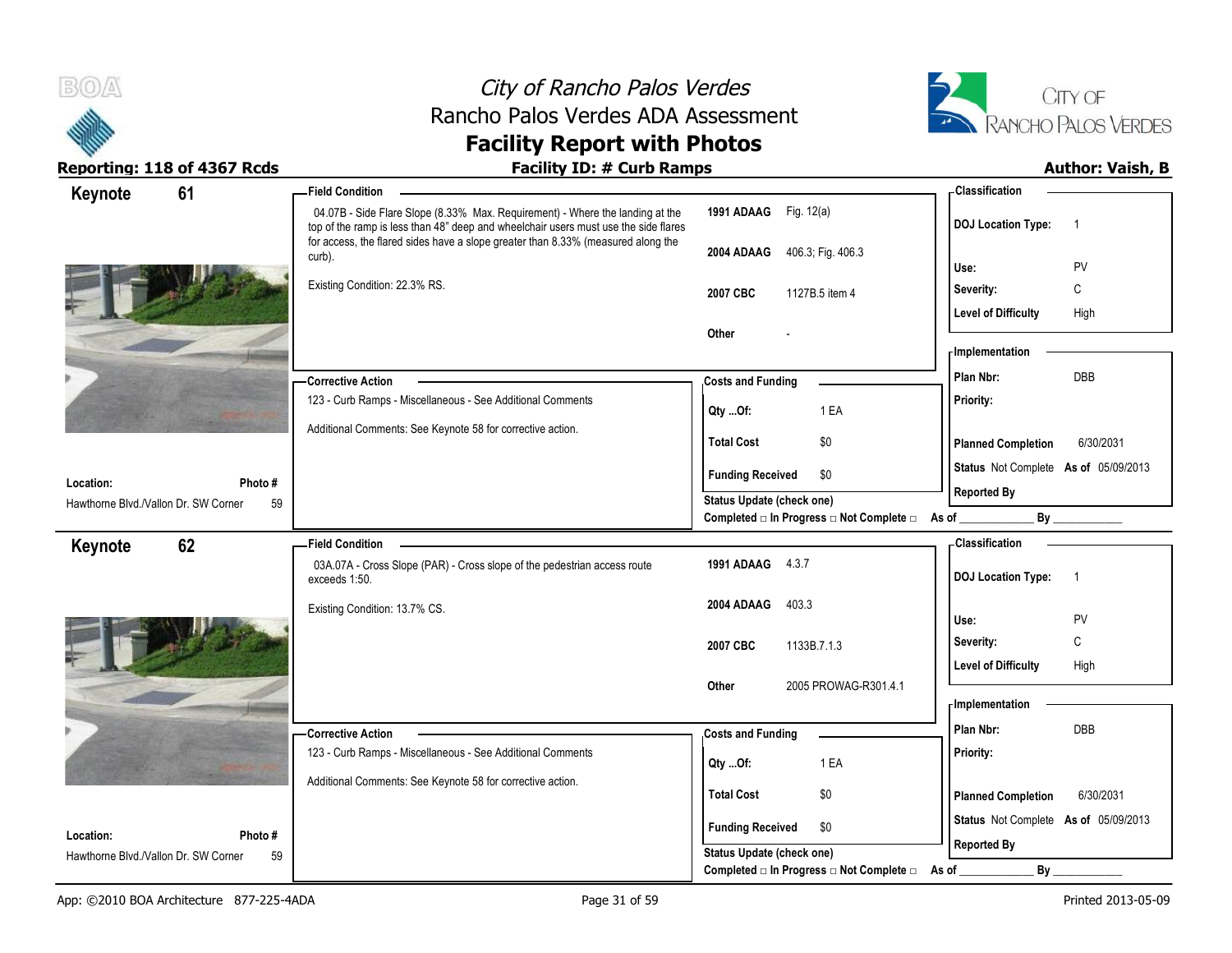



| Keynote                                           | 63                | <b>Field Condition</b>                                                                                                                                       |                                                        | - Classification                            |
|---------------------------------------------------|-------------------|--------------------------------------------------------------------------------------------------------------------------------------------------------------|--------------------------------------------------------|---------------------------------------------|
|                                                   |                   | 04.04 - Counter Slope - The running slopes of the road, gutter or accessible route<br>adjoining the ramp exceed 5%.                                          | 1991 ADAAG 4.7.2                                       | <b>DOJ Location Type:</b><br>$\overline{1}$ |
|                                                   |                   | Existing Condition: 9.7% counter slope.                                                                                                                      | 2004 ADAAG<br>406.2                                    | PV<br>Use:                                  |
|                                                   |                   |                                                                                                                                                              | 2007 CBC<br>1127B.5 item 3                             | C<br>Severity:                              |
|                                                   |                   |                                                                                                                                                              |                                                        | <b>Level of Difficulty</b><br>High          |
|                                                   |                   |                                                                                                                                                              | 2005 PROWAG-R303.3.5<br>Other                          |                                             |
|                                                   |                   |                                                                                                                                                              |                                                        | <b>Implementation</b>                       |
|                                                   |                   | -Corrective Action                                                                                                                                           | <b>Costs and Funding</b>                               | DBB<br>Plan Nbr:                            |
|                                                   | $20100002 = 2.27$ | 123 - Curb Ramps - Miscellaneous - See Additional Comments                                                                                                   | 1 EA<br>Qty Of:                                        | Priority:                                   |
|                                                   |                   | Additional Comments: Modify counter slope at bottom landing.                                                                                                 | \$1,152<br><b>Total Cost</b>                           | <b>Planned Completion</b><br>6/30/2031      |
|                                                   |                   |                                                                                                                                                              | \$0<br><b>Funding Received</b>                         | Status Not Complete As of 05/09/2013        |
| Location:<br>Hawthorne Blvd./Vallon Dr. SE Corner | Photo#<br>64      |                                                                                                                                                              | <b>Status Update (check one)</b>                       | <b>Reported By</b>                          |
|                                                   |                   |                                                                                                                                                              | Completed □ In Progress □ Not Complete □ As of _______ | By                                          |
| Keynote                                           | 64                | <b>Field Condition</b>                                                                                                                                       |                                                        | <b>Classification</b>                       |
|                                                   |                   | 04.09A - Grooved Border Requirement - Curb ramp does not have a 12" wide<br>grooved border around upper edges of curb ramp and flares to indicate transition | 1991 ADAAG -                                           | <b>DOJ Location Type:</b><br>$\overline{1}$ |
|                                                   |                   | from sidewalk to curb ramp.                                                                                                                                  | 2004 ADAAG -                                           |                                             |
|                                                   |                   | Existing Condition: 11" wide.                                                                                                                                |                                                        | Use:<br>PV                                  |
|                                                   |                   |                                                                                                                                                              | 2007 CBC<br>1127B.5 item 6                             | Severity:<br>Α                              |
|                                                   |                   |                                                                                                                                                              |                                                        | <b>Level of Difficulty</b><br>High          |
|                                                   |                   |                                                                                                                                                              | Other                                                  | - Implementation                            |
|                                                   |                   |                                                                                                                                                              |                                                        | DBB<br>Plan Nbr:                            |
|                                                   |                   | <b>Corrective Action</b><br>120D - Replace Curb Ramp - Remove existing curb ramp, provide new.                                                               | <b>Costs and Funding</b>                               | Priority:                                   |
|                                                   |                   |                                                                                                                                                              | 1 EA<br>Qty Of:                                        |                                             |
|                                                   | manne a ri        |                                                                                                                                                              |                                                        |                                             |
|                                                   |                   | <b>Additional Comments:</b>                                                                                                                                  | <b>Total Cost</b><br>\$3,600                           | 6/30/2026<br><b>Planned Completion</b>      |
|                                                   |                   |                                                                                                                                                              | <b>Funding Received</b><br>\$0                         | Status Not Complete As of 05/09/2013        |
| Location:<br>Hawthorne Blvd./Vallon Dr. SE Corner | Photo #<br>64     |                                                                                                                                                              | Status Update (check one)                              | <b>Reported By</b>                          |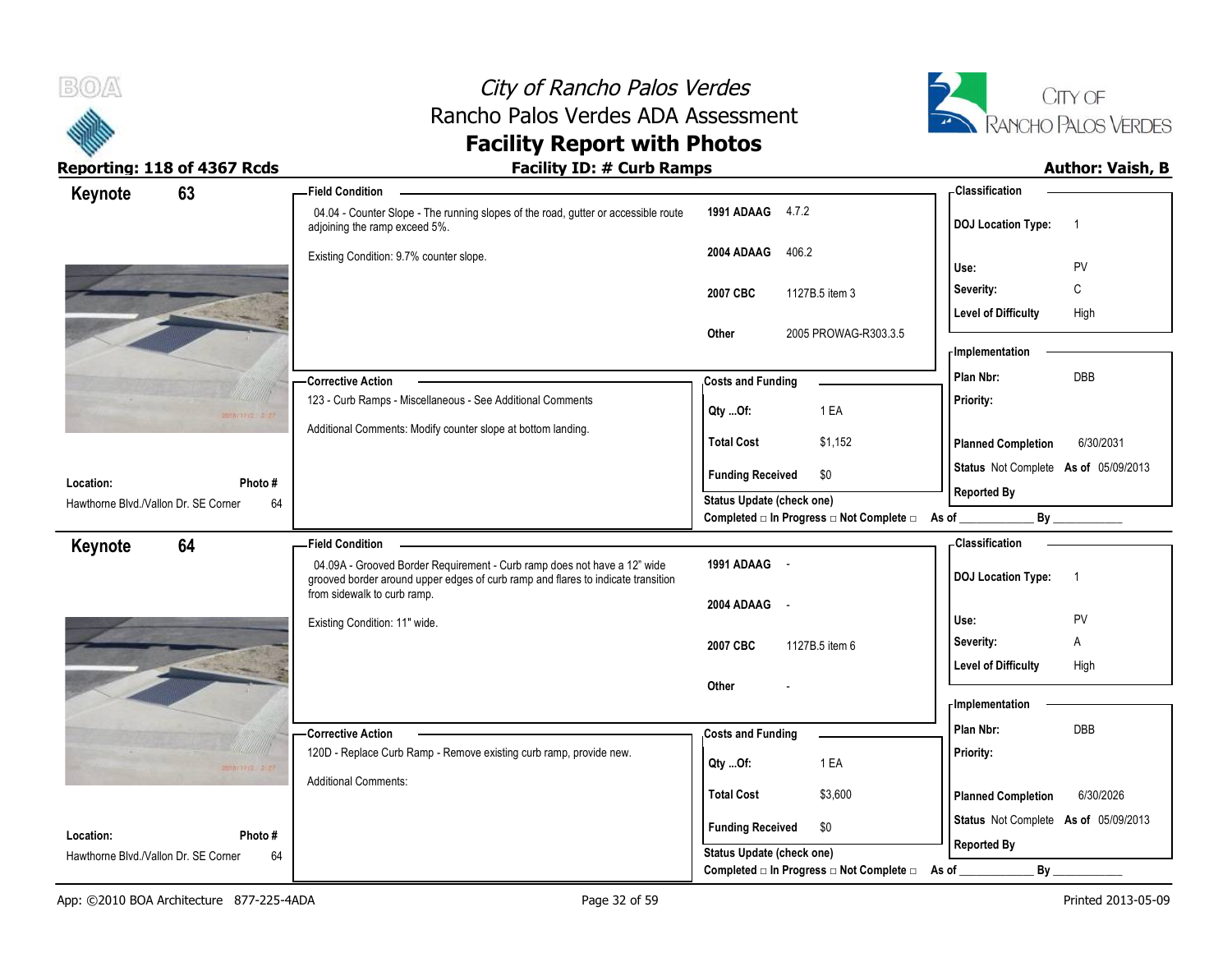



| Keynote                                           | 65              | <b>Field Condition</b>                                                                                                                           |                                                                 | - Classification                            |
|---------------------------------------------------|-----------------|--------------------------------------------------------------------------------------------------------------------------------------------------|-----------------------------------------------------------------|---------------------------------------------|
|                                                   |                 | 03A.07A - Cross Slope (PAR) - Cross slope of the pedestrian access route<br>exceeds 1:50.                                                        | 1991 ADAAG 4.3.7                                                | <b>DOJ Location Type:</b><br>$\overline{1}$ |
|                                                   |                 | Existing Condition: 8% CS.                                                                                                                       | 2004 ADAAG<br>403.3                                             | PV<br>Use:                                  |
|                                                   |                 |                                                                                                                                                  | 2007 CBC<br>1133B.7.1.3                                         | С<br>Severity:                              |
|                                                   |                 |                                                                                                                                                  |                                                                 | <b>Level of Difficulty</b><br>High          |
|                                                   |                 |                                                                                                                                                  | 2005 PROWAG-R301.4.1<br>Other                                   | - Implementation                            |
|                                                   |                 |                                                                                                                                                  |                                                                 | DBB<br>Plan Nbr:                            |
|                                                   |                 | - Corrective Action<br>123 - Curb Ramps - Miscellaneous - See Additional Comments                                                                | <b>Costs and Funding</b>                                        | Priority:                                   |
|                                                   | 2010/01/12 2:27 |                                                                                                                                                  | 1 EA<br>Qty Of:                                                 |                                             |
|                                                   |                 | Additional Comments: See Keynote 64 for corrective action.                                                                                       | <b>Total Cost</b><br>\$0                                        | <b>Planned Completion</b><br>6/30/2031      |
|                                                   |                 |                                                                                                                                                  | <b>Funding Received</b><br>\$0                                  | Status Not Complete As of 05/09/2013        |
| Location:<br>Hawthorne Blvd./Vallon Dr. SE Corner | Photo #<br>64   |                                                                                                                                                  | <b>Status Update (check one)</b>                                | <b>Reported By</b>                          |
|                                                   |                 |                                                                                                                                                  | Completed $\Box$ In Progress $\Box$ Not Complete $\Box$ As of _ | By                                          |
| Keynote                                           | 66              | <b>Field Condition</b>                                                                                                                           |                                                                 | <b>Classification</b>                       |
|                                                   |                 | 04.40 - Other - Curb Ramps and Pedestrian Crossings - See Additional<br>Comments                                                                 | 1991 ADAAG -                                                    | <b>DOJ Location Type:</b><br>$\overline{1}$ |
|                                                   |                 | Existing Condition: 35" deep landing.                                                                                                            | 2004 ADAAG -                                                    |                                             |
|                                                   |                 |                                                                                                                                                  |                                                                 | Use:<br><b>PV</b>                           |
|                                                   |                 |                                                                                                                                                  | 2007 CBC                                                        | $\mathbb C$<br>Severity:                    |
|                                                   |                 |                                                                                                                                                  | Other                                                           | <b>Level of Difficulty</b><br>High          |
|                                                   |                 |                                                                                                                                                  |                                                                 | - Implementation                            |
|                                                   |                 | -Corrective Action                                                                                                                               | <b>Costs and Funding</b>                                        | Plan Nbr:<br>DBB                            |
|                                                   |                 | 008 - Concrete Landing - Remove non-compliant pavement and replace with new<br>concrete. The landing slope shall not exceed 2% in any direction. | 16 SF<br>Qty Of:                                                | Priority:                                   |
|                                                   |                 | <b>Additional Comments:</b>                                                                                                                      | <b>Total Cost</b><br>\$307                                      | <b>Planned Completion</b><br>6/30/2031      |
| Location:                                         | Photo #         |                                                                                                                                                  | <b>Funding Received</b><br>\$0                                  | Status Not Complete As of 05/09/2013        |
|                                                   |                 |                                                                                                                                                  |                                                                 | <b>Reported By</b>                          |
| Hawthorne Blvd./Vallon Dr. SE Corner              | 66              |                                                                                                                                                  | Status Update (check one)                                       |                                             |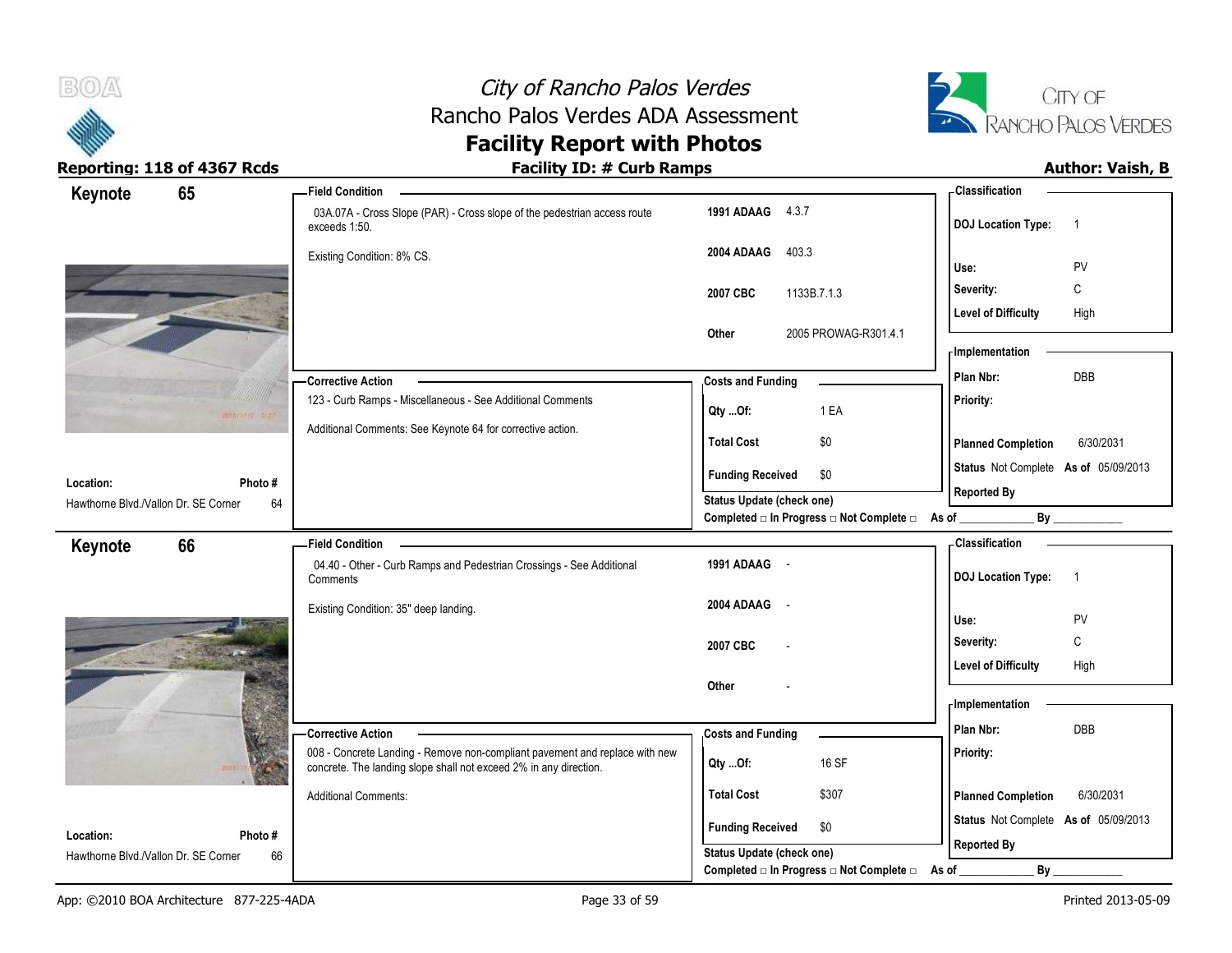



| Keynote<br>67                                            | - Field Condition                                                                                                       |                                                  | - Classification                                     |
|----------------------------------------------------------|-------------------------------------------------------------------------------------------------------------------------|--------------------------------------------------|------------------------------------------------------|
|                                                          | 04.03 - Transition - The transition from the curb ramp to the road or gutter is not<br>flush or free of abrupt changes. | 1991 ADAAG 4.7.2                                 | <b>DOJ</b> Location Type:<br>$\overline{1}$          |
|                                                          | Existing Condition: 1" transition.                                                                                      | 2004 ADAAG 406.2; Fig. 406.2                     |                                                      |
|                                                          |                                                                                                                         |                                                  | PV<br>Use:                                           |
|                                                          |                                                                                                                         | 2007 CBC<br>1127B.5 item 3                       | C<br>Severity:                                       |
|                                                          |                                                                                                                         | 2005 PROWAG-R301.5.1<br>Other                    | <b>Level of Difficulty</b><br>High                   |
|                                                          |                                                                                                                         |                                                  | - Implementation                                     |
|                                                          | <b>Corrective Action</b>                                                                                                | <b>Costs and Funding</b>                         | DBB<br>Plan Nbr:                                     |
|                                                          | 120D - Replace Curb Ramp - Remove existing curb ramp, provide new.                                                      |                                                  | Priority:                                            |
|                                                          | <b>Additional Comments:</b>                                                                                             | 1 EA<br>$Qty$ Of:                                |                                                      |
|                                                          |                                                                                                                         | \$3,600<br><b>Total Cost</b>                     | <b>Planned Completion</b><br>6/30/2031               |
|                                                          |                                                                                                                         | <b>Funding Received</b><br>\$0                   | Status Not Complete As of 05/09/2013                 |
| Location:<br>Photo#<br>Palos Verdes Dr. South/Barkentine | 67                                                                                                                      | Status Update (check one)                        | <b>Reported By</b>                                   |
| Rd. SW Corner                                            |                                                                                                                         | Completed □ In Progress □ Not Complete □ As of _ | By                                                   |
| 68<br>Keynote                                            | <b>Field Condition</b>                                                                                                  |                                                  | - Classification                                     |
|                                                          | 04.05 - Width - The width of the curb ramp, not including the flared sides, is less<br>than $48$ ".                     | 1991 ADAAG 4.7.3                                 | <b>DOJ Location Type:</b><br>$\overline{1}$          |
|                                                          | Existing Condition: 32" wide.                                                                                           | 406.1; 405.5<br>2004 ADAAG                       |                                                      |
|                                                          |                                                                                                                         |                                                  | Use:<br>PV                                           |
|                                                          |                                                                                                                         | 2007 CBC<br>1127B.5 item 2                       | C<br>Severity:<br><b>Level of Difficulty</b><br>High |
|                                                          |                                                                                                                         | 2005 PROWAG-R303.3.1<br>Other                    |                                                      |
|                                                          |                                                                                                                         |                                                  | - Implementation                                     |
|                                                          | <b>Corrective Action</b>                                                                                                | <b>Costs and Funding</b>                         | Plan Nbr:<br>DBB                                     |
|                                                          | 123 - Curb Ramps - Miscellaneous - See Additional Comments                                                              | 1 EA                                             | Priority:                                            |
|                                                          | Additional Comments: See Keynote 67 for corrective action.                                                              | Qty Of:                                          |                                                      |
|                                                          |                                                                                                                         | <b>Total Cost</b><br>\$0                         | <b>Planned Completion</b><br>6/30/2031               |
| Location:<br>Photo#                                      |                                                                                                                         | <b>Funding Received</b><br>\$0                   | Status Not Complete As of 05/09/2013                 |
| Palos Verdes Dr. South/Barkentine                        | 67                                                                                                                      | Status Update (check one)                        | <b>Reported By</b>                                   |
| Rd. SW Corner                                            |                                                                                                                         | Completed □ In Progress □ Not Complete □         | By<br>As of                                          |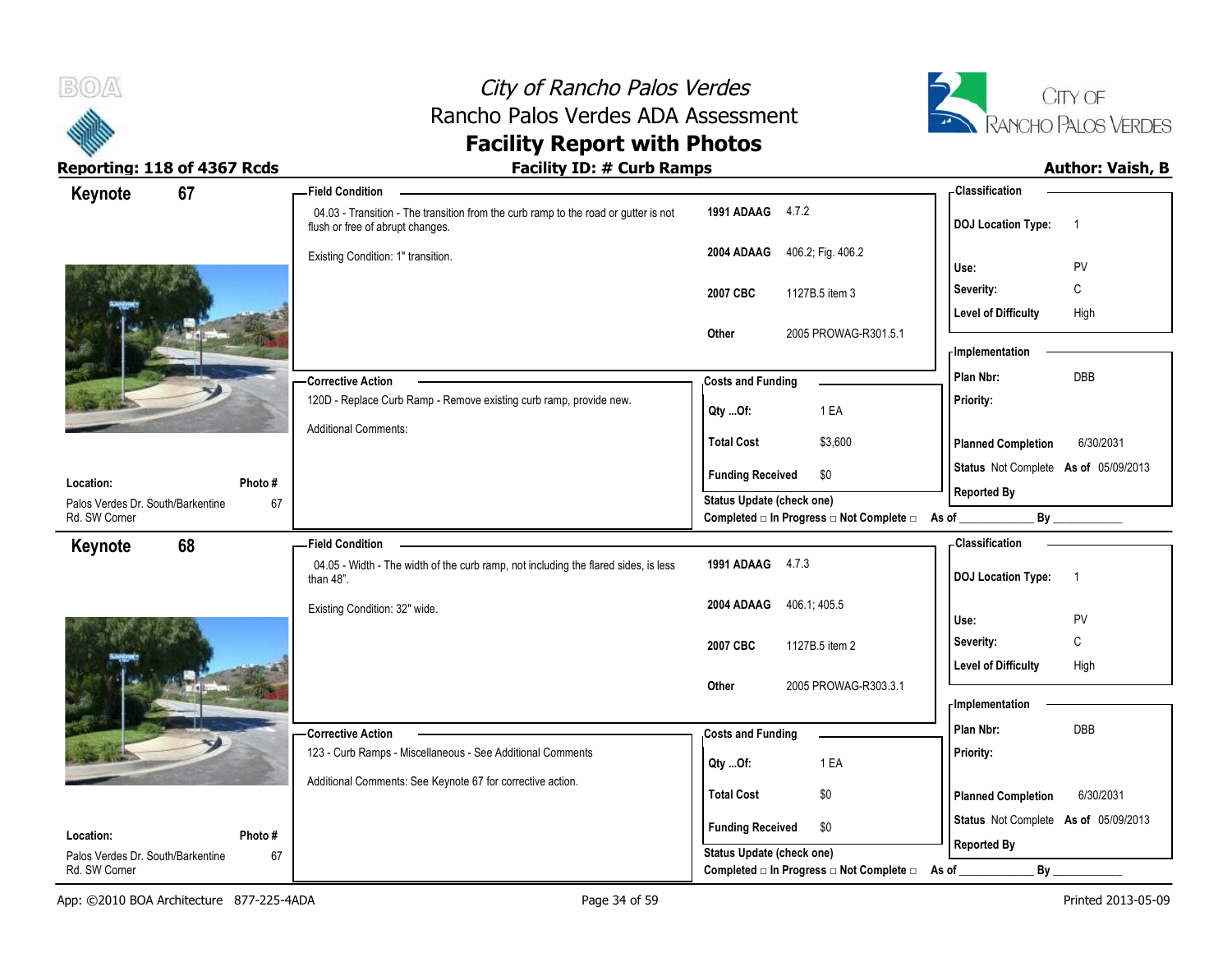



| 69<br>Keynote                                      |         | <b>Field Condition</b>                                                                                                                                           |                                                | <b>Classification</b>                          |
|----------------------------------------------------|---------|------------------------------------------------------------------------------------------------------------------------------------------------------------------|------------------------------------------------|------------------------------------------------|
|                                                    |         | 04.40 - Other - Curb Ramps and Pedestrian Crossings - See Additional<br>Comments                                                                                 | 1991 ADAAG -                                   | <b>DOJ</b> Location Type:                      |
|                                                    |         | Existing Condition: Top landing not provided.                                                                                                                    | 2004 ADAAG -                                   |                                                |
|                                                    |         |                                                                                                                                                                  |                                                | PV<br>Use:                                     |
|                                                    |         |                                                                                                                                                                  | 2007 CBC                                       | C<br>Severity:                                 |
|                                                    |         |                                                                                                                                                                  | Other                                          | High<br><b>Level of Difficulty</b>             |
|                                                    |         |                                                                                                                                                                  |                                                | - Implementation                               |
|                                                    |         | - Corrective Action                                                                                                                                              | <b>Costs and Funding</b>                       | DBB<br>Plan Nbr:                               |
|                                                    |         | 008 - Concrete Landing - Remove non-compliant pavement and replace with new                                                                                      |                                                | Priority:                                      |
|                                                    |         | concrete. The landing slope shall not exceed 2% in any direction.                                                                                                | 16 SF<br>$Qty$ Of:                             |                                                |
|                                                    |         | <b>Additional Comments:</b>                                                                                                                                      | <b>Total Cost</b><br>\$307                     | 6/30/2031<br><b>Planned Completion</b>         |
|                                                    |         |                                                                                                                                                                  | <b>Funding Received</b><br>\$0                 | Status Not Complete As of 05/09/2013           |
| Location:                                          | Photo # |                                                                                                                                                                  | Status Update (check one)                      | <b>Reported By</b>                             |
| Palos Verdes Dr. South/Barkentine<br>Rd. SW Corner | 67      |                                                                                                                                                                  | Completed □ In Progress □ Not Complete □ As of | By                                             |
| 70<br>Keynote                                      |         | <b>Field Condition</b>                                                                                                                                           |                                                | <b>Classification</b>                          |
|                                                    |         | 04.10 - Detectable Warning Requirement - Regardless of slope, the curb ramp<br>does not have a detectable warning.                                               | 1991 ADAAG 4.7.7; 4.29.2                       | <b>DOJ</b> Location Type:<br>$\overline{1}$    |
|                                                    |         | Existing Condition: Not provided.                                                                                                                                | 2004 ADAAG 705.1; Fig. 705.1                   | PV<br>Use:                                     |
|                                                    |         |                                                                                                                                                                  | 2007 CBC<br>1127B.5 item 7                     | Severity:<br>A                                 |
|                                                    |         |                                                                                                                                                                  |                                                | <b>Level of Difficulty</b><br>Moderate to High |
|                                                    |         |                                                                                                                                                                  | Other<br>2005 PROWAG-R303.3.2                  |                                                |
|                                                    |         |                                                                                                                                                                  |                                                | - Implementation                               |
|                                                    |         | - Corrective Action                                                                                                                                              | <b>Costs and Funding</b>                       | DBB<br>Plan Nbr:                               |
|                                                    |         | 122A - Detectable Warnings - Provide detectable warning surface (i.e. in-line<br>truncated domes) extending the full width and lengthof the curb ramp, excluding | 12 SF<br>QtyOf:                                | Priority:                                      |
|                                                    |         | the flares.                                                                                                                                                      | <b>Total Cost</b><br>\$432                     |                                                |
|                                                    |         | <b>Additional Comments:</b>                                                                                                                                      |                                                | <b>Planned Completion</b><br>6/30/2026         |
| Location:                                          | Photo # |                                                                                                                                                                  | <b>Funding Received</b><br>\$0                 | Status Not Complete As of 05/09/2013           |
| Palos Verdes Dr. South/Barkentine                  | 67      |                                                                                                                                                                  | Status Update (check one)                      | <b>Reported By</b>                             |
| Rd. SW Corner                                      |         |                                                                                                                                                                  | Completed □ In Progress □ Not Complete □       | $By_$<br>As of                                 |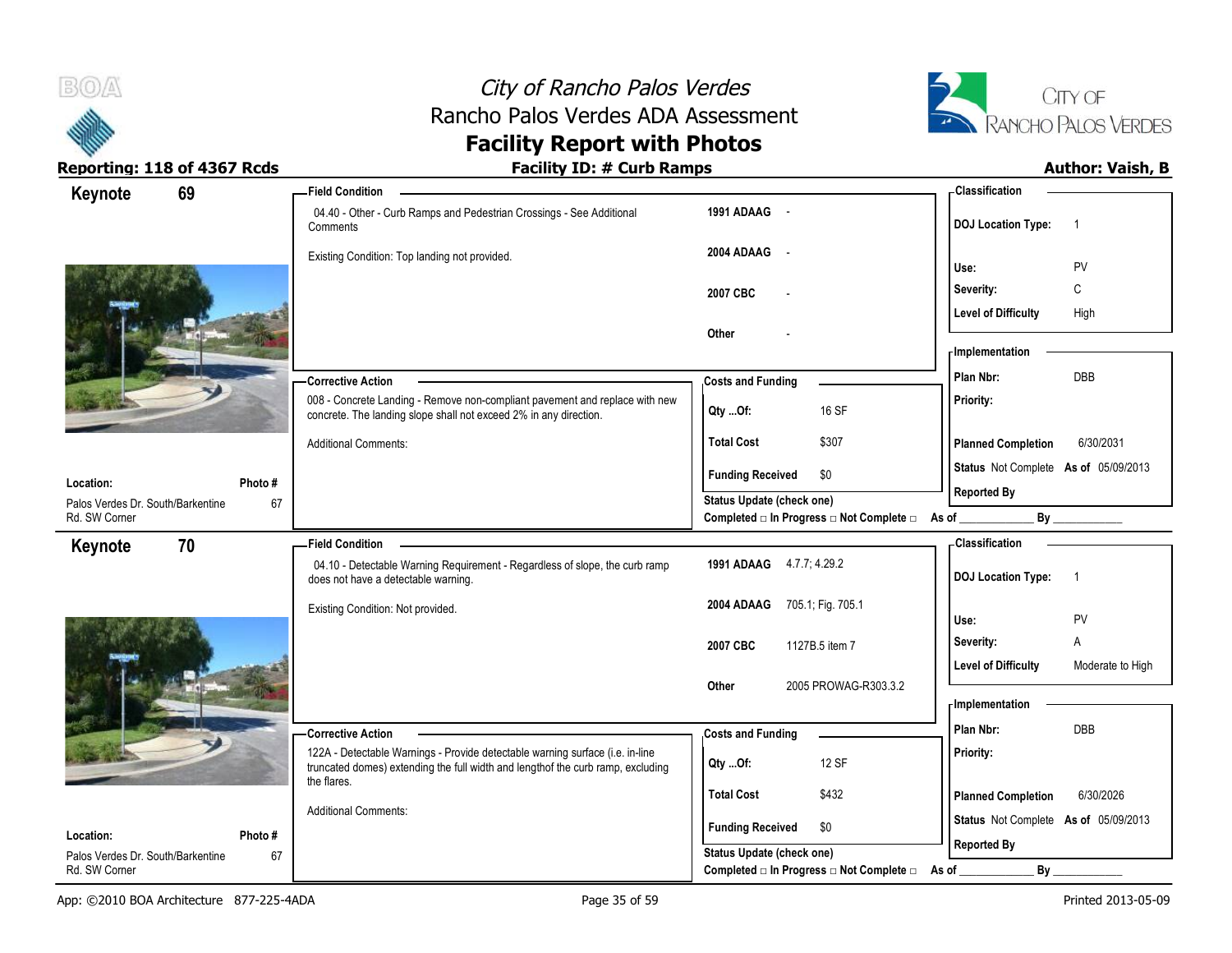



| 71<br>Keynote                                      | <b>Field Condition</b>                                                                                                                                                                      |                                                                                                     | - Classification                            |
|----------------------------------------------------|---------------------------------------------------------------------------------------------------------------------------------------------------------------------------------------------|-----------------------------------------------------------------------------------------------------|---------------------------------------------|
|                                                    | 04.09A - Grooved Border Requirement - Curb ramp does not have a 12" wide<br>grooved border around upper edges of curb ramp and flares to indicate transition<br>from sidewalk to curb ramp. | 1991 ADAAG -                                                                                        | <b>DOJ Location Type:</b><br>$\overline{1}$ |
|                                                    | Existing Condition: Not provided.                                                                                                                                                           | 2004 ADAAG<br>$\sim$ $\sim$                                                                         | PV<br>Use:                                  |
|                                                    |                                                                                                                                                                                             | 2007 CBC<br>1127B.5 item 6                                                                          | Severity:<br>Α                              |
|                                                    |                                                                                                                                                                                             |                                                                                                     | <b>Level of Difficulty</b><br>High          |
|                                                    |                                                                                                                                                                                             | Other                                                                                               |                                             |
|                                                    |                                                                                                                                                                                             |                                                                                                     | - Implementation                            |
|                                                    | -Corrective Action                                                                                                                                                                          | <b>Costs and Funding</b>                                                                            | DBB<br>Plan Nbr:                            |
|                                                    | 123 - Curb Ramps - Miscellaneous - See Additional Comments                                                                                                                                  | 1 EA<br>Qty Of:                                                                                     | Priority:                                   |
|                                                    | Additional Comments: See Keynote 67 for corrective action.                                                                                                                                  | <b>Total Cost</b><br>\$0                                                                            | <b>Planned Completion</b><br>6/30/2026      |
|                                                    |                                                                                                                                                                                             |                                                                                                     | Status Not Complete As of 05/09/2013        |
| Photo#<br>Location:                                |                                                                                                                                                                                             | \$0<br><b>Funding Received</b>                                                                      | <b>Reported By</b>                          |
| Palos Verdes Dr. South/Barkentine<br>Rd. SW Corner | 67                                                                                                                                                                                          | <b>Status Update (check one)</b><br>Completed $\Box$ In Progress $\Box$ Not Complete $\Box$ As of _ | By                                          |
| 72<br>Keynote                                      | <b>Field Condition</b>                                                                                                                                                                      |                                                                                                     | <b>Classification</b>                       |
|                                                    | 04.05 - Width - The width of the curb ramp, not including the flared sides, is less<br>than 48".                                                                                            | 1991 ADAAG 4.7.3                                                                                    | <b>DOJ Location Type:</b><br>$\overline{1}$ |
|                                                    | Existing Condition: 45 1/2" wide.                                                                                                                                                           | 2004 ADAAG<br>406.1, 405.5                                                                          | PV<br>Use:                                  |
|                                                    |                                                                                                                                                                                             | 2007 CBC<br>1127B.5 item 2                                                                          | C<br>Severity:                              |
|                                                    |                                                                                                                                                                                             |                                                                                                     | <b>Level of Difficulty</b><br>High          |
|                                                    |                                                                                                                                                                                             | 2005 PROWAG-R303.3.1<br>Other                                                                       |                                             |
|                                                    |                                                                                                                                                                                             |                                                                                                     | - Implementation                            |
|                                                    | -Corrective Action                                                                                                                                                                          | <b>Costs and Funding</b>                                                                            | DBB<br>Plan Nbr:                            |
|                                                    | 120D - Replace Curb Ramp - Remove existing curb ramp, provide new.                                                                                                                          | 1 EA<br>Qty Of:                                                                                     | Priority:                                   |
|                                                    | <b>Additional Comments:</b>                                                                                                                                                                 |                                                                                                     |                                             |
|                                                    |                                                                                                                                                                                             | <b>Total Cost</b><br>\$3,600                                                                        | 6/30/2031<br><b>Planned Completion</b>      |
|                                                    |                                                                                                                                                                                             |                                                                                                     |                                             |
| Location:<br>Photo#                                |                                                                                                                                                                                             | <b>Funding Received</b><br>\$0                                                                      | Status Not Complete As of 05/09/2013        |
| Palos Verdes Dr. South/Ocean Trail<br>SW Corner    | 72                                                                                                                                                                                          | <b>Status Update (check one)</b><br>Completed □ In Progress □ Not Complete □                        | <b>Reported By</b><br>By<br>As of           |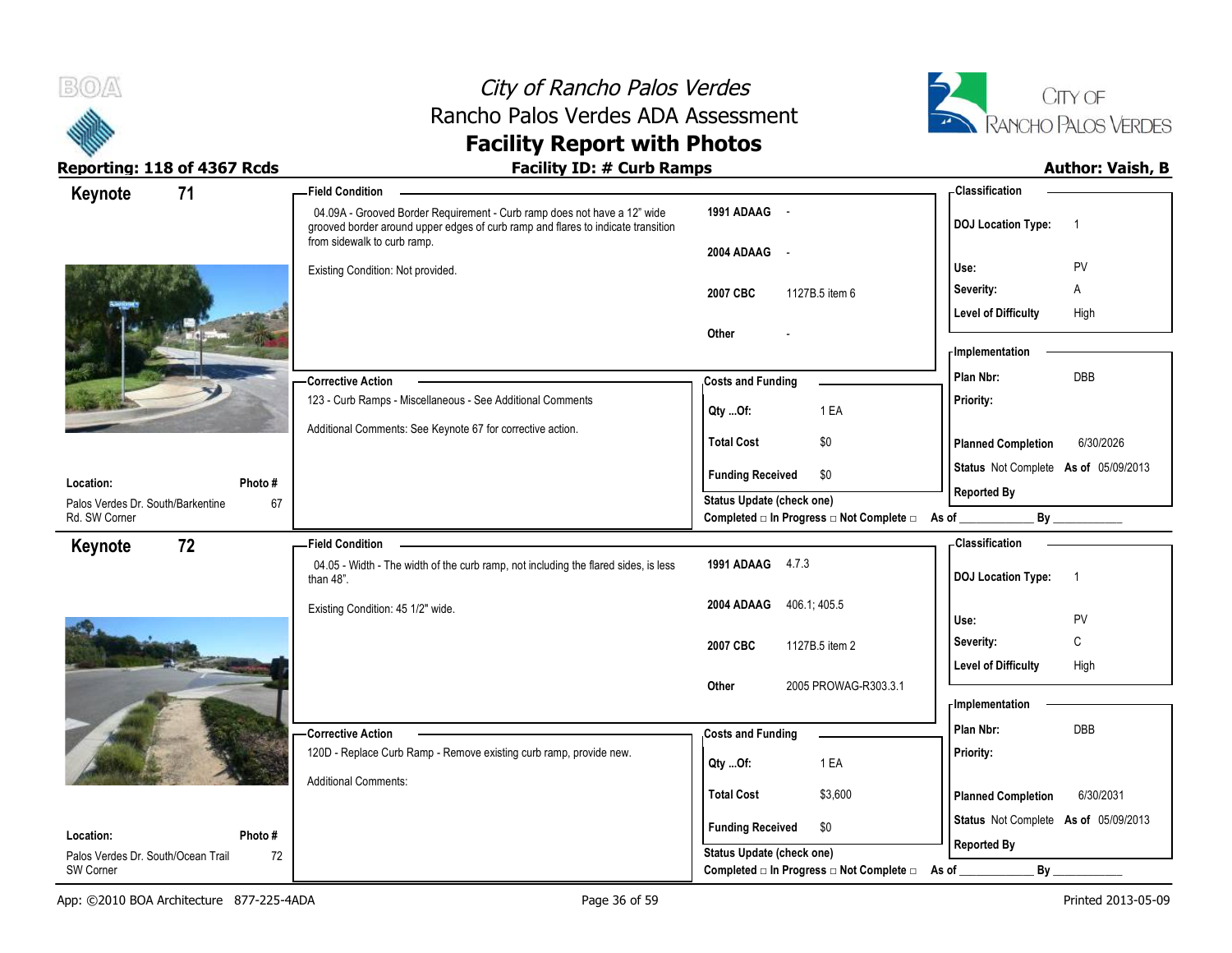



| 73<br>Keynote                      |         | <b>Field Condition</b>                                                                                                                                                                      |                                                         | - Classification                               |
|------------------------------------|---------|---------------------------------------------------------------------------------------------------------------------------------------------------------------------------------------------|---------------------------------------------------------|------------------------------------------------|
|                                    |         | 04.09A - Grooved Border Requirement - Curb ramp does not have a 12" wide<br>grooved border around upper edges of curb ramp and flares to indicate transition<br>from sidewalk to curb ramp. | 1991 ADAAG -                                            | <b>DOJ Location Type:</b><br>$\overline{1}$    |
|                                    |         |                                                                                                                                                                                             | 2004 ADAAG<br>$\sim$                                    | <b>PV</b><br>Use:                              |
|                                    |         | Existing Condition: Not provided.                                                                                                                                                           | 2007 CBC<br>1127B.5 item 6                              | $\mathsf{A}$<br>Severity:                      |
|                                    |         |                                                                                                                                                                                             |                                                         | <b>Level of Difficulty</b><br>High             |
|                                    |         |                                                                                                                                                                                             | Other                                                   |                                                |
|                                    |         |                                                                                                                                                                                             |                                                         | <b>Implementation</b>                          |
|                                    |         | - Corrective Action                                                                                                                                                                         | <b>Costs and Funding</b>                                | <b>DBB</b><br>Plan Nbr:                        |
|                                    |         | 123 - Curb Ramps - Miscellaneous - See Additional Comments                                                                                                                                  | 1 EA<br>Qty Of:                                         | Priority:                                      |
|                                    |         | Additional Comments: See Keynote 72 for corrective action.                                                                                                                                  |                                                         |                                                |
|                                    |         |                                                                                                                                                                                             | \$0<br><b>Total Cost</b>                                | <b>Planned Completion</b><br>6/30/2026         |
| Location:                          | Photo#  |                                                                                                                                                                                             | \$0<br><b>Funding Received</b>                          | Status Not Complete As of 05/09/2013           |
| Palos Verdes Dr. South/Ocean Trail | 72      |                                                                                                                                                                                             | Status Update (check one)                               | <b>Reported By</b>                             |
| SW Corner                          |         |                                                                                                                                                                                             | Completed □ In Progress □ Not Complete □ As of ________ |                                                |
| 74<br>Keynote                      |         | <b>Field Condition</b>                                                                                                                                                                      |                                                         | <b>Classification</b>                          |
|                                    |         | 04.10 - Detectable Warning Requirement - Regardless of slope, the curb ramp<br>does not have a detectable warning.                                                                          | 1991 ADAAG 4.7.7; 4.29.2                                | <b>DOJ Location Type:</b><br>$\overline{1}$    |
|                                    |         | Existing Condition: Not provided around entire curb ramp.                                                                                                                                   | 2004 ADAAG<br>705.1, Fig. 705.1                         | PV                                             |
|                                    |         |                                                                                                                                                                                             |                                                         | Use:<br>A<br>Severity:                         |
|                                    |         |                                                                                                                                                                                             | 2007 CBC<br>1127B.5 item 7                              | <b>Level of Difficulty</b><br>Moderate to High |
|                                    |         |                                                                                                                                                                                             | 2005 PROWAG-R303.3.2<br><b>Other</b>                    |                                                |
|                                    |         |                                                                                                                                                                                             |                                                         | - Implementation                               |
|                                    |         | - Corrective Action                                                                                                                                                                         | <b>Costs and Funding</b>                                | Plan Nbr:<br><b>DBB</b>                        |
|                                    |         | 122A - Detectable Warnings - Provide detectable warning surface (i.e. in-line                                                                                                               |                                                         | Priority:                                      |
|                                    |         | truncated domes) extending the full width and lengthof the curb ramp, excluding<br>the flares.                                                                                              | 12 SF<br>Qty Of:                                        |                                                |
|                                    |         |                                                                                                                                                                                             | <b>Total Cost</b><br>\$432                              | <b>Planned Completion</b><br>6/30/2026         |
|                                    |         | <b>Additional Comments:</b>                                                                                                                                                                 | <b>Funding Received</b><br>\$0                          | Status Not Complete As of 05/09/2013           |
| Location:                          | Photo # |                                                                                                                                                                                             |                                                         | <b>Reported By</b>                             |
| Palos Verdes Dr. South/Ocean Trail | 72      |                                                                                                                                                                                             | Status Update (check one)                               |                                                |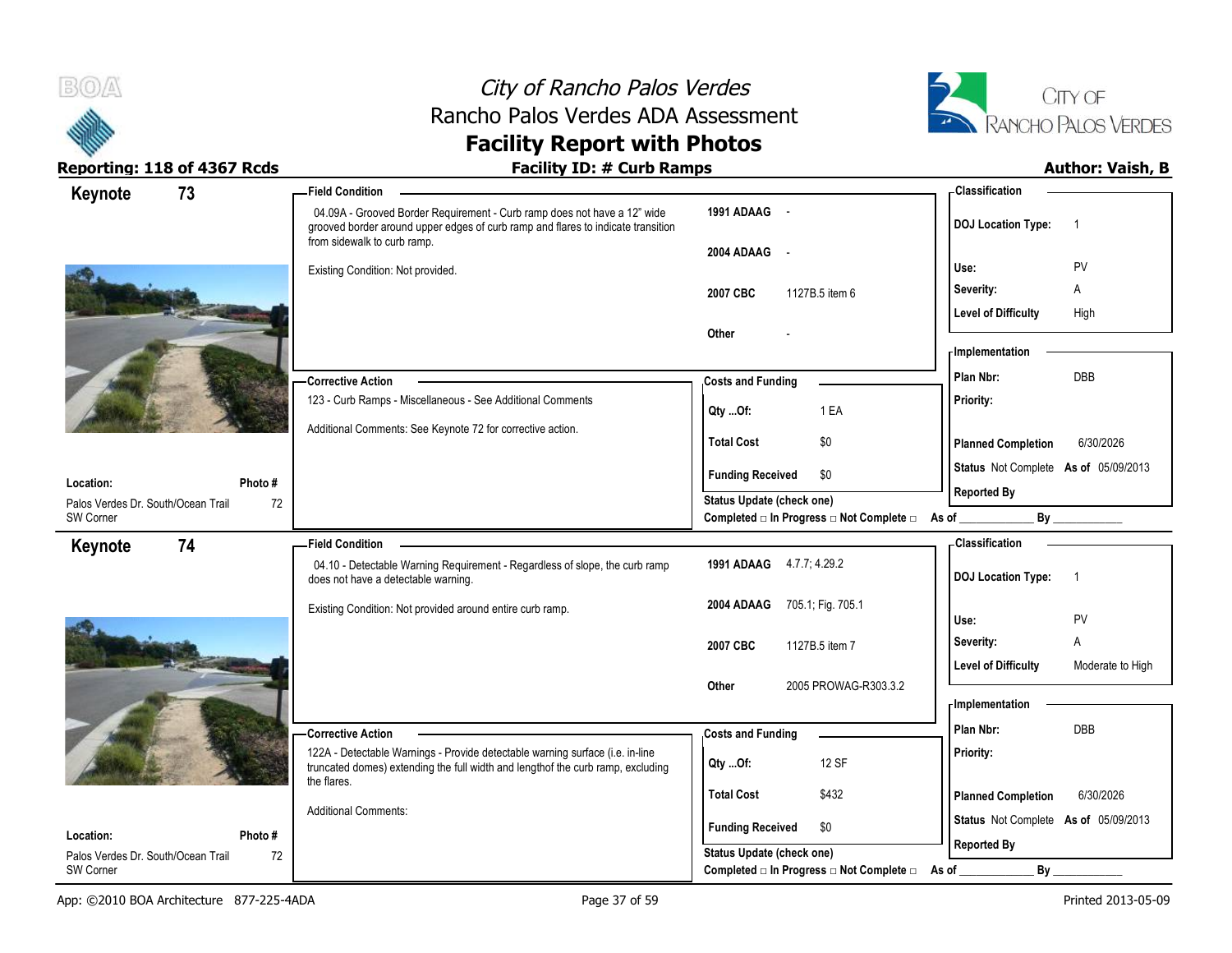



| Keynote                             | 75     | <b>Field Condition</b>                                                                           |                                                  | <b>Classification</b>                       |
|-------------------------------------|--------|--------------------------------------------------------------------------------------------------|--------------------------------------------------|---------------------------------------------|
|                                     |        | 04.40 - Other - Curb Ramps and Pedestrian Crossings - See Additional<br>Comments                 | 1991 ADAAG -                                     | <b>DOJ</b> Location Type:<br>$\overline{1}$ |
|                                     |        | Existing Condition: 2" change in level at decomposed granite pathway.                            | 2004 ADAAG -                                     | Use:<br>PV                                  |
|                                     |        |                                                                                                  | 2007 CBC                                         | Severity:<br>C                              |
|                                     |        |                                                                                                  |                                                  | <b>Level of Difficulty</b><br>High          |
|                                     |        |                                                                                                  | Other                                            | - Implementation                            |
|                                     |        |                                                                                                  |                                                  | DBB<br>Plan Nbr:                            |
|                                     |        | <b>Corrective Action</b><br>123 - Curb Ramps - Miscellaneous - See Additional Comments           | <b>Costs and Funding</b>                         | Priority:                                   |
|                                     |        |                                                                                                  | 1 EA<br>Qty Of:                                  |                                             |
|                                     |        | Additional Comments: See Keynote 72 for corrective action.                                       | <b>Total Cost</b><br>\$0                         | <b>Planned Completion</b><br>6/30/2031      |
| Location:                           | Photo# |                                                                                                  | <b>Funding Received</b><br>\$0                   | Status Not Complete As of 05/09/2013        |
| Palos Verdes Dr. South/Ocean Trail  | 72     |                                                                                                  | Status Update (check one)                        | <b>Reported By</b>                          |
| SW Corner                           |        |                                                                                                  | Completed □ In Progress □ Not Complete □ As of _ | By                                          |
| Keynote                             | 76     | <b>Field Condition</b>                                                                           |                                                  | - Classification                            |
|                                     |        | 04.02 - Slope - Slope of the curb ramp exceeds 8.33% (or the least possible<br>compliant slope). | 1991 ADAAG 4.7.2; 4.8.2                          | <b>DOJ Location Type:</b><br>$\overline{1}$ |
|                                     |        | Existing Condition: 11.9% and 13% RS.                                                            | 405.2; Advisory 405.2<br>2004 ADAAG              | Use:<br>PV                                  |
|                                     |        |                                                                                                  | 2007 CBC<br>1127B.5 item 3                       | C<br>Severity:                              |
|                                     |        |                                                                                                  |                                                  | <b>Level of Difficulty</b><br>High          |
|                                     |        |                                                                                                  | 2005 PROWAG-R303.2.1.1;<br>Other<br>R303.2.2.1   | <b>Implementation</b>                       |
|                                     |        | -Corrective Action                                                                               | <b>Costs and Funding</b>                         | Plan Nbr:<br><b>DBB</b>                     |
|                                     |        | 120D - Replace Curb Ramp - Remove existing curb ramp, provide new.                               |                                                  | Priority:                                   |
|                                     |        |                                                                                                  | 1 EA<br>Qty Of:                                  |                                             |
|                                     |        | <b>Additional Comments:</b>                                                                      | <b>Total Cost</b><br>\$3,600                     | <b>Planned Completion</b><br>6/30/2031      |
| Location:                           | Photo# |                                                                                                  | <b>Funding Received</b><br>\$0                   | Status Not Complete As of 05/09/2013        |
| Ganado Dr./Flowerridge Dr. N Corner | 76     |                                                                                                  | Status Update (check one)                        | <b>Reported By</b>                          |
|                                     |        |                                                                                                  | Completed □ In Progress □ Not Complete □         | By<br>As of                                 |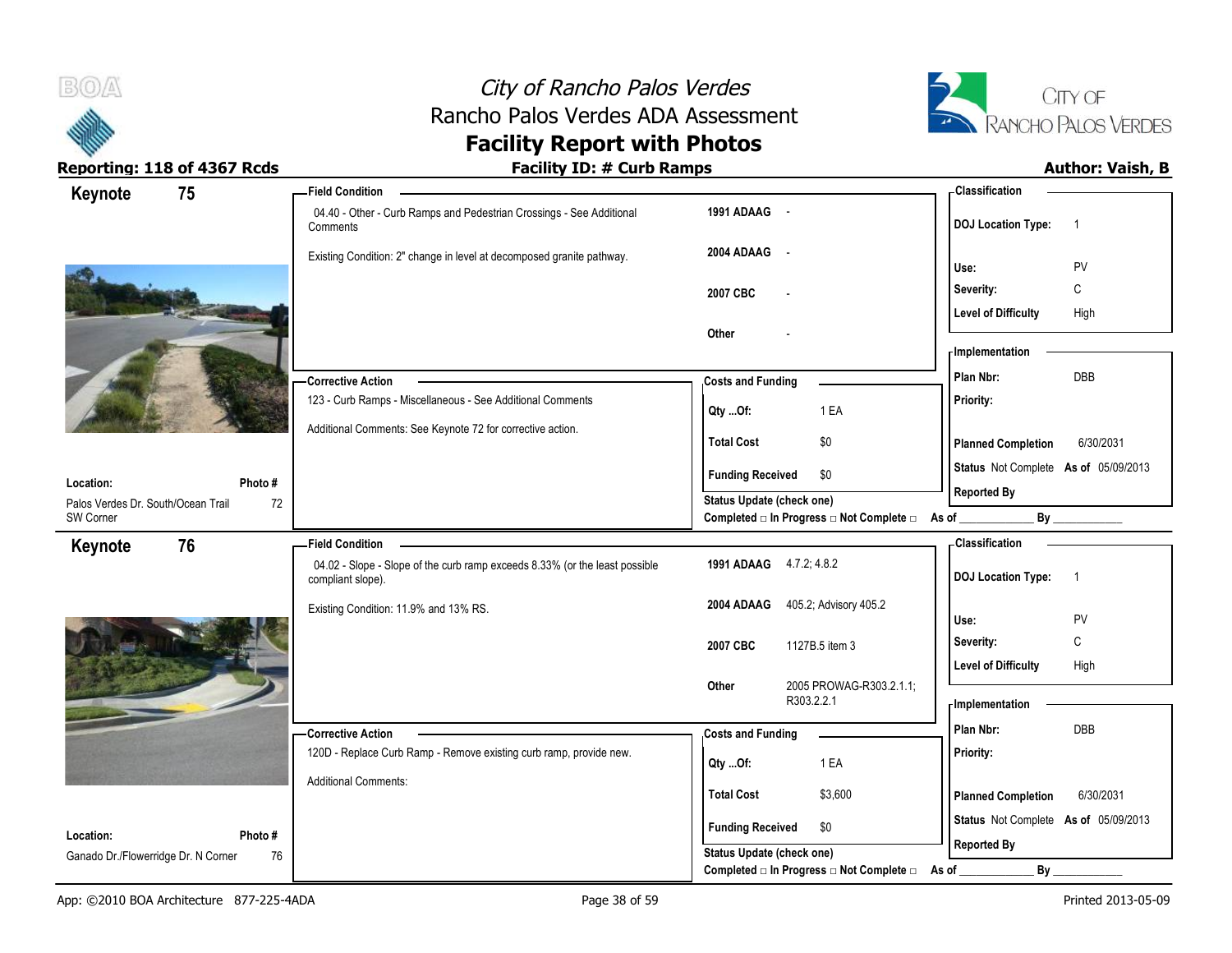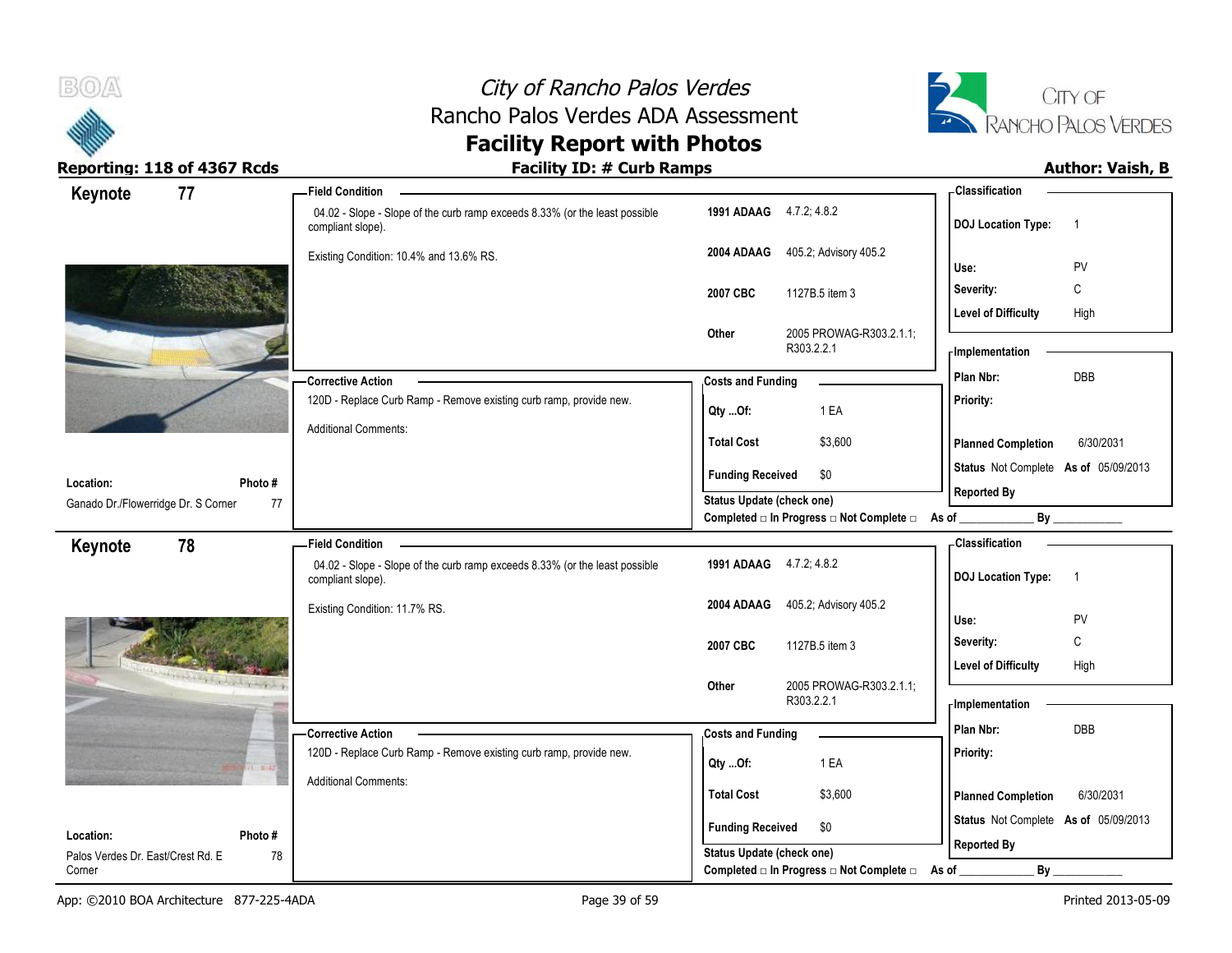



| 79<br>Keynote                                                                                                                                                                                                                  | <b>Field Condition</b>                                                                                                  |                                                             | - Classification                                           |
|--------------------------------------------------------------------------------------------------------------------------------------------------------------------------------------------------------------------------------|-------------------------------------------------------------------------------------------------------------------------|-------------------------------------------------------------|------------------------------------------------------------|
|                                                                                                                                                                                                                                | 04.03 - Transition - The transition from the curb ramp to the road or gutter is not<br>flush or free of abrupt changes. | 1991 ADAAG 4.7.2                                            | <b>DOJ Location Type:</b><br>$\overline{1}$                |
|                                                                                                                                                                                                                                | Existing Condition: 1/2" transition.                                                                                    | 406.2; Fig. 406.2<br>2004 ADAAG                             | PV<br>Use:                                                 |
|                                                                                                                                                                                                                                |                                                                                                                         | 1127B.5 item 3<br>2007 CBC                                  | C<br>Severity:                                             |
|                                                                                                                                                                                                                                |                                                                                                                         |                                                             | <b>Level of Difficulty</b><br>High                         |
|                                                                                                                                                                                                                                |                                                                                                                         | Other<br>2005 PROWAG-R301.5.1                               |                                                            |
|                                                                                                                                                                                                                                |                                                                                                                         |                                                             | - Implementation                                           |
|                                                                                                                                                                                                                                | - Corrective Action                                                                                                     | <b>Costs and Funding</b>                                    | Plan Nbr:<br>DBB                                           |
|                                                                                                                                                                                                                                | 123 - Curb Ramps - Miscellaneous - See Additional Comments                                                              | 1 EA<br>Qty Of:                                             | Priority:                                                  |
|                                                                                                                                                                                                                                | Additional Comments: See Keynote 78 for corrective action.                                                              | <b>Total Cost</b><br>\$0                                    | <b>Planned Completion</b><br>6/30/2031                     |
|                                                                                                                                                                                                                                |                                                                                                                         | <b>Funding Received</b><br>\$0                              | Status Not Complete As of 05/09/2013                       |
| Photo#<br>Location:<br>Palos Verdes Dr. East/Crest Rd. E<br>79                                                                                                                                                                 |                                                                                                                         | <b>Status Update (check one)</b>                            | <b>Reported By</b>                                         |
| Corner                                                                                                                                                                                                                         |                                                                                                                         | Completed □ In Progress □ Not Complete □ As of _            | By                                                         |
| 80<br>Keynote                                                                                                                                                                                                                  | <b>Field Condition</b>                                                                                                  |                                                             | - Classification                                           |
|                                                                                                                                                                                                                                | 04.04 - Counter Slope - The running slopes of the road, gutter or accessible route<br>adjoining the ramp exceed 5%.     | 1991 ADAAG 4.7.2                                            | <b>DOJ</b> Location Type:<br>$\overline{1}$                |
|                                                                                                                                                                                                                                | Existing Condition: 7.9% counter slope.                                                                                 | 2004 ADAAG<br>406.2                                         | PV<br>Use:                                                 |
|                                                                                                                                                                                                                                |                                                                                                                         |                                                             | C<br>Severity:                                             |
|                                                                                                                                                                                                                                |                                                                                                                         | 2007 CBC<br>1127B.5 item 3                                  |                                                            |
|                                                                                                                                                                                                                                |                                                                                                                         |                                                             |                                                            |
| the state of the state of the state of the state of the state of the state of the state of the state of the state of the state of the state of the state of the state of the state of the state of the state of the state of t |                                                                                                                         | 2005 PROWAG-R303.3.5<br>Other                               | <b>Level of Difficulty</b><br>High                         |
|                                                                                                                                                                                                                                |                                                                                                                         |                                                             | - Implementation                                           |
|                                                                                                                                                                                                                                | - Corrective Action                                                                                                     | <b>Costs and Funding</b>                                    | Plan Nbr:<br>DBB                                           |
| <b>Balz</b>                                                                                                                                                                                                                    | 123 - Curb Ramps - Miscellaneous - See Additional Comments                                                              | 1 EA<br>$Qty$ Of:                                           | Priority:                                                  |
|                                                                                                                                                                                                                                | Additional Comments: Modify counter slope at bottom landing.                                                            |                                                             |                                                            |
|                                                                                                                                                                                                                                |                                                                                                                         | <b>Total Cost</b><br>\$1,152                                | <b>Planned Completion</b><br>6/30/2031                     |
| Photo#<br>Location:                                                                                                                                                                                                            |                                                                                                                         | \$0<br><b>Funding Received</b><br>Status Update (check one) | Status Not Complete As of 05/09/2013<br><b>Reported By</b> |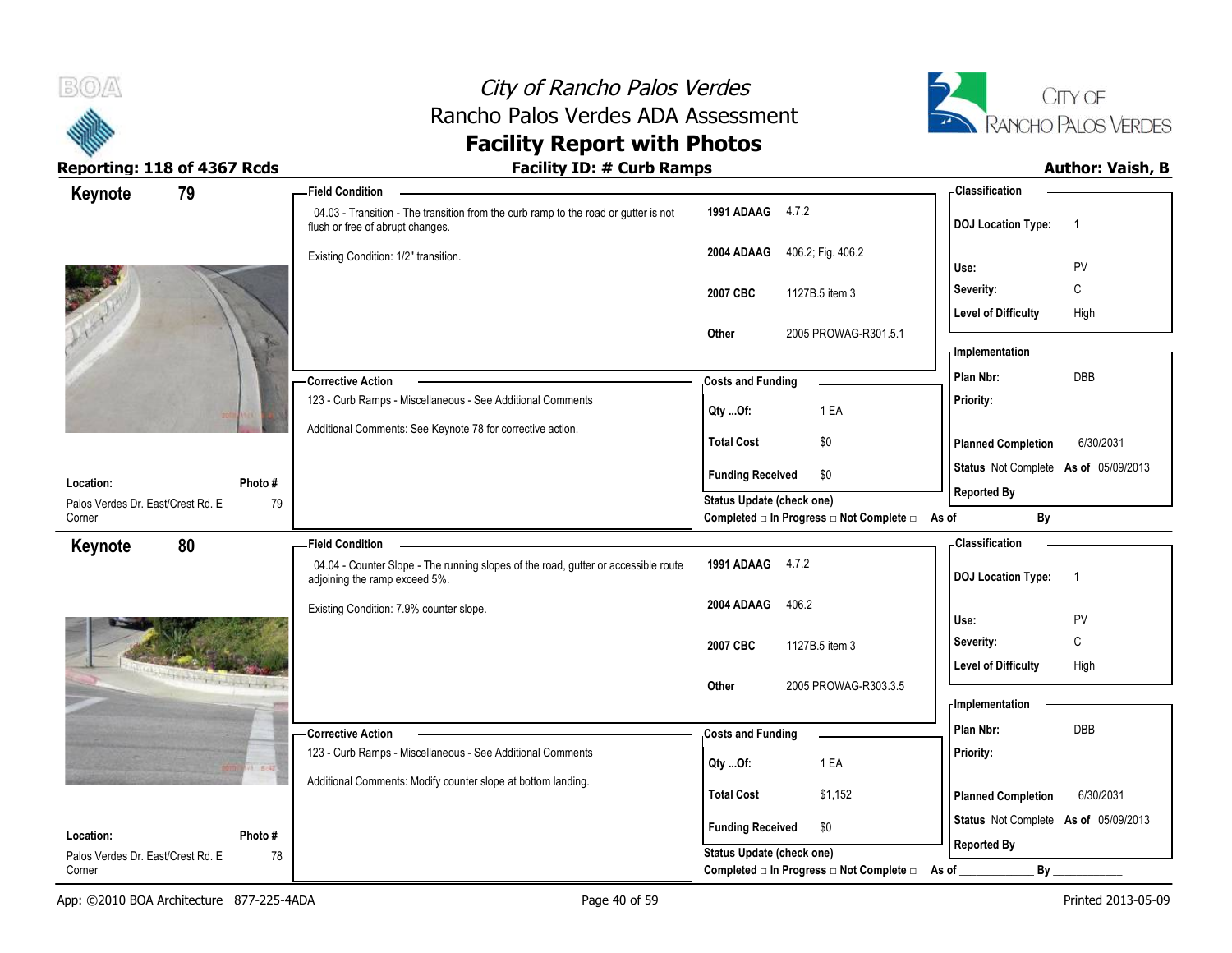



| Keynote                            | 81      | <b>Field Condition</b>                                                                                                                                                          |                                                | <b>Classification</b>                          |
|------------------------------------|---------|---------------------------------------------------------------------------------------------------------------------------------------------------------------------------------|------------------------------------------------|------------------------------------------------|
|                                    |         | 04.10 - Detectable Warning Requirement - Regardless of slope, the curb ramp<br>does not have a detectable warning.                                                              | 1991 ADAAG 4.7.7; 4.29.2                       | <b>DOJ</b> Location Type:<br>$\overline{1}$    |
|                                    |         | Existing Condition: Not provided.                                                                                                                                               | 2004 ADAAG 705.1; Fig. 705.1                   | Use:<br>PV                                     |
|                                    |         |                                                                                                                                                                                 | 2007 CBC<br>1127B.5 item 7                     | Α<br>Severity:                                 |
|                                    |         |                                                                                                                                                                                 |                                                | <b>Level of Difficulty</b><br>Moderate to High |
|                                    |         |                                                                                                                                                                                 | 2005 PROWAG-R303.3.2<br>Other                  |                                                |
|                                    |         |                                                                                                                                                                                 |                                                | <b>Implementation</b>                          |
|                                    |         | <b>Corrective Action</b>                                                                                                                                                        | <b>Costs and Funding</b>                       | DBB<br>Plan Nbr:                               |
|                                    |         | 122A - Detectable Warnings - Provide detectable warning surface (i.e. in-line<br>truncated domes) extending the full width and lengthof the curb ramp, excluding<br>the flares. | 12 SF<br>Qty Of:                               | Priority:                                      |
|                                    |         |                                                                                                                                                                                 | <b>Total Cost</b><br>\$432                     | <b>Planned Completion</b><br>6/30/2026         |
| Location:                          | Photo#  | <b>Additional Comments:</b>                                                                                                                                                     | <b>Funding Received</b><br>\$0                 | Status Not Complete As of 05/09/2013           |
| Palos Verdes Dr. East/Crest Rd. E. | 79      |                                                                                                                                                                                 | Status Update (check one)                      | <b>Reported By</b>                             |
| Corner                             |         |                                                                                                                                                                                 | Completed □ In Progress □ Not Complete □ As of | By                                             |
| Keynote                            | 82      | <b>Field Condition</b>                                                                                                                                                          |                                                | <b>Classification</b>                          |
|                                    |         | 04.40 - Other - Curb Ramps and Pedestrian Crossings - See Additional<br>Comments                                                                                                | 1991 ADAAG -                                   | <b>DOJ Location Type:</b><br>$\overline{1}$    |
|                                    |         | Existing Condition: 2.7% CS.                                                                                                                                                    | 2004 ADAAG<br>$\sim$                           | Use:<br>PV                                     |
|                                    |         |                                                                                                                                                                                 |                                                | C<br>Severity:                                 |
|                                    |         |                                                                                                                                                                                 | 2007 CBC                                       | <b>Level of Difficulty</b><br>High             |
|                                    |         |                                                                                                                                                                                 | Other                                          |                                                |
|                                    |         |                                                                                                                                                                                 |                                                | - Implementation                               |
|                                    |         | -Corrective Action                                                                                                                                                              | <b>Costs and Funding</b>                       | Plan Nbr:<br><b>DBB</b>                        |
|                                    |         | 123 - Curb Ramps - Miscellaneous - See Additional Comments                                                                                                                      | 1 EA<br>Qty Of:                                | Priority:                                      |
|                                    |         | Additional Comments: See Keynote 78 for corrective action.                                                                                                                      |                                                |                                                |
|                                    |         |                                                                                                                                                                                 | <b>Total Cost</b><br>\$0                       | 6/30/2031<br><b>Planned Completion</b>         |
| Location:                          | Photo # |                                                                                                                                                                                 | <b>Funding Received</b><br>\$0                 | Status Not Complete As of 05/09/2013           |
| Palos Verdes Dr. East/Crest Rd. E  | 79      |                                                                                                                                                                                 | Status Update (check one)                      | <b>Reported By</b>                             |
| Corner                             |         |                                                                                                                                                                                 | Completed □ In Progress □ Not Complete □ As of | By                                             |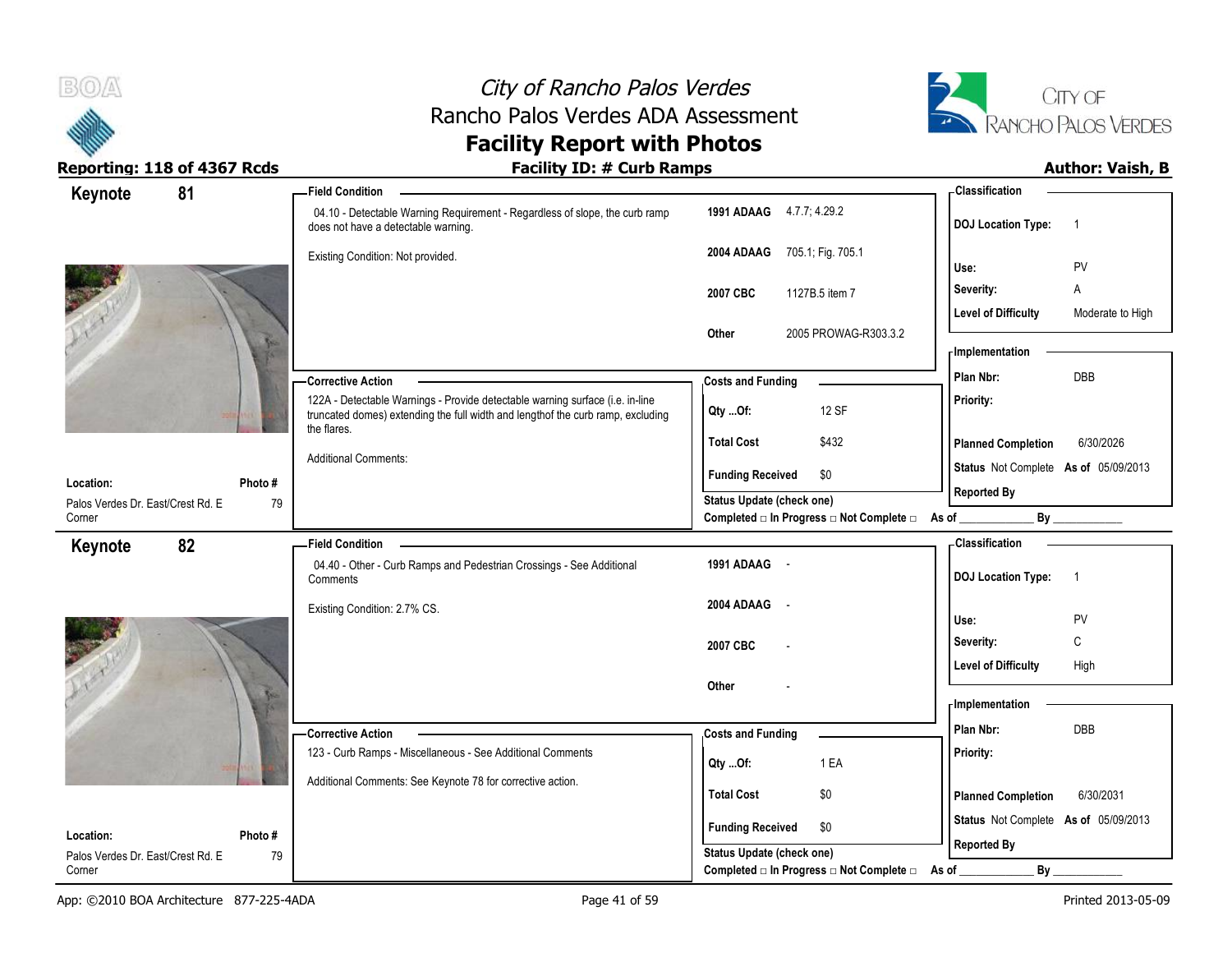



| Keynote                           | 83           | - Field Condition                                                                                                       |                           |                                                  | Classification                              |
|-----------------------------------|--------------|-------------------------------------------------------------------------------------------------------------------------|---------------------------|--------------------------------------------------|---------------------------------------------|
|                                   |              | 04.02 - Slope - Slope of the curb ramp exceeds 8.33% (or the least possible<br>compliant slope).                        | 1991 ADAAG 4.7.2, 4.8.2   |                                                  | <b>DOJ Location Type:</b><br>$\overline{1}$ |
|                                   |              | Existing Condition: 12.6% RS.                                                                                           | 2004 ADAAG                | 405.2; Advisory 405.2                            | PV<br>Use:                                  |
|                                   |              |                                                                                                                         | 2007 CBC                  | 1127B.5 item 3                                   | C<br>Severity:                              |
|                                   |              |                                                                                                                         |                           |                                                  | High<br><b>Level of Difficulty</b>          |
|                                   |              |                                                                                                                         | Other                     | 2005 PROWAG-R303.2.1.1;<br>R303.2.2.1            | - Implementation                            |
|                                   |              | - Corrective Action                                                                                                     | <b>Costs and Funding</b>  |                                                  | DBB<br>Plan Nbr:                            |
|                                   |              | 120D - Replace Curb Ramp - Remove existing curb ramp, provide new.                                                      | Qty Of:                   | 1 EA                                             | Priority:                                   |
|                                   |              | <b>Additional Comments:</b>                                                                                             | <b>Total Cost</b>         | \$3,600                                          | 6/30/2031<br><b>Planned Completion</b>      |
| Location:                         | Photo#       |                                                                                                                         | <b>Funding Received</b>   | \$0                                              | Status Not Complete As of 05/09/2013        |
| Palos Verdes Dr. East/Crest Rd. W | 83           |                                                                                                                         | Status Update (check one) |                                                  | <b>Reported By</b>                          |
| Corner                            |              |                                                                                                                         |                           | Completed □ In Progress □ Not Complete □ As of _ |                                             |
| Keynote                           | 84           | <b>Field Condition</b>                                                                                                  |                           |                                                  | - Classification                            |
|                                   |              | 04.03 - Transition - The transition from the curb ramp to the road or gutter is not<br>flush or free of abrupt changes. | 1991 ADAAG 4.7.2          |                                                  | <b>DOJ</b> Location Type:<br>$\overline{1}$ |
|                                   |              | Existing Condition: 3/4" transition.                                                                                    | 2004 ADAAG                | 406.2; Fig. 406.2                                | Use:<br>PV                                  |
|                                   |              |                                                                                                                         | 2007 CBC                  | 1127B.5 item 3                                   | Severity:<br>C                              |
|                                   |              |                                                                                                                         |                           |                                                  | <b>Level of Difficulty</b><br>High          |
|                                   |              |                                                                                                                         | Other                     | 2005 PROWAG-R301.5.1                             | - Implementation                            |
|                                   |              |                                                                                                                         |                           |                                                  | Plan Nbr:<br><b>DBB</b>                     |
|                                   |              | -Corrective Action<br>123 - Curb Ramps - Miscellaneous - See Additional Comments                                        | <b>Costs and Funding</b>  |                                                  | Priority:                                   |
|                                   | militiri sal |                                                                                                                         | Qty Of:                   | 1 EA                                             |                                             |
|                                   |              | Additional Comments: See Keynote 83 for corrective action.                                                              | <b>Total Cost</b>         | \$0                                              | 6/30/2031<br><b>Planned Completion</b>      |
| Location:                         | Photo#       |                                                                                                                         | <b>Funding Received</b>   | \$0                                              | Status Not Complete As of 05/09/2013        |
| Palos Verdes Dr. East/Crest Rd. W | 84           |                                                                                                                         | Status Update (check one) |                                                  | <b>Reported By</b>                          |
| Corner                            |              |                                                                                                                         |                           | Completed □ In Progress □ Not Complete □         | By<br>As of                                 |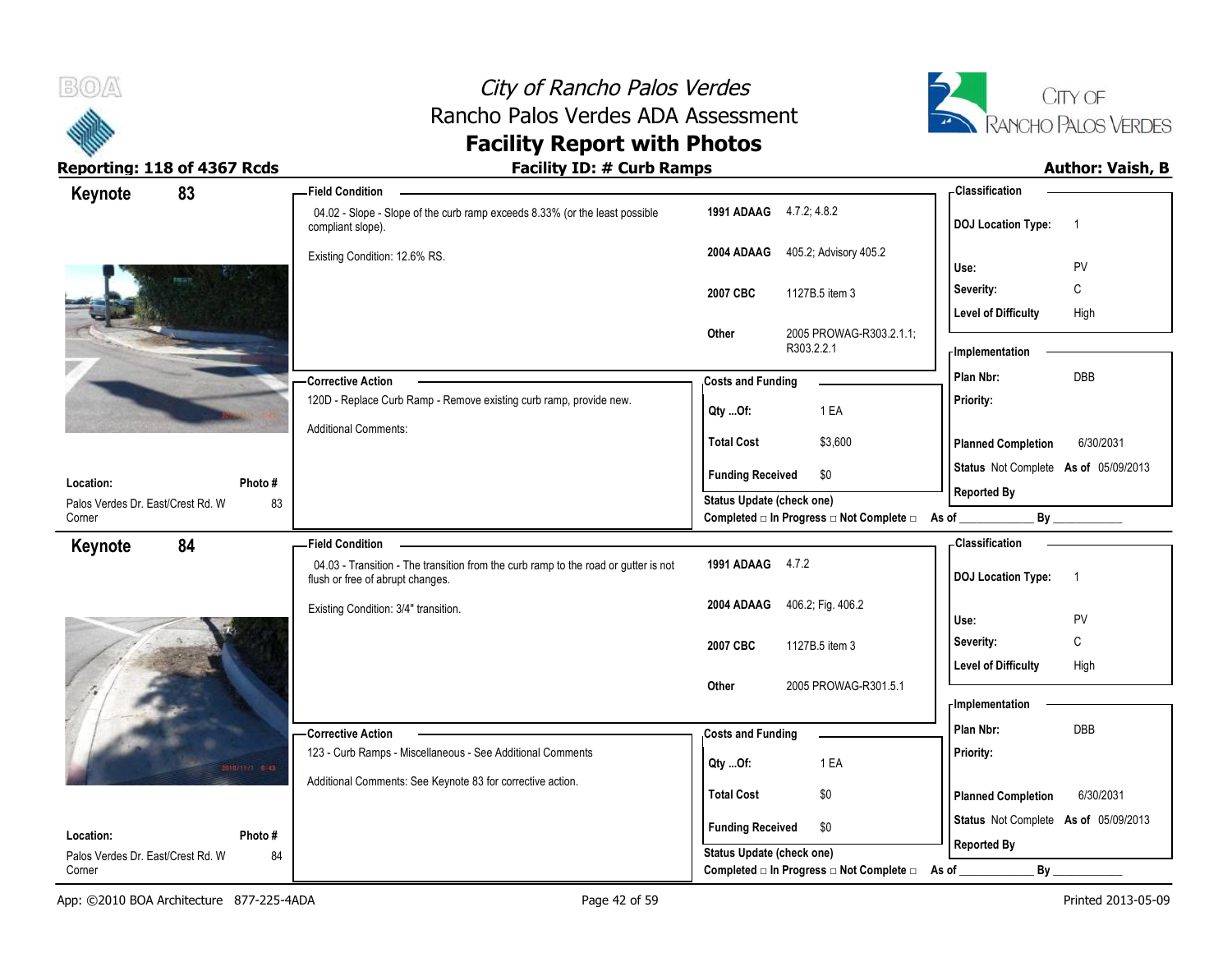



| Keynote                                        | 85           | <b>Field Condition</b>                                                                                                                                            |                                                             | <b>Classification</b>                                      |
|------------------------------------------------|--------------|-------------------------------------------------------------------------------------------------------------------------------------------------------------------|-------------------------------------------------------------|------------------------------------------------------------|
|                                                |              | 04.09B - Grooved Border - Location - A 12" wide grooved border has not been<br>provided on the level surface of the walkway.                                      | 1991 ADAAG -                                                | <b>DOJ Location Type:</b><br>$\overline{1}$                |
|                                                |              | Existing Condition: Grooves are on sloping area of curb ramp.                                                                                                     | 2004 ADAAG<br>$\sim$                                        | <b>PV</b><br>Use:                                          |
|                                                |              |                                                                                                                                                                   | 2007 CBC<br>1127B.5 item 6                                  | Severity:<br>A                                             |
|                                                |              |                                                                                                                                                                   |                                                             | <b>Level of Difficulty</b><br>High                         |
|                                                |              |                                                                                                                                                                   | Other                                                       |                                                            |
|                                                |              |                                                                                                                                                                   |                                                             | - Implementation                                           |
|                                                |              | - Corrective Action                                                                                                                                               | <b>Costs and Funding</b>                                    | DBB<br>Plan Nbr:                                           |
|                                                | onimin elas  | 123 - Curb Ramps - Miscellaneous - See Additional Comments                                                                                                        | 1 EA<br>Qty Of:                                             | <b>Priority:</b>                                           |
|                                                |              | Additional Comments: See Keynote 83 for corrective action.                                                                                                        | <b>Total Cost</b><br>\$0                                    | <b>Planned Completion</b><br>6/30/2026                     |
|                                                |              |                                                                                                                                                                   | <b>Funding Received</b><br>\$0                              | Status Not Complete As of 05/09/2013                       |
| Location:<br>Palos Verdes Dr. East/Crest Rd. W | Photo#<br>84 |                                                                                                                                                                   | <b>Status Update (check one)</b>                            | <b>Reported By</b>                                         |
| Corner                                         |              |                                                                                                                                                                   | Completed □ In Progress □ Not Complete □ As of _________    | By                                                         |
| Keynote                                        | 86           | <b>Field Condition</b>                                                                                                                                            |                                                             | Classification                                             |
|                                                |              | 04.10 - Detectable Warning Requirement - Regardless of slope, the curb ramp<br>does not have a detectable warning.                                                | 1991 ADAAG 4.7.7; 4.29.2                                    | <b>DOJ Location Type:</b><br>-1                            |
|                                                |              | Existing Condition: Not provided.                                                                                                                                 | 2004 ADAAG<br>705.1; Fig. 705.1                             | PV<br>Use:                                                 |
|                                                |              |                                                                                                                                                                   | 2007 CBC<br>1127B.5 item 7                                  | A<br>Severity:                                             |
|                                                |              |                                                                                                                                                                   |                                                             | <b>Level of Difficulty</b><br>Moderate to High             |
|                                                |              |                                                                                                                                                                   |                                                             |                                                            |
|                                                |              |                                                                                                                                                                   | 2005 PROWAG-R303.3.2<br>Other                               |                                                            |
|                                                |              |                                                                                                                                                                   |                                                             | <b>Implementation</b>                                      |
|                                                |              | - Corrective Action                                                                                                                                               | <b>Costs and Funding</b>                                    | Plan Nbr:<br>DBB                                           |
|                                                | primiti 648  | 122A - Detectable Warnings - Provide detectable warning surface (i.e. in-line<br>truncated domes) extending the full width and length of the curb ramp, excluding | 12 SF<br>Qty Of:                                            | Priority:                                                  |
|                                                |              | the flares.                                                                                                                                                       | <b>Total Cost</b>                                           |                                                            |
|                                                |              | <b>Additional Comments:</b>                                                                                                                                       | \$432                                                       | <b>Planned Completion</b><br>6/30/2026                     |
| Location:<br>Palos Verdes Dr. East/Crest Rd. W | Photo #      |                                                                                                                                                                   | \$0<br><b>Funding Received</b><br>Status Update (check one) | Status Not Complete As of 05/09/2013<br><b>Reported By</b> |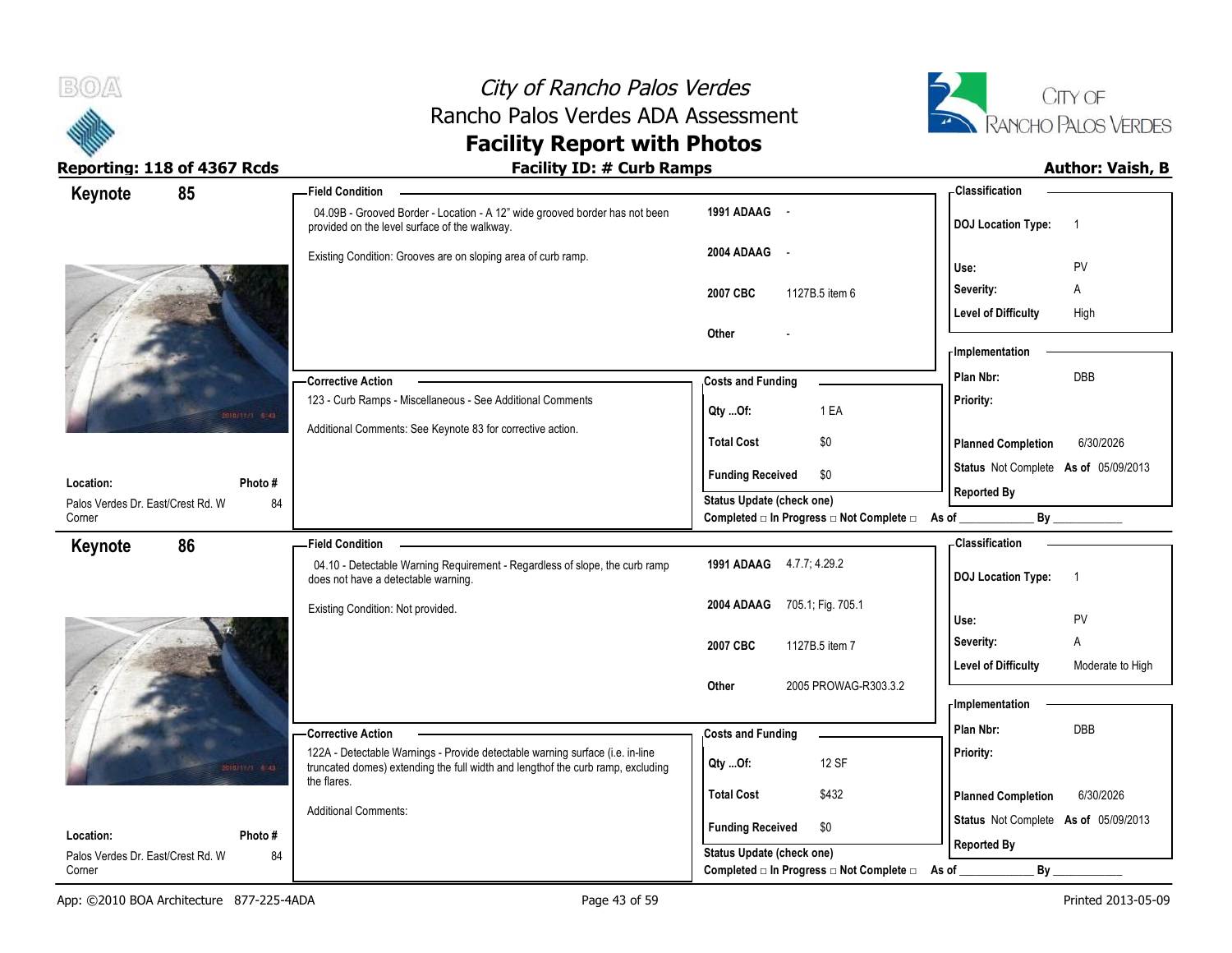



| Keynote                                              | 87           | -Field Condition                                                                                 |                                                                       | - Classification                            |
|------------------------------------------------------|--------------|--------------------------------------------------------------------------------------------------|-----------------------------------------------------------------------|---------------------------------------------|
|                                                      |              | 04.40 - Other - Curb Ramps and Pedestrian Crossings - See Additional<br>Comments                 | 1991 ADAAG -                                                          | <b>DOJ Location Type:</b><br>$\overline{1}$ |
|                                                      |              | Existing Condition: 4.6% CS creates puddle                                                       | 2004 ADAAG -                                                          | Use:<br>PV                                  |
|                                                      |              |                                                                                                  | 2007 CBC                                                              | $\mathbb C$<br>Severity:                    |
|                                                      |              |                                                                                                  |                                                                       | <b>Level of Difficulty</b><br>High          |
|                                                      |              |                                                                                                  | Other                                                                 |                                             |
|                                                      |              |                                                                                                  |                                                                       | - Implementation                            |
|                                                      |              | -Corrective Action                                                                               | <b>Costs and Funding</b>                                              | DBB<br>Plan Nbr:                            |
|                                                      | oficial esas | 123 - Curb Ramps - Miscellaneous - See Additional Comments                                       | 1 EA<br>Qty Of:                                                       | Priority:                                   |
|                                                      |              | Additional Comments: See Keynote 83 for corrective action.                                       |                                                                       |                                             |
|                                                      |              |                                                                                                  | <b>Total Cost</b><br>\$0                                              | 6/30/2031<br><b>Planned Completion</b>      |
| Location:                                            | Photo #      |                                                                                                  | <b>Funding Received</b><br>\$0                                        | Status Not Complete As of 05/09/2013        |
| Palos Verdes Dr. East/Crest Rd. W                    | 84           |                                                                                                  | <b>Status Update (check one)</b>                                      | <b>Reported By</b>                          |
| Corner                                               |              |                                                                                                  | Completed □ In Progress □ Not Complete □ As of _                      |                                             |
| Keynote                                              | 88           | <b>Field Condition</b>                                                                           |                                                                       | - Classification                            |
|                                                      |              | 04.02 - Slope - Slope of the curb ramp exceeds 8.33% (or the least possible<br>compliant slope). | 1991 ADAAG 4.7.2; 4.8.2                                               | <b>DOJ Location Type:</b><br>$\overline{1}$ |
|                                                      |              | Existing Condition: 9.1% RS.                                                                     | 405.2; Advisory 405.2<br>2004 ADAAG                                   |                                             |
|                                                      |              |                                                                                                  |                                                                       | PV<br>Use:                                  |
|                                                      |              |                                                                                                  | 2007 CBC<br>1127B.5 item 3                                            | С<br>Severity:                              |
|                                                      |              |                                                                                                  |                                                                       | <b>Level of Difficulty</b><br>High          |
|                                                      |              |                                                                                                  | 2005 PROWAG-R303.2.1.1;<br>Other<br>R303.2.2.1                        | - Implementation                            |
|                                                      |              |                                                                                                  |                                                                       | Plan Nbr:<br><b>DBB</b>                     |
|                                                      |              | -Corrective Action<br>120D - Replace Curb Ramp - Remove existing curb ramp, provide new.         | <b>Costs and Funding</b>                                              | Priority:                                   |
|                                                      |              |                                                                                                  | 1 EA<br>Qty Of:                                                       |                                             |
|                                                      |              | <b>Additional Comments:</b>                                                                      | <b>Total Cost</b><br>\$3,600                                          | 6/30/2031<br><b>Planned Completion</b>      |
|                                                      |              |                                                                                                  |                                                                       | Status Not Complete As of 05/09/2013        |
| Location:                                            | Photo#       |                                                                                                  | <b>Funding Received</b><br>\$0                                        | <b>Reported By</b>                          |
| Palos Verdes Dr. East/Via Canada<br><b>NW Corner</b> | 88           |                                                                                                  | Status Update (check one)<br>Completed □ In Progress □ Not Complete □ | $By_$<br>As of                              |
|                                                      |              |                                                                                                  |                                                                       |                                             |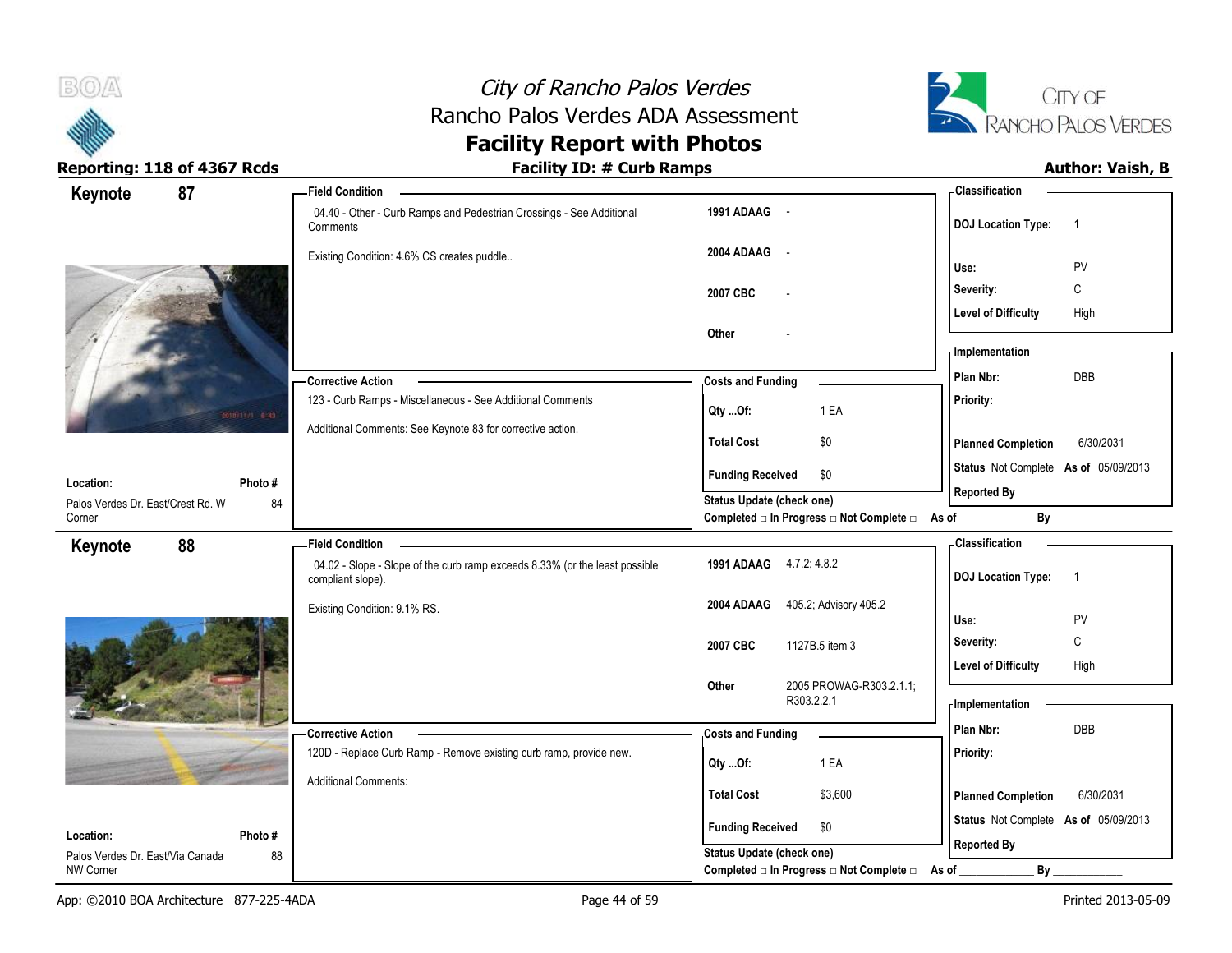



| 89<br>Keynote                                                  | <b>Field Condition</b>                                                                                                  |                                                             | <b>Classification</b>                                             |
|----------------------------------------------------------------|-------------------------------------------------------------------------------------------------------------------------|-------------------------------------------------------------|-------------------------------------------------------------------|
|                                                                | 04.03 - Transition - The transition from the curb ramp to the road or gutter is not<br>flush or free of abrupt changes. | 1991 ADAAG 4.7.2                                            | <b>DOJ Location Type:</b><br>- 1                                  |
|                                                                | Existing Condition: 3/4" transition.                                                                                    | 406.2; Fig. 406.2<br>2004 ADAAG                             | PV<br>Use:                                                        |
|                                                                |                                                                                                                         |                                                             | Severity:<br>C                                                    |
|                                                                |                                                                                                                         | 1127B.5 item 3<br>2007 CBC                                  | <b>Level of Difficulty</b><br>High                                |
|                                                                |                                                                                                                         | Other<br>2005 PROWAG-R301.5.1                               |                                                                   |
|                                                                |                                                                                                                         |                                                             | - Implementation                                                  |
|                                                                | -Corrective Action                                                                                                      | <b>Costs and Funding</b>                                    | DBB<br>Plan Nbr:                                                  |
|                                                                | 123 - Curb Ramps - Miscellaneous - See Additional Comments                                                              |                                                             | Priority:                                                         |
|                                                                | Additional Comments: See Keynote 88 for corrective action.                                                              | 1 EA<br>Qty Of:                                             |                                                                   |
|                                                                |                                                                                                                         | <b>Total Cost</b><br>\$0                                    | 6/30/2031<br><b>Planned Completion</b>                            |
|                                                                |                                                                                                                         | <b>Funding Received</b><br>\$0                              | Status Not Complete As of 05/09/2013                              |
| Location:<br>Photo #<br>Palos Verdes Dr. East/Via Canada<br>89 |                                                                                                                         | <b>Status Update (check one)</b>                            | <b>Reported By</b>                                                |
| <b>NW Corner</b>                                               |                                                                                                                         | Completed □ In Progress □ Not Complete □ As of              | $By$ <sub>___</sub>                                               |
| 90<br>Keynote                                                  | <b>Field Condition</b>                                                                                                  |                                                             | - Classification                                                  |
|                                                                | 04.04 - Counter Slope - The running slopes of the road, gutter or accessible route<br>adjoining the ramp exceed 5%.     | 1991 ADAAG 4.7.2                                            | <b>DOJ</b> Location Type:<br>$\overline{1}$                       |
|                                                                | Existing Condition: 8.5% counter slope.                                                                                 | 406.2<br>2004 ADAAG                                         |                                                                   |
|                                                                |                                                                                                                         |                                                             | Use:<br>PV                                                        |
|                                                                |                                                                                                                         | 2007 CBC<br>1127B.5 item 3                                  | C<br>Severity:                                                    |
|                                                                |                                                                                                                         |                                                             | <b>Level of Difficulty</b><br>High                                |
|                                                                |                                                                                                                         |                                                             |                                                                   |
|                                                                |                                                                                                                         | 2005 PROWAG-R303.3.5<br>Other                               | - Implementation                                                  |
|                                                                |                                                                                                                         |                                                             |                                                                   |
|                                                                | <b>Corrective Action</b>                                                                                                | <b>Costs and Funding</b>                                    | Plan Nbr:<br>DBB                                                  |
|                                                                | 123 - Curb Ramps - Miscellaneous - See Additional Comments                                                              | 1 EA<br>Qty Of:                                             | Priority:                                                         |
|                                                                | Additional Comments: Modify counter slope at bottom landing.                                                            | <b>Total Cost</b><br>\$1,152                                | 6/30/2031                                                         |
|                                                                |                                                                                                                         |                                                             | <b>Planned Completion</b><br>Status Not Complete As of 05/09/2013 |
| Location:<br>Photo#<br>Palos Verdes Dr. East/Via Canada<br>89  |                                                                                                                         | <b>Funding Received</b><br>\$0<br>Status Update (check one) | <b>Reported By</b>                                                |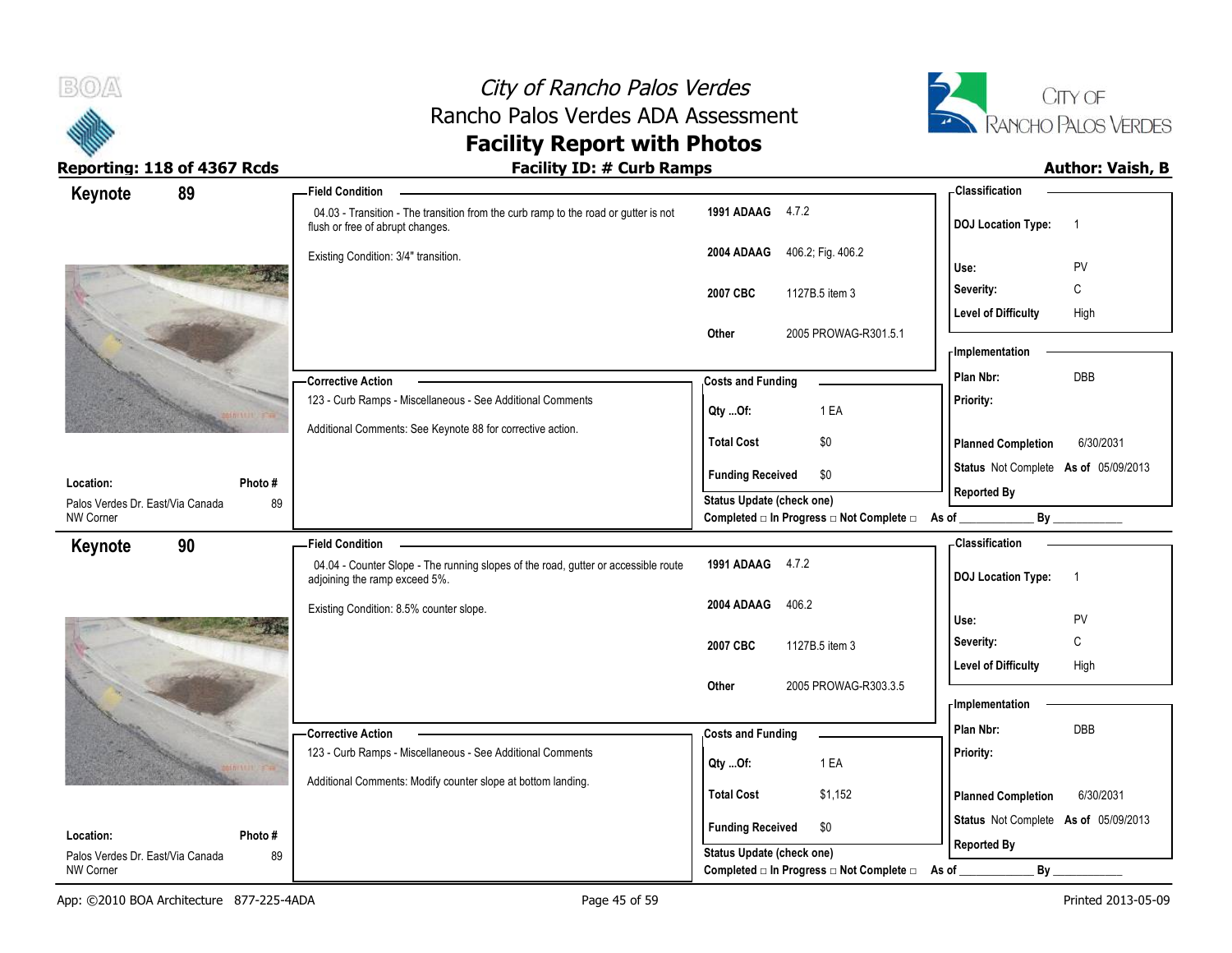



| Keynote                          | 91      | <b>Field Condition</b>                                                            |                                                      |                                                  | - Classification                                           |                |
|----------------------------------|---------|-----------------------------------------------------------------------------------|------------------------------------------------------|--------------------------------------------------|------------------------------------------------------------|----------------|
|                                  |         | 04.40 - Other - Curb Ramps and Pedestrian Crossings - See Additional<br>Comments  | 1991 ADAAG -                                         |                                                  | <b>DOJ Location Type:</b>                                  | $\overline{1}$ |
|                                  |         | Existing Condition: 48" bottom landing.                                           | 2004 ADAAG<br>$\sim$ $-$                             |                                                  | Use:                                                       | PV             |
|                                  |         |                                                                                   | 2007 CBC                                             |                                                  | Severity:                                                  | C              |
|                                  |         |                                                                                   |                                                      |                                                  | <b>Level of Difficulty</b>                                 | High           |
|                                  |         |                                                                                   | Other                                                |                                                  | - Implementation                                           |                |
|                                  |         |                                                                                   |                                                      |                                                  | Plan Nbr:                                                  | DBB            |
|                                  |         | - Corrective Action<br>123 - Curb Ramps - Miscellaneous - See Additional Comments | <b>Costs and Funding</b>                             |                                                  |                                                            |                |
|                                  |         |                                                                                   | Qty Of:                                              | 1 EA                                             | Priority:                                                  |                |
|                                  |         | Additional Comments: See Keynote 88 for corrective action.                        | <b>Total Cost</b>                                    | \$0                                              | <b>Planned Completion</b>                                  | 6/30/2031      |
| Location:                        | Photo#  |                                                                                   | <b>Funding Received</b>                              | \$0                                              | Status Not Complete As of 05/09/2013                       |                |
| Palos Verdes Dr. East/Via Canada | 88      |                                                                                   | Status Update (check one)                            |                                                  | <b>Reported By</b>                                         |                |
| NW Corner                        |         |                                                                                   |                                                      | Completed □ In Progress □ Not Complete □ As of _ |                                                            |                |
| Keynote                          | 92      | <b>Field Condition</b>                                                            |                                                      |                                                  | <b>Classification</b>                                      |                |
|                                  |         | 04.40 - Other - Curb Ramps and Pedestrian Crossings - See Additional<br>Comments  | 1991 ADAAG -                                         |                                                  | <b>DOJ Location Type:</b>                                  | $\overline{1}$ |
|                                  |         | Existing Condition: Pond.                                                         | 2004 ADAAG<br>$\sim$ $-$                             |                                                  |                                                            |                |
|                                  |         |                                                                                   |                                                      |                                                  | Use:                                                       | PV             |
|                                  |         |                                                                                   |                                                      |                                                  |                                                            | C              |
|                                  |         |                                                                                   | 2007 CBC                                             |                                                  | Severity:                                                  |                |
|                                  |         |                                                                                   |                                                      |                                                  | <b>Level of Difficulty</b>                                 | High           |
|                                  |         |                                                                                   | Other                                                |                                                  |                                                            |                |
|                                  |         |                                                                                   |                                                      |                                                  | - Implementation                                           |                |
|                                  |         | Corrective Action                                                                 | <b>Costs and Funding</b>                             |                                                  | Plan Nbr:                                                  | DBB            |
|                                  |         | 123 - Curb Ramps - Miscellaneous - See Additional Comments                        | Qty Of:                                              | 1 EA                                             | Priority:                                                  |                |
|                                  |         | Additional Comments: See Keynote 88 for corrective action.                        | <b>Total Cost</b>                                    | \$0                                              | <b>Planned Completion</b>                                  | 6/30/2031      |
|                                  |         |                                                                                   |                                                      |                                                  |                                                            |                |
| Location:                        | Photo # |                                                                                   | <b>Funding Received</b><br>Status Update (check one) | \$0                                              | Status Not Complete As of 05/09/2013<br><b>Reported By</b> |                |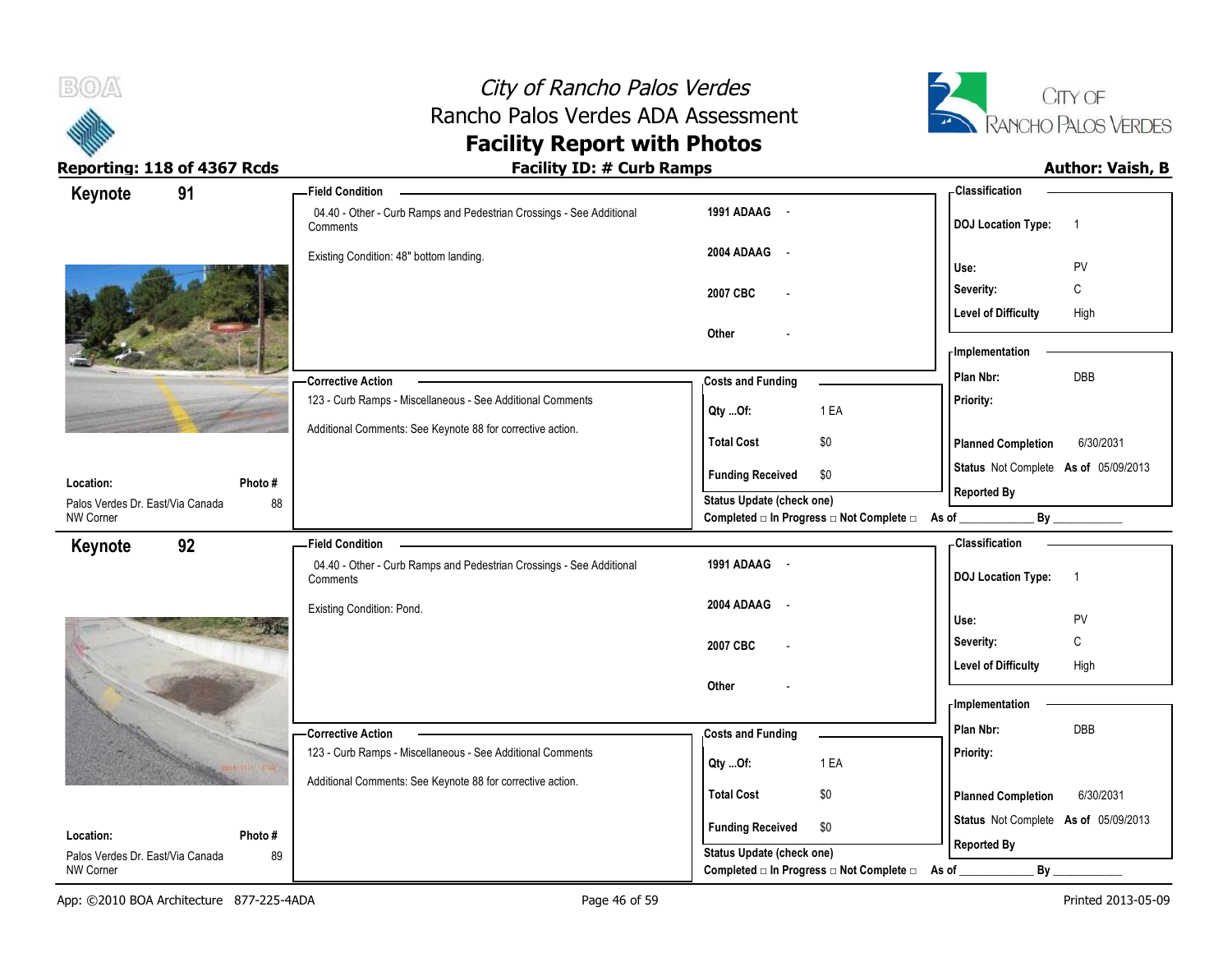



| Keynote                                              | 93            | <b>Field Condition</b>                                                                                                                                                          |                                                             | <b>Classification</b>                          |
|------------------------------------------------------|---------------|---------------------------------------------------------------------------------------------------------------------------------------------------------------------------------|-------------------------------------------------------------|------------------------------------------------|
|                                                      |               | 04.10 - Detectable Warning Requirement - Regardless of slope, the curb ramp<br>does not have a detectable warning.                                                              | 1991 ADAAG 4.7.7, 4.29.2                                    | <b>DOJ</b> Location Type:<br>$\overline{1}$    |
|                                                      |               | Existing Condition: Not provided.                                                                                                                                               | 705.1; Fig. 705.1<br>2004 ADAAG                             | <b>PV</b><br>Use:                              |
|                                                      |               |                                                                                                                                                                                 | 1127B.5 item 7<br>2007 CBC                                  | A<br>Severity:                                 |
|                                                      |               |                                                                                                                                                                                 |                                                             | <b>Level of Difficulty</b><br>Moderate to High |
|                                                      |               |                                                                                                                                                                                 | 2005 PROWAG-R303.3.2<br>Other                               |                                                |
|                                                      |               |                                                                                                                                                                                 |                                                             | - Implementation                               |
|                                                      |               | <b>Corrective Action</b>                                                                                                                                                        | <b>Costs and Funding</b>                                    | <b>DBB</b><br>Plan Nbr:                        |
|                                                      |               | 122A - Detectable Warnings - Provide detectable warning surface (i.e. in-line<br>truncated domes) extending the full width and lengthof the curb ramp, excluding<br>the flares. | 12 SF<br>$Qty$ Of:                                          | Priority:                                      |
|                                                      |               |                                                                                                                                                                                 | \$432<br><b>Total Cost</b>                                  | <b>Planned Completion</b><br>6/30/2026         |
|                                                      |               | <b>Additional Comments:</b>                                                                                                                                                     | \$0<br><b>Funding Received</b>                              | Status Not Complete As of 05/09/2013           |
| Location:                                            | Photo#        |                                                                                                                                                                                 | Status Update (check one)                                   | <b>Reported By</b>                             |
| Palos Verdes Dr. East/Via Canada<br><b>NW Corner</b> | 89            |                                                                                                                                                                                 | Completed □ In Progress □ Not Complete □ As of _            | By                                             |
| Keynote                                              | 94            | <b>Field Condition</b>                                                                                                                                                          |                                                             | <b>Classification</b>                          |
|                                                      |               | 04.02 - Slope - Slope of the curb ramp exceeds 8.33% (or the least possible<br>compliant slope).                                                                                | 1991 ADAAG 4.7.2, 4.8.2                                     | <b>DOJ Location Type:</b><br>-1                |
|                                                      |               | Existing Condition: 14.3% RS.                                                                                                                                                   | 405.2, Advisory 405.2<br>2004 ADAAG                         |                                                |
|                                                      | of Wood and   |                                                                                                                                                                                 |                                                             | Use:<br><b>PV</b>                              |
|                                                      |               |                                                                                                                                                                                 | 2007 CBC<br>1127B.5 item 3                                  | C<br>Severity:                                 |
|                                                      |               |                                                                                                                                                                                 |                                                             | <b>Level of Difficulty</b><br>High             |
|                                                      |               |                                                                                                                                                                                 |                                                             |                                                |
|                                                      |               |                                                                                                                                                                                 | 2005 PROWAG-R303.2.1.1;<br>Other<br>R303.2.2.1              | - Implementation                               |
|                                                      |               |                                                                                                                                                                                 |                                                             | Plan Nbr:<br><b>DBB</b>                        |
|                                                      |               | -Corrective Action                                                                                                                                                              | <b>Costs and Funding</b>                                    |                                                |
|                                                      |               | 120D - Replace Curb Ramp - Remove existing curb ramp, provide new.                                                                                                              | 1 EA<br>Qty Of:                                             | Priority:                                      |
|                                                      |               | <b>Additional Comments:</b>                                                                                                                                                     | <b>Total Cost</b><br>\$3,600                                | <b>Planned Completion</b><br>6/30/2031         |
|                                                      |               |                                                                                                                                                                                 |                                                             | Status Not Complete As of 05/09/2013           |
| Location:<br>Palos Verdes Dr. East/Via Canada NE     | Photo #<br>94 |                                                                                                                                                                                 | <b>Funding Received</b><br>\$0<br>Status Update (check one) | <b>Reported By</b>                             |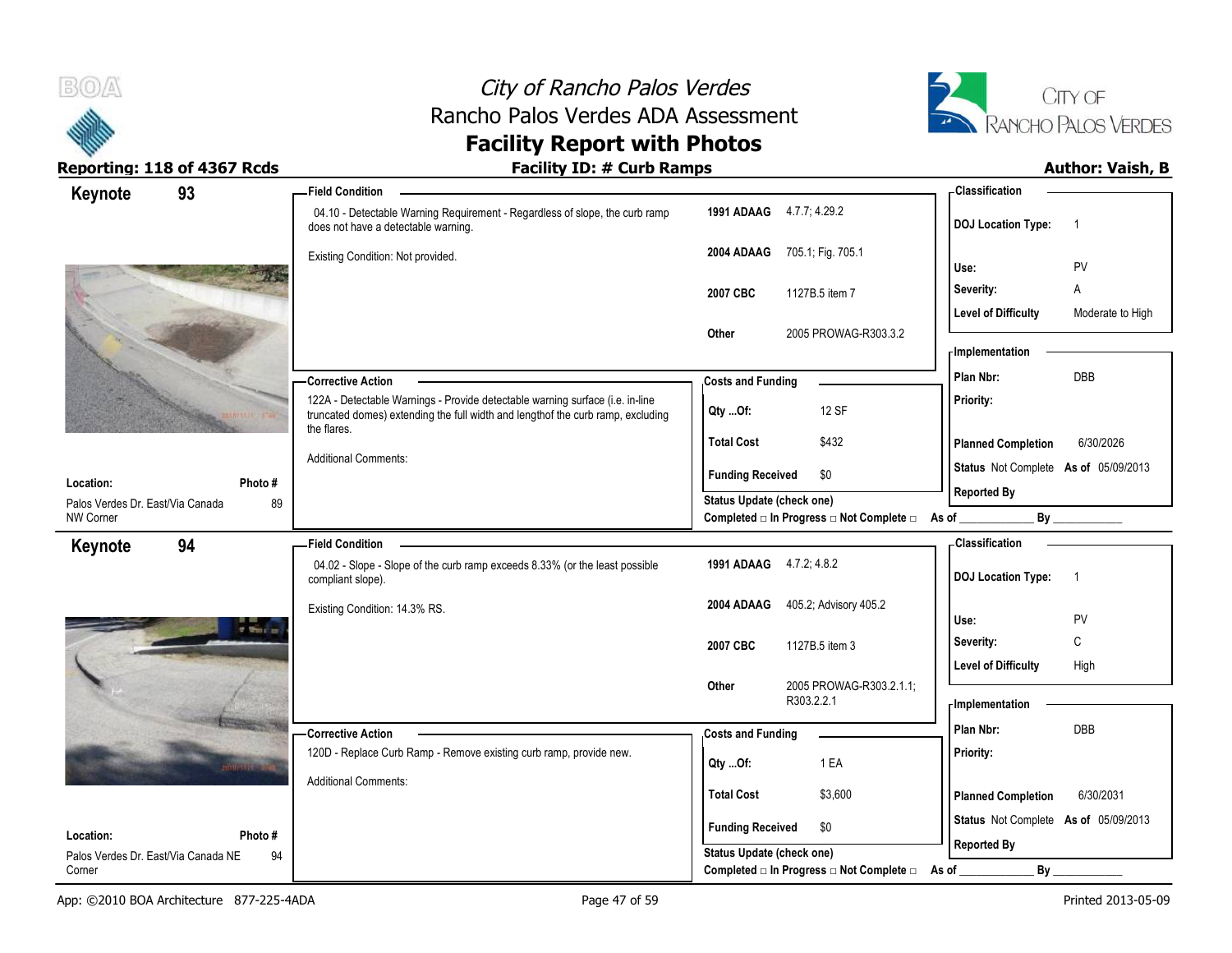

 $B(0)$ 

| Keynote                                          | 95            | <b>Field Condition</b>                                                                                                                                               |                                                  | - Classification                            |
|--------------------------------------------------|---------------|----------------------------------------------------------------------------------------------------------------------------------------------------------------------|--------------------------------------------------|---------------------------------------------|
|                                                  |               | 04.06 - Surface - The surface of the curb ramp is not stable, firm and slip-resistant.                                                                               | 1991 ADAAG 4.5.1                                 | <b>DOJ Location Type:</b><br>$\overline{1}$ |
|                                                  |               | Existing Condition: Loose asphalt.                                                                                                                                   | 2004 ADAAG<br>302.1, Advisory 302.1              |                                             |
|                                                  | o that is     |                                                                                                                                                                      |                                                  | PV<br>Use:                                  |
|                                                  |               |                                                                                                                                                                      | 1127B.5 item 5<br>2007 CBC                       | Severity:<br>С                              |
|                                                  |               |                                                                                                                                                                      |                                                  | <b>Level of Difficulty</b><br>High          |
|                                                  |               |                                                                                                                                                                      | 2005 PROWAG-R301.5<br>Other                      | - Implementation                            |
|                                                  |               |                                                                                                                                                                      |                                                  | DBB<br>Plan Nbr:                            |
|                                                  |               | -Corrective Action<br>123 - Curb Ramps - Miscellaneous - See Additional Comments                                                                                     | <b>Costs and Funding</b>                         |                                             |
|                                                  |               |                                                                                                                                                                      | 1 EA<br>Qty Of:                                  | Priority:                                   |
|                                                  |               | Additional Comments: See Keynote 94 for corrective action.                                                                                                           | <b>Total Cost</b><br>\$0                         | <b>Planned Completion</b><br>6/30/2031      |
|                                                  |               |                                                                                                                                                                      | <b>Funding Received</b><br>\$0                   | Status Not Complete As of 05/09/2013        |
| Location:<br>Palos Verdes Dr. East/Via Canada NE | Photo #<br>94 |                                                                                                                                                                      | <b>Status Update (check one)</b>                 | <b>Reported By</b>                          |
| Corner                                           |               |                                                                                                                                                                      | Completed □ In Progress □ Not Complete □ As of _ | By                                          |
| Keynote                                          | 96            | <b>Field Condition</b>                                                                                                                                               |                                                  | - Classification                            |
|                                                  |               | 04.07B - Side Flare Slope (8.33% Max. Requirement) - Where the landing at the<br>top of the ramp is less than 48" deep and wheelchair users must use the side flares | 1991 ADAAG Fig. 12(a)                            | <b>DOJ Location Type:</b><br>$\overline{1}$ |
|                                                  |               | for access, the flared sides have a slope greater than 8.33% (measured along the<br>curb).                                                                           | 2004 ADAAG<br>406.3; Fig. 406.3                  |                                             |
|                                                  | of the case   |                                                                                                                                                                      |                                                  | Use:<br>PV                                  |
|                                                  |               | Existing Condition: 13.6% and 21.6%.                                                                                                                                 | 2007 CBC<br>1127B.5 item 4                       | C<br>Severity:                              |
|                                                  |               |                                                                                                                                                                      |                                                  | <b>Level of Difficulty</b><br>High          |
|                                                  |               |                                                                                                                                                                      | Other                                            |                                             |
|                                                  |               |                                                                                                                                                                      |                                                  | - Implementation                            |
|                                                  |               |                                                                                                                                                                      |                                                  |                                             |
|                                                  |               | - Corrective Action                                                                                                                                                  | <b>Costs and Funding</b>                         | Plan Nbr:<br>DBB                            |
|                                                  |               | 123 - Curb Ramps - Miscellaneous - See Additional Comments                                                                                                           | 1 EA<br>Qty Of:                                  | Priority:                                   |
|                                                  |               | Additional Comments: See Keynote 94 for corrective action.                                                                                                           |                                                  |                                             |
|                                                  |               |                                                                                                                                                                      | <b>Total Cost</b><br>\$0                         | <b>Planned Completion</b><br>6/30/2031      |
| Location:                                        | Photo#        |                                                                                                                                                                      | <b>Funding Received</b><br>\$0                   | Status Not Complete As of 05/09/2013        |
| Palos Verdes Dr. East/Via Canada NE              | 94            |                                                                                                                                                                      | <b>Status Update (check one)</b>                 | <b>Reported By</b>                          |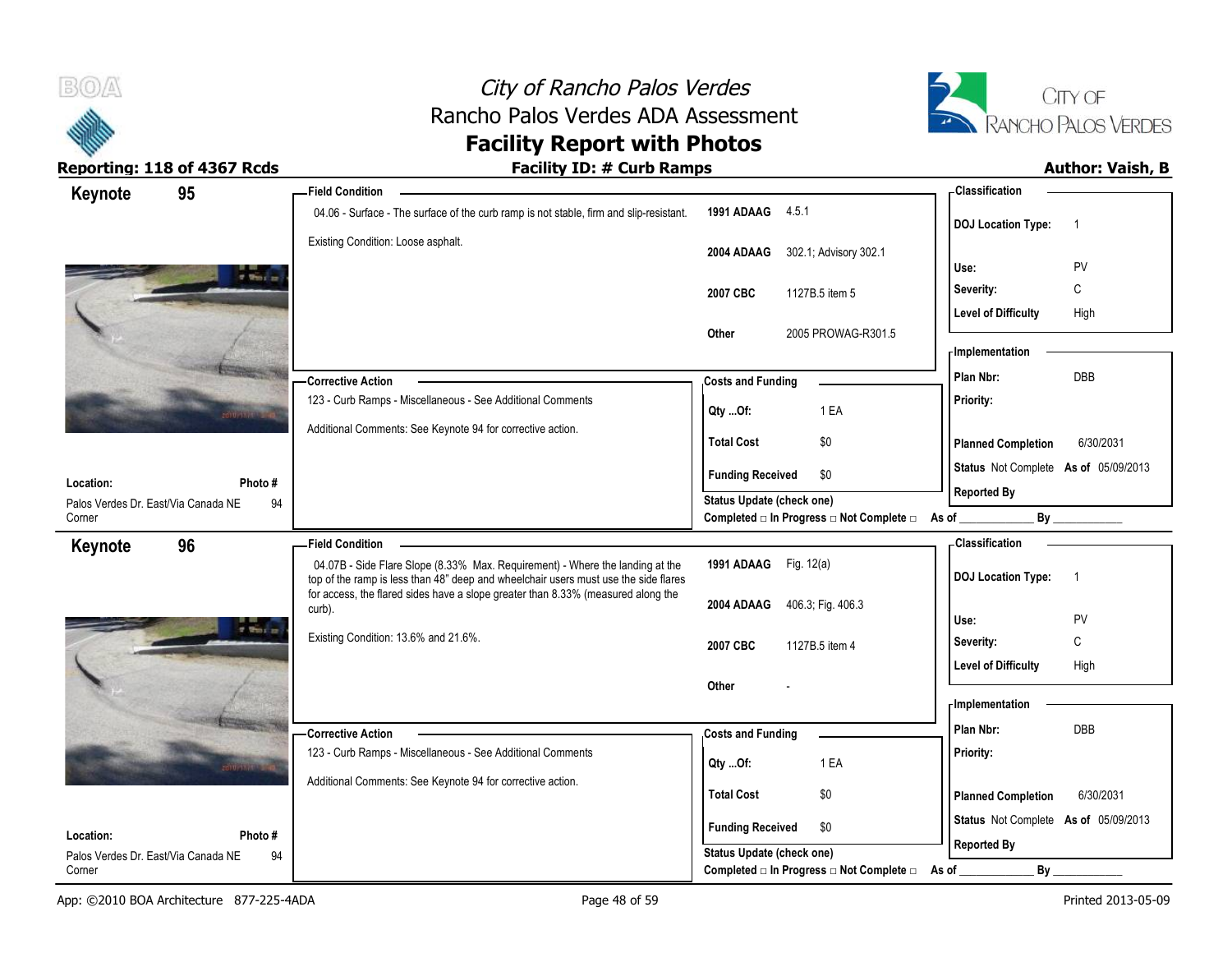



| Keynote                                       | 97            | <b>Field Condition</b>                                                                                                                                                                      |                                                                       | <b>Classification</b>                          |
|-----------------------------------------------|---------------|---------------------------------------------------------------------------------------------------------------------------------------------------------------------------------------------|-----------------------------------------------------------------------|------------------------------------------------|
|                                               |               | 04.09A - Grooved Border Requirement - Curb ramp does not have a 12" wide<br>grooved border around upper edges of curb ramp and flares to indicate transition<br>from sidewalk to curb ramp. | 1991 ADAAG -                                                          | <b>DOJ</b> Location Type:                      |
|                                               | of White Inc. | Existing Condition: Not provided.                                                                                                                                                           | 2004 ADAAG -                                                          | PV<br>Use:                                     |
|                                               |               |                                                                                                                                                                                             | 2007 CBC<br>1127B.5 item 6                                            | A<br>Severity:                                 |
|                                               |               |                                                                                                                                                                                             |                                                                       | <b>Level of Difficulty</b><br>High             |
|                                               |               |                                                                                                                                                                                             | Other                                                                 | - Implementation                               |
|                                               |               | -Corrective Action                                                                                                                                                                          | <b>Costs and Funding</b>                                              | <b>DBB</b><br>Plan Nbr:                        |
|                                               |               | 123 - Curb Ramps - Miscellaneous - See Additional Comments                                                                                                                                  | 1 EA<br>Qty Of:                                                       | Priority:                                      |
|                                               |               | Additional Comments: See Keynote 94 for corrective action.                                                                                                                                  | \$0<br><b>Total Cost</b>                                              | <b>Planned Completion</b><br>6/30/2026         |
| Location:                                     | Photo #       |                                                                                                                                                                                             | <b>Funding Received</b><br>\$0                                        | Status Not Complete As of 05/09/2013           |
| Palos Verdes Dr. East/Via Canada NE           | 94            |                                                                                                                                                                                             | Status Update (check one)                                             | <b>Reported By</b>                             |
| Corner                                        |               |                                                                                                                                                                                             | Completed □ In Progress □ Not Complete □                              | As of                                          |
| Keynote                                       | 98            | <b>Field Condition</b>                                                                                                                                                                      |                                                                       | <b>Classification</b>                          |
|                                               |               | 04.10 - Detectable Warning Requirement - Regardless of slope, the curb ramp<br>does not have a detectable warning.                                                                          | 1991 ADAAG 4.7.7, 4.29.2                                              | <b>DOJ Location Type:</b><br>$\overline{1}$    |
|                                               |               | Existing Condition: Not provided.                                                                                                                                                           | 2004 ADAAG<br>705.1; Fig. 705.1                                       | PV<br>Use:                                     |
|                                               | o that is     |                                                                                                                                                                                             | 2007 CBC<br>1127B.5 item 7                                            | A<br>Severity:                                 |
|                                               |               |                                                                                                                                                                                             |                                                                       | <b>Level of Difficulty</b><br>Moderate to High |
|                                               |               |                                                                                                                                                                                             | 2005 PROWAG-R303.3.2<br>Other                                         |                                                |
|                                               |               |                                                                                                                                                                                             |                                                                       | - Implementation                               |
|                                               |               | - Corrective Action                                                                                                                                                                         | <b>Costs and Funding</b>                                              | Plan Nbr:<br><b>DBB</b>                        |
|                                               |               | 122A - Detectable Warnings - Provide detectable warning surface (i.e. in-line<br>truncated domes) extending the full width and lengthof the curb ramp, excluding                            | 12 SF<br>Qty Of:                                                      | Priority:                                      |
|                                               |               | the flares.                                                                                                                                                                                 | <b>Total Cost</b><br>\$432                                            | <b>Planned Completion</b><br>6/30/2026         |
|                                               |               |                                                                                                                                                                                             |                                                                       |                                                |
|                                               |               | <b>Additional Comments:</b>                                                                                                                                                                 |                                                                       |                                                |
| Location:                                     | Photo #       |                                                                                                                                                                                             | <b>Funding Received</b><br>\$0                                        | Status Not Complete As of 05/09/2013           |
| Palos Verdes Dr. East/Via Canada NE<br>Corner | 94            |                                                                                                                                                                                             | Status Update (check one)<br>Completed □ In Progress □ Not Complete □ | <b>Reported By</b><br>By<br>As of              |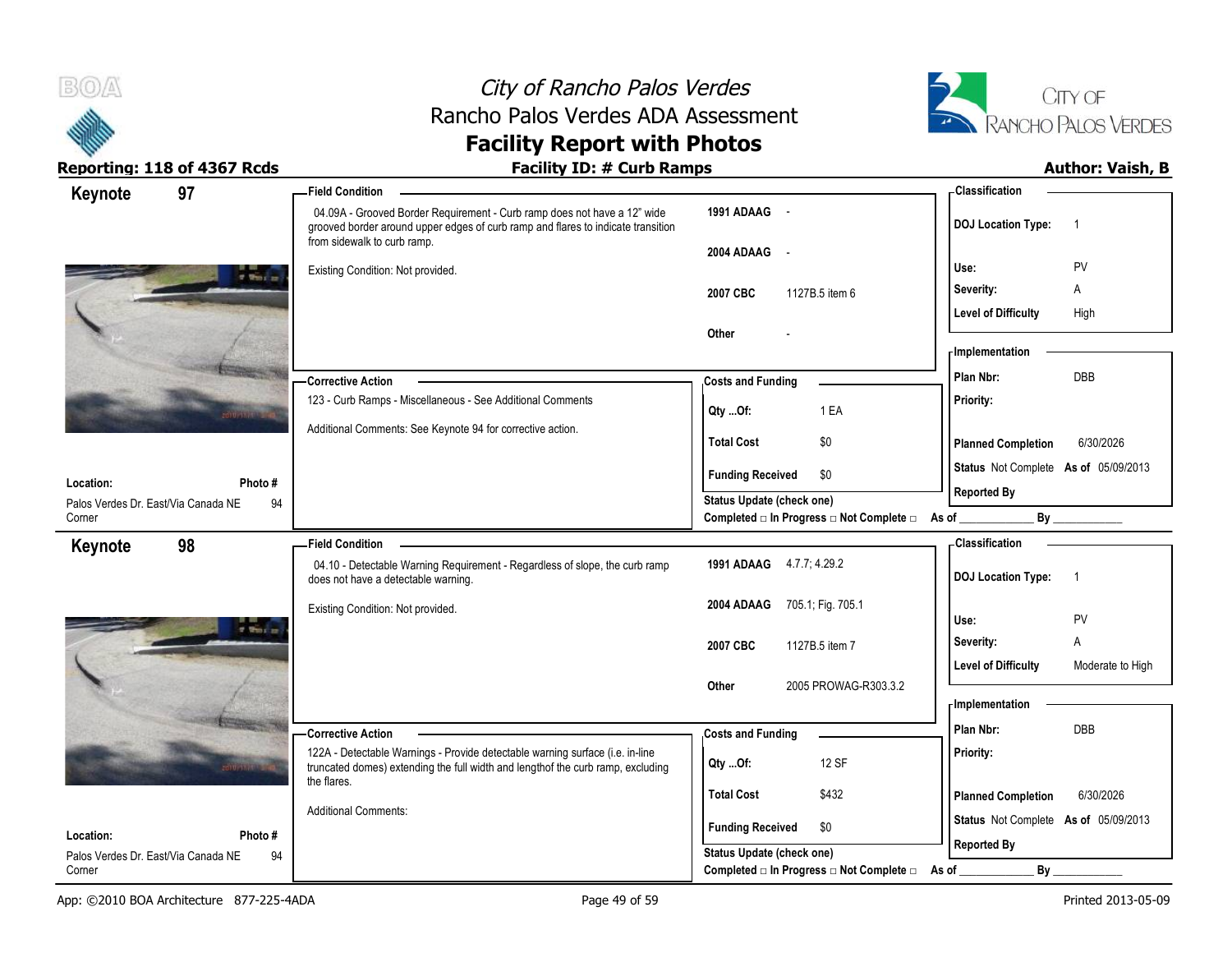



| Keynote                                          | 99            | - Field Condition                                                                                                                                |                                                                               | - Classification                            |
|--------------------------------------------------|---------------|--------------------------------------------------------------------------------------------------------------------------------------------------|-------------------------------------------------------------------------------|---------------------------------------------|
|                                                  |               | 04.40 - Other - Curb Ramps and Pedestrian Crossings - See Additional<br>Comments                                                                 | 1991 ADAAG -                                                                  | <b>DOJ Location Type:</b><br>$\overline{1}$ |
|                                                  |               | Existing Condition: 7.9% slope at top landing.                                                                                                   | 2004 ADAAG<br>$\overline{\phantom{a}}$                                        | PV<br>Use:                                  |
|                                                  | of Wood and   |                                                                                                                                                  | 2007 CBC                                                                      | C<br>Severity:                              |
|                                                  |               |                                                                                                                                                  |                                                                               | <b>Level of Difficulty</b><br>High          |
|                                                  |               |                                                                                                                                                  | Other                                                                         |                                             |
|                                                  |               |                                                                                                                                                  |                                                                               | - Implementation                            |
|                                                  |               | -Corrective Action                                                                                                                               | <b>Costs and Funding</b>                                                      | <b>DBB</b><br>Plan Nbr:                     |
|                                                  |               | 008 - Concrete Landing - Remove non-compliant pavement and replace with new<br>concrete. The landing slope shall not exceed 2% in any direction. | 16 SF<br>Qty Of:                                                              | Priority:                                   |
|                                                  |               | <b>Additional Comments:</b>                                                                                                                      | \$307<br><b>Total Cost</b>                                                    | <b>Planned Completion</b><br>6/30/2031      |
|                                                  |               |                                                                                                                                                  | <b>Funding Received</b><br>\$0                                                | Status Not Complete As of 05/09/2013        |
| Location:<br>Palos Verdes Dr. East/Via Canada NE | Photo #<br>94 |                                                                                                                                                  | Status Update (check one)                                                     | <b>Reported By</b>                          |
| Corner                                           |               |                                                                                                                                                  | Completed □ In Progress □ Not Complete □ As of __                             | By                                          |
| Keynote                                          | 100           | <b>Field Condition</b>                                                                                                                           |                                                                               | <b>Classification</b>                       |
|                                                  |               | 04.03 - Transition - The transition from the curb ramp to the road or gutter is not<br>flush or free of abrupt changes.                          | 1991 ADAAG 4.7.2                                                              | <b>DOJ Location Type:</b><br>$\overline{1}$ |
|                                                  |               | Existing Condition: 1" transition.                                                                                                               | 406.2; Fig. 406.2<br>2004 ADAAG                                               |                                             |
|                                                  |               |                                                                                                                                                  |                                                                               | Use:<br><b>PV</b><br>C<br>Severity:         |
|                                                  |               |                                                                                                                                                  | 2007 CBC<br>1127B.5 item 3                                                    | <b>Level of Difficulty</b><br>High          |
|                                                  |               |                                                                                                                                                  | 2005 PROWAG-R301.5.1<br>Other                                                 |                                             |
|                                                  |               |                                                                                                                                                  |                                                                               | - Implementation                            |
|                                                  |               | - Corrective Action                                                                                                                              | <b>Costs and Funding</b>                                                      | Plan Nbr:<br><b>DBB</b>                     |
|                                                  |               | 120D - Replace Curb Ramp - Remove existing curb ramp, provide new.                                                                               | 1 EA<br>$Qty$ Of:                                                             | Priority:                                   |
|                                                  |               | <b>Additional Comments:</b>                                                                                                                      |                                                                               |                                             |
|                                                  |               |                                                                                                                                                  | <b>Total Cost</b><br>\$3,600                                                  | <b>Planned Completion</b><br>6/30/2031      |
| Location:                                        | Photo #       |                                                                                                                                                  | \$0<br><b>Funding Received</b>                                                | Status Not Complete As of 05/09/2013        |
|                                                  |               |                                                                                                                                                  |                                                                               | <b>Reported By</b>                          |
| Palos Verdes Dr. East/Via Canada SE              | 100           |                                                                                                                                                  | Status Update (check one)<br>Completed □ In Progress □ Not Complete □ As of _ | By                                          |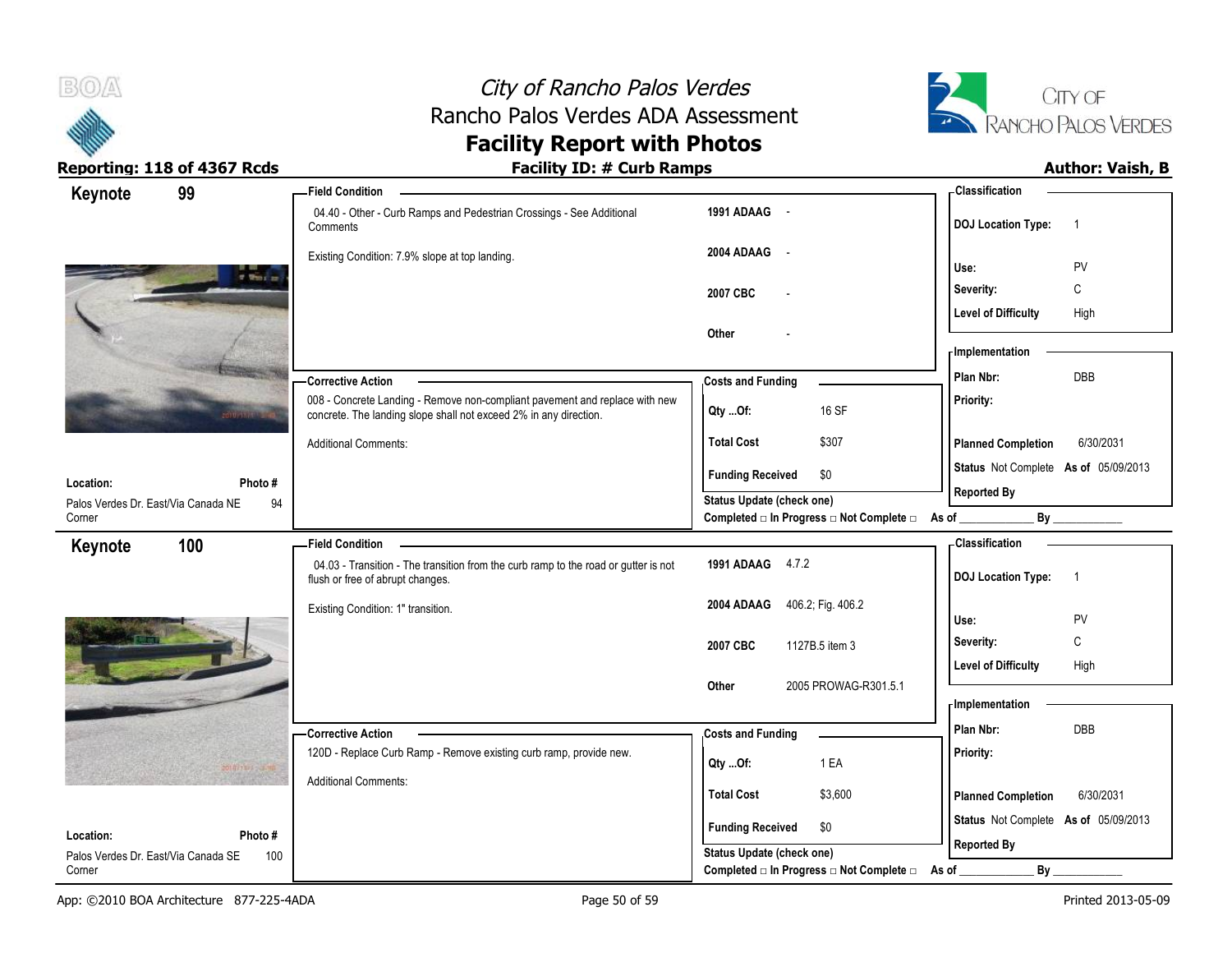



| Keynote                                          | 101            | <b>Field Condition</b>                                                                                              |                                                                    | - Classification                            |
|--------------------------------------------------|----------------|---------------------------------------------------------------------------------------------------------------------|--------------------------------------------------------------------|---------------------------------------------|
|                                                  |                | 04.04 - Counter Slope - The running slopes of the road, gutter or accessible route<br>adjoining the ramp exceed 5%. | 1991 ADAAG 4.7.2                                                   | <b>DOJ Location Type:</b><br>$\overline{1}$ |
|                                                  |                | Existing Condition: 7.4% counter slope.                                                                             | 406.2<br>2004 ADAAG                                                | PV<br>Use:                                  |
|                                                  |                |                                                                                                                     | 2007 CBC<br>1127B.5 item 3                                         | C<br>Severity:                              |
|                                                  |                |                                                                                                                     |                                                                    | <b>Level of Difficulty</b><br>High          |
|                                                  |                |                                                                                                                     | 2005 PROWAG-R303.3.5<br>Other                                      |                                             |
|                                                  |                |                                                                                                                     |                                                                    | <b>Implementation</b>                       |
|                                                  |                | <b>Corrective Action</b>                                                                                            | <b>Costs and Funding</b>                                           | DBB<br>Plan Nbr:                            |
|                                                  |                | 123 - Curb Ramps - Miscellaneous - See Additional Comments                                                          | 1 EA<br>Qty Of:                                                    | Priority:                                   |
|                                                  |                | Additional Comments: Modify counter slope at bottom landing.                                                        |                                                                    |                                             |
|                                                  |                |                                                                                                                     | \$1,152<br><b>Total Cost</b>                                       | <b>Planned Completion</b><br>6/30/2031      |
| Location:                                        | Photo#         |                                                                                                                     | <b>Funding Received</b><br>\$0                                     | Status Not Complete As of 05/09/2013        |
| Palos Verdes Dr. East/Via Canada SE              | 100            |                                                                                                                     | Status Update (check one)                                          | <b>Reported By</b>                          |
| Corner                                           |                |                                                                                                                     | Completed □ In Progress □ Not Complete □ As of _                   | $\mathsf{By}$                               |
| Keynote                                          | 102            | <b>Field Condition</b>                                                                                              |                                                                    | <b>Classification</b>                       |
|                                                  |                | 04.06 - Surface - The surface of the curb ramp is not stable, firm and slip-resistant.                              | 1991 ADAAG 4.5.1                                                   | <b>DOJ Location Type:</b><br>$\overline{1}$ |
|                                                  |                | Existing Condition: Curb ramp has deteriorated.                                                                     | 2004 ADAAG<br>302.1; Advisory 302.1                                |                                             |
|                                                  |                |                                                                                                                     |                                                                    | Use:<br>PV                                  |
|                                                  |                |                                                                                                                     | 2007 CBC<br>1127B.5 item 5                                         | C<br>Severity:                              |
|                                                  |                |                                                                                                                     |                                                                    | <b>Level of Difficulty</b><br>High          |
|                                                  |                |                                                                                                                     | 2005 PROWAG-R301.5<br>Other                                        | <b>Implementation</b>                       |
|                                                  |                |                                                                                                                     |                                                                    | Plan Nbr:<br>DBB                            |
|                                                  |                | <b>Corrective Action</b><br>123 - Curb Ramps - Miscellaneous - See Additional Comments                              | <b>Costs and Funding</b>                                           | Priority:                                   |
|                                                  |                | Additional Comments: See Keynote 100 for corrective action.                                                         | 1 EA<br>Qty Of:                                                    |                                             |
|                                                  |                |                                                                                                                     | <b>Total Cost</b><br>\$0                                           | <b>Planned Completion</b><br>6/30/2031      |
|                                                  |                |                                                                                                                     |                                                                    | Status Not Complete As of 05/09/2013        |
|                                                  |                |                                                                                                                     |                                                                    |                                             |
| Location:<br>Palos Verdes Dr. East/Via Canada SE | Photo #<br>100 |                                                                                                                     | <b>Funding Received</b><br>\$0<br><b>Status Update (check one)</b> | <b>Reported By</b>                          |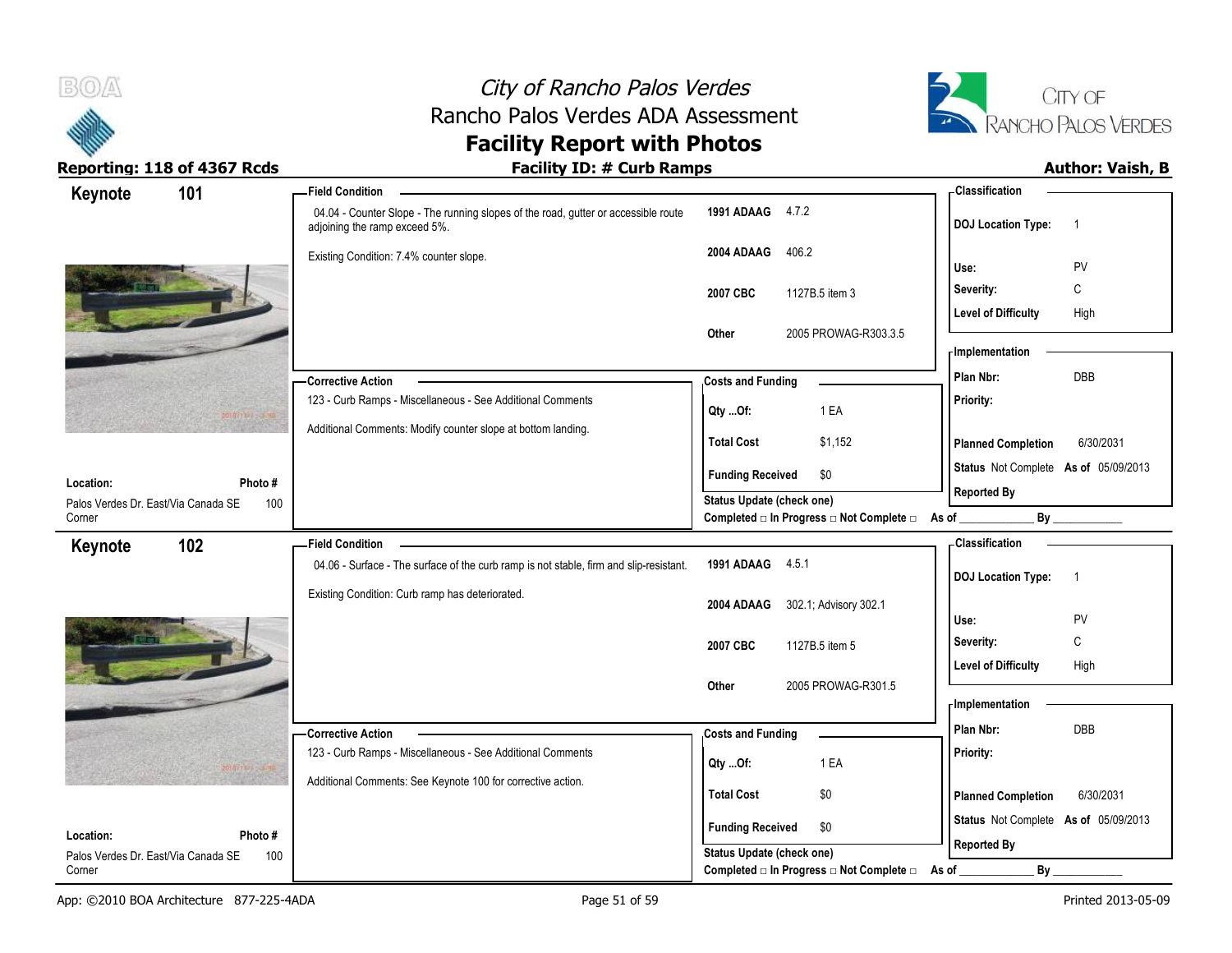

# City of Rancho Palos Verdes Rancho Palos Verdes ADA Assessment



## **Facility Report with Photos**

| Keynote<br>1991 ADAAG Fig. 12(a)<br>04.07B - Side Flare Slope (8.33% Max. Requirement) - Where the landing at the<br><b>DOJ</b> Location Type:<br>-1<br>top of the ramp is less than 48" deep and wheelchair users must use the side flares<br>for access, the flared sides have a slope greater than 8.33% (measured along the<br>2004 ADAAG<br>406.3, Fig. 406.3<br>curb).<br>Use:<br>PV<br>Existing Condition: 13.2%.<br>C<br>Severity:<br>2007 CBC<br>1127B.5 item 4<br><b>Level of Difficulty</b><br>High<br>Other<br>- Implementation<br>Plan Nbr:<br>DBB<br><b>Corrective Action</b><br><b>Costs and Funding</b><br>123 - Curb Ramps - Miscellaneous - See Additional Comments<br>Priority:<br>1 EA<br>Qty Of:<br>Additional Comments: See Keynote 100 for corrective action.<br>\$0<br><b>Total Cost</b><br><b>Planned Completion</b><br>6/30/2031<br>Status Not Complete As of 05/09/2013<br><b>Funding Received</b><br>\$0<br>Location:<br>Photo#<br><b>Reported By</b><br>Status Update (check one)<br>Palos Verdes Dr. East/Via Canada SE<br>100<br>Corner<br>Completed □ In Progress □ Not Complete □ As of _<br>By<br><b>Classification</b><br>104<br><b>Field Condition</b><br>Keynote |  |
|-------------------------------------------------------------------------------------------------------------------------------------------------------------------------------------------------------------------------------------------------------------------------------------------------------------------------------------------------------------------------------------------------------------------------------------------------------------------------------------------------------------------------------------------------------------------------------------------------------------------------------------------------------------------------------------------------------------------------------------------------------------------------------------------------------------------------------------------------------------------------------------------------------------------------------------------------------------------------------------------------------------------------------------------------------------------------------------------------------------------------------------------------------------------------------------------------------|--|
|                                                                                                                                                                                                                                                                                                                                                                                                                                                                                                                                                                                                                                                                                                                                                                                                                                                                                                                                                                                                                                                                                                                                                                                                       |  |
|                                                                                                                                                                                                                                                                                                                                                                                                                                                                                                                                                                                                                                                                                                                                                                                                                                                                                                                                                                                                                                                                                                                                                                                                       |  |
|                                                                                                                                                                                                                                                                                                                                                                                                                                                                                                                                                                                                                                                                                                                                                                                                                                                                                                                                                                                                                                                                                                                                                                                                       |  |
|                                                                                                                                                                                                                                                                                                                                                                                                                                                                                                                                                                                                                                                                                                                                                                                                                                                                                                                                                                                                                                                                                                                                                                                                       |  |
|                                                                                                                                                                                                                                                                                                                                                                                                                                                                                                                                                                                                                                                                                                                                                                                                                                                                                                                                                                                                                                                                                                                                                                                                       |  |
|                                                                                                                                                                                                                                                                                                                                                                                                                                                                                                                                                                                                                                                                                                                                                                                                                                                                                                                                                                                                                                                                                                                                                                                                       |  |
|                                                                                                                                                                                                                                                                                                                                                                                                                                                                                                                                                                                                                                                                                                                                                                                                                                                                                                                                                                                                                                                                                                                                                                                                       |  |
|                                                                                                                                                                                                                                                                                                                                                                                                                                                                                                                                                                                                                                                                                                                                                                                                                                                                                                                                                                                                                                                                                                                                                                                                       |  |
|                                                                                                                                                                                                                                                                                                                                                                                                                                                                                                                                                                                                                                                                                                                                                                                                                                                                                                                                                                                                                                                                                                                                                                                                       |  |
|                                                                                                                                                                                                                                                                                                                                                                                                                                                                                                                                                                                                                                                                                                                                                                                                                                                                                                                                                                                                                                                                                                                                                                                                       |  |
|                                                                                                                                                                                                                                                                                                                                                                                                                                                                                                                                                                                                                                                                                                                                                                                                                                                                                                                                                                                                                                                                                                                                                                                                       |  |
|                                                                                                                                                                                                                                                                                                                                                                                                                                                                                                                                                                                                                                                                                                                                                                                                                                                                                                                                                                                                                                                                                                                                                                                                       |  |
|                                                                                                                                                                                                                                                                                                                                                                                                                                                                                                                                                                                                                                                                                                                                                                                                                                                                                                                                                                                                                                                                                                                                                                                                       |  |
| 1991 ADAAG -<br>04.09A - Grooved Border Requirement - Curb ramp does not have a 12" wide<br><b>DOJ</b> Location Type:<br>$\overline{1}$<br>grooved border around upper edges of curb ramp and flares to indicate transition                                                                                                                                                                                                                                                                                                                                                                                                                                                                                                                                                                                                                                                                                                                                                                                                                                                                                                                                                                           |  |
| from sidewalk to curb ramp.<br>2004 ADAAG<br>$\sim$                                                                                                                                                                                                                                                                                                                                                                                                                                                                                                                                                                                                                                                                                                                                                                                                                                                                                                                                                                                                                                                                                                                                                   |  |
| Use:<br><b>PV</b><br>Existing Condition: Not provided.                                                                                                                                                                                                                                                                                                                                                                                                                                                                                                                                                                                                                                                                                                                                                                                                                                                                                                                                                                                                                                                                                                                                                |  |
| Severity:<br>Α<br>2007 CBC<br>1127B.5 item 6                                                                                                                                                                                                                                                                                                                                                                                                                                                                                                                                                                                                                                                                                                                                                                                                                                                                                                                                                                                                                                                                                                                                                          |  |
| <b>Level of Difficulty</b><br>High                                                                                                                                                                                                                                                                                                                                                                                                                                                                                                                                                                                                                                                                                                                                                                                                                                                                                                                                                                                                                                                                                                                                                                    |  |
| Other<br>- Implementation                                                                                                                                                                                                                                                                                                                                                                                                                                                                                                                                                                                                                                                                                                                                                                                                                                                                                                                                                                                                                                                                                                                                                                             |  |
| Plan Nbr:<br>DBB                                                                                                                                                                                                                                                                                                                                                                                                                                                                                                                                                                                                                                                                                                                                                                                                                                                                                                                                                                                                                                                                                                                                                                                      |  |
| <b>Corrective Action</b><br><b>Costs and Funding</b>                                                                                                                                                                                                                                                                                                                                                                                                                                                                                                                                                                                                                                                                                                                                                                                                                                                                                                                                                                                                                                                                                                                                                  |  |
| 123 - Curb Ramps - Miscellaneous - See Additional Comments<br>Priority:<br>1 EA<br>QtyOf:                                                                                                                                                                                                                                                                                                                                                                                                                                                                                                                                                                                                                                                                                                                                                                                                                                                                                                                                                                                                                                                                                                             |  |
| Additional Comments: See Keynote 100 for corrective action.<br><b>Total Cost</b><br>\$0<br><b>Planned Completion</b><br>6/30/2026                                                                                                                                                                                                                                                                                                                                                                                                                                                                                                                                                                                                                                                                                                                                                                                                                                                                                                                                                                                                                                                                     |  |
| Status Not Complete As of 05/09/2013                                                                                                                                                                                                                                                                                                                                                                                                                                                                                                                                                                                                                                                                                                                                                                                                                                                                                                                                                                                                                                                                                                                                                                  |  |
| <b>Funding Received</b><br>\$0<br>Location:<br>Photo#<br><b>Reported By</b>                                                                                                                                                                                                                                                                                                                                                                                                                                                                                                                                                                                                                                                                                                                                                                                                                                                                                                                                                                                                                                                                                                                           |  |
| <b>Status Update (check one)</b><br>Palos Verdes Dr. East/Via Canada SE<br>100<br>Completed □ In Progress □ Not Complete □ As of<br>By<br>Corner                                                                                                                                                                                                                                                                                                                                                                                                                                                                                                                                                                                                                                                                                                                                                                                                                                                                                                                                                                                                                                                      |  |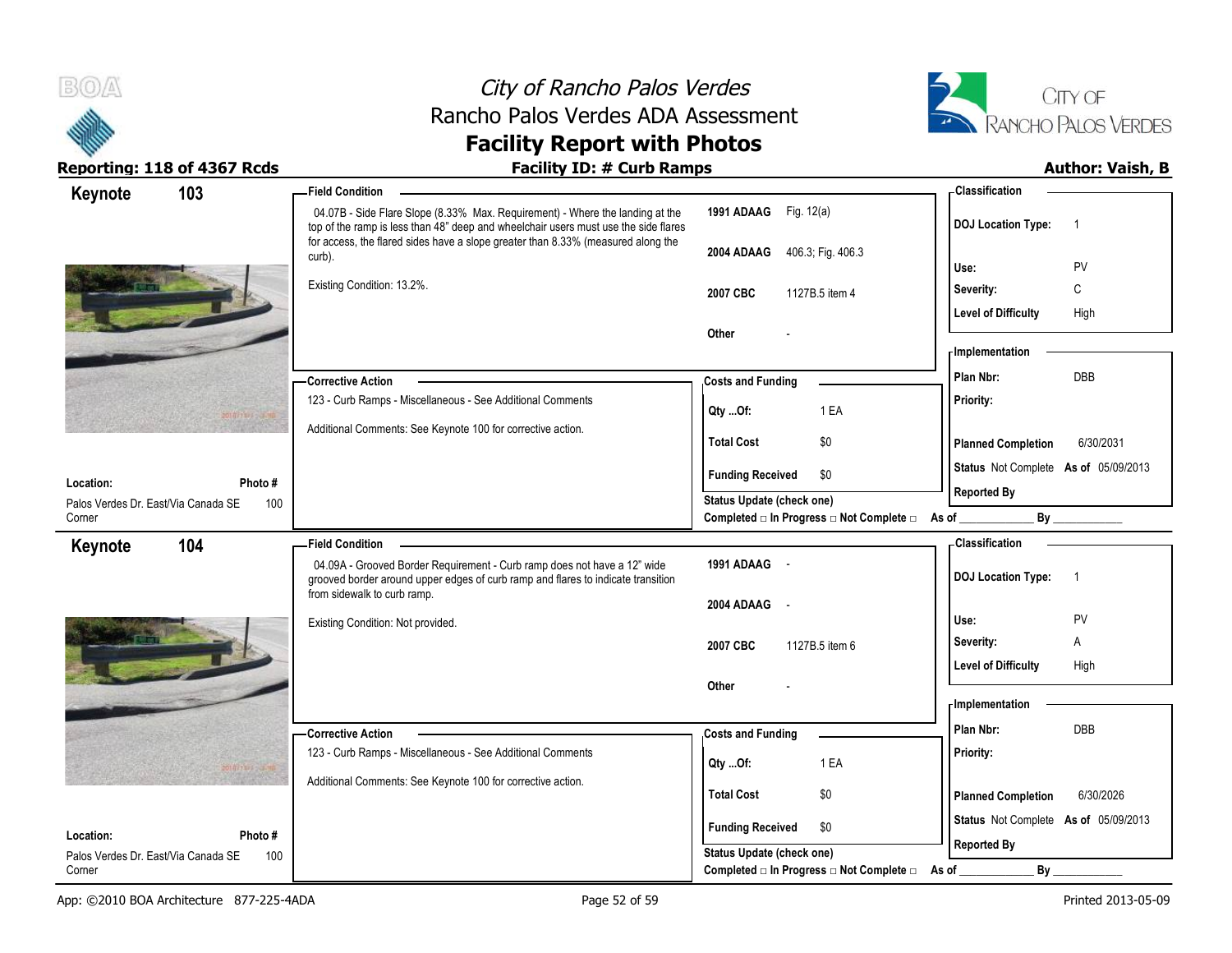



| Keynote                                          | 105     | <b>Field Condition</b>                                                                                                                                                          |                                                                       | -Classification                                |
|--------------------------------------------------|---------|---------------------------------------------------------------------------------------------------------------------------------------------------------------------------------|-----------------------------------------------------------------------|------------------------------------------------|
|                                                  |         | 04.10 - Detectable Warning Requirement - Regardless of slope, the curb ramp<br>does not have a detectable warning.                                                              | 1991 ADAAG 4.7.7; 4.29.2                                              | <b>DOJ</b> Location Type:<br>$\overline{1}$    |
|                                                  |         | Existing Condition: Not provided.                                                                                                                                               | 2004 ADAAG<br>705.1, Fig. 705.1                                       | <b>PV</b><br>Use:                              |
|                                                  |         |                                                                                                                                                                                 | 1127B.5 item 7<br>2007 CBC                                            | A<br>Severity:                                 |
|                                                  |         |                                                                                                                                                                                 |                                                                       | <b>Level of Difficulty</b><br>Moderate to High |
|                                                  |         |                                                                                                                                                                                 | 2005 PROWAG-R303.3.2<br>Other                                         |                                                |
|                                                  |         |                                                                                                                                                                                 |                                                                       | - Implementation                               |
|                                                  |         | <b>Corrective Action</b>                                                                                                                                                        | <b>Costs and Funding</b>                                              | <b>DBB</b><br>Plan Nbr:                        |
|                                                  |         | 122A - Detectable Warnings - Provide detectable warning surface (i.e. in-line<br>truncated domes) extending the full width and lengthof the curb ramp, excluding<br>the flares. | 12 SF<br>Qty Of:                                                      | Priority:                                      |
|                                                  |         |                                                                                                                                                                                 | <b>Total Cost</b><br>\$432                                            | 6/30/2026<br><b>Planned Completion</b>         |
|                                                  | Photo#  | <b>Additional Comments:</b>                                                                                                                                                     | \$0<br><b>Funding Received</b>                                        | Status Not Complete As of 05/09/2013           |
| Location:<br>Palos Verdes Dr. East/Via Canada SE | 100     |                                                                                                                                                                                 | Status Update (check one)                                             | <b>Reported By</b>                             |
| Corner                                           |         |                                                                                                                                                                                 | Completed □ In Progress □ Not Complete □ As of                        | By                                             |
| Keynote                                          | 106     | <b>Field Condition</b>                                                                                                                                                          |                                                                       | <b>Classification</b>                          |
|                                                  |         | 04.40 - Other - Curb Ramps and Pedestrian Crossings - See Additional                                                                                                            | 1991 ADAAG -                                                          | <b>DOJ Location Type:</b><br>-1                |
|                                                  |         | Comments                                                                                                                                                                        |                                                                       |                                                |
|                                                  |         | Existing Condition: 3.2% slope at top landing.                                                                                                                                  | 2004 ADAAG<br>$\sim$                                                  |                                                |
|                                                  |         |                                                                                                                                                                                 |                                                                       | Use:<br><b>PV</b>                              |
|                                                  |         |                                                                                                                                                                                 | 2007 CBC                                                              | C<br>Severity:                                 |
|                                                  |         |                                                                                                                                                                                 | Other                                                                 | <b>Level of Difficulty</b><br>High             |
|                                                  |         |                                                                                                                                                                                 |                                                                       | - Implementation                               |
|                                                  |         | <b>Corrective Action</b>                                                                                                                                                        | <b>Costs and Funding</b>                                              | Plan Nbr:<br><b>DBB</b>                        |
|                                                  |         | 008 - Concrete Landing - Remove non-compliant pavement and replace with new<br>concrete. The landing slope shall not exceed 2% in any direction.                                | 16 SF<br>Qty  Of:                                                     | Priority:                                      |
|                                                  |         | <b>Additional Comments:</b>                                                                                                                                                     | <b>Total Cost</b><br>\$307                                            | <b>Planned Completion</b><br>6/30/2031         |
| Location:                                        | Photo # |                                                                                                                                                                                 | <b>Funding Received</b><br>\$0                                        | Status Not Complete As of 05/09/2013           |
| Palos Verdes Dr. East/Via Canada SE              | 100     |                                                                                                                                                                                 | Status Update (check one)<br>Completed □ In Progress □ Not Complete □ | <b>Reported By</b><br>By                       |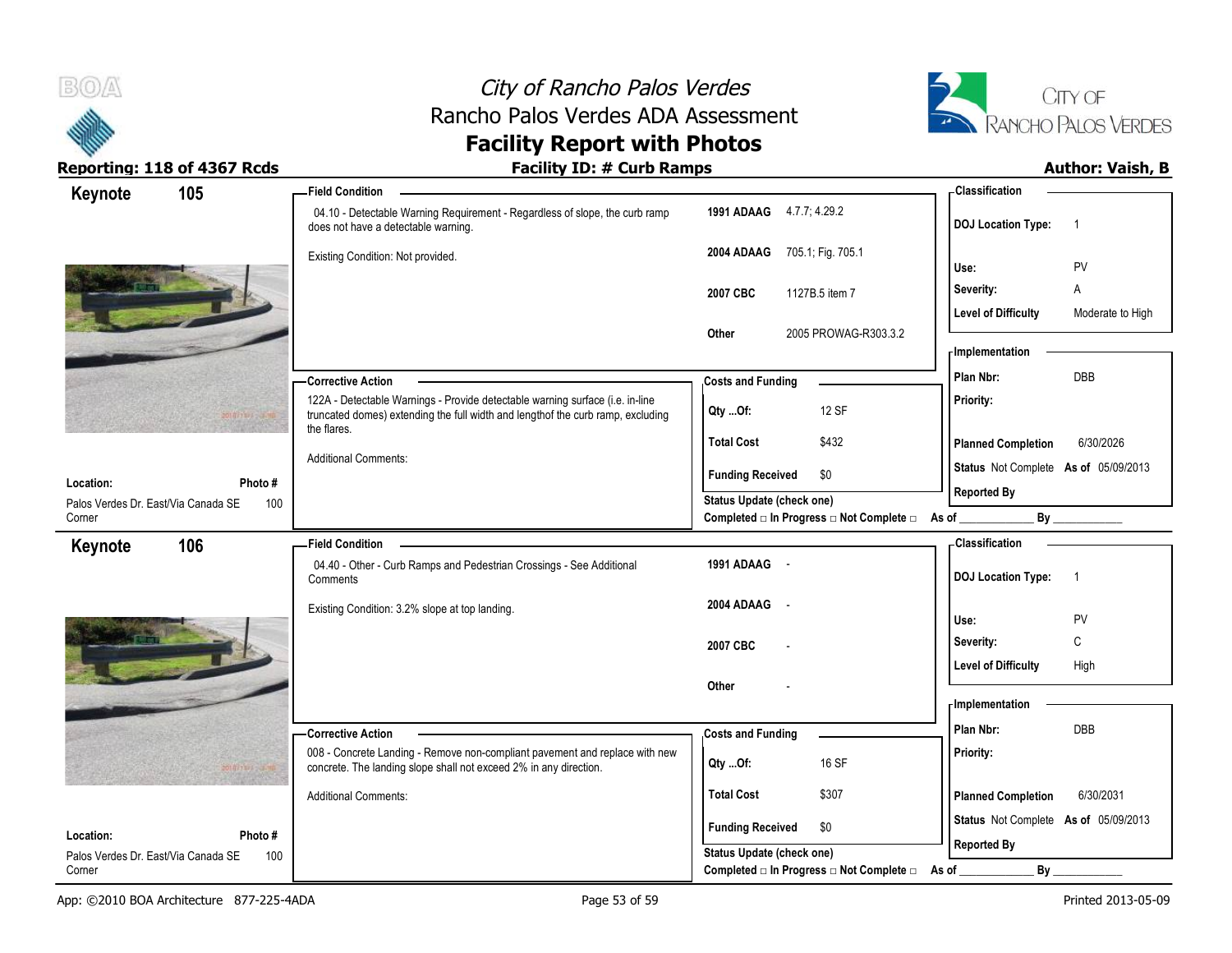



| Reporting: 118 of 4367 Rcds             | <b>Facility ID: # Curb Ramps</b>                                                                                                                                  |                                                                             |                                      | <b>Author: Vaish, B</b>    |
|-----------------------------------------|-------------------------------------------------------------------------------------------------------------------------------------------------------------------|-----------------------------------------------------------------------------|--------------------------------------|----------------------------|
| 107<br>Keynote                          | <b>Field Condition</b>                                                                                                                                            |                                                                             | <b>Classification</b>                |                            |
|                                         | 04.40 - Other - Curb Ramps and Pedestrian Crossings - See Additional<br>Comments                                                                                  | 1991 ADAAG -                                                                | <b>DOJ Location Type:</b>            | $\overline{\phantom{0}}$ 1 |
|                                         | Existing Condition: Existing assessment survey by Priority Engineering, Inc. with<br>an estimated Corrective Action cost of \$149,349.83 per year. (12 years =    | 2004 ADAAG -                                                                | Use:                                 | PV                         |
|                                         | \$1,792,198)                                                                                                                                                      | 2007 CBC                                                                    | Severity:                            | Α                          |
| No photo associated                     |                                                                                                                                                                   |                                                                             | <b>Level of Difficulty</b>           | Moderate                   |
|                                         |                                                                                                                                                                   | Other                                                                       | - Implementation                     |                            |
|                                         | -Corrective Action                                                                                                                                                | <b>Costs and Funding</b>                                                    | Plan Nbr:                            | DBB                        |
|                                         | 123 - Curb Ramps - Miscellaneous - See Additional Comments                                                                                                        | 1 EA<br>QtyOf:                                                              | <b>Priority:</b>                     |                            |
|                                         | Additional Comments: Existing assessment survey by Priority Engineering, Inc.<br>with an estimated Corrective Action cost of \$1,792,198 minus 53 curb ramps that | \$179,220<br><b>Total Cost</b>                                              | <b>Planned Completion</b>            | 6/30/2026                  |
|                                         | have been replaced = $$1,594,508$                                                                                                                                 | <b>Funding Received</b><br>\$0                                              | Status Not Complete As of 05/09/2013 |                            |
| Location:<br><b>Existing Assessment</b> |                                                                                                                                                                   | <b>Status Update (check one)</b>                                            | <b>Reported By</b>                   |                            |
|                                         |                                                                                                                                                                   | Completed □ In Progress □ Not Complete □ As of                              |                                      |                            |
| 108<br>Keynote                          | -Field Condition                                                                                                                                                  |                                                                             | Classification                       |                            |
|                                         | 04.40 - Other - Curb Ramps and Pedestrian Crossings - See Additional<br>Comments                                                                                  | 1991 ADAAG -                                                                | DOJ Location Type: 1                 |                            |
|                                         | Existing Condition: Existing assessment survey by Priority Engineering, Inc. with<br>an estimated Corrective Action cost of \$149,349.83 per year. (12 years =    | 2004 ADAAG -                                                                | Use:                                 | PV                         |
|                                         | \$1,792,198)                                                                                                                                                      | 2007 CBC                                                                    | Severity:                            | Α                          |
|                                         |                                                                                                                                                                   |                                                                             | <b>Level of Difficulty</b>           | Moderate                   |
| No photo associated                     |                                                                                                                                                                   | Other                                                                       | - Implementation                     |                            |
|                                         |                                                                                                                                                                   |                                                                             |                                      |                            |
|                                         | <b>Corrective Action</b>                                                                                                                                          | <b>Costs and Funding</b>                                                    | Plan Nbr:                            | <b>DBB</b>                 |
|                                         | 123 - Curb Ramps - Miscellaneous - See Additional Comments                                                                                                        | 1 EA<br>QtyOf:                                                              | Priority:                            |                            |
|                                         | <b>Additional Comments:</b>                                                                                                                                       | \$179,220<br><b>Total Cost</b>                                              | <b>Planned Completion</b>            | 6/30/2026                  |
| Location:                               |                                                                                                                                                                   | <b>Funding Received</b><br>\$0                                              | Status Not Complete As of 05/09/2013 |                            |
| <b>Existing Assessment</b>              |                                                                                                                                                                   | Status Update (check one)<br>Completed □ In Progress □ Not Complete □ As of | <b>Reported By</b><br>By             |                            |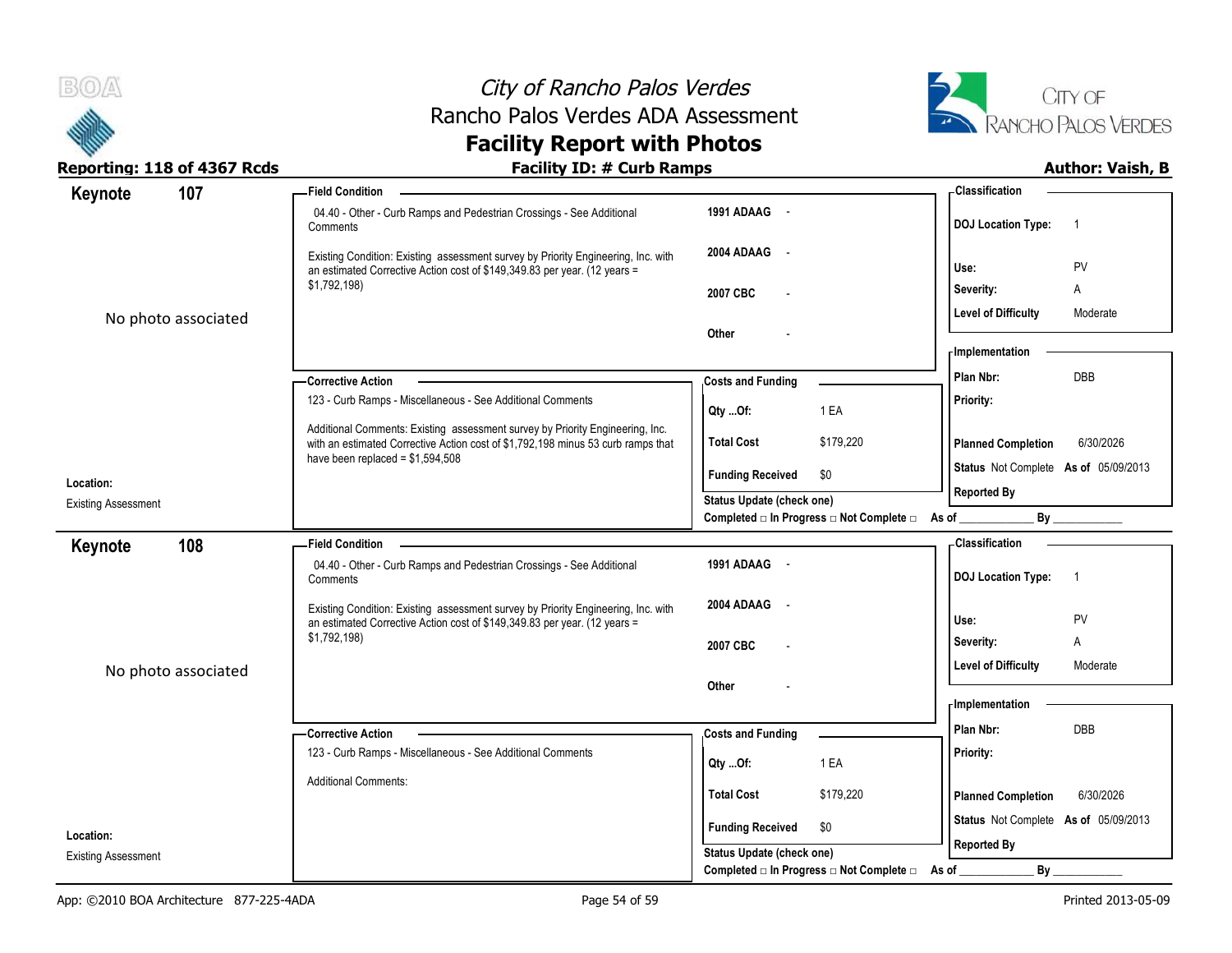



| Reporting: 118 of 4367 Rcds | <b>Facility ID: # Curb Ramps</b>                                                                                                                               |                                                  | <b>Author: Vaish, B</b>                     |
|-----------------------------|----------------------------------------------------------------------------------------------------------------------------------------------------------------|--------------------------------------------------|---------------------------------------------|
| 109<br>Keynote              | <b>Field Condition</b>                                                                                                                                         |                                                  | - Classification                            |
|                             | 04.40 - Other - Curb Ramps and Pedestrian Crossings - See Additional<br>Comments                                                                               | 1991 ADAAG -                                     | <b>DOJ Location Type:</b><br>$\overline{1}$ |
|                             | Existing Condition: Existing assessment survey by Priority Engineering, Inc. with<br>an estimated Corrective Action cost of \$149,349.83 per year. (12 years = | 2004 ADAAG -                                     | PV<br>Use:                                  |
|                             | \$1,792,198)                                                                                                                                                   | 2007 CBC                                         | Severity:<br>A                              |
| No photo associated         |                                                                                                                                                                | Other                                            | <b>Level of Difficulty</b><br>Moderate      |
|                             |                                                                                                                                                                |                                                  | - Implementation                            |
|                             | <b>Corrective Action</b>                                                                                                                                       | <b>Costs and Funding</b>                         | <b>DBB</b><br>Plan Nbr:                     |
|                             | 123 - Curb Ramps - Miscellaneous - See Additional Comments                                                                                                     | Qty Of:<br>1 EA                                  | Priority:                                   |
|                             | <b>Additional Comments:</b>                                                                                                                                    | <b>Total Cost</b><br>\$179,220                   | <b>Planned Completion</b><br>6/30/2026      |
| Location:                   |                                                                                                                                                                | <b>Funding Received</b><br>\$0                   | Status Not Complete As of 05/09/2013        |
| <b>Existing Assessment</b>  |                                                                                                                                                                | <b>Status Update (check one)</b>                 | <b>Reported By</b>                          |
|                             |                                                                                                                                                                | Completed □ In Progress □ Not Complete □ As of _ |                                             |
| 110<br>Keynote              | <b>Field Condition</b>                                                                                                                                         |                                                  | <b>Classification</b>                       |
|                             | 04.40 - Other - Curb Ramps and Pedestrian Crossings - See Additional<br>Comments                                                                               | 1991 ADAAG -                                     | <b>DOJ Location Type:</b><br>$\overline{1}$ |
|                             | Existing Condition: Existing assessment survey by Priority Engineering, Inc. with<br>an estimated Corrective Action cost of \$149,349.83 per year. (12 years = | 2004 ADAAG<br>$\sim$                             | PV<br>Use:                                  |
|                             | \$1,792,198)                                                                                                                                                   | 2007 CBC<br>$\overline{\phantom{a}}$             | A<br>Severity:                              |
| No photo associated         |                                                                                                                                                                |                                                  | <b>Level of Difficulty</b><br>Moderate      |
|                             |                                                                                                                                                                | Other                                            | - Implementation                            |
|                             |                                                                                                                                                                |                                                  |                                             |
|                             | <b>Corrective Action</b>                                                                                                                                       | <b>Costs and Funding</b>                         | Plan Nbr:<br>DBB                            |
|                             | 123 - Curb Ramps - Miscellaneous - See Additional Comments                                                                                                     | 1 EA<br>QtyOf:                                   | <b>Priority:</b>                            |
|                             | <b>Additional Comments:</b>                                                                                                                                    | <b>Total Cost</b><br>\$179,220                   | 6/30/2026<br><b>Planned Completion</b>      |
|                             |                                                                                                                                                                |                                                  | Status Not Complete As of 05/09/2013        |
| Location:                   |                                                                                                                                                                | <b>Funding Received</b><br>\$0                   | <b>Reported By</b>                          |
| <b>Existing Assessment</b>  |                                                                                                                                                                | <b>Status Update (check one)</b>                 |                                             |
|                             |                                                                                                                                                                | Completed □ In Progress □ Not Complete □         | $By$ <sub>—</sub><br>As of                  |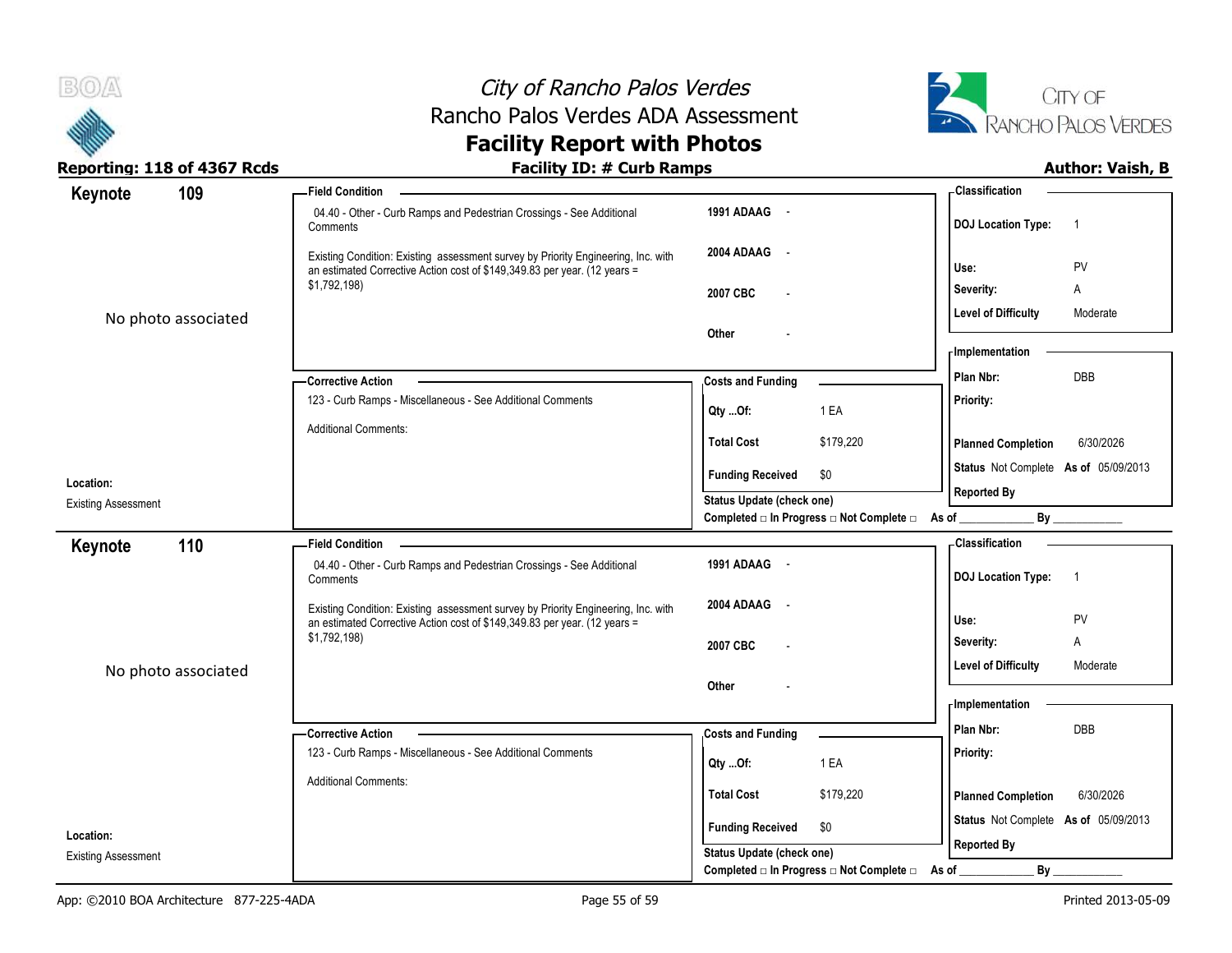



| Reporting: 118 of 4367 Rcds             | <b>Facility ID: # Curb Ramps</b>                                                                                                                               |                                                |           |                                      | <b>Author: Vaish, B</b> |
|-----------------------------------------|----------------------------------------------------------------------------------------------------------------------------------------------------------------|------------------------------------------------|-----------|--------------------------------------|-------------------------|
| 111<br>Keynote                          | - Field Condition                                                                                                                                              |                                                |           | - Classification                     |                         |
|                                         | 04.40 - Other - Curb Ramps and Pedestrian Crossings - See Additional<br>Comments                                                                               | 1991 ADAAG -                                   |           | DOJ Location Type: 1                 |                         |
|                                         | Existing Condition: Existing assessment survey by Priority Engineering, Inc. with<br>an estimated Corrective Action cost of \$149,349.83 per year. (12 years = | 2004 ADAAG -                                   |           | Use:                                 | PV                      |
|                                         | \$1,792,198)                                                                                                                                                   | 2007 CBC<br>$\overline{\phantom{a}}$           |           | Severity:                            | A                       |
| No photo associated                     |                                                                                                                                                                | Other                                          |           | <b>Level of Difficulty</b>           | Moderate                |
|                                         |                                                                                                                                                                |                                                |           | <b>Implementation</b>                |                         |
|                                         | -Corrective Action                                                                                                                                             | <b>Costs and Funding</b>                       |           | Plan Nbr:                            | DBB                     |
|                                         | 123 - Curb Ramps - Miscellaneous - See Additional Comments                                                                                                     |                                                |           | Priority:                            |                         |
|                                         |                                                                                                                                                                | QtyOf:                                         | 1 EA      |                                      |                         |
|                                         | <b>Additional Comments:</b>                                                                                                                                    | <b>Total Cost</b>                              | \$179,220 | <b>Planned Completion</b>            | 6/30/2026               |
|                                         |                                                                                                                                                                | <b>Funding Received</b>                        | \$0       | Status Not Complete As of 05/09/2013 |                         |
| Location:<br><b>Existing Assessment</b> |                                                                                                                                                                | Status Update (check one)                      |           | <b>Reported By</b>                   |                         |
|                                         |                                                                                                                                                                | Completed a In Progress and Complete and As of |           | $By$ <sub>_____</sub>                |                         |
| 112<br>Keynote                          | -Field Condition                                                                                                                                               |                                                |           | - Classification                     |                         |
|                                         | 04.40 - Other - Curb Ramps and Pedestrian Crossings - See Additional<br>Comments                                                                               | 1991 ADAAG -                                   |           | DOJ Location Type: 1                 |                         |
|                                         | Existing Condition: Existing assessment survey by Priority Engineering, Inc. with                                                                              | 2004 ADAAG -                                   |           |                                      |                         |
|                                         | an estimated Corrective Action cost of \$149,349.83 per year. (12 years =                                                                                      |                                                |           | Use:                                 | PV                      |
|                                         | \$1,792,198)                                                                                                                                                   | 2007 CBC<br>$\overline{\phantom{a}}$           |           | Severity:                            | A                       |
| No photo associated                     |                                                                                                                                                                |                                                |           | <b>Level of Difficulty</b>           | Moderate                |
|                                         |                                                                                                                                                                | Other                                          |           | <b>Implementation</b>                |                         |
|                                         |                                                                                                                                                                |                                                |           | Plan Nbr:                            | <b>DBB</b>              |
|                                         | - Corrective Action                                                                                                                                            | <b>Costs and Funding</b>                       |           |                                      |                         |
|                                         | 123 - Curb Ramps - Miscellaneous - See Additional Comments                                                                                                     | QtyOf:                                         | 1 EA      | Priority:                            |                         |
|                                         | <b>Additional Comments:</b>                                                                                                                                    | <b>Total Cost</b>                              | \$179,220 | <b>Planned Completion</b>            | 6/30/2026               |
|                                         |                                                                                                                                                                |                                                |           | Status Not Complete As of 05/09/2013 |                         |
| Location:                               |                                                                                                                                                                | <b>Funding Received</b>                        | \$0       |                                      |                         |
| <b>Existing Assessment</b>              |                                                                                                                                                                | Status Update (check one)                      |           | <b>Reported By</b>                   |                         |
|                                         |                                                                                                                                                                | Completed □ In Progress □ Not Complete □ As of |           | By                                   |                         |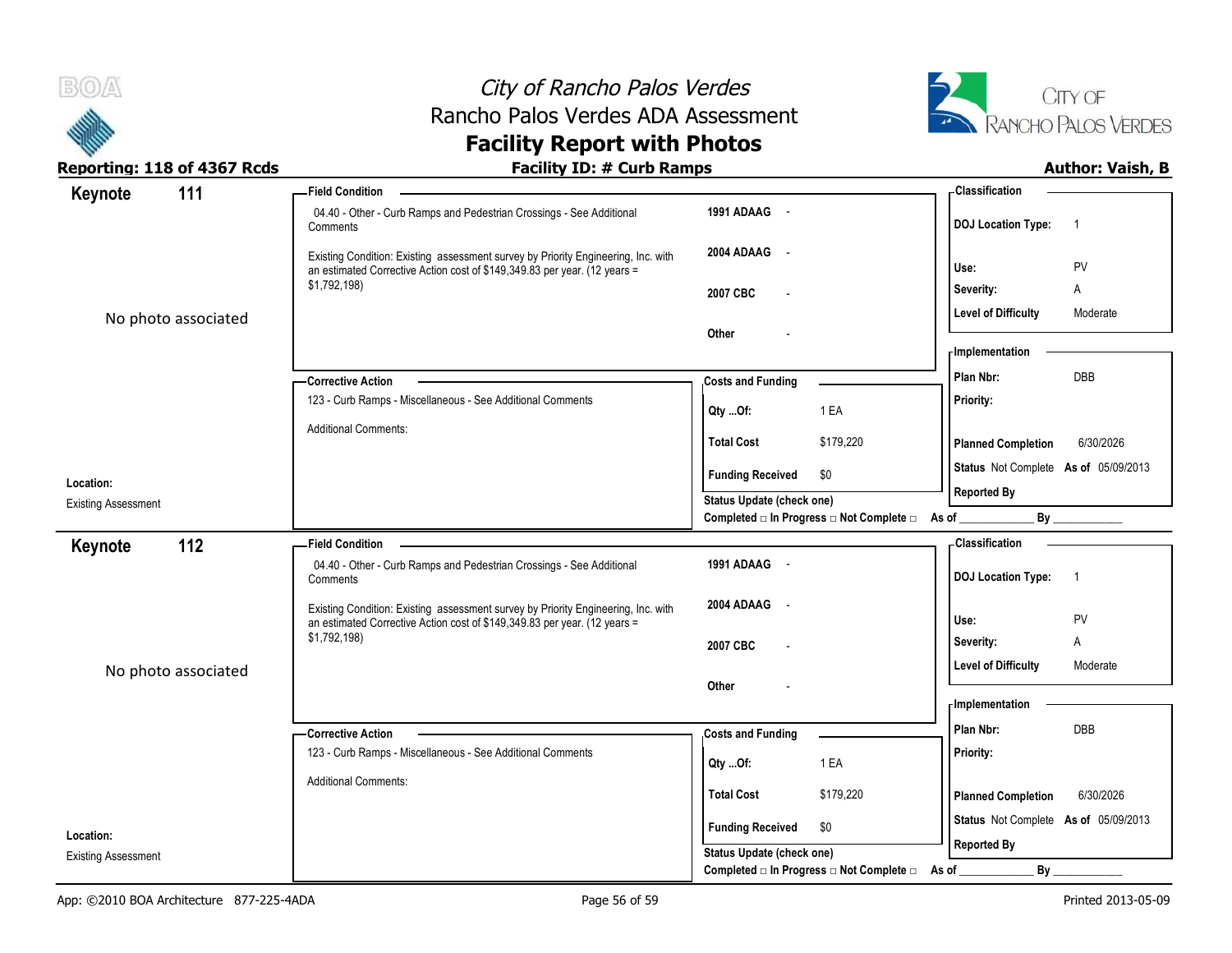



| Reporting: 118 of 4367 Rcds | <b>Facility ID: # Curb Ramps</b>                                                                                                                               |                                      |                                                |                                      | <b>Author: Vaish, B</b> |
|-----------------------------|----------------------------------------------------------------------------------------------------------------------------------------------------------------|--------------------------------------|------------------------------------------------|--------------------------------------|-------------------------|
| 113<br>Keynote              | <b>Field Condition</b>                                                                                                                                         |                                      |                                                | - Classification                     |                         |
|                             | 04.40 - Other - Curb Ramps and Pedestrian Crossings - See Additional<br>Comments                                                                               | 1991 ADAAG -                         |                                                | DOJ Location Type: 1                 |                         |
|                             | Existing Condition: Existing assessment survey by Priority Engineering, Inc. with<br>an estimated Corrective Action cost of \$149,349.83 per year. (12 years = | 2004 ADAAG -                         |                                                | Use:                                 | PV                      |
|                             | \$1,792,198)                                                                                                                                                   | 2007 CBC<br>$\overline{\phantom{a}}$ |                                                | Severity:                            | A                       |
| No photo associated         |                                                                                                                                                                | Other                                |                                                | <b>Level of Difficulty</b>           | Moderate                |
|                             |                                                                                                                                                                |                                      |                                                | <b>Implementation</b>                |                         |
|                             | - Corrective Action                                                                                                                                            | <b>Costs and Funding</b>             |                                                | Plan Nbr:                            | DBB                     |
|                             | 123 - Curb Ramps - Miscellaneous - See Additional Comments                                                                                                     |                                      |                                                | Priority:                            |                         |
|                             | <b>Additional Comments:</b>                                                                                                                                    | Qty Of:                              | 1 EA                                           |                                      |                         |
|                             |                                                                                                                                                                | <b>Total Cost</b>                    | \$179,220                                      | <b>Planned Completion</b>            | 6/30/2026               |
| Location:                   |                                                                                                                                                                | <b>Funding Received</b>              | \$0                                            | Status Not Complete As of 05/09/2013 |                         |
| <b>Existing Assessment</b>  |                                                                                                                                                                | Status Update (check one)            |                                                | <b>Reported By</b>                   |                         |
|                             |                                                                                                                                                                |                                      | Completed □ In Progress □ Not Complete □ As of |                                      | By                      |
| 114<br>Keynote              | - Field Condition                                                                                                                                              |                                      |                                                | -Classification                      |                         |
|                             | 04.40 - Other - Curb Ramps and Pedestrian Crossings - See Additional<br>Comments                                                                               | 1991 ADAAG -                         |                                                | DOJ Location Type: 1                 |                         |
|                             | Existing Condition: Existing assessment survey by Priority Engineering, Inc. with                                                                              | 2004 ADAAG -                         |                                                |                                      |                         |
|                             | an estimated Corrective Action cost of \$149,349.83 per year. (12 years =<br>\$1,792,198)                                                                      |                                      |                                                | Use:                                 | PV                      |
|                             |                                                                                                                                                                | 2007 CBC<br>$\overline{\phantom{a}}$ |                                                | Severity:                            | A                       |
| No photo associated         |                                                                                                                                                                | Other                                |                                                | <b>Level of Difficulty</b>           | Moderate                |
|                             |                                                                                                                                                                |                                      |                                                | <b>Implementation</b>                |                         |
|                             | - Corrective Action                                                                                                                                            |                                      |                                                | Plan Nbr:                            | DBB                     |
|                             | 123 - Curb Ramps - Miscellaneous - See Additional Comments                                                                                                     | <b>Costs and Funding</b>             |                                                | Priority:                            |                         |
|                             |                                                                                                                                                                | Qty Of:                              | 1 EA                                           |                                      |                         |
|                             | <b>Additional Comments:</b>                                                                                                                                    | <b>Total Cost</b>                    | \$179,220                                      | <b>Planned Completion</b>            | 6/30/2026               |
| Location:                   |                                                                                                                                                                | <b>Funding Received</b>              | \$0                                            | Status Not Complete As of 05/09/2013 |                         |
| <b>Existing Assessment</b>  |                                                                                                                                                                | Status Update (check one)            |                                                | <b>Reported By</b>                   |                         |
|                             |                                                                                                                                                                |                                      | Completed □ In Progress □ Not Complete □ As of | By                                   |                         |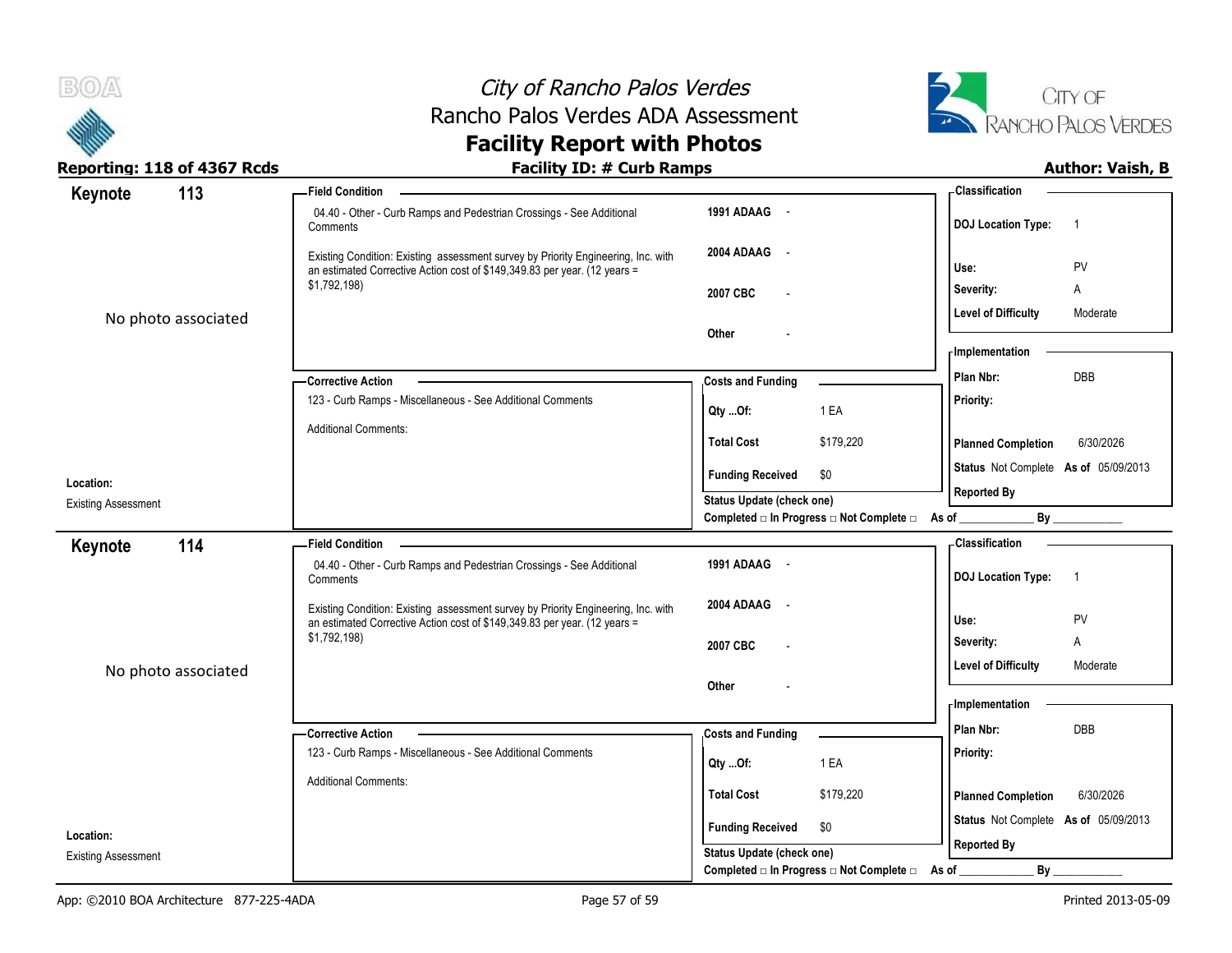



| Reporting: 118 of 4367 Rcds | <b>Facility ID: # Curb Ramps</b>                                                                                                                               |                                                | <b>Author: Vaish, B</b>                                 |
|-----------------------------|----------------------------------------------------------------------------------------------------------------------------------------------------------------|------------------------------------------------|---------------------------------------------------------|
| 115<br>Keynote              | <b>Field Condition</b>                                                                                                                                         |                                                | <b>Classification</b>                                   |
|                             | 04.40 - Other - Curb Ramps and Pedestrian Crossings - See Additional<br>Comments                                                                               | 1991 ADAAG -                                   | <b>DOJ Location Type:</b><br>$\overline{\phantom{0}}$ 1 |
|                             | Existing Condition: Existing assessment survey by Priority Engineering, Inc. with<br>an estimated Corrective Action cost of \$149,349.83 per year. (12 years = | 2004 ADAAG -                                   | PV<br>Use:                                              |
|                             | \$1,792,198)                                                                                                                                                   | 2007 CBC                                       | Severity:<br>Α                                          |
| No photo associated         |                                                                                                                                                                |                                                | <b>Level of Difficulty</b><br>Moderate                  |
|                             |                                                                                                                                                                | Other                                          | - Implementation                                        |
|                             | -Corrective Action                                                                                                                                             | <b>Costs and Funding</b>                       | DBB<br>Plan Nbr:                                        |
|                             | 123 - Curb Ramps - Miscellaneous - See Additional Comments                                                                                                     | 1 EA<br>QtyOf:                                 | <b>Priority:</b>                                        |
|                             | <b>Additional Comments:</b>                                                                                                                                    | \$179,220<br><b>Total Cost</b>                 | 6/30/2026<br><b>Planned Completion</b>                  |
|                             |                                                                                                                                                                | <b>Funding Received</b><br>\$0                 | Status Not Complete As of 05/09/2013                    |
| Location:                   |                                                                                                                                                                | Status Update (check one)                      | <b>Reported By</b>                                      |
| <b>Existing Assessment</b>  |                                                                                                                                                                | Completed □ In Progress □ Not Complete □ As of | $By$ <sub>----</sub>                                    |
| 116<br>Keynote              | -Field Condition                                                                                                                                               |                                                | <b>Classification</b>                                   |
|                             | 04.40 - Other - Curb Ramps and Pedestrian Crossings - See Additional<br>Comments                                                                               | 1991 ADAAG -                                   | DOJ Location Type: 1                                    |
|                             | Existing Condition: Existing assessment survey by Priority Engineering, Inc. with<br>an estimated Corrective Action cost of \$149,349.83 per year. (12 years = | 2004 ADAAG -                                   | PV<br>Use:                                              |
|                             | \$1,792,198)                                                                                                                                                   | 2007 CBC                                       | Severity:<br>Α                                          |
|                             |                                                                                                                                                                |                                                | <b>Level of Difficulty</b><br>Moderate                  |
| No photo associated         |                                                                                                                                                                | Other                                          |                                                         |
|                             |                                                                                                                                                                |                                                | - Implementation                                        |
|                             | <b>Corrective Action</b>                                                                                                                                       | <b>Costs and Funding</b>                       | Plan Nbr:<br><b>DBB</b>                                 |
|                             | 123 - Curb Ramps - Miscellaneous - See Additional Comments                                                                                                     | 1 EA<br>QtyOf:                                 | Priority:                                               |
|                             | <b>Additional Comments:</b>                                                                                                                                    | \$179,220<br><b>Total Cost</b>                 | 6/30/2026<br><b>Planned Completion</b>                  |
|                             |                                                                                                                                                                | <b>Funding Received</b><br>\$0                 | Status Not Complete As of 05/09/2013                    |
| Location:                   |                                                                                                                                                                | Status Update (check one)                      | <b>Reported By</b>                                      |
| <b>Existing Assessment</b>  |                                                                                                                                                                | Completed □ In Progress □ Not Complete □ As of | $By$ <sub>-</sub>                                       |